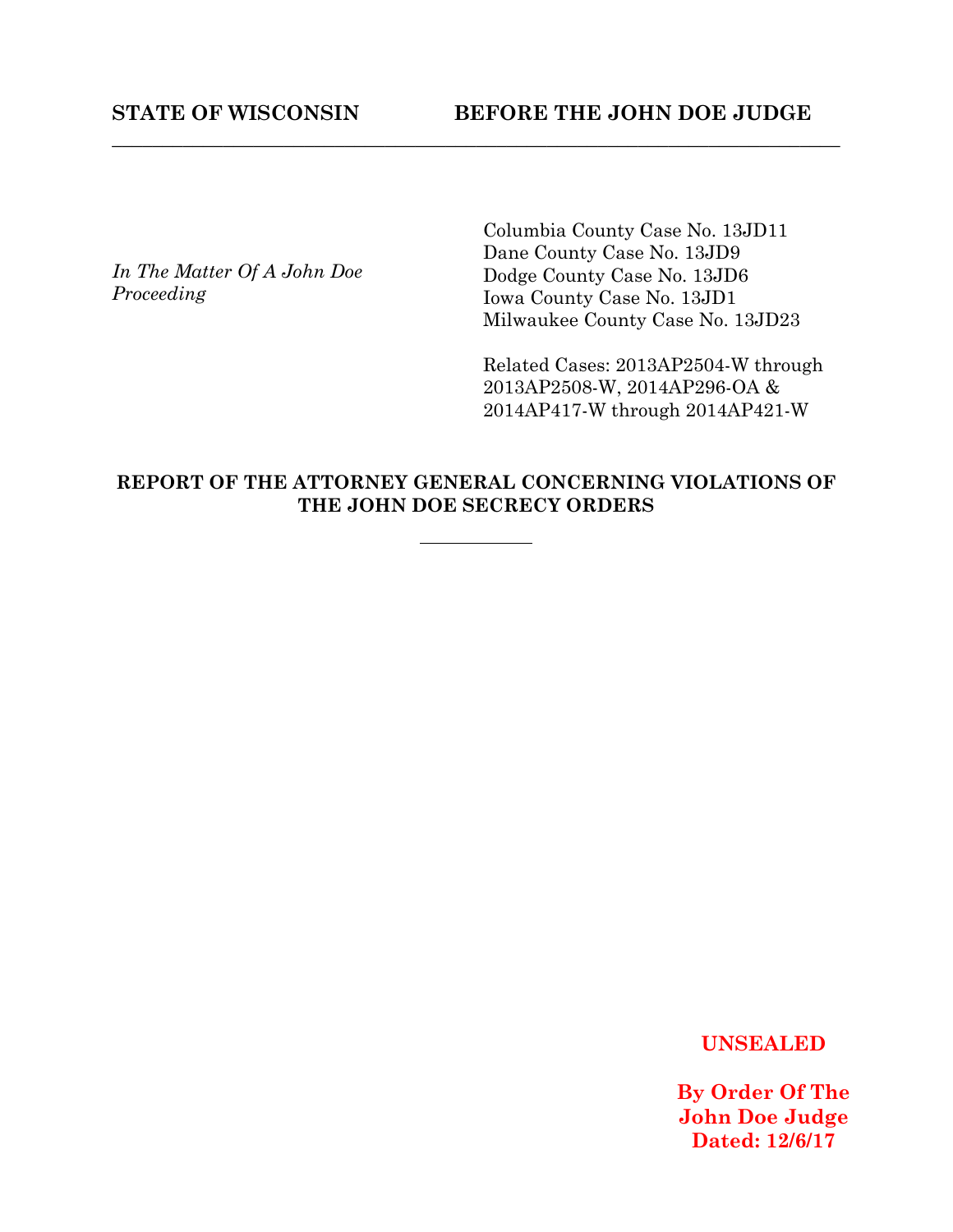# **TABLE OF CONTENTS**

|      | $A_{-}$ |                                                                   |
|------|---------|-------------------------------------------------------------------|
|      | В.      |                                                                   |
|      | C.      |                                                                   |
|      |         |                                                                   |
|      | Е.      |                                                                   |
|      | F.      |                                                                   |
|      | G.      |                                                                   |
|      | Η.      |                                                                   |
|      | I.      | Special Prosecutor's Submission To The Wisconsin Supreme Court 24 |
| III. |         |                                                                   |
|      | А.      |                                                                   |
|      | B.      |                                                                   |
|      | C.      |                                                                   |
|      |         |                                                                   |
|      | Е.      |                                                                   |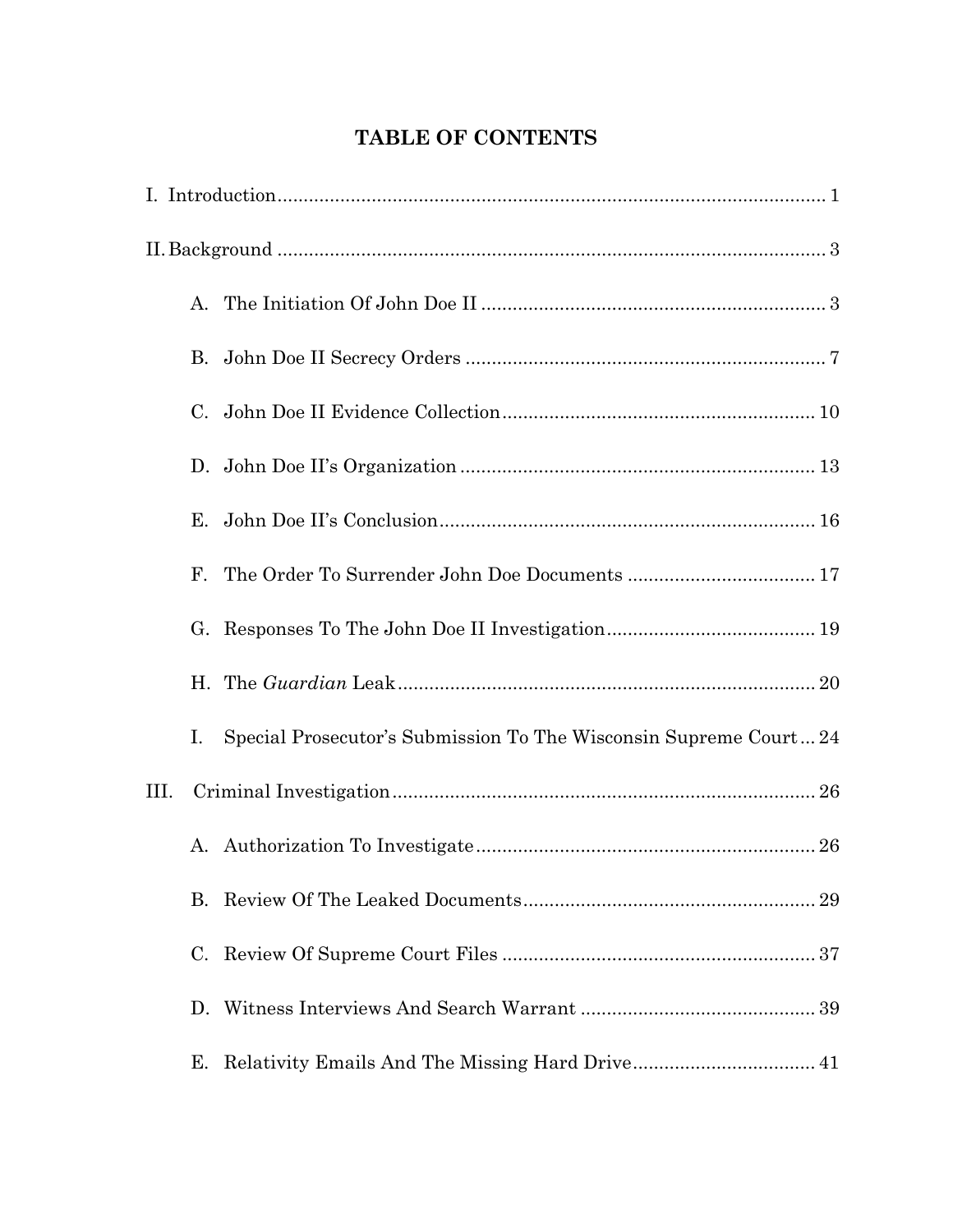| IV. |             |                                                                   |
|-----|-------------|-------------------------------------------------------------------|
|     | А.          |                                                                   |
|     | В.          | The Motivation Of The Leaker Was To Influence The U.S. Supreme    |
|     |             |                                                                   |
|     | $C_{\cdot}$ |                                                                   |
|     | D.          | The Leak Did Not Originate From Any District Attorney's Office Or |
|     |             |                                                                   |
|     | Е.          |                                                                   |
|     | F.          | The Partisan Atmosphere At GAB Contributed To The Leak  80        |
|     |             | G. GAB's Mishandling Of Evidence Created The Opportunity For The  |
|     |             |                                                                   |
|     | Η.          | Members Of The Prosecution Team Still May Not Have Fully Divested |
|     |             | Themselves Of All Records Relating The John Doe Investigation 86  |
|     |             |                                                                   |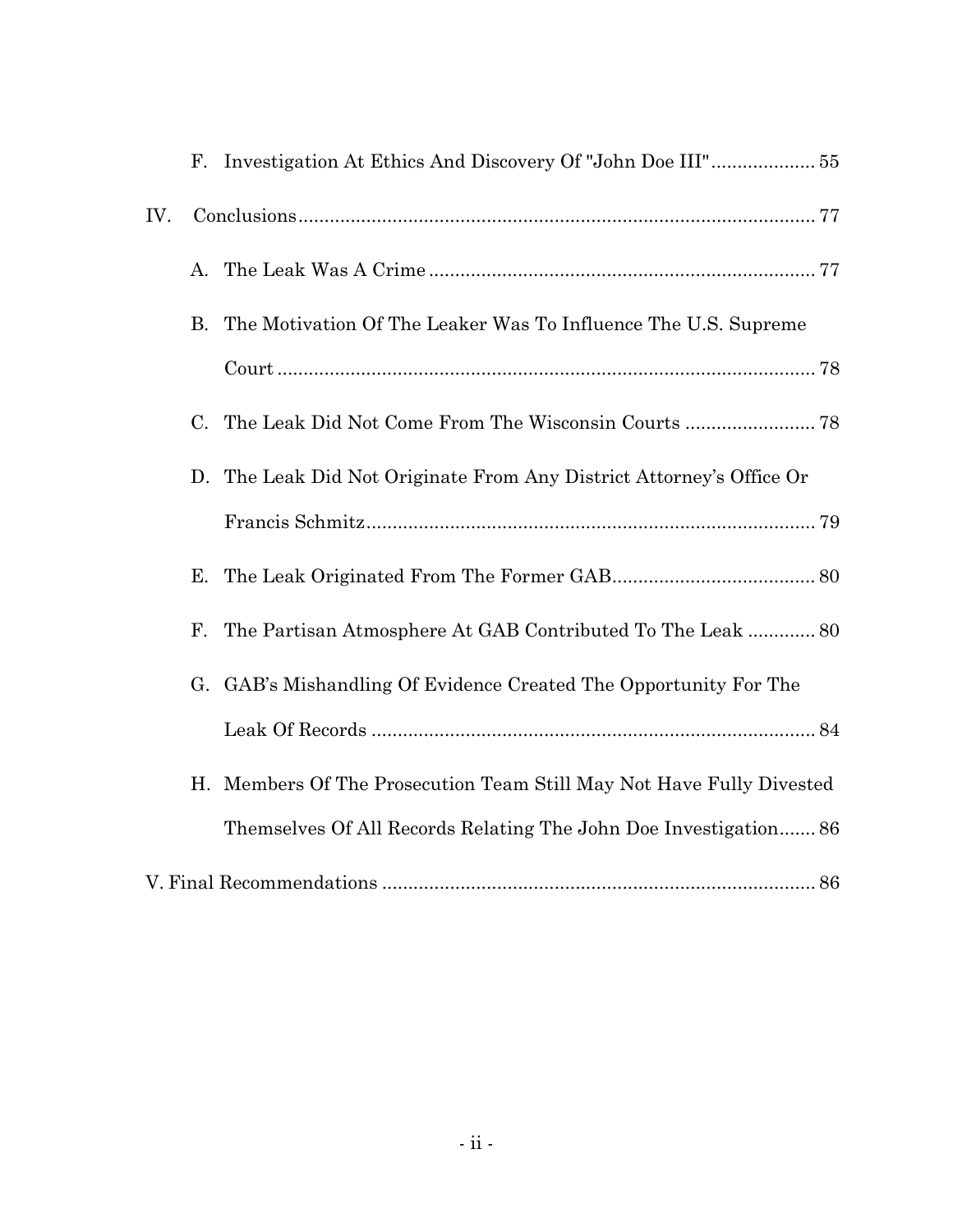## **I. Introduction**

On September 12, 2016, *The Guardian* newspaper published an online article by Ed Pilkington entitled, "Because Scott Walker Asked."1 In writing the article, Pilkington claimed that he relied upon "[l]eaked court documents from 'John Doe investigation' in Wisconsin." The article further explained as follows: "*The Guardian* has obtained 1,500 pages of leaked documents assembled by Wisconsin prosecutors in the course of their John Doe—i.e. anonymous—investigation into alleged campaign finance violations in Wisconsin. They include legal filings held under seal and email exchanges between Scott Walker, his team of advisers, and rightwing lobby groups who support the governor and his anti-union agenda." As part of this article, *The Guardian* published a link to these leaked documents posted on www.documentcloud.org.2 Following the publication of this article, the Wisconsin Legislature authorized, and the Attorney General directed, a criminal investigation to determine the source of this illegal leak.

The purpose of this report is to describe the Wisconsin Department of Justice's (DOJ) investigation, findings, and conclusions related to the *Guardian* leak. Although no criminal charges may be brought at this time for reasons explained in this report, DOJ recommends that the John Doe Judge take the following two actions in response to DOJ's investigation and findings: (1) refer former Government Accountability

 <sup>1</sup> *Available at* https://www.theguardian.com/us-news/ng-interactive/2016/sep/14/johndoe-files-scott-walker-corporate-cash-american-politics.

<sup>2</sup> *Available at* https://www.documentcloud.org/public/search/projectid:%2029102-thejohn-doe-files.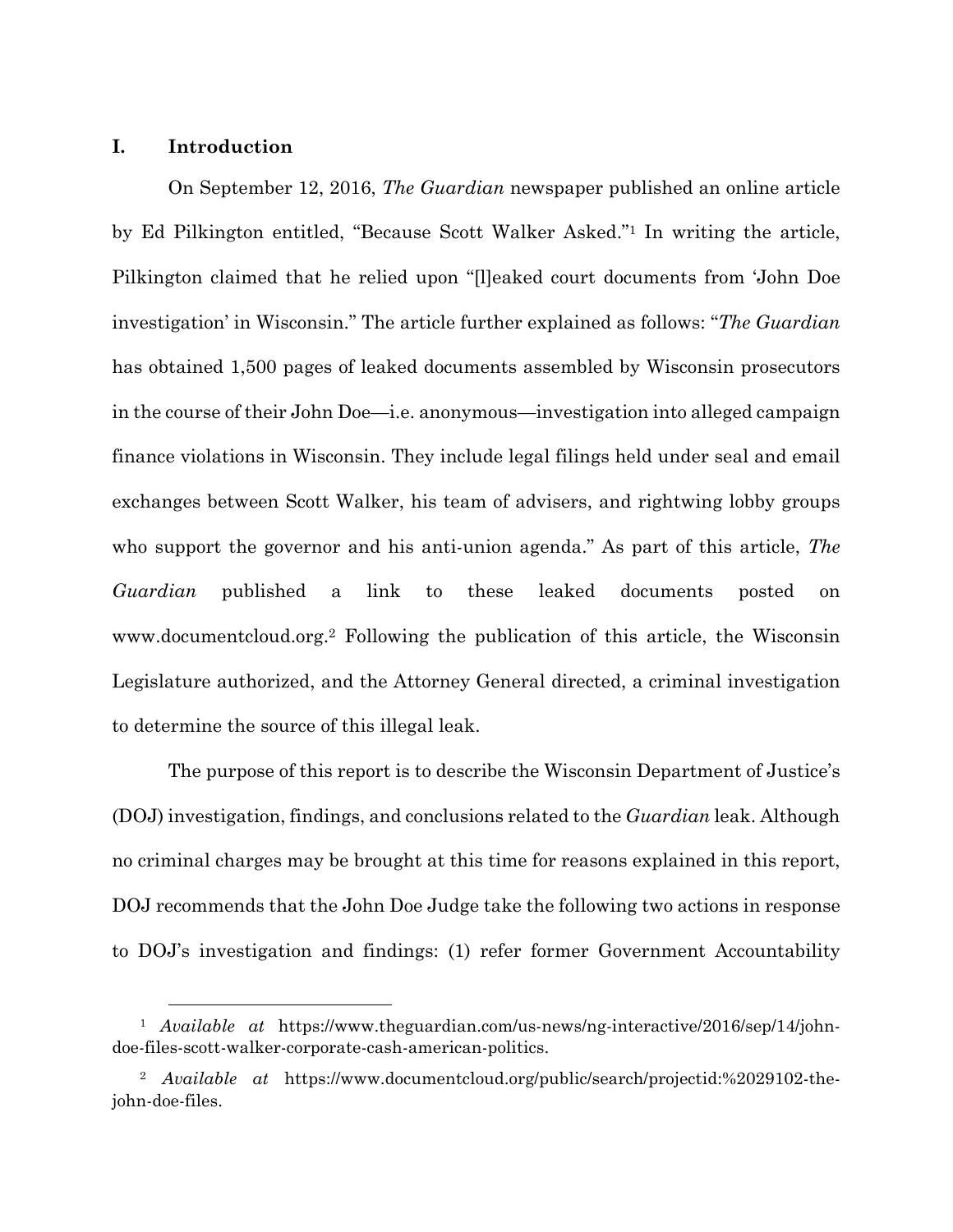Board attorney Shane Falk for discipline to the Wisconsin Court System's Office of Lawyer Regulation and (2) initiate contempt proceedings against John Doe Special Prosecutor Francis Schmitz and former GAB employees who grossly mishandled secret John Doe evidence and related materials and then failed to turn over all evidence as ordered by the Wisconsin Supreme Court.

As this report describes in detail, the systemic and pervasive mishandling of John Doe evidence likely resulted in circumstances allowing the *Guardian* leak in the first place, and now prevents prosecutors from proving criminal liability beyond a reasonable doubt. Moreover, DOJ is deeply concerned by what appears to have been the weaponization of GAB by partisans in furtherance of political goals, which permitted the vast collection of highly personal information from dozens of Wisconsin Republicans without even taking modest steps to secure this information.

In the following pages, this report will explain how the former GAB never fully divested itself of evidence from the John Doe investigations and how former GAB employees and current employees of the Wisconsin Ethics Commission (Ethics) left sensitive evidence unsecured in the former GAB office space and on former GAB computer systems. This report also describes how DOJ investigators, in searching for the leaked documents, discovered what this report calls "John Doe III," a previously unknown and secret investigation into a broad range of Wisconsin Republicans. John Doe III reached far beyond John Doe II's original (and unsubstantiated) allegation centering on unlawful "coordination" during Governor Walker's 2010 election and 2012 recall election. As explained more thoroughly below, this secret investigation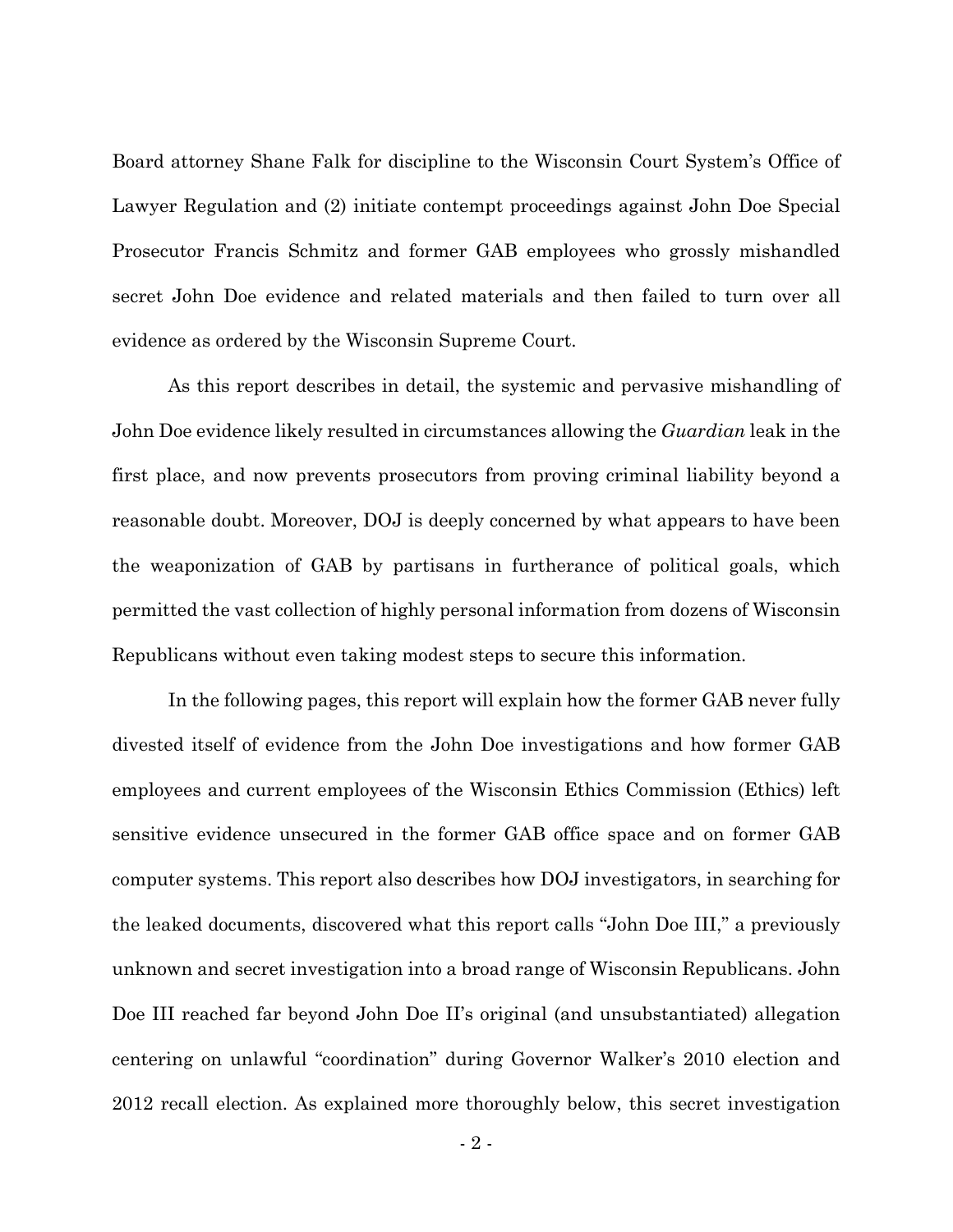collected hundreds of thousands of private emails from dozens of Wisconsin Republicans (and at least two national conservative leaders, Ed Gillespie and Leonard Leo). In searching for the leaked documents and the leaker, DOJ investigators found over 500,000 of these John Doe III emails in the basement of the former GAB in two unsecured boxes labeled "Shane Falk." Moreover, for reasons that perhaps may never be fully explained, GAB obtained and then held thousands of private emails from Wisconsin Republicans in several folders on their servers marked "Opposition Research."

This report documents these new revelations and provides more detail as to other more well-known incidents involving the former GAB. And even though a criminal case cannot be filed at this time against the person or persons responsible for the leak, this report may serve as a guide to remedy the documented violations of court orders and investigative overreach by the former GAB. The remedy may include, as requested by this report, contempt proceedings and lawyer discipline, but may also require further action on the part of the Wisconsin Supreme Court or the Legislature.

#### **II. Background**

### **A. The Initiation Of John Doe II**

 Wisconsin law provides for a unique, secret investigation called a "John Doe," which is overseen by a John Doe Judge with the assistance of a district attorney. These criminal investigations are used to gather evidence and testimony in an effort to build a case for the filing of public criminal charges against one or more suspects.

- 3 -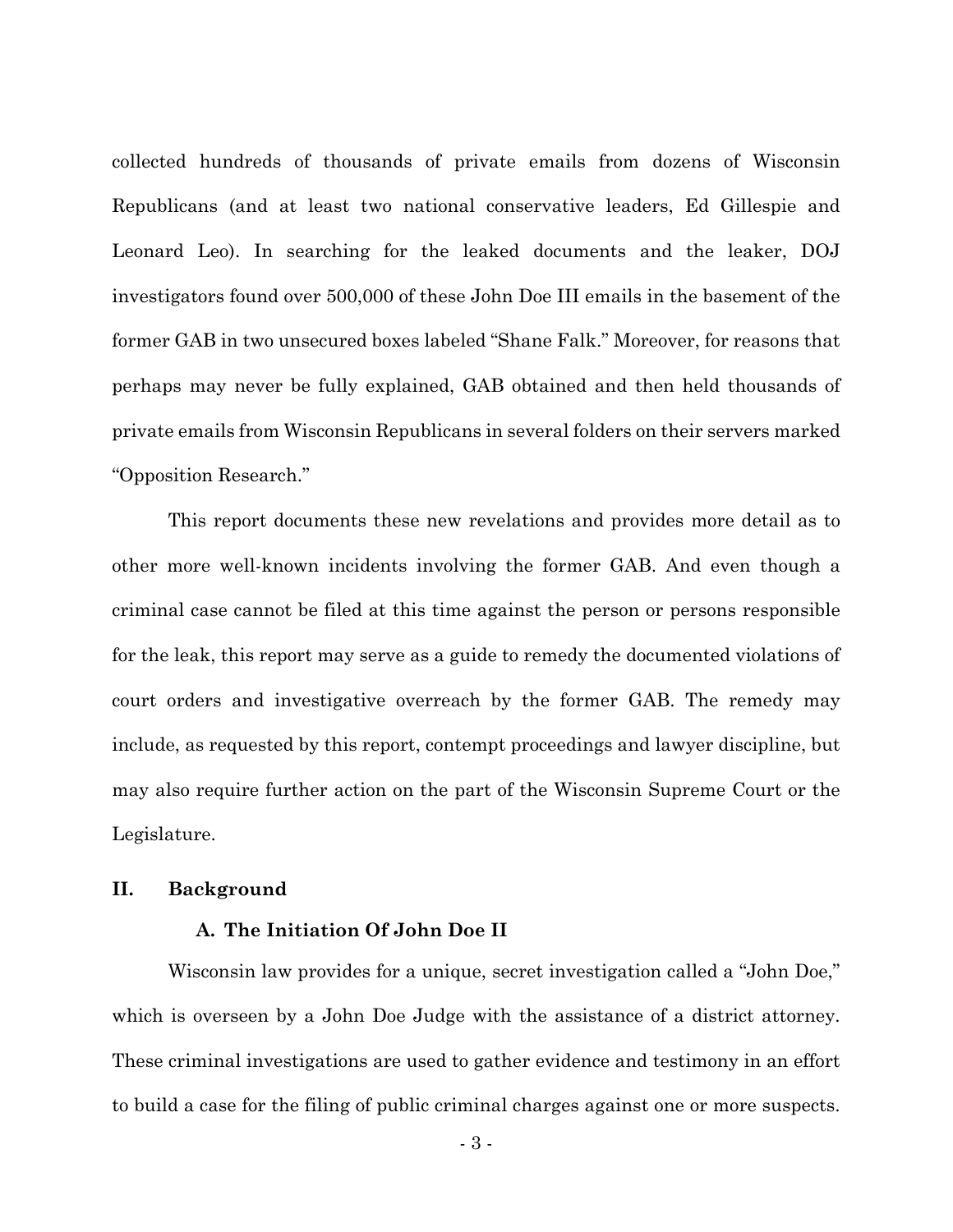This report is about one John Doe investigation (called "John Doe I") initiated in the spring of 2010 that ultimately triggered a second John Doe proceeding (called "John Doe II"). *See generally State ex rel. Two Unnamed Petitioners v. Peterson*, 2015 WI 85, ¶¶ 14–40, 363 Wis. 2d 1, 866 N.W.2d 165; *State ex rel. Three Unnamed Petitioners v. Peterson*, 2015 WI 103, 365 Wis. 2d 351, 875 N.W.2d 49.

 In the spring of 2010, then-Milwaukee County Executive Scott Walker requested an investigation into a report of stolen public funds. The Milwaukee County District Attorney's Office agreed and petitioned a judge to initiate a John Doe proceeding. This investigation, John Doe I, ultimately resulted in six convictions. *State v. Russell*, No. 12-CF-053 (Milwaukee Cty., Wis., Jan. 5, 2012) (stealing from a veterans' charity); *State v. Rindfleisch*, No. 12-CF-438 (Milwaukee Cty., Wis., Jan. 26, 2012) (misconduct in office for fundraising on county time); *State v. Wink*, No. 12- CM-579 (Milwaukee Cty., Wis., Jan. 26, 2012) (political solicitation while on county time); *State v. Kavanaugh*, No. 12-CF-052 (Milwaukee Cty., Wis., Jan. 5, 2012) (felony theft from veterans' charity); *State v. Gardner*, No. 11-CF-137 (Washington Cty., Wis., Apr. 11, 2011) (unlawful political contributions); *State v. Pierick*, No. 12-CF-022 (Waukesha Cty., Wis., Jan. 5, 2012) (contributing to the delinquency of a minor).

 Within a few days of Governor Walker's recall election victory on June 5, 2012, however, the Milwaukee County District Attorney asked Reserve Judge Neal Nettesheim to expand the scope of John Doe I from the original theft investigation into an investigation into Governor Walker's campaign-finance practices. Reserve Judge Nettesheim granted this request on June 25, 2012.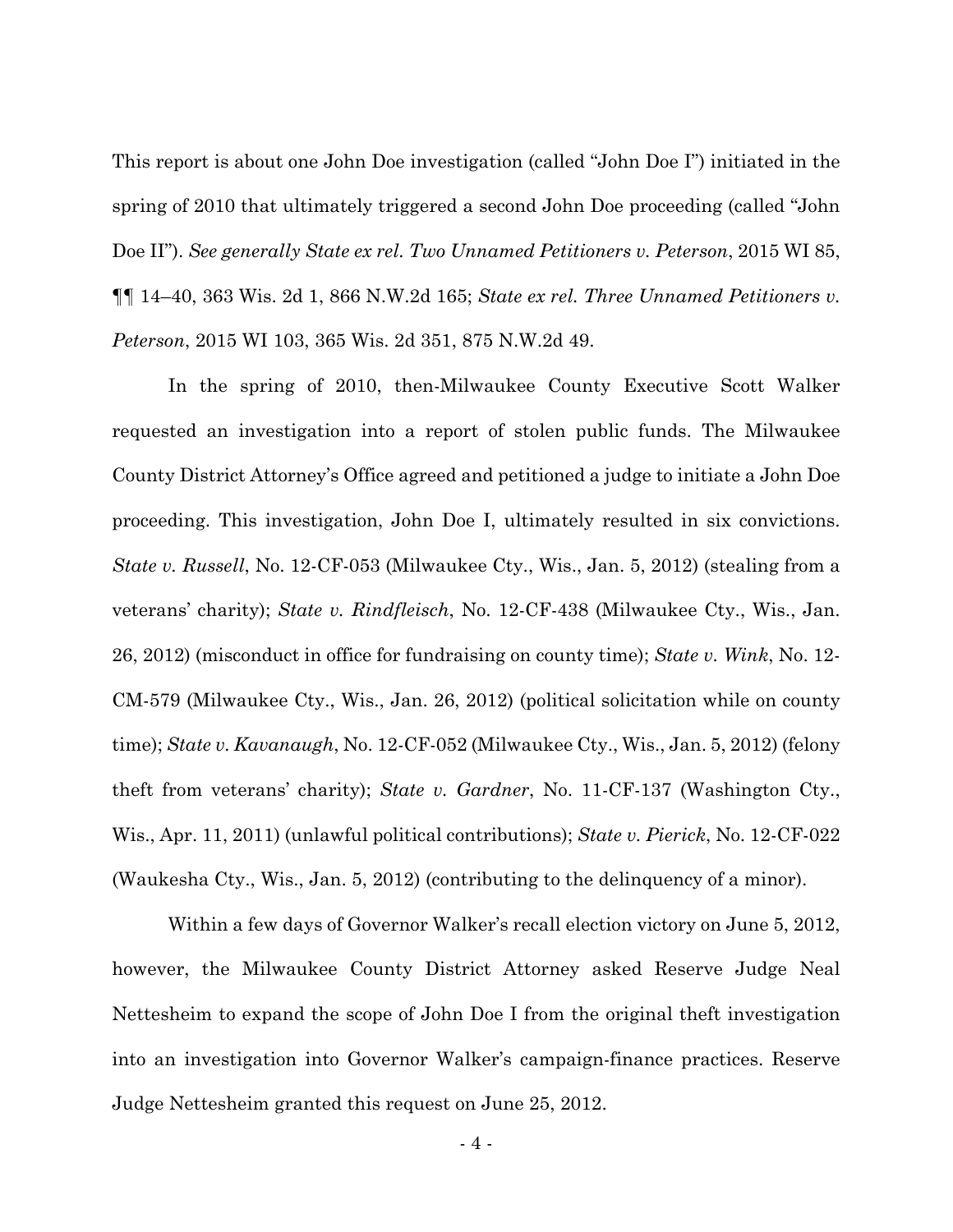After this expansion of John Doe I from an investigation *requested by* Walker into an investigation *targeting* Walker, representatives from the Milwaukee District Attorney's Office consulted with GAB staff to evaluate these alleged campaignfinance violations. At the time, GAB was charged with regulating campaign-financerelated activities, including campaign fundraising and expenditures in Wisconsin, and therefore possessed the expertise to advise the Milwaukee DA on the legality of the Governor's campaign-finance activity.

 On August 8, 2012, ADA David Robles sent GAB Attorney Jonathan Becker a prosecution memo outlining what he erroneously believed to be campaign-finance violations discovered during John Doe I. On August 9, Attorney Becker met with representatives from the Milwaukee DA's Office and reviewed a slide deck detailing the evidence. Based on this information, Attorney Becker erroneously advised the Milwaukee DA that he believed a violation of campaign-finance laws had occurred.

 Based at least in part on this evaluation by GAB, the Milwaukee DA's Office decided to start a new John Doe proceeding. On August 10, 2012, Reserve Judge Nettesheim authorized the Milwaukee DA's Office to use and disclose information collected during the expanded John Doe I proceeding to form the basis for the new John Doe proceeding, John Doe II.

On August 23, 2012, the Chief Judge of the First Judicial District, Jeffrey Kremer, assigned Reserve Judge Barbara Kluka to the John Doe II investigation. This assignment was approved by then–Chief Justice Shirley Abrahamson on September 5, 2012.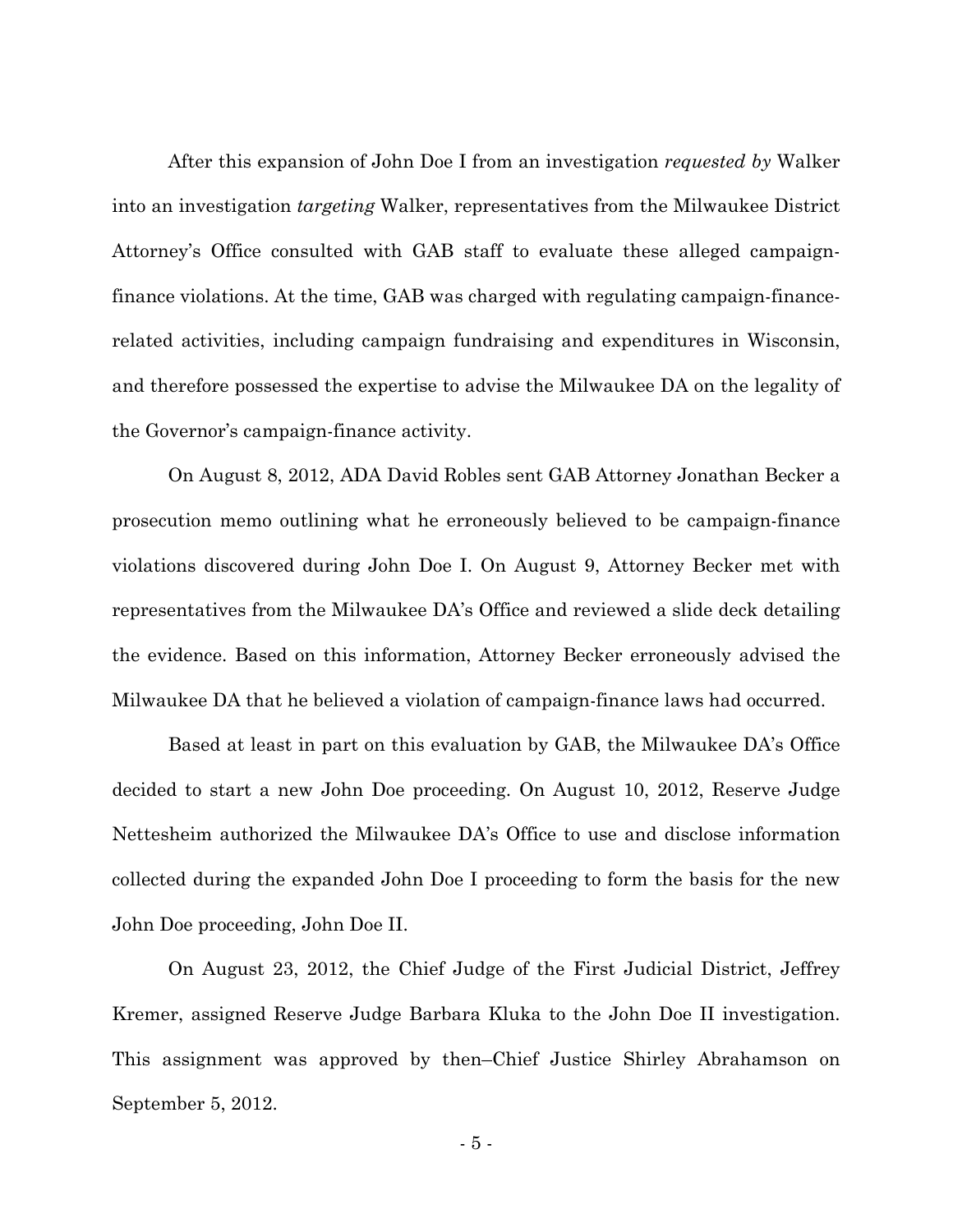On September 5, 2012, Reserve Judge Barbara Kluka formally granted the request to initiate John Doe II. Following this decision, the Milwaukee DA's Office began to execute search warrants and subpoenas to collect emails and bank records of various targets of the John Doe II investigation. GAB was actively involved in the investigation, directed parts of the investigation, and was routinely kept apprised of its progress, despite GAB's later statements to the Legislature that it "does not conduct John Doe investigations." *See* Government Accountability Board, Letter to Senator David Craig (Nov. 20, 2015).

Approximately nine months into the John Doe II investigation, on June 26, 2013, four district attorneys met with DA Chisholm at the offices of GAB to discuss the John Doe II investigation. These four district attorneys agreed to join with DA Chisholm to investigate alleged campaign-finance violations by Governor Walker's campaign: Columbia County District Attorney Jane Kohlwey signed a John Doe petition on July 22, 2013, followed by Iowa County District Attorney Larry Nelson on July 25, 2013, Dodge County District Attorney Kurt Klomberg on July 26, 2013, and Dane County District Attorney Ismael Ozanne on August 20, 2013. The petitions signed by each district attorney specifically targeted persons involved with Governor Walker's campaign who resided in that district attorney's county.

On August 22, 2013, DAs Chisholm, Kohlwey, Klomberg, Nelson, and Ozanne signed and sent a letter to Reserve Judge Kluka asking for the assistance of Attorney Francis Schmitz. Attorney Schmitz was appointed to act as special prosecutor on August 23, 2013. GAB agreed to provide staff and funds to assist in the investigation.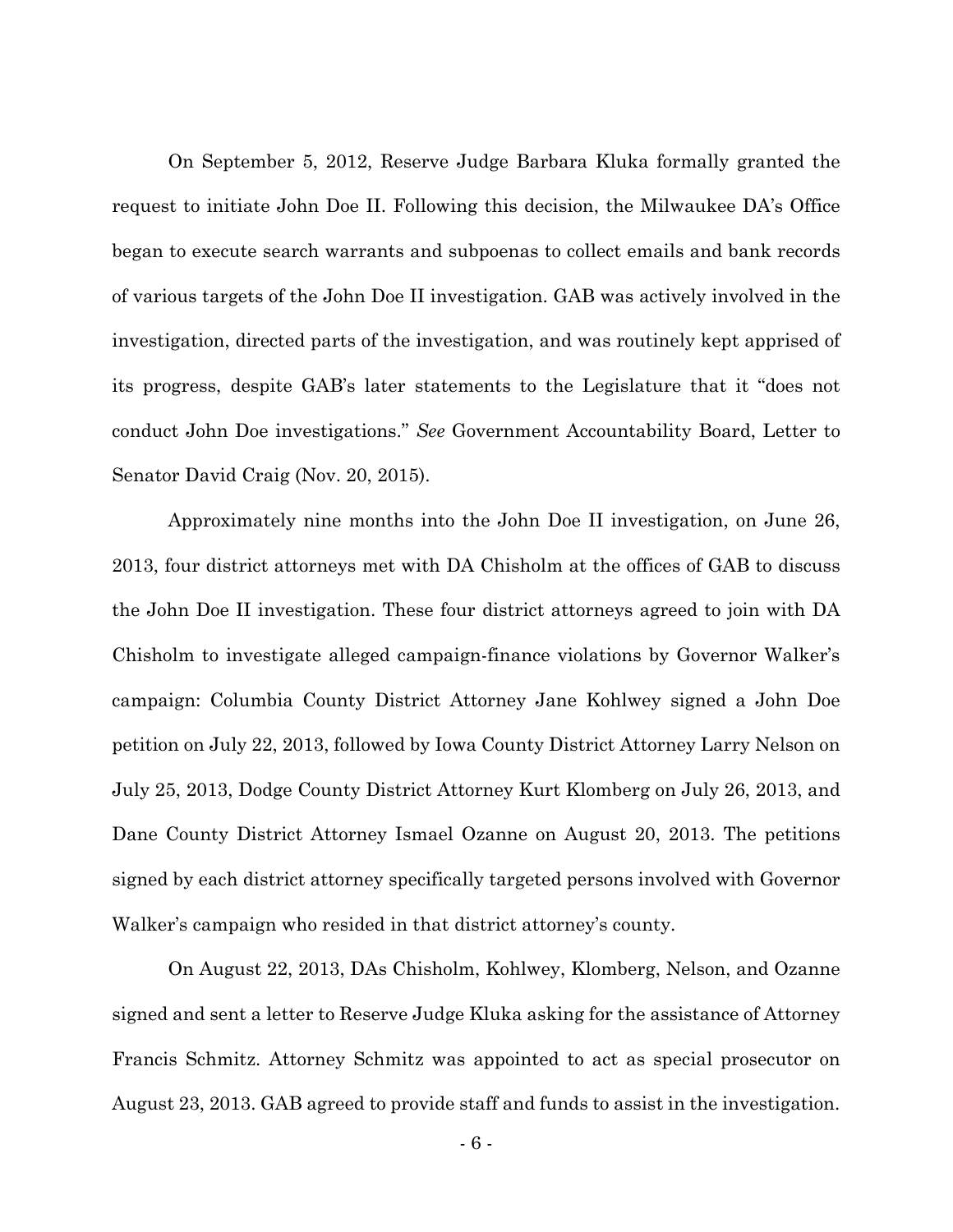### **B. John Doe II Secrecy Orders**

The prosecution team petitioned the court to keep all information relating to the John Doe II investigation secret. They argued that secrecy was necessary to render witnesses more free in their disclosures, to prevent defendants from hiding, tampering with, or destroying evidence, and to keep testimony that may be mistaken, untrue, or irrelevant from the public. The secrecy order was amended at least 26 times.

Although secrecy was deemed necessary to the prosecution, the prosecution drafted very broad exemptions to the secrecy orders. From the very start of John Doe II, access to secret materials was not reasonably limited to a finite group of individuals, as is typical in a John Doe proceeding or grand jury investigation. The chart below identifies all of the individuals (and groups of individuals) who were authorized to review and handle secret materials under the John Doe Judge's orders:

| <b>Secrecy Order</b>                  | <b>Covered Persons</b> <sup>3</sup>                                                                                                                      |  |
|---------------------------------------|----------------------------------------------------------------------------------------------------------------------------------------------------------|--|
| Order dated<br>September 5, 2012      | DA John Chisholm and "all Assistant District Attorneys,<br>support staff, and investigative staff of the Milwaukee<br>County District Attorney's Office" |  |
| First Addendum<br>dated Sept. 5, 2012 | GAB Board Members (Judges) David Deininger, Gordon<br>Myse, Michael J. Brennan, <sup>4</sup> Thomas Barland, Thomas Cane,<br>and Gerald Nichol           |  |

 <sup>3</sup> No DOJ employees listed in these secrecy orders participated in this investigation into the *Guardian* leak, and all evidence and other materials were segregated on a protected DOJ server.

<sup>4</sup> Not to be confused with Michael B. Brennan, who has been nominated to the U.S. Court of Appeals for the Seventh Circuit.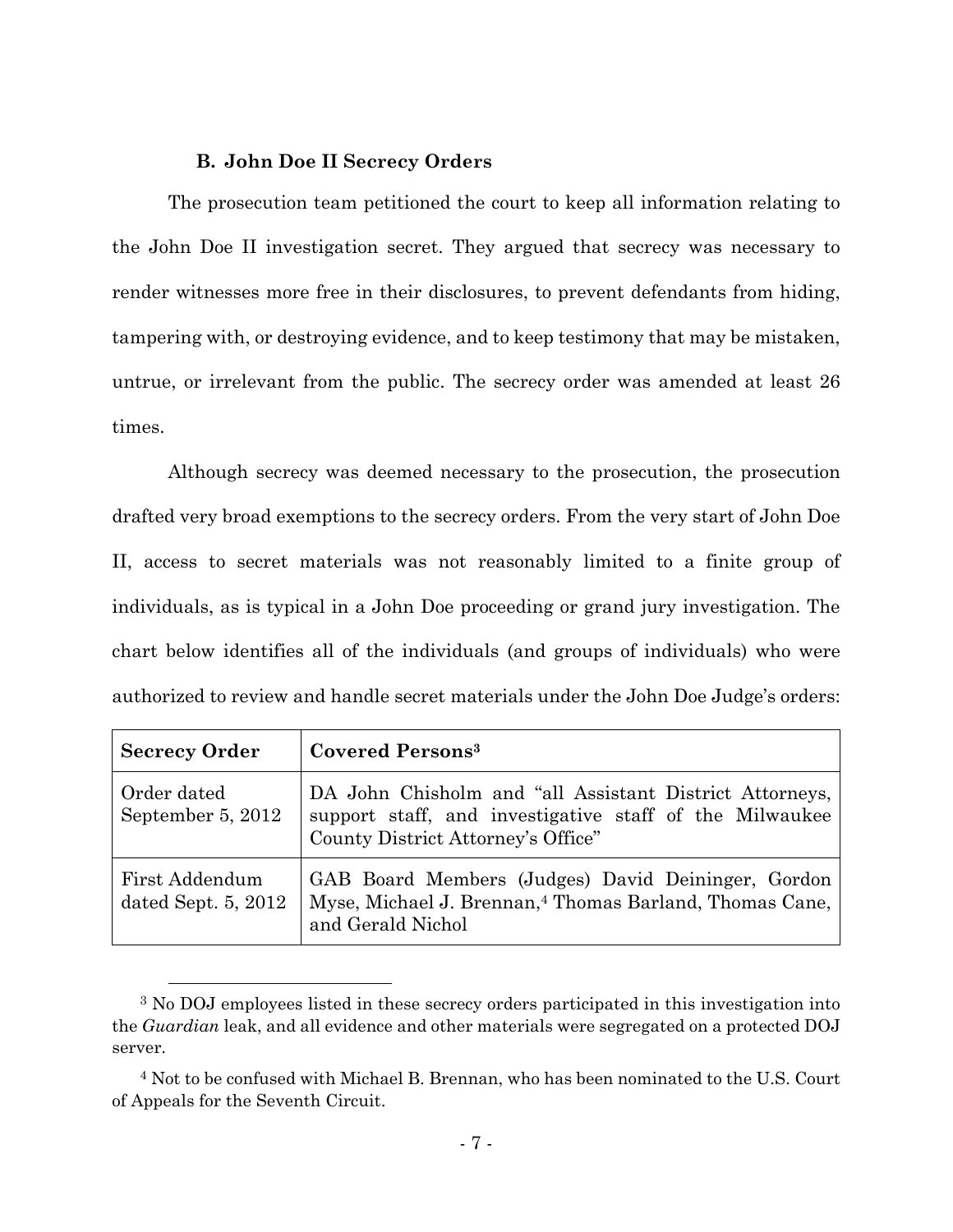|                                                     | GAB Staff Director Kevin Kennedy, Administrator Jonathan<br>Becker, Staff Counsel Shane Falk, Staff Counsel Michael<br>Haas, Investigator Douglas Haag, and Investigator Dean<br>Nickel. The order also allowed access to "support staff and<br>other professional staff that may be designated by the above-<br>named GAB staff" |
|-----------------------------------------------------|-----------------------------------------------------------------------------------------------------------------------------------------------------------------------------------------------------------------------------------------------------------------------------------------------------------------------------------|
| Second Addendum<br>dated Jan. 15, 2013              | District Attorney Ismael Ozanne, ADA Matt Moser, and<br>"such other staff as specifically authorized by the Milwaukee<br>County District Attorney's Office"<br>Attorney General J.B. Van Hollen and Assistant Attorney                                                                                                            |
|                                                     | General Roy Korte                                                                                                                                                                                                                                                                                                                 |
| "Amended" Second<br>Addendum dated<br>Jan. 24, 2013 | Deputy Attorney General Kevin St. John                                                                                                                                                                                                                                                                                            |
| Third Addendum<br>dated June 15,<br>2013            | Columbia County District Attorney Jane Kohlwey, Dodge<br>County District Attorney Kurt Klomberg, and Iowa County<br>District Attorney Larry Nelson                                                                                                                                                                                |
| Fourth Addendum<br>dated June 28,<br>2013           | Columbia County Judge Daniel George, Dodge County Judge<br>John Storck, Iowa County Judge William Dyke, Dane County<br>Judge William Foust                                                                                                                                                                                        |
| Fifth Addendum<br>dated June 28,<br>2013            | John Roethke, Paul Schwarzenbart, Robert Mawdsley, Jon<br>Axelrod, Robert Krohn, "for the purposes of determining if<br>they would serve as special prosecutor"                                                                                                                                                                   |
| Sixth Addendum<br>dated June 28,<br>2013            | Vince Biskupic, "for the purposes of determining if he would<br>serve as special prosecutor"                                                                                                                                                                                                                                      |
| Seventh Addendum<br>dated June 28,<br>2013          | Patricia Barrett and Brian Butler "for the purposes of<br>determining if they would serve as special prosecutor"                                                                                                                                                                                                                  |
| Eighth Addendum<br>dated July 18, 2013              | Judge Janine Geske, Attorney Beth Blackwood                                                                                                                                                                                                                                                                                       |
| Ninth Addendum<br>dated July 18, 2013               | Dodge County ADA Robert Barrington and Iowa County<br>legal assistant Jennifer Ramsden                                                                                                                                                                                                                                            |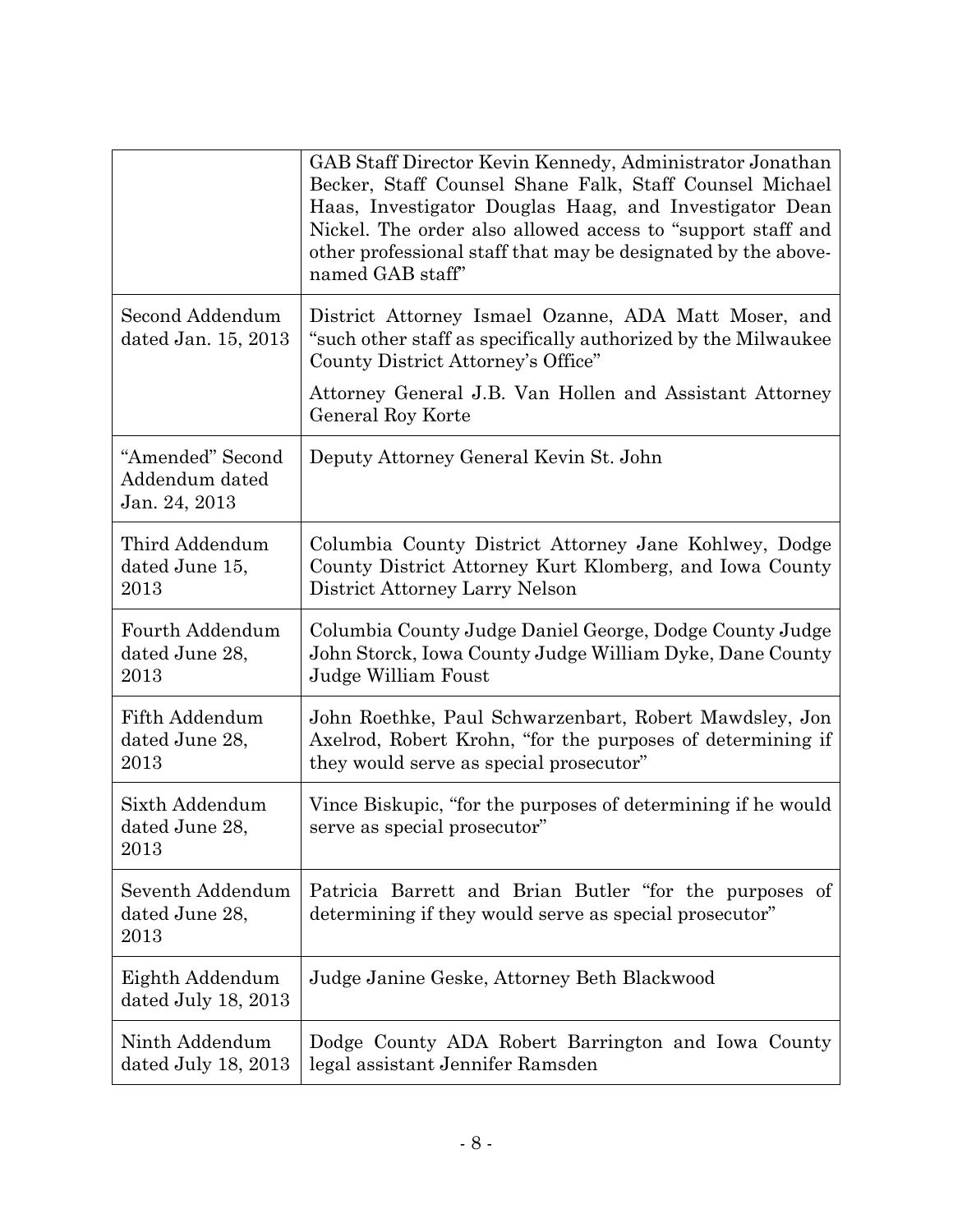| Tenth Addendum<br>dated July 18, 2013                         | Francis Schmitz                                                                                                                                                 |  |  |
|---------------------------------------------------------------|-----------------------------------------------------------------------------------------------------------------------------------------------------------------|--|--|
| Eleventh<br>Addendum dated<br>July 25, 2013                   | Timothy Vocke of GAB, and Digital Intelligence employees<br>Matthew Stippich, Douglas Elrick, and Tracey Porter                                                 |  |  |
| Secrecy Order<br>dated Aug. 21, 2013                          | Columbia County Legal Secretary Ruth Kaczmarek                                                                                                                  |  |  |
| Secrecy Order<br>dated Aug. 21, 2013                          | Dane County Deputy Michelle Viste, Deputy Michael Walsh,<br>Deputy Tom Fallon, and Investigators Randy Burmeister,<br>Steve Greiber, and Linda Kohlmeyer-Searls |  |  |
| Secrecy Order<br>dated Aug. 21, 2013                          | Dodge County Special Prosecutor Robert Barrington                                                                                                               |  |  |
| Secrecy Order<br>dated Aug. $21, 2013$                        | Iowa County Legal Assistant Jennifer Ramsden                                                                                                                    |  |  |
| Addendum to the<br>Secrecy Order<br>dated Oct. 9, 2013        | Dodge County Sheriff Patricia Ninmann and "her designated<br>Deputies"                                                                                          |  |  |
| Addendum to the<br>Secrecy Order<br>dated Oct. 9, 2013        | Dane County Sheriff David Mahoney and "his designated"<br>Deputies"                                                                                             |  |  |
| Addendum to the<br>Secrecy Order<br>dated Oct. 9, 2013        | Columbus Chief of Police Daniel Meister and "his designated"<br>Deputies"                                                                                       |  |  |
| Addendum to the<br><b>Secrecy Order</b><br>dated Oct. 9, 2013 | GAB Investigators William Steckel and Thomas Marquardt                                                                                                          |  |  |
| Addendum dated<br>Nov. 12, 2013                               | Harold Froehlich and Elsa Lamelas of GAB                                                                                                                        |  |  |
| Addendum dated<br>Nov. 12, 2013                               | Elizabeth Blackwood                                                                                                                                             |  |  |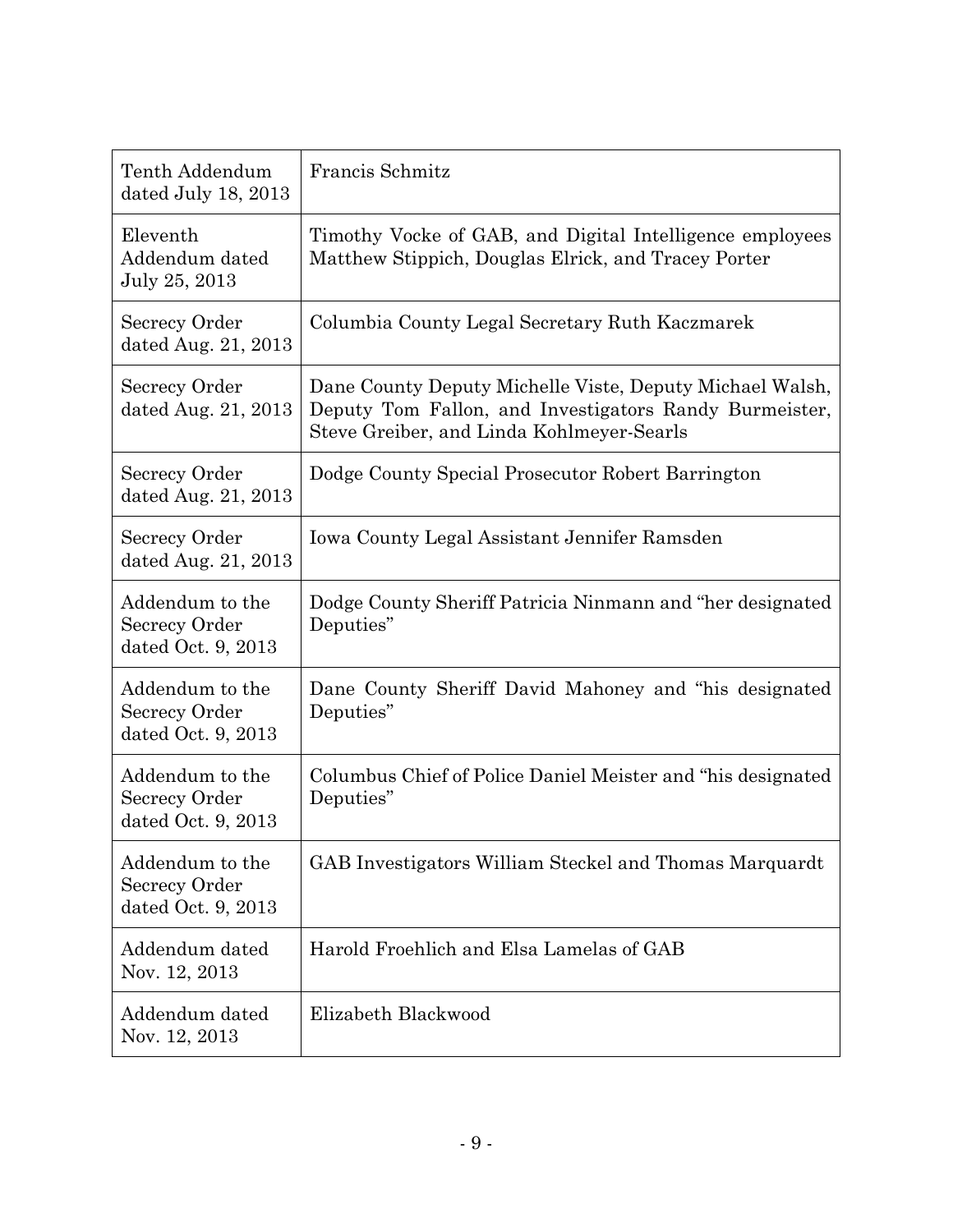| Addendum dated<br>Nov. 30, 2013                  | <b>AAG</b> David Rice                                                                                                                                               |
|--------------------------------------------------|---------------------------------------------------------------------------------------------------------------------------------------------------------------------|
| Addendum dated<br>March 3, 2014                  | James Sempf                                                                                                                                                         |
| Order for Qualified<br>Use dated July 1,<br>2014 | Tom Brush and Paul Schwarzenbart "for purposes related to<br>defense of the civil lawsuit $[]$ , federal lawsuit $[]$ and<br>appeals, and any other related papers" |

In total, the secrecy orders authorized at least 60 specific individuals to review and handle secret information. In addition to these specific individuals, the various orders also authorized access for potentially hundreds of other individuals including (1) all Milwaukee County DA's Office staff assigned to the case, (2) support staff and other professional staff designated by GAB, and (3) any staff members in the Dane County DA's Office "specifically authorized by the Milwaukee County District Attorney's Office." Because of the broad scope of these secrecy orders, the exact names of all individuals who had access to the secret documents under the secrecy orders was never documented and thus is unknown. Email records show that many persons whose names do not specifically appear on the secrecy orders accessed confidential material including current Elections Commission Counsel Nathan Judnic, former GAB employee Molly Nagappala, and Milwaukee District Attorney's Office Investigator Robert Stelter.

## **C. John Doe II Evidence Collection**

By the summer of 2013, the Milwaukee District Attorney's Office already had a massive amount of digital evidence in its possession, including 2011 and 2012 bank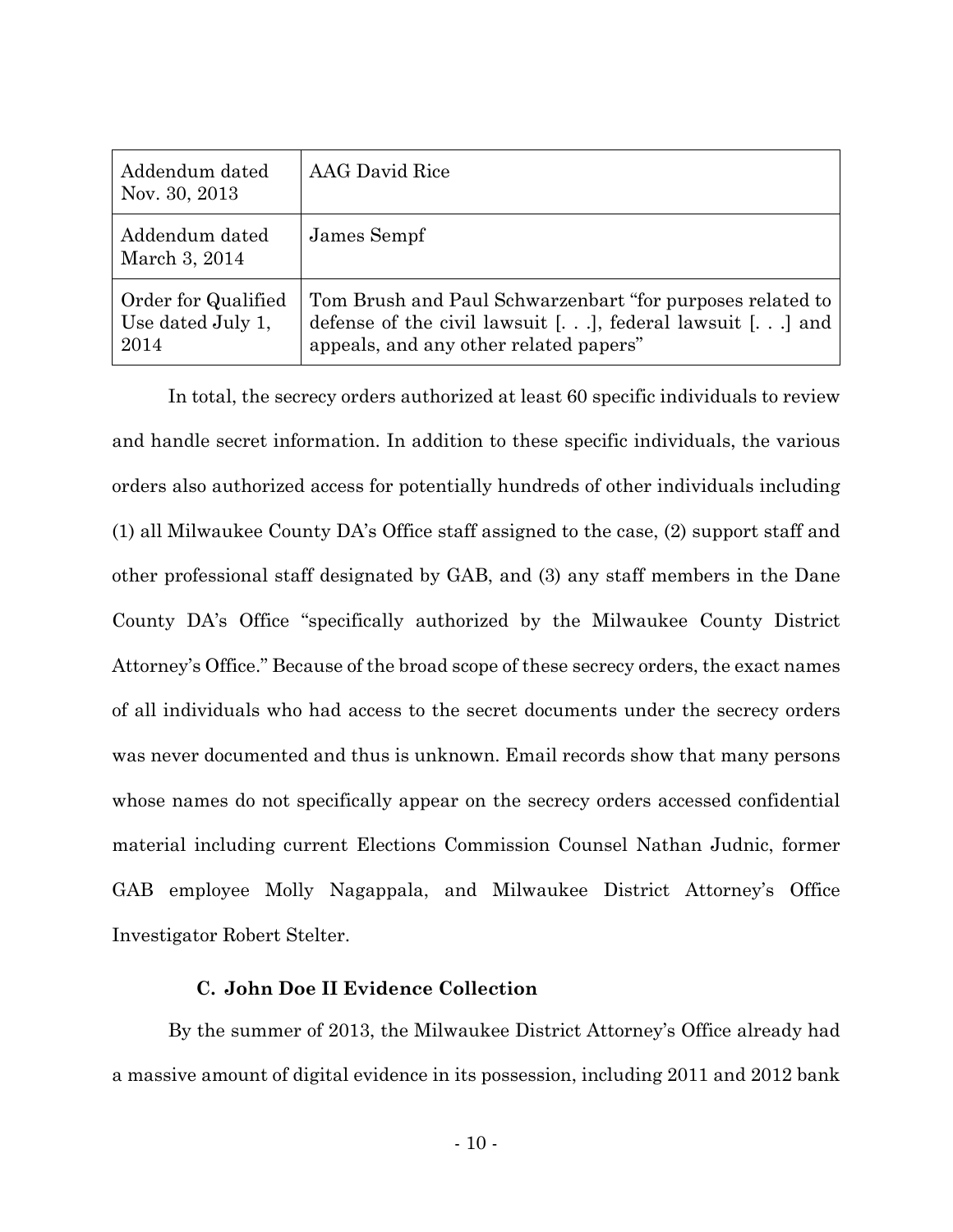records from at least five private organizations that supported Governor Walker, approximately 1.5 million emails from private citizens and organizations, and call records from over 80 private cell phones. The evidence consisted of information collected from the expanded John Doe I proceeding as well as John Doe II emails and bank records collected during the fall and winter of 2012.

In October 2013, the prosecution team sought additional evidence. The prosecution team obtained additional "wide-ranging subpoenas and search warrants for 29 organizations and individuals, seeking millions of documents that had been created over a period of several years." *Two Unnamed Petitioners,* 363 Wis. 2d 1, ¶ 2. The Wisconsin Supreme Court, referring to these additional subpoenas and warrants issued in October 2013, stated that the "breadth of the documents gathered pursuant to subpoenas and seized pursuant to search warrants is amazing." *Id.* ¶ 29. The items seized included "business papers, computer equipment, phones, and other devices, while [the] targets were restrained under police supervision and denied the ability to contact their attorneys." *Id.* These documents included "virtually every document possessed by the [targets] relating to every aspect of their lives, both personal and professional, over a five-year span (from 2009 to 2013)." *Id.* The subpoenas and search warrants were executed in or about October 2013, which led to the most infamous incident of the entire John Doe II proceeding: "The [personal residence] search warrants were executed at approximately 6:00 a.m. on October 3, 2013, in pre-dawn, armed, paramilitary-style raids in which bright floodlights were used to illuminate the targets' homes." *Two Unnamed Petitioners*, 363 Wis. 2d 1, ¶ 28.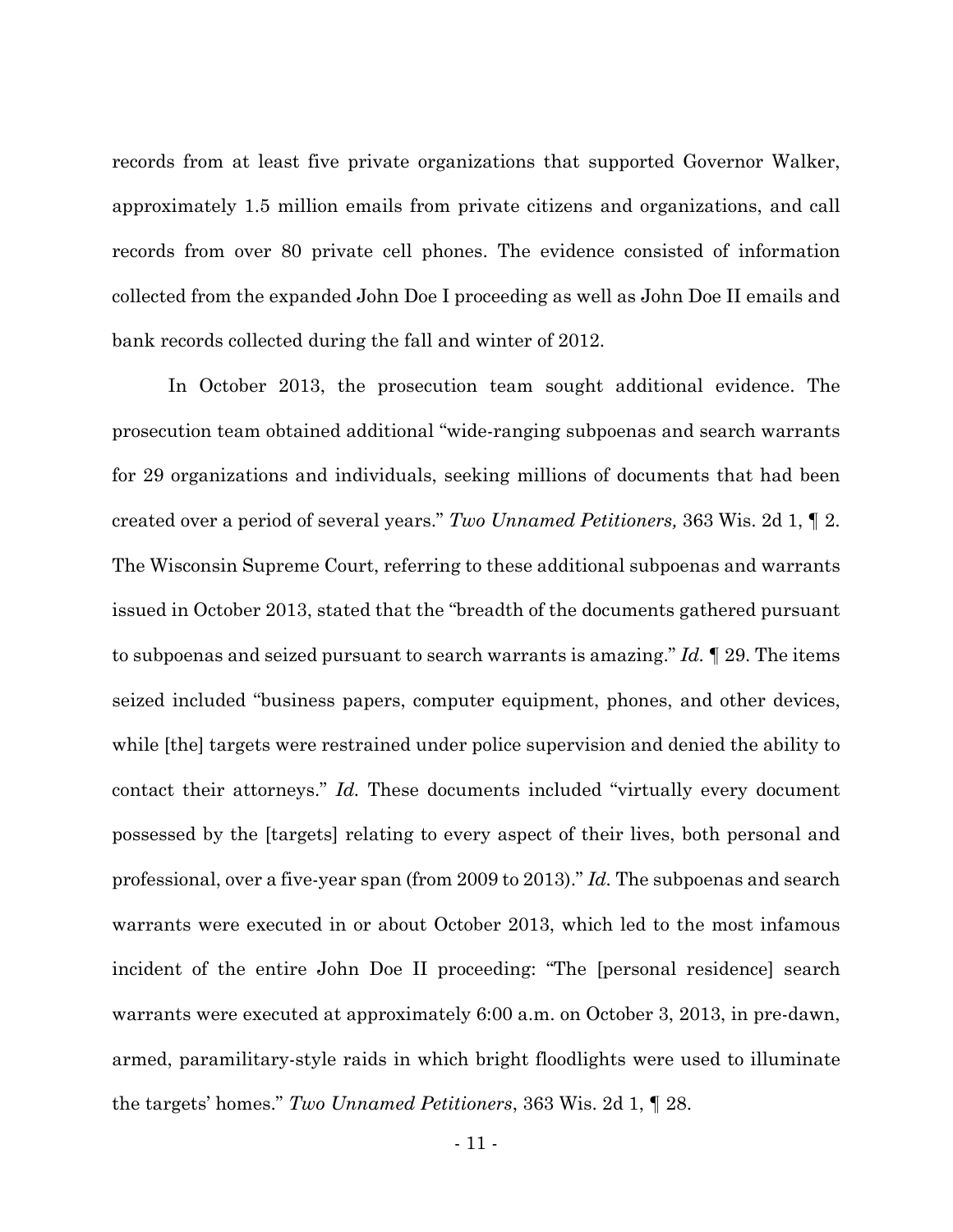To manage the vast number of documents in their possession, the prosecution team purchased access to an e-discovery software program called Relativity. The seized documents were turned over to a document-management company named Digital Intelligence, which uploaded the documents to a cloud-based server. The Relativity software allowed members of the prosecution team to access, download, and organize all the documents by remote/online access. As of the date of this report, it appears that Digital Intelligence handled the documents in a professional and secure manner and DOJ has no reason to believe that the leak emanated from that company.

The prosecution team also collected a vast amount of bank records belonging to the targets that were *not* placed in the Relativity database. These records included bank statements, deposits, and canceled checks. Confidential bank records were submitted to the prosecution team in a digital format. The information was duplicated, placed on portable drives, and distributed to various staff members at GAB for examination.

Shockingly, despite the sensitivity of the information collected and the fact that the investigation targeted Governor Walker, there was no log kept of what was received by GAB staff, how many copies were made, to whom these records were given, or where these records were stored after the John Doe II investigation was closed. Accordingly, DOJ has no way of knowing or discovering the scope of disclosure of these intimate financial details belonging to the targets of the investigation, and given the subsequent leak that led to this report in the first instance, DOJ cannot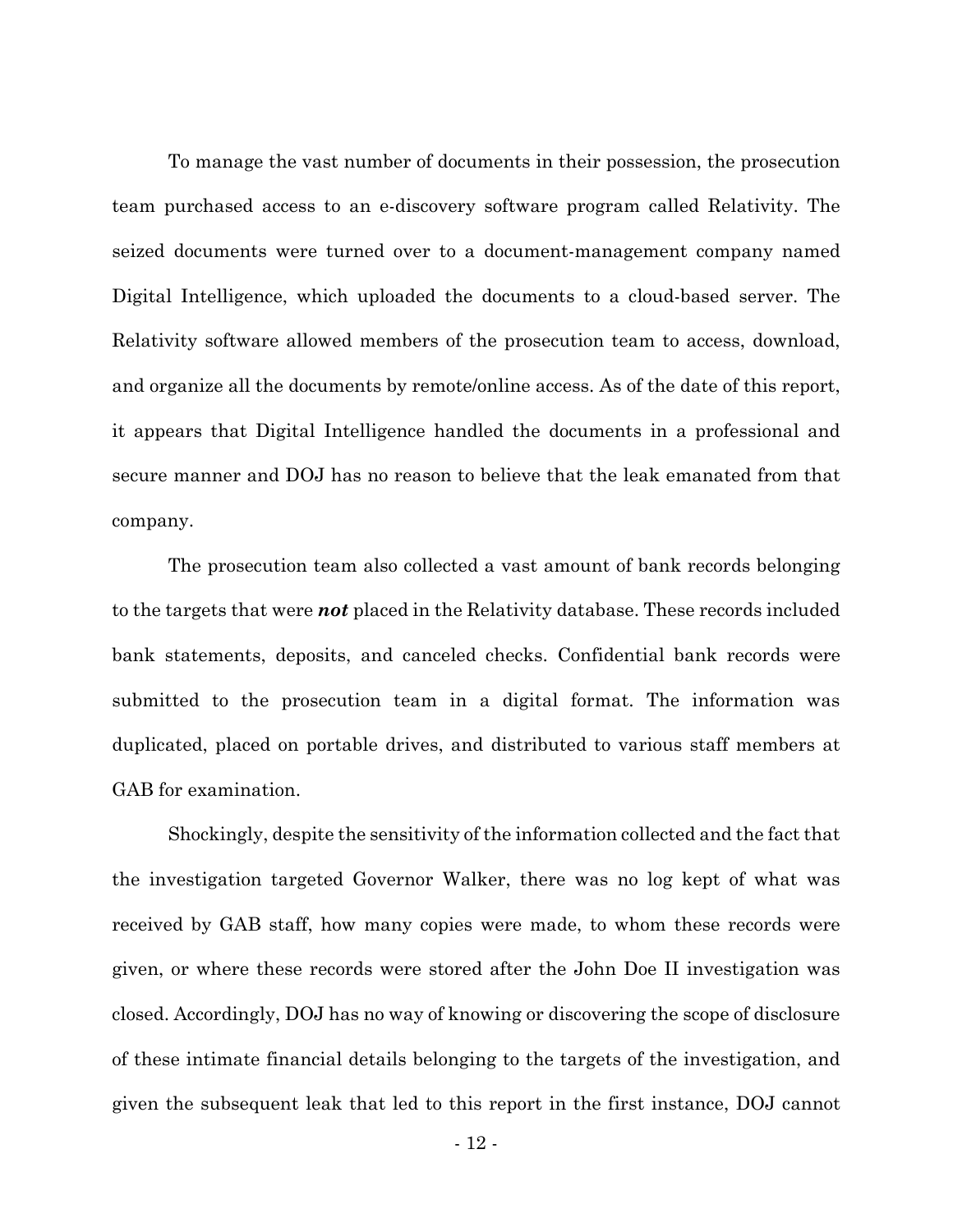assure any target of John Doe II that information illegally seized from them will not be published on the internet or by *The Guardian* at some future date. Nor can DOJ assure any person whose information was gathered that they will not suffer from identity theft or face other adverse consequences as a result of the irresponsible way that GAB handled personal information.

### **D. John Doe II's Organization**

 The John Doe II core prosecution team included the special prosecutor Francis Schmitz, Milwaukee ADAs David Robles and Bruce Landgraf, Milwaukee DA investigator Robert Stelter, GAB attorneys Shane Falk, Kevin Kennedy, Jonathan Becker, and Nathan Judnic, GAB contracted investigators Doug Haag and Dean Nickel, and GAB staff employee Molly Nagappala. Then-GAB Staff Counsel Mike Haas was involved with reviewing and editing court filings. GAB board members at the time were Judges David Deininger, Gordon Myse, Michael J. Brennan, Thomas Barland, Thomas Cane, and Gerald Nichol. GAB Board members and DA Chisholm were kept advised of the investigation and reviewed documents that had been filed with the court, but neither the GAB Board nor DA Chisholm had possession of or access to the majority of John Doe II documents that were leaked to *The Guardian*.

Sometime in 2013, the core prosecution team decided to communicate with each other through Gmail accounts rather than use the secure Department of Administration email system. The prosecution team feared that DOA, as part of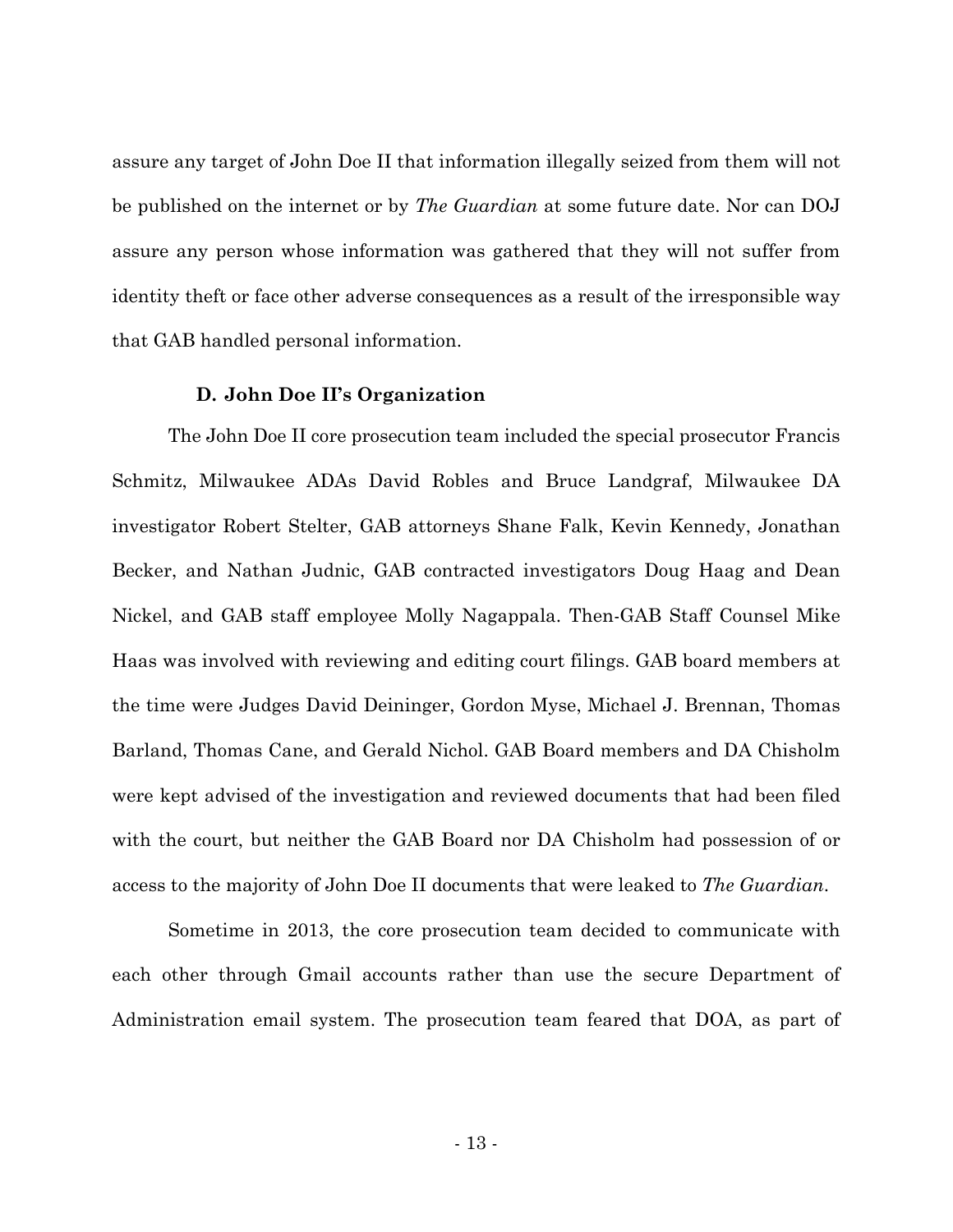Governor Walker's Administration, could infiltrate the John Doe II investigation.5 Seized documents, court pleadings, and other documents (including the leaked documents) covered by the secrecy orders, were shared over Gmail between members of the core prosecution team. Some prosecution team members shared passwords, or otherwise allowed access to each other's Gmail accounts. Oddly, the prosecution team did not employ Gmail's 2-step verification or any other basic security provisions. These cloud-based Gmail accounts were not always accessed from secure locations. The evidence collected shows that the Gmail accounts were accessed from locations other than secure work sites including home addresses, coffee shops, and airports.

The core prosecution team also decided that it would exchange documents, including several of the documents later leaked to *The Guardian*, with all members of the prosecution team via a cloud-based "Dropbox" account. Dropbox software is a free file-hosting service that allows a user to place a file in a designated folder located on the user's computer. The file is automatically uploaded to Dropbox's cloud-based service and can be accessed via the internet at any location and at any time by users who know the address and password to the Dropbox. The address and password to the Dropbox account were shared with the special prosecutor, the staff of GAB, Milwaukee DA, Iowa DA, Dane DA, Dodge DA, and Columbia DA. Dangerously, the same password was used by all parties. As a result, anyone with knowledge of the

 <sup>5</sup> Capitol Police, part of DOA, also did not have physical access to GAB office space.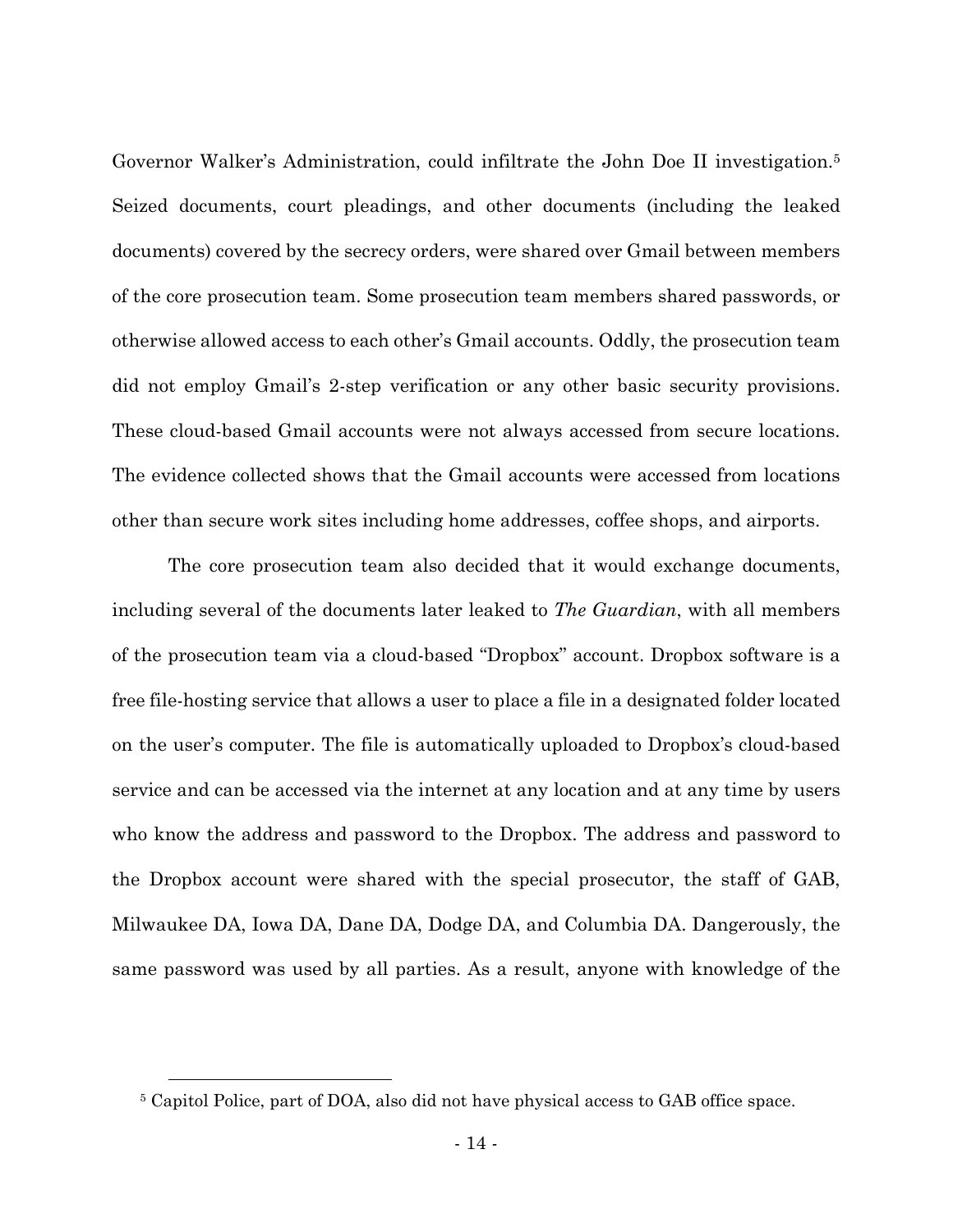web address of the Dropbox account and the password could access many of the secret documents.

 Because of the vast scope of materials collected, members of the core prosecution team were assigned specific tasks. All of the attorneys on the core team, including Schmitz, Landgraf, Robles, Falk, Judnic, Haas, Becker, and Kennedy were involved in the drafting or editing of court documents. Each court document that was filed was circulated via Gmail to all attorneys. The attorneys added their comments or revised the documents as they deemed appropriate.

 The special prosecutor oversaw the entire operation. ADAs Landgraf, Robles, and DA investigator Stelter oversaw the execution of the search warrants. GAB staff, including Falk, Judnic, Investigator Haag, Investigator Nickel, DA investigator Steckel, and GAB staff employee Molly Nagappala were assigned to examine the seized emails (which were part of the Relativity database), the seized bank records, and to extract items that were helpful to the prosecutors' theory of the case. Falk and Judnic prepared the search terms and training documents that were to be used to conduct the search of the Relativity database.

 The role of each party is important to determine who had access to the leaked documents. As will be discussed later, selected emails from the Relativity database were leaked to *The Guardian*. The examination of the Relativity database was done under the supervision of, and at the direction of, the staff of the former GAB, meaning that ADA Landgraf, ADA Robles, and Special Prosecutor Schmitz did not access, possess, or examine emails that were subsequently leaked from this database.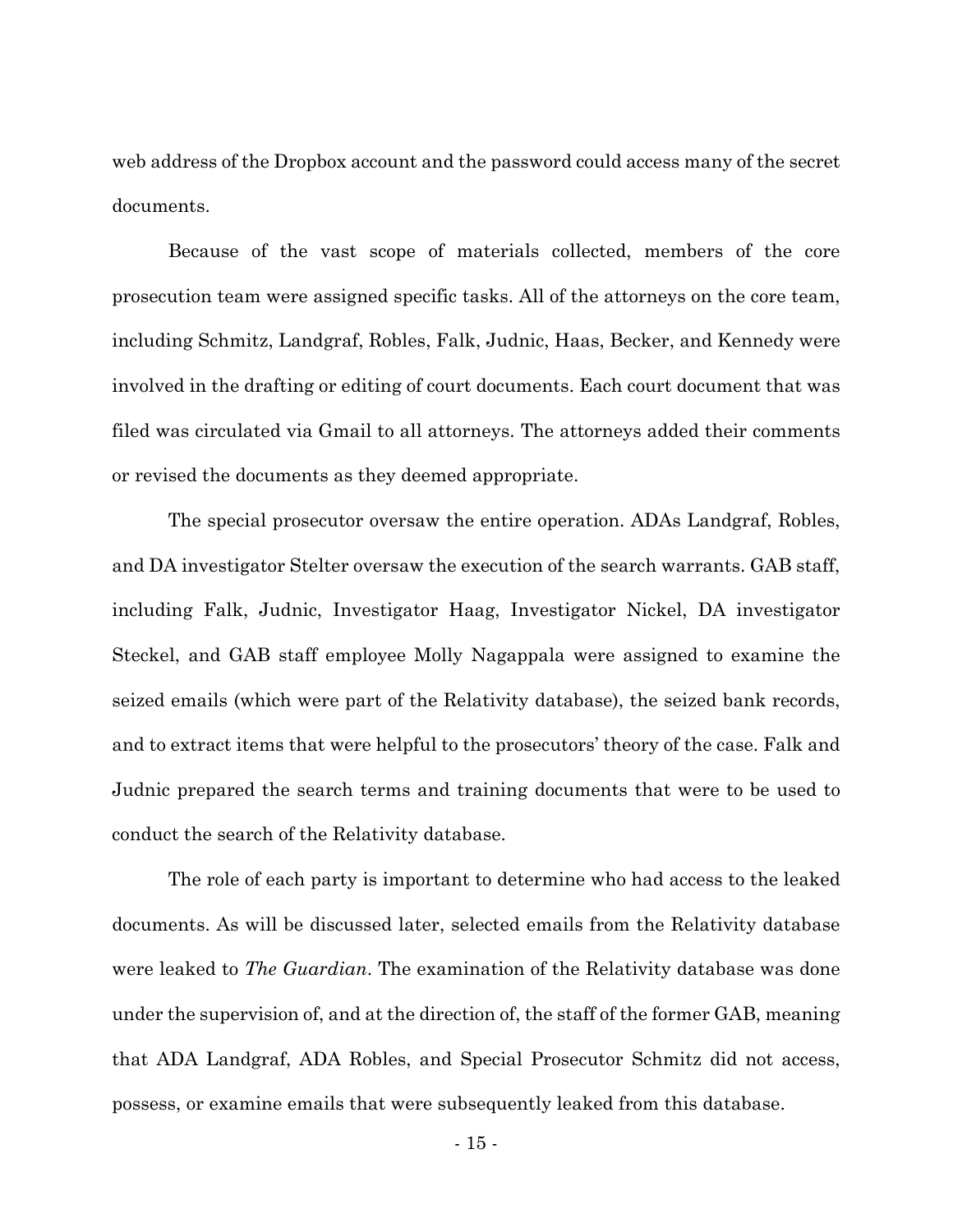### **E. John Doe II's Conclusion**

 Until October 2013, it is likely that the targets of the investigation did not know they were under investigation. The bank records and emails in the possession of the core prosecution team were obtained in secret before October 2013. From press reports and court filings, it appears as though the John Doe II targets were unaware of what documents were obtained by the prosecutors.

With the execution of the personal residence search warrants and the issuance of 29 subpoenas and other search warrants on October 3, 2013, the targets of the John Doe became aware of the investigation. About two weeks later, on October 17 and 25, 2013, some of the John Doe targets filed motions with the John Doe Judge to quash the subpoenas. *Two Unnamed Petitioners,* 363 Wis. 2d 1, ¶ 30. On October 30, 2013, Judge Kluka, then John Doe Judge, disqualified herself for unspecified reasons. *Id*. ¶31. Then–Chief Justice Shirley Abrahamson appointed Reserve Judge Peterson to oversee John Doe II on November 4, 2013.

Shortly thereafter, on January 10, 2014, Judge Peterson quashed the subpoenas and search warrants, finding that the targets had not "committed any violations of the campaign finance laws." On January 27, 2014, Judge Peterson stayed his order pending appeal, but specifically ordered that property and evidence seized should not be examined by the investigation team. This court order was not followed by all members of the investigation team, as more fully discussed below.

Judge Peterson's January 10, 2014, order effectively ended the John Doe II investigation. The active part of the John Doe II investigation lasted just over 16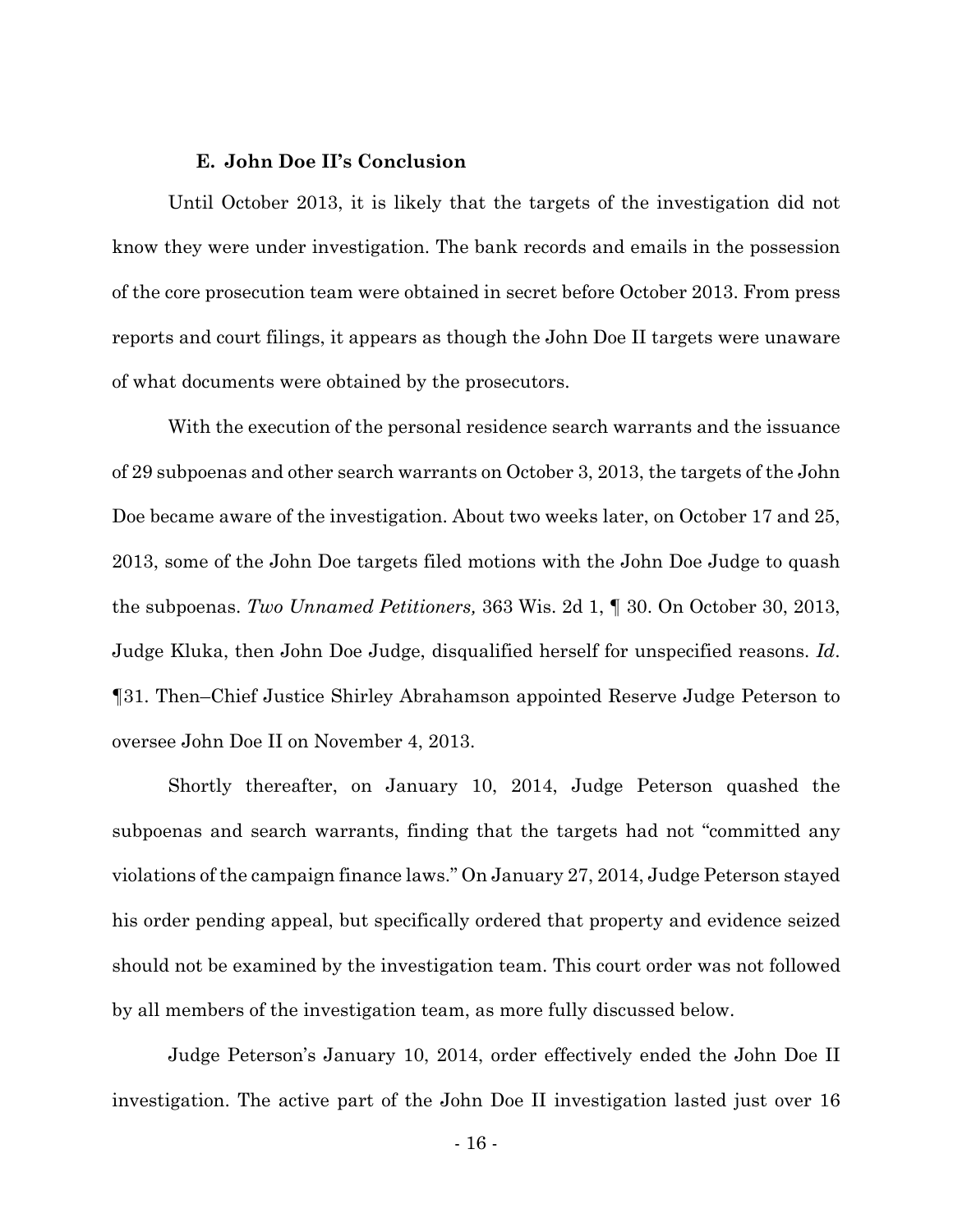months. It started on September 5, 2012, by Reserve Judge Kluka and was ended by Reserve Judge Gregory Peterson on January 10, 2014. After John Doe II concluded, the prosecutors filed a series of appeals, supervisory writs, and original actions before the court of appeals and the Wisconsin Supreme Court. The Wisconsin Supreme Court formally ended the investigation on July 16, 2015. John Doe II did not result in the filing of any criminal charges or civil complaints.

# **F. The Order To Surrender John Doe Documents**

After post-opinion motions, the Wisconsin Supreme Court ordered that all members of the prosecution team completely divest themselves of John Doe II documents. Relevant to this report, the Supreme Court specifically ordered the John Doe II special prosecutor, Francis Schmitz, to take the following actions:

**Timing**: "Unless otherwise noted, all of these obligations must be completed within 30 days following the completion of proceedings in the U.S. Supreme Court on any petition for certiorari review."

**Gather All Evidence**. "We require that Attorney Schmitz gather all documents and copies thereof (whether in hard copy or in digital form) and all electronic data and copies thereof obtained as a result of the John Doe II investigation from all persons who worked for or were associated with him and the prosecution team in the John Doe proceedings/investigations."

**Prepare An Index**. "All of the documents and electronic data described above and all of the copies of such documents and electronic data shall be described on a written index."

**File All Evidence With Court**. "We require that all of the documents and electronic data (and all copies thereof) be submitted under seal to the clerk of this court. Once this submission has occurred, no document or piece of electronic data (or any copies thereof) that was gathered in the course of the John Doe II investigation or that was gathered in the John Doe I investigation but authorized to be used in the John Doe II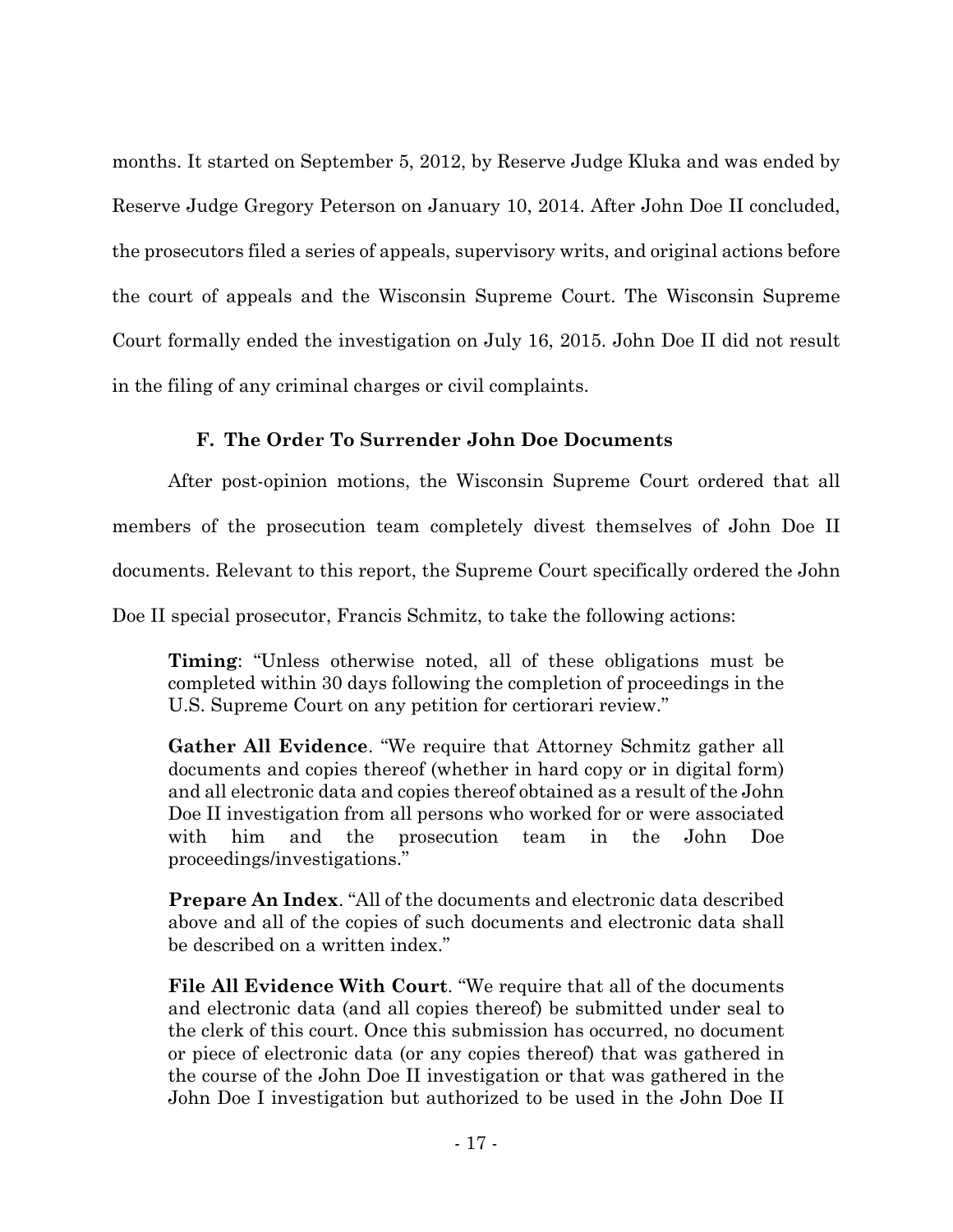investigation should remain in the possession of Attorney Schmitz, any member of the prosecution team, or anyone who was authorized by the John Doe judge to have access to documents, materials, and electronic data gathered in the course of the John Doe II investigation. The prosecution team should be completely divested of all such documents, materials, and electronic data. The clerk shall not file them as part of the appellate record in this case, but shall merely maintain them in a sealed and secure manner pending further order of the court."

**File An Index Of Evidence**. "At the time that the documents and electronic data are submitted to the clerk of this court, Attorney Schmitz shall file with the clerk of this court and with the John Doe judge the index of the documents and electronic data described above."

**File An Affidavit**. "In addition to filing the index, Attorney Schmitz shall file an affidavit with both this court and the John Doe judge in which he avers that, to the best of his knowledge, he has collected and submitted to the clerk of this court all originals and all copies of documents and electronic data that were obtained in the course of the John Doe II investigation and that were obtained during the John Doe I investigation but were authorized to be used in the John Doe II investigation. The affidavit shall also include an averment that Attorney Schmitz has received written statements from all members of the prosecution team and all individuals who were granted access to John Doe II documents and electronic data that those persons have turned over to him all such documents and electronic data within their possession and that they no longer possess any such documents or electronic data (or copies thereof)."

*Three Unnamed Petitioners*, 365 Wis. 2d 351, ¶ 29. Although the order made some

exceptions for attorney work product, *id.* nn.10–11, the thrust of this order was that

the prosecution team should be "completely divested" of all John Doe II materials,

including those John Doe I materials that were relevant to the John Doe II

proceeding.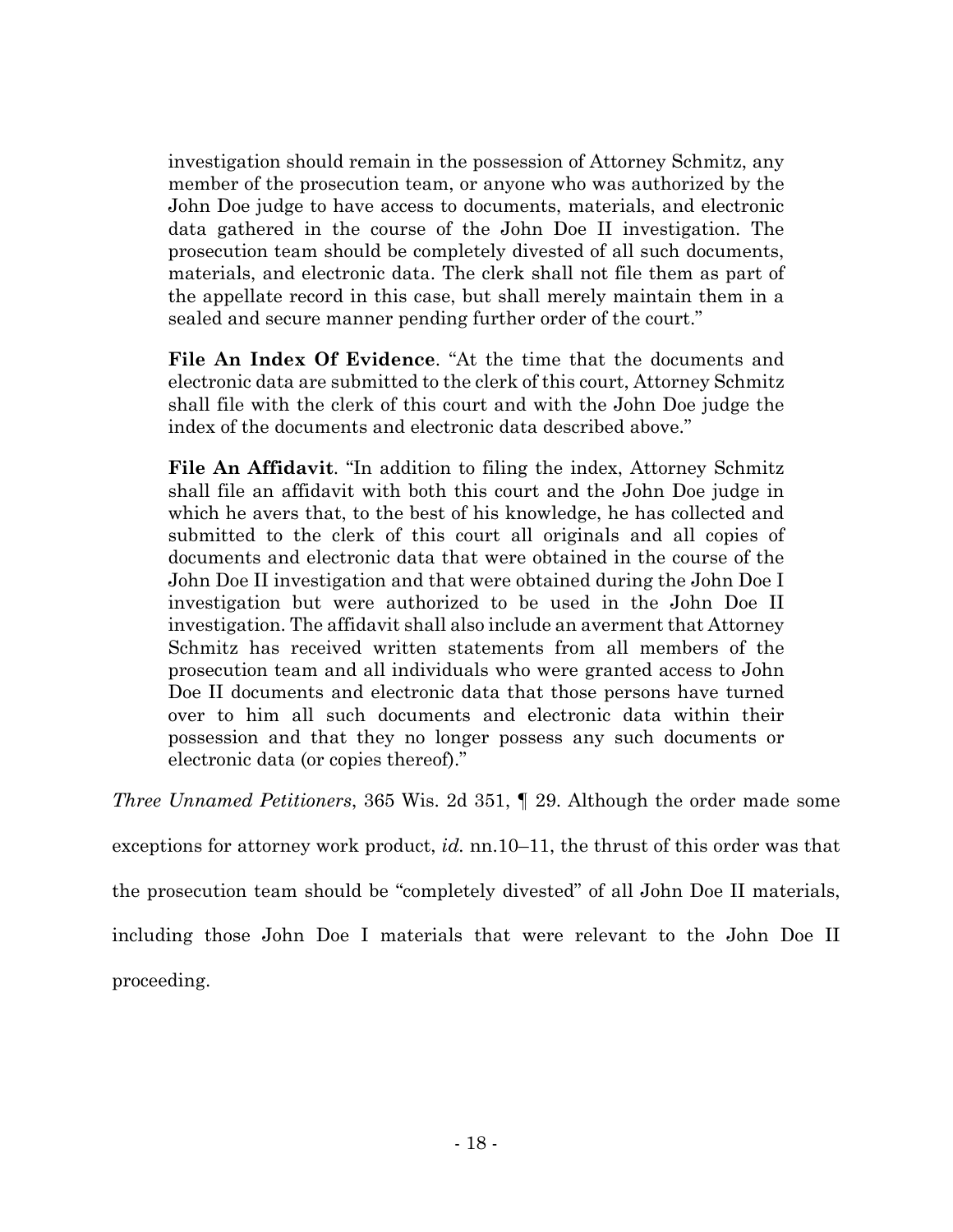After this final order by the Wisconsin Supreme Court, the prosecution team attempted to take the case to the United States Supreme Court.6 After two extensions, the prosecution team filed its petition for certiorari on April 27, 2016. The Supreme Court originally considered the case, in part, at a conference on May 19, 2016, but then on July 6, 2016, the Court set the matter for consideration on September 26, 2016. The Court ultimately denied the petition for certiorari on October 3, 2016.

### **G. Responses To The John Doe II Investigation**

The fallout from John Doe II was substantial. The Legislature, for its part, disbanded GAB, breaking it into two commissions: the Wisconsin Ethics Commission (Ethics) and the Wisconsin Elections Commission (Elections). *See* 2015 Wisconsin Act 388 (effective June 30, 2016). The Legislature also completed an overhaul of Chapter 11, Wisconsin's campaign finance law, confirming the legality of coordinated expenditures and exempting issue advocacy from regulation. *See* 2015 Wisconsin Act 117. Finally, the Legislature restricted the use of John Doe proceedings in Wisconsin, primarily limiting their use to certain enumerated drug crimes and violent felonies. *See* 2015 Wisconsin Act 64.

 <sup>6</sup> Although DA John Chisholm was not a party to the Wisconsin Supreme Court litigation, and the Wisconsin Statutes provide no authority for a district attorney to represent, speak for, and bind the State of Wisconsin at the U.S. Supreme Court, on January 25, 2016, the Court granted Chisholm's request to intervene for the purposes of filing a petition for certiorari at the U.S. Supreme Court.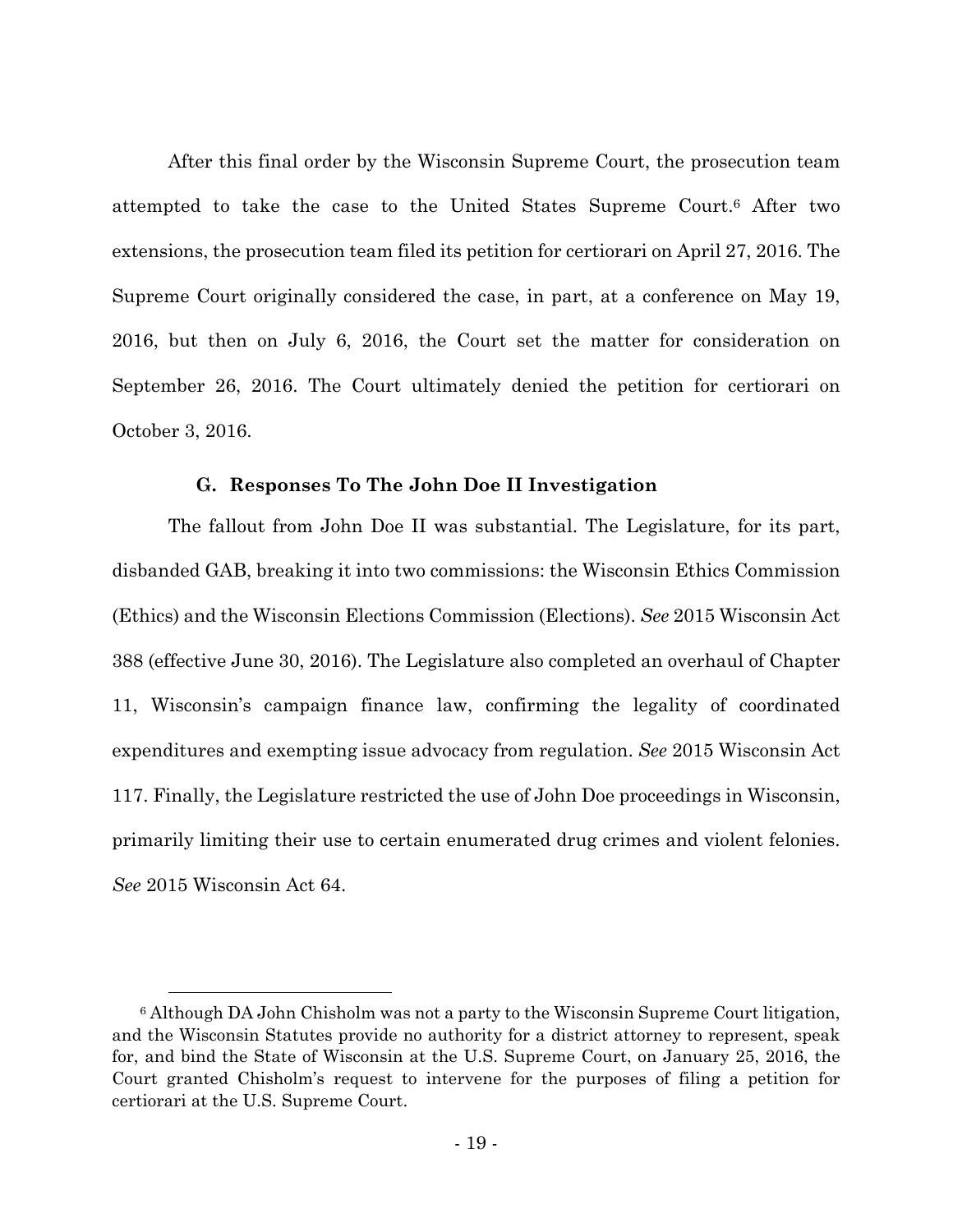The John Doe II investigation also spawned lawsuits by the targets, some of which resulted in substantial discovery into the practices of the former GAB. *See, e.g., Eric O'Keefe v. G.A.B. & Kevin Kennedy,* No. 14cv1139 (Waukesha County); *Eric O'Keefe and Wisconsin Club for Growth v. John Chisholm and Francis Schmitz*, 14- 1822, 14-1888, 14-1899, 14-2006, 14-2012, 14-2023, 14-2585 (E.D. Wis.); *Archer v. Chisholm et al.*, 15-cv-0922 (E.D. Wis.); *John K. MacIver Institute for Public Policy v. Francis Schmitz, John Chisholm, Bruce Landgraf, David Robles, Kevin Kennedy, Shane Falk, and Jonathan Becker*, 3:16-cv-00539 (W.D. Wis.).

# **H. The** *Guardian* **Leak**

Just 11 days before the U.S. Supreme Court was set to decide the prosecution team's petition for certiorari in September 2016, *The Guardian* published the leaked documents. Although the paper claimed to possess "over 1,500 pages" of leaked documents from the John Doe investigation, the paper published just 30 individual PDF documents, comprising 1,392 pages (of which 200 are duplicates), on www.documentcloud.com. Below is a chart identifying the leaked documents, with significant documents highlighted that will be discussed later in this report.

| No. | <b>Guardian File</b><br><b>Name</b> | Description                                     | Date    | Pages |
|-----|-------------------------------------|-------------------------------------------------|---------|-------|
|     | 2012-08-14-Exhibits-<br>01-100-PT2  | John Doe II search warrant<br>exhibits 50-100   | 8/10/12 | 133   |
| 2.  | 2012-08-14-Exhibits-<br>01-100-PT1  | John Doe II search warrant<br>exhibits $1-49.3$ | 8/10/12 | 108   |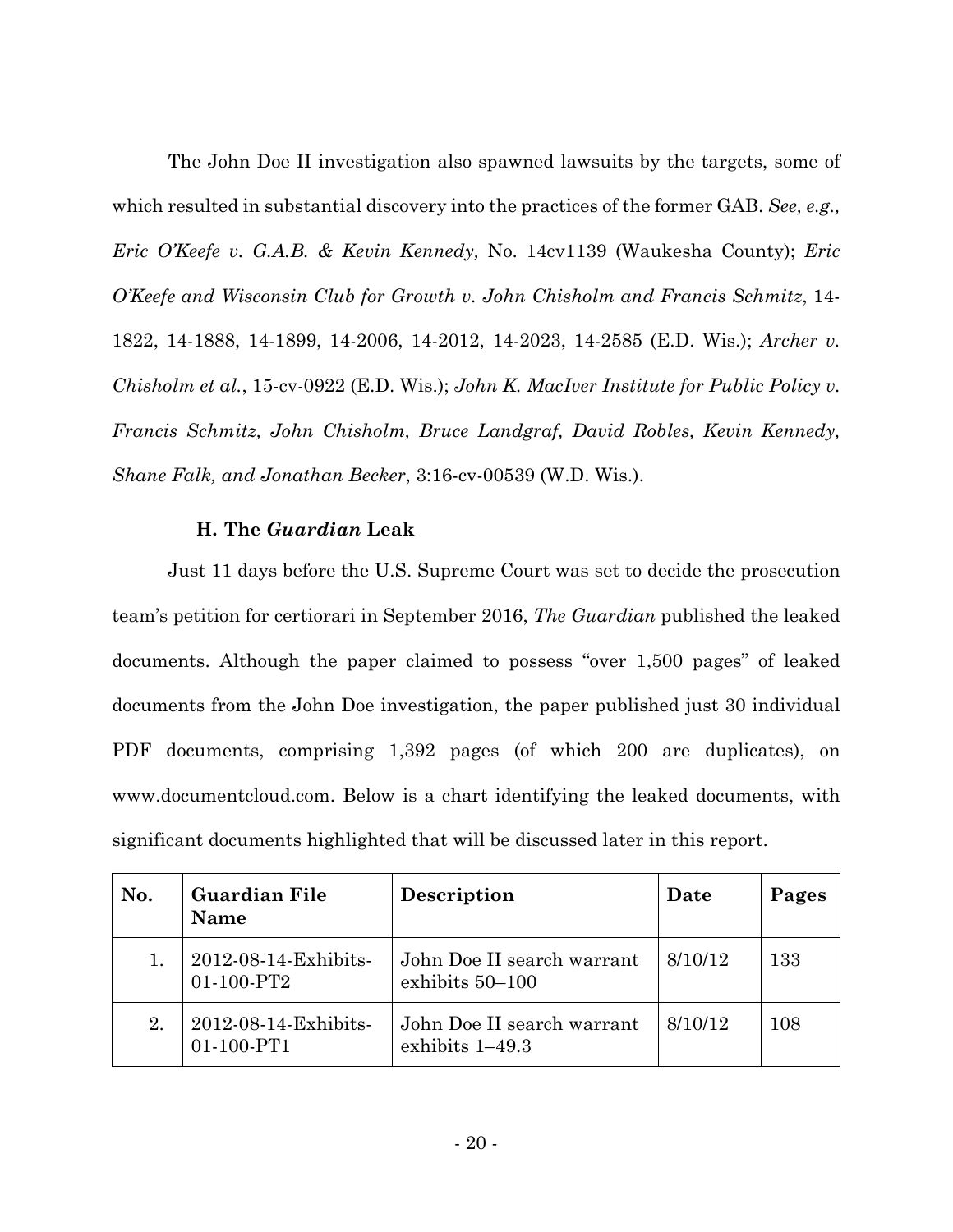| 3.  | 2013-09-16-Exhibits-<br>John Doe II subpoena<br>exhibits 1-41 filed in John<br>41<br>Doe II |                                                                                                                                                   | 8/10/12   | 137 |
|-----|---------------------------------------------------------------------------------------------|---------------------------------------------------------------------------------------------------------------------------------------------------|-----------|-----|
| 4.  | Ad-Coordination                                                                             | <b>Selected Relativity Files</b>                                                                                                                  | 3/20/14   | 59  |
| 5.  | Fundraising-<br>Coordination                                                                | <b>Selected Relativity Files</b>                                                                                                                  | 3/20/14   | 35  |
| 6.  | Prosser                                                                                     | <b>Selected Relativity Files</b>                                                                                                                  | 3/20/14   | 18  |
| 7.  | Microtargeting                                                                              | Four pages of selected<br>Relativity files; combined<br>with exhibits from John Doe<br>II search warrant                                          | Est. 3/14 | 39  |
| 8.  | Strategy-<br>Coordination                                                                   | <b>Selected Relativity Files</b>                                                                                                                  | 3/20/14   | 62  |
| 9.  | WMC-Motion-Quash                                                                            | Court filing; WMC motion to<br>quash; cover letter copied to<br>Francis Schmitz                                                                   | 10/25/13  | 8   |
| 10. | WICFG-Quash-EXC                                                                             | Court filing; Exhibit C to<br>Club for Growth Motion to<br>Quash; Copies of filed John<br>Doe Subpoenas from<br>October 1, 2013                   | 10/25/13  | 32  |
| 11. | WICFG-Quash-EXB                                                                             | Court filing; Exhibit B to<br>Club for Growth Motion to<br>Quash; Copy of Wisconsin<br>Right to Life v. Vocke<br>decision from Seventh<br>Circuit | 10/25/13  | 27  |
| 12. | WICFG-Quash-Aff                                                                             | Court filing; Affidavit from<br>Club for Growth Motion to<br>Quash                                                                                | 10/25/13  | 55  |
| 13. | WICFG-Motion-<br>Suspend                                                                    | Court filing; Club for<br>Growth motion to suspend;                                                                                               | 10/25/13  | 16  |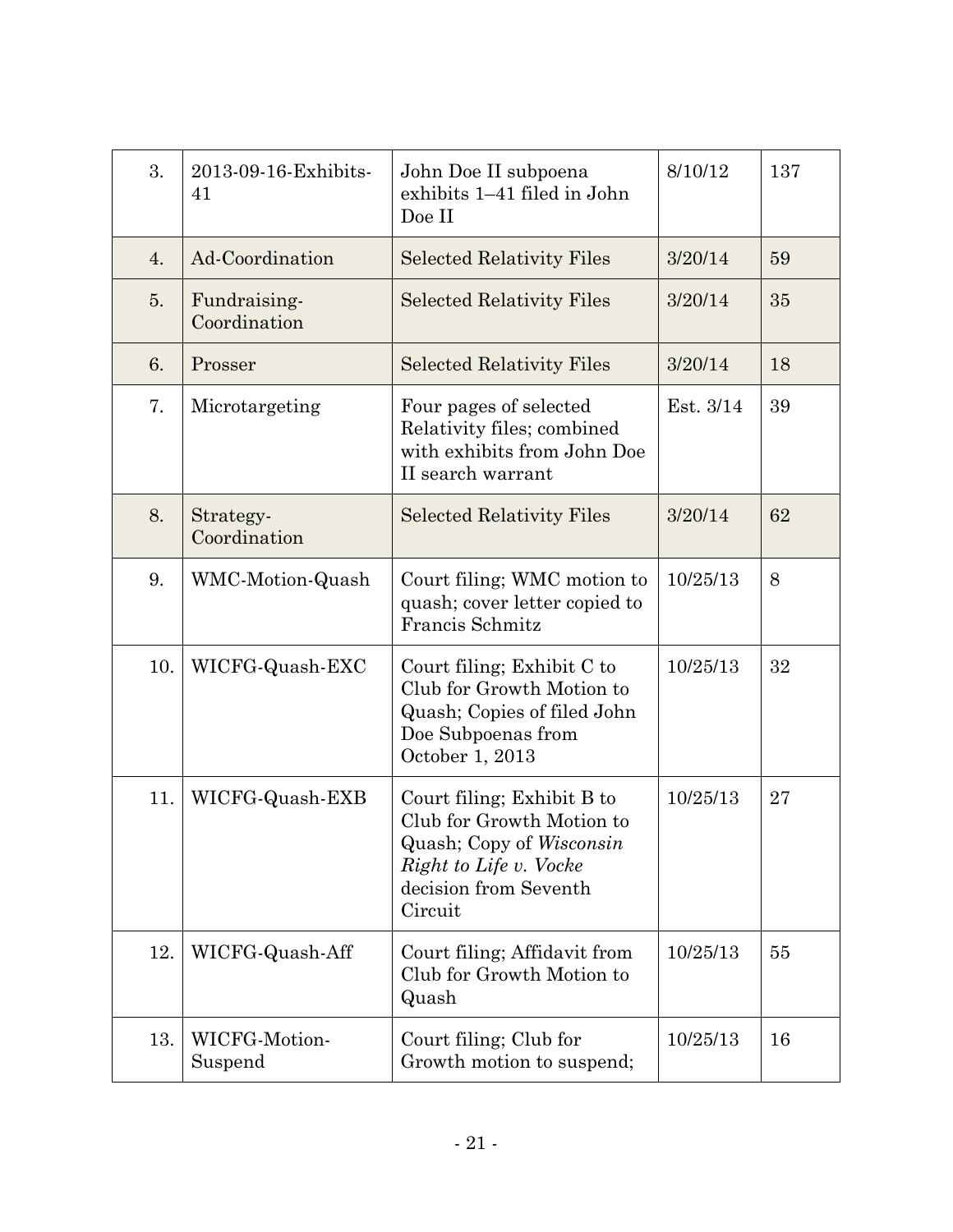|     |                                 | cover letter copied to<br>Francis Schmitz                                                                                               |          |     |
|-----|---------------------------------|-----------------------------------------------------------------------------------------------------------------------------------------|----------|-----|
| 14. | WICFG-Motion-<br>Quash          | Court filing; Club for<br>Growth motion to quash;<br>cover letter copied to<br>Francis Schmitz                                          | 10/25/13 | 23  |
| 15. | FOSW-Notice-Appear              | Court filings; Friends of<br>Scott Walker Notice of<br>Appearance directed to<br>Francis Schmitz; Memo in<br>support of motion to quash | 10/17/13 | 26  |
| 16. | CFSA-Motion-<br>Suspend         | Court filing; Citizens for<br>Strong America motion to<br>suspend                                                                       | 10/25/13 | 15  |
| 17. | CFSA-Motion-Quash               | Court filing; Cover letter to<br>Francis Schmitz; Citizens<br>for Strong America motion<br>to quash                                     | 10/25/13 | 21  |
| 18. | CFSA-Exhibit-3                  | Court filing; Exhibit A to<br>motion to quash Wisconsin<br>Right to Life v. Vocke,<br>Seventh Circuit decision                          | 10/25/13 | 27  |
| 19. | 2013-Motion-<br>Response        | Unsigned, unfiled, draft<br>brief by Francis Schmitz;<br>handwritten note of "None"<br>on last page                                     | 12/2013  | 30  |
| 20. | 2014-02-21-Schmitz-<br>Memo     | Signed brief by Francis<br>Schmitz; Wisconsin Court of<br>Appeals; not stamped as<br>filed                                              | 2/21/14  | 33  |
| 21. | 2014-2-21-Schmitz-<br>Affidavit | Signed affidavit by Francis<br>Schmitz; Wisconsin Court of<br>Appeals; not stamped as<br>filed                                          | 2/25/14  | 105 |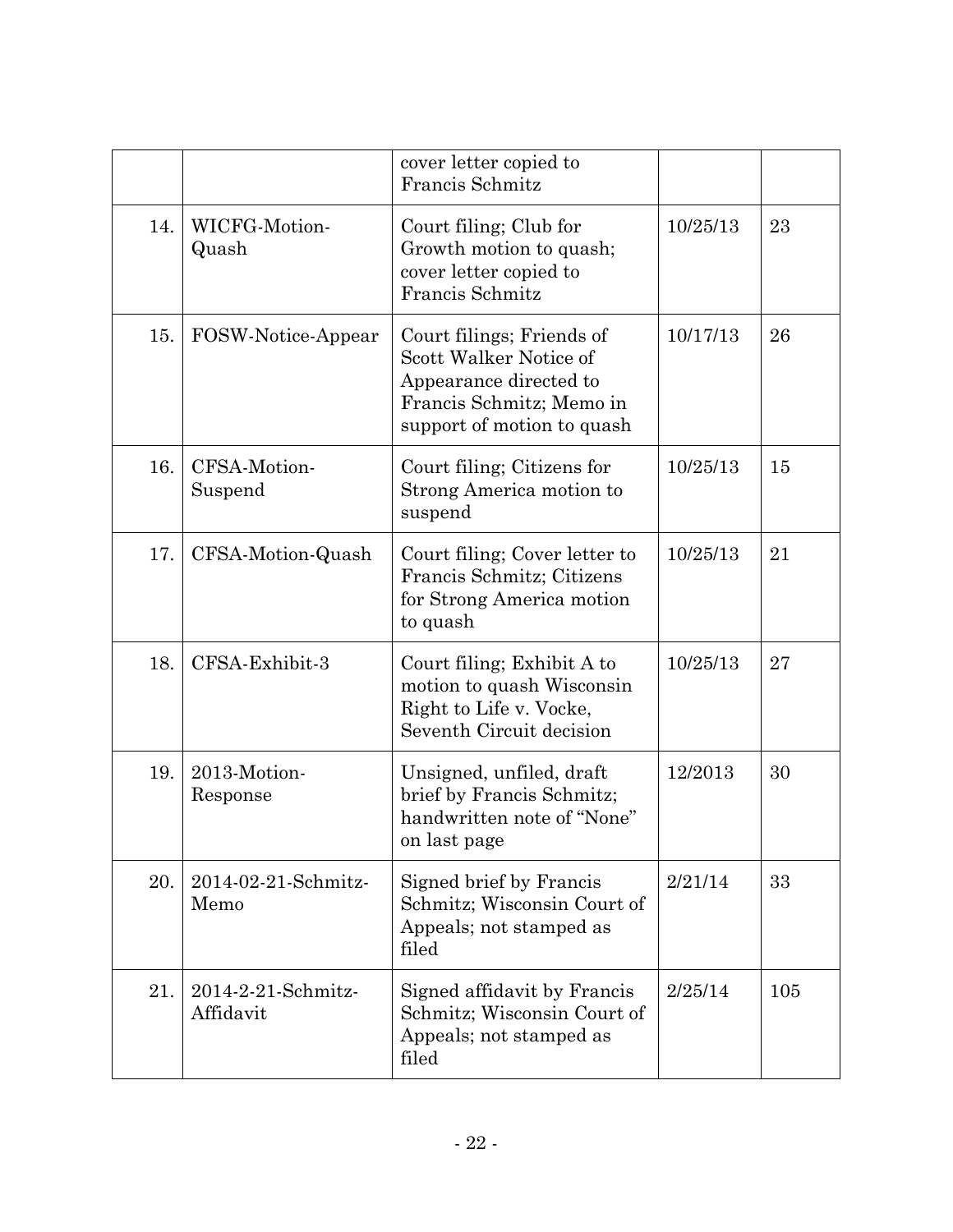| 22.                | 2013-12-20-Schmitz-<br>Respo     | Signed brief by Francis<br>Schmitz; Wisconsin Court of<br>Appeals; not stamped as<br>filed   | 12/20/13 | 47  |
|--------------------|----------------------------------|----------------------------------------------------------------------------------------------|----------|-----|
| 23.                | 2013-12-19-Chisholm-<br>Aff      | Signed affidavit by John<br>Chisholm; Wisconsin Court<br>of Appeals; not stamped as<br>filed | 12/19/13 | 14  |
| 24.                | 2013-10-01-Stelter-<br>Aff       | Filed affidavit of Bob<br>Stelter; Signed and stamped<br>as received by John Doe<br>court    | 10/1/13  | 34  |
| 25.                | 2013-08-29-Schmitz-<br>Affidavit | Unsigned, unfiled, affidavit<br>of Francis Schmitz with<br>attachments                       | 12/2013  | 149 |
| 26.                | Key-Misc-Set-Two                 | Selected documents used for<br><b>Relativity Training</b>                                    | 2013     | 8   |
| 27.                | Key-Misc-Set-One                 | Selected documents used for<br><b>Relativity Training</b>                                    | 2013     | 16  |
| 28.                | Calendars                        | <b>Selected Relativity Files</b>                                                             | 3/20/14  | 66  |
| 29.                | Corporate-Checks-<br>Sanitized   | Copies of checks, likely<br>drawn from Relativity                                            | 3/2014   | 9   |
| 30.                | WMC-Motion-Quash2                | Filed, signed WMC motion<br>to quash; includes<br>highlighted portions                       | 10/25/13 | 40  |
| <b>Total Pages</b> |                                  |                                                                                              | 1,392    |     |

 As seen from the chart above, the leaked documents comprise three categories of documents: (1) court filings (pleadings, motions, briefs actually filed with the Wisconsin courts, copied via cover letter to the prosecution team); (2) drafts of court filings only in the possession of the prosecution team; and (3) selected pieces of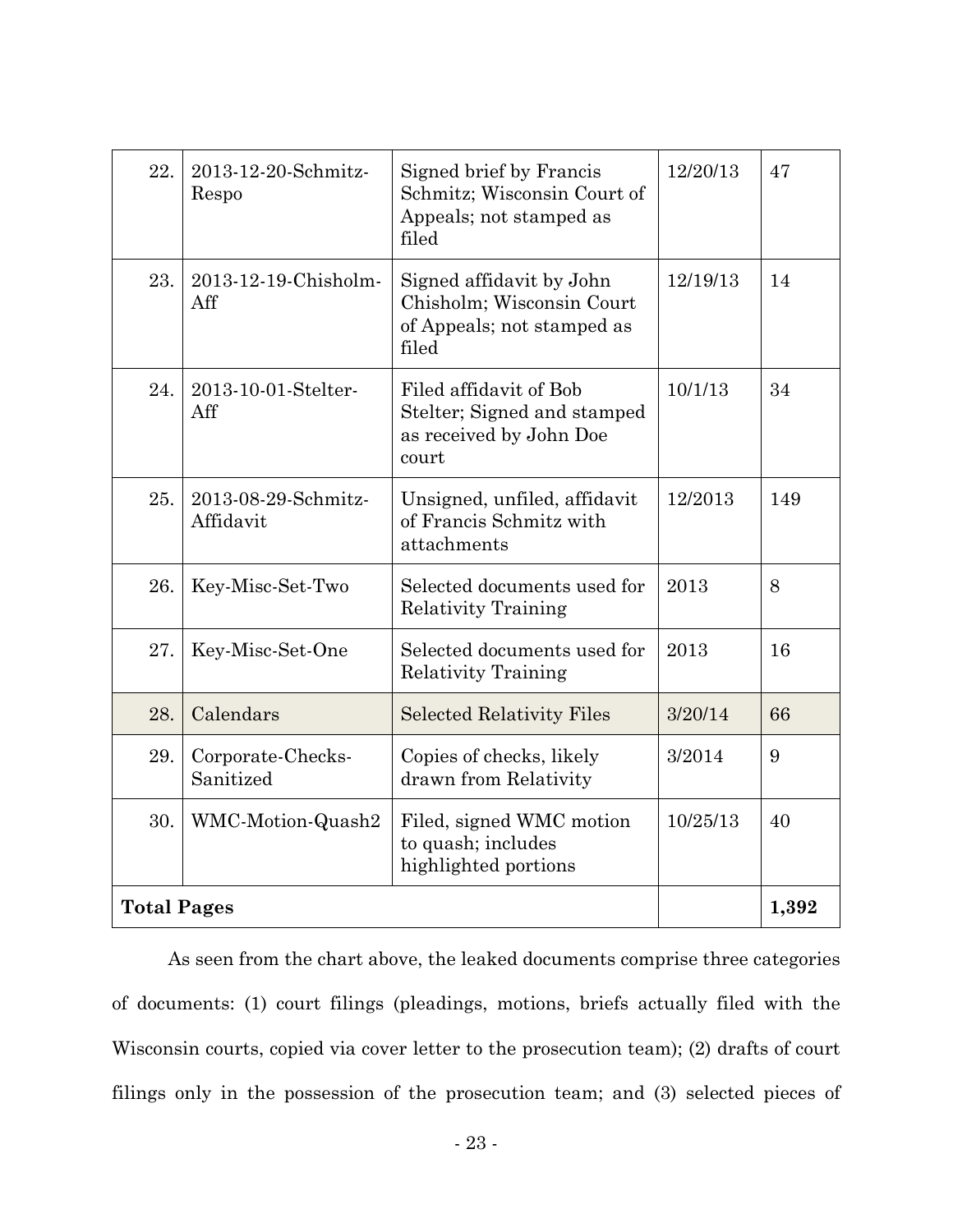evidence prepared and kept only by certain members of the prosecution team, as explained more fully below.

# **I. Special Prosecutor's Submission To The Wisconsin Supreme Court**

On October 3, 2016, the U.S. Supreme Court denied the prosecutors' petition for certiorari, ending any chance that the John Doe II investigation would be reopened. This denial triggered the special prosecutor's obligation to file under seal all evidence as required by the Wisconsin Supreme Court within 30 days.

On November 3, 2016, Francis Schmitz delivered to the Wisconsin Supreme Court the following items:

| Description             | <b>Source</b>                          | Contents                                                     |
|-------------------------|----------------------------------------|--------------------------------------------------------------|
| Box 1                   | Milwaukee DA                           | Evidence items 1-38; documents<br>and electronic data        |
| Box 2                   | Milwaukee DA                           | Evidence items 47-68; documents<br>and electronic data       |
| Box 3                   | Milwaukee DA                           | Evidence item 69; documents and<br>electronic data           |
| Box 4                   | Milwaukee DA                           | Evidence item 71; documents and<br>electronic data           |
| Box 5                   | Milwaukee DA                           | Evidence items 72–94; documents<br>and electronic data       |
| Box 6                   | Milwaukee DA                           | Evidence items 95-132; documents<br>and electronic data      |
| Box 7<br>(Pelican Case) | Milwaukee DA & Digital<br>Intelligence | Three hard drives; electronic data<br>from premises warrants |
| Box A                   | Milwaukee DA                           | ADA Robles hard copy documents                               |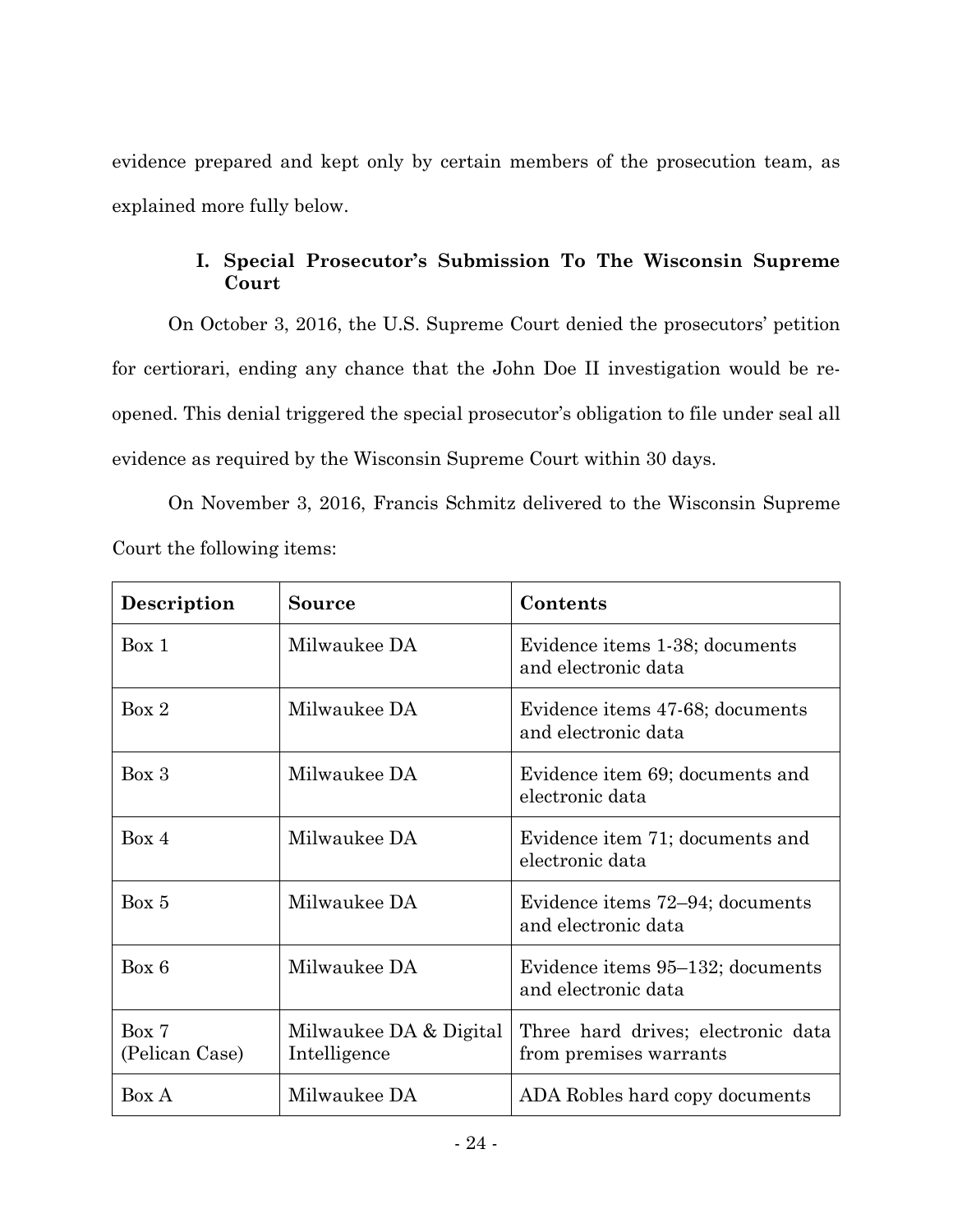| Box B | Milwaukee DA         | ADA Robles hard copy documents                                                 |
|-------|----------------------|--------------------------------------------------------------------------------|
| Box C | Milwaukee DA         | ADA Robles hard copy documents                                                 |
| Box D | Digital Intelligence | Two hard drives; one DVD and one<br>CD with PST mail files                     |
| Box E | <b>GAB</b>           | Hard copy of John Doe attorney<br>files; one portable hard drive, two<br>disks |
| Box F | Francis Schmitz      | Hard copy Schmitz files; 10 disks; 1<br>thumb drive with electronic data       |

 Schmitz also filed an affidavit with the Wisconsin Supreme Court stating that "to the best of my knowledge, I have collected and submitted to the clerk of this court all [ ] copies of documents and electronic data that were obtained in the course of the John Doe II investigation, including that which was obtained during the John Doe I investigation and used in the John Doe II investigation." *Two Unnamed Petitioners*, Nos. 2014AP296, 2014AP417–421 (Nov. 2, 2016) (Affidavit Concerning John Doe II Evidence). Schmitz averred that he turned over "copies of evidentiary documents removed from work product materials and/or otherwise maintained in work product files as referenced in footnote 10 of the court's order."

Schmitz later filed with the Wisconsin Supreme Court a separate affidavit testifying that he personally returned "items of personal property" that remained in the custody of the prosecution team. Schmitz also sent 159 separate notices to "individuals and organizations whose documents or electronic data were obtained by the prosecution team in the course of the John Doe II investigation or were obtained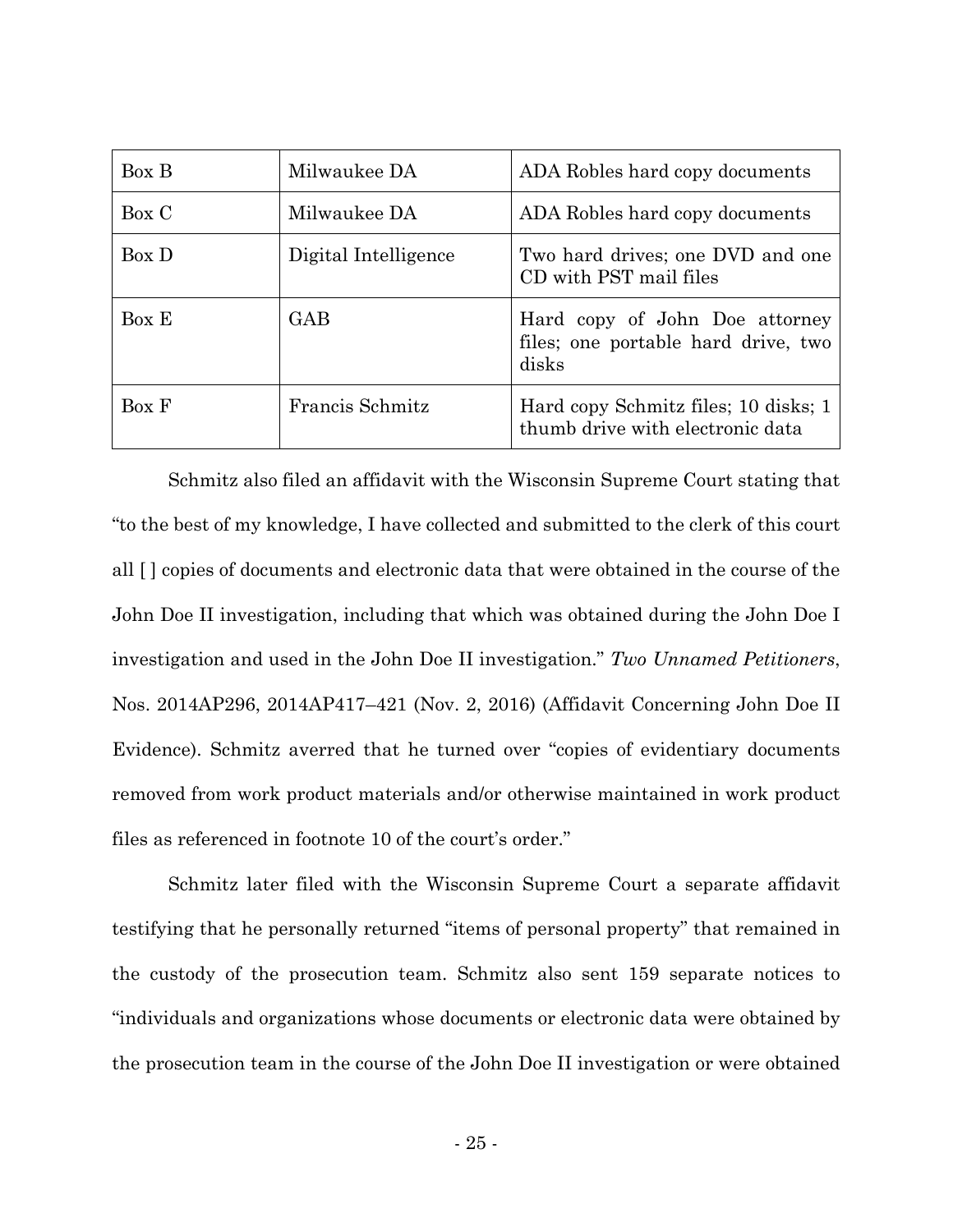in the course of the John Doe I investigation and were authorized to be used in the John Doe II investigation." *Three Unnamed Petitioners*, 365 Wis. 2d 351, ¶ 37.

 By the time of this final chapter of the John Doe II investigation, nearly all of the former GAB employees involved in the investigation had resigned. Shane Falk quit GAB in August 2014. Jonathan Becker retired on May 31, 2016. Kevin Kennedy retired on June 29, 2016. Molly Nagappala resigned from Ethics in March 2017. Of the original prosecution team, only Nathan Judnic and Mike Haas remain employed at the offices of the former GAB; they currently run the Elections Commission as staff attorney and administrator, respectively. Former GAB Attorney David Buerger, who did not participate in the John Doe II investigation, is General Counsel at Ethics.

### **III. Criminal Investigation**

### **A. Authorization To Investigate**

After the leak and the special prosecutor's filings with the Wisconsin Supreme Court, the John Doe II targets and others asked the John Doe Judge and the Wisconsin Supreme Court to investigate the leak. In response to several filings on the matter, on October 27, 2016, the Attorney General wrote to Chief Justice Patience Roggensack asking the Court to appoint a special master to investigate the leak. Citing established precedent, the letter explained that the Court had a "clear duty" to investigate any violations of a John Doe secrecy order. *See State v. O'Connor*, 77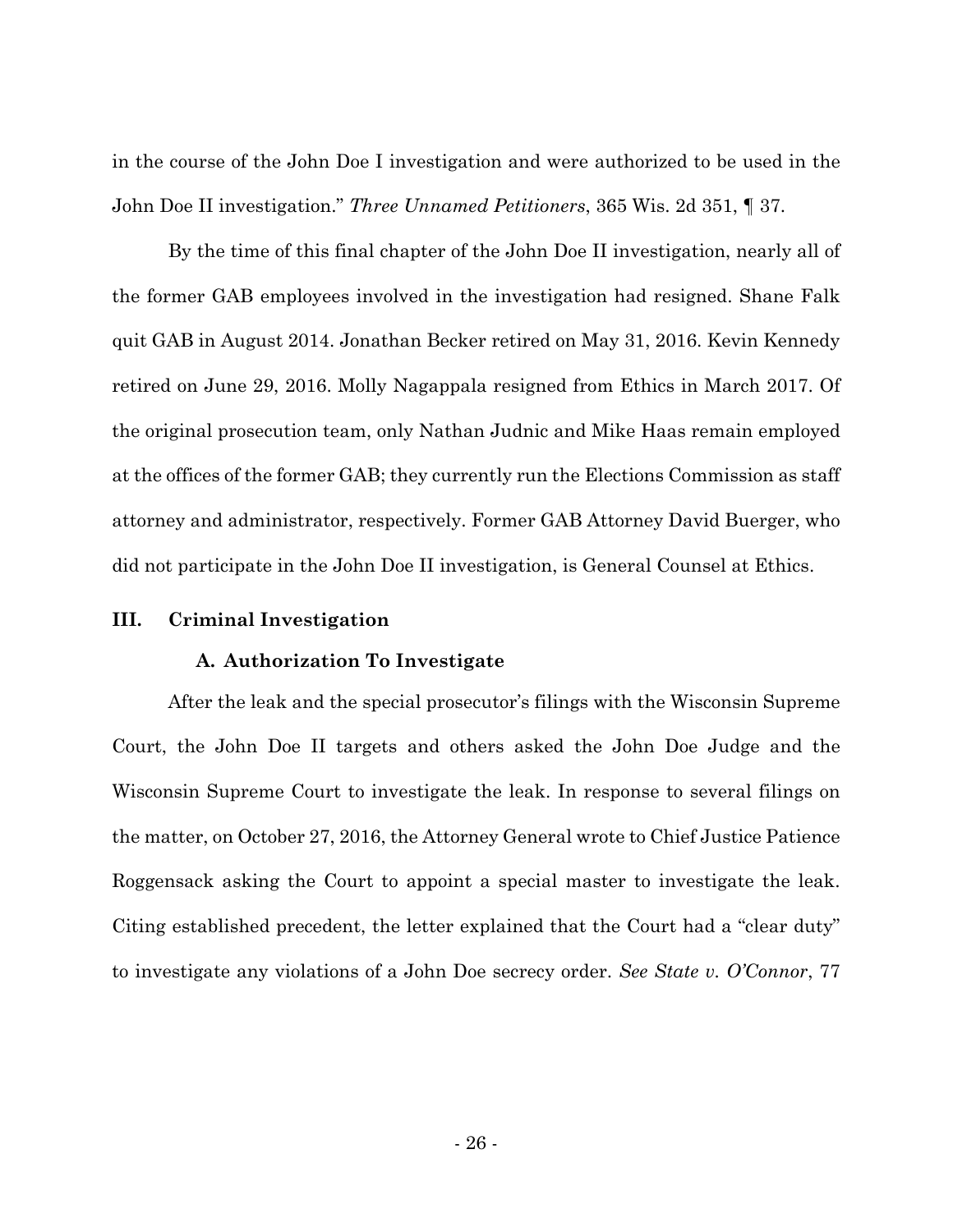Wis. 2d 261, 282, 252 N.W.2d 671 (1977).7 The Attorney General explained that a court-appointed special master should investigate the breach of the secrecy orders as well as whether "the prosecution team has, in fact, been 'completely divested'" of the John Doe II evidence. Finally, the Attorney General offered "investigatory support and legal advice to any special master this Court chooses to appoint."

The Wisconsin Supreme Court rejected the Attorney General's offer of assistance and his suggestion that a special master be appointed. *See* Order, *Three Unnamed Petitioners v. Peterson,* Nos. 2013AP2504–2508-W (Nov. 21, 2016).

Instead, the Court issued a decision, among other things, denying the John Doe targets' requests for an investigation into the leaks. The Court noted that "the judicial branch has authority to protect and enforce its orders," but then declined to exercise this authority, stating instead that the "executive branch remains free, subject to the applicable laws governing that branch, to investigate and/or prosecute criminally individuals who may have unlawfully disclosed John Doe evidentiary materials in potential violation of criminal statutes, if they apply." Without elaborating as to why the Court would not exercise its "authority to protect and enforce its orders," the Court concluded, "[u]nder these circumstances, it is not for

 <sup>7</sup> The Attorney General asked for this court-led investigation into the leak of court records because such an investigation could potentially require the execution of search warrants at sensitive locations: clerk's offices, judicial chambers, and court employee residences. A courtappointed special master would have avoided this potentially unnecessary conflict between two co-equal branches of government and the awkward situation of one judge issuing a warrant against the Clerk's office or judicial chambers. Through time-consuming efforts, DOJ successfully avoided this potential worrisome conflict.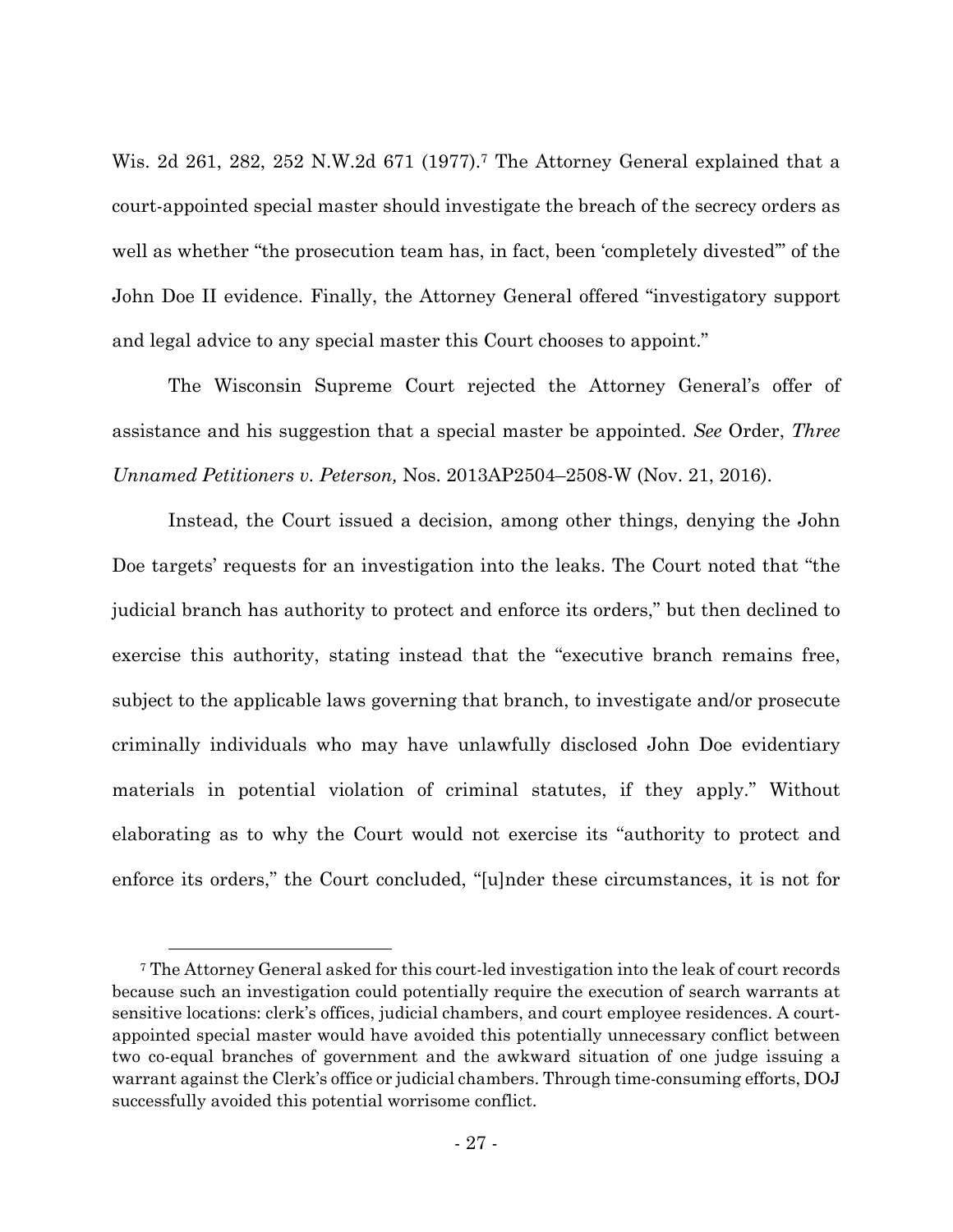this court to investigate or prosecute crimes, nor is it for this court to direct a co-equal branch of government to do so." Furthermore, the Court directed that all future matters regarding the John Doe II investigation be filed "with the John Doe II judge in the first instance."

Under the Wisconsin Statutes, DOJ has no independent authority to file charges in a case such as this. *See generally* Wis. Stat. ch. 165. In light of the Wisconsin Supreme Court's decision to decline the parties' request for an investigation into the leaks, on December 22, 2016, the Wisconsin Assembly invoked Wis. Stat. § 165.25(1m) and requested and authorized DOJ, the Attorney General, and his designees to represent the State in the investigation, prosecution, and defense of any cause or matter, civil or criminal, related to the violation of the secrecy orders.

The Attorney General accepted the authorization and directed an initial review of the leaked documents. Following this initial review, DOJ determined that the intentional leak of these documents was a criminal act. The Attorney General then assembled a team of experienced prosecutors, criminal analysts, and special agents to investigate the leak, determine if the prosecution team had in fact divested itself of all John Doe documents, and, if the evidence established proof beyond a reasonable doubt as to the identity of the person or persons who leaked the secret documents, to prosecute that individual or individuals.

On January 11, 2017, the then–John Doe Judge Dave Wambach signed an order authorizing access to John Doe II materials and amending the secrecy orders to allow specific DOJ prosecutors and investigators the authority to review secret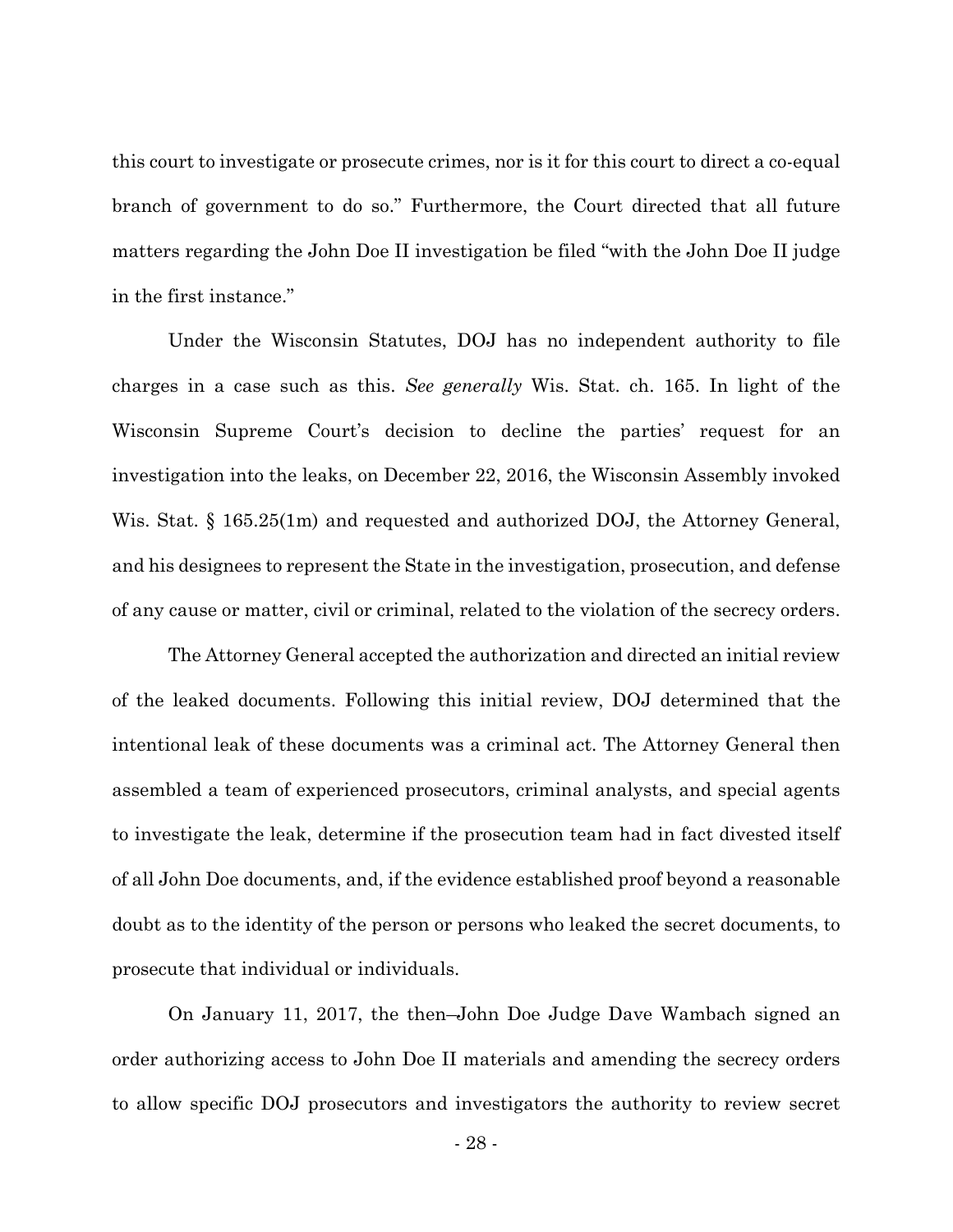documents. The order specifically provided that "these individuals shall have access to all files, proceedings, and materials related to these [John Doe II] case numbers, whether sealed or not, and make use of such material in their investigation to the extent necessary for the performance of their duties as investigators and prosecutors." The order further provided that "[c]ourt clerks in possession of court files related to these above cases shall make these files available to the persons."

### **B. Review Of The Leaked Documents**

As set forth above, the leaked documents comprise (1) court filings (pleadings, motions, and briefs actually filed with the Wisconsin courts, copied via cover letter to the prosecution team); (2) drafts of unfiled court documents (work in progress) only in the possession of the prosecution team and never previously made public; and (3) selected pieces of evidence prepared and kept only by staff members of the former GAB. This subsection explains these three categories.

#### **1. The court filings**

Final copies of secret court filings created between August 2013 and February 2014 were leaked to *The Guardian*. These particular documents are significant because of what they were intended to illustrate. There were many more documents filed in the court of appeals and Wisconsin Supreme Court in addition to these documents. The question DOJ considered was, why did someone leak these particular court filings, as opposed to other documents? In the assessment of the DOJ investigative team, the nature of the leaked court filings indicated an intent by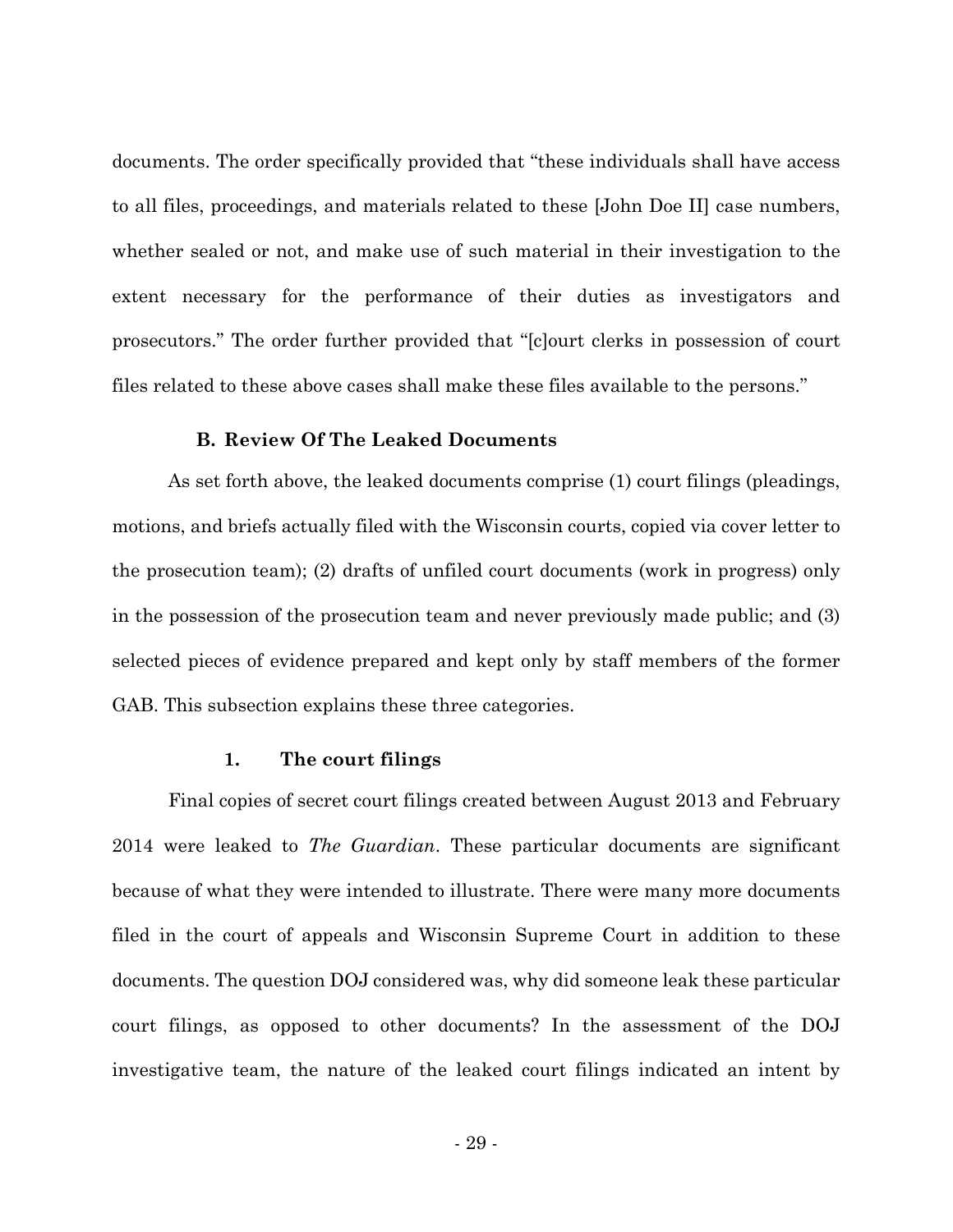someone—likely a lawyer—to respond directly to the Wisconsin Supreme Court's decision in *Two Unnamed Petitioners*. Only someone with an intimate knowledge of the case and familiarity with the leaked documents would know which documents to leak that would correspond directly to the Wisconsin Supreme Court's opinion in *Two Unnamed Petitioners*. Below is a reconstruction of the fact section in *Two Unnamed Petitioners* along with an indication of which leaked document corresponds to each of the Wisconsin Supreme Court's statements:

¶15 John Doe I also triggered a second John Doe proceeding (John Doe II), the investigation at issue here. On August 10, 2012, Milwaukee County Assistant District Attorney David Robles filed a petition for the commencement of John Doe II in the Milwaukee County circuit court. **[Petition leaked DOJ 1114-1116]**.8 This petition sought leave to investigate alleged campaign finance violations under Wis. Stat. Ch. 11, and requested a secrecy order to cover the investigation in anticipation that documents would be sought from the targeted individuals. In support of his request, Robles' petition referred to an affidavit by Investigator Robert Stelter. **[Affidavit leaked DOJ 1117-1126]**

¶16 Stelter's affidavit indicates that emails obtained in response to a search warrant in John Doe I suggested that there may have been coordination of fundraising between campaign committees and other related, independent groups. **[Emails leaked DOJ 1128-1154]** Reserve Judge Neal Nettesheim, the John Doe I judge, authorized the use of the information obtained in John Doe I for the purpose of requesting the commencement of John Doe II. **[Order leaked DOJ 134]** 

¶17 On August 23, 2012, the Chief Judge of the First Judicial District, Jeffrey Kremers, assigned and forwarded the John Doe petition to Reserve Judge Kluka. **[Order leaked DOJ 1113]** On September 5, 2012, using a form titled "Application and Order for Specific Judicial Assignment," Director of State Courts John Voelker (with then-Chief Justice Shirley Abrahamson's name directly above) assigned Reserve Judge Kluka to preside over the John

 <sup>8</sup> These numbers correspond to DOJ's bates-numbering system.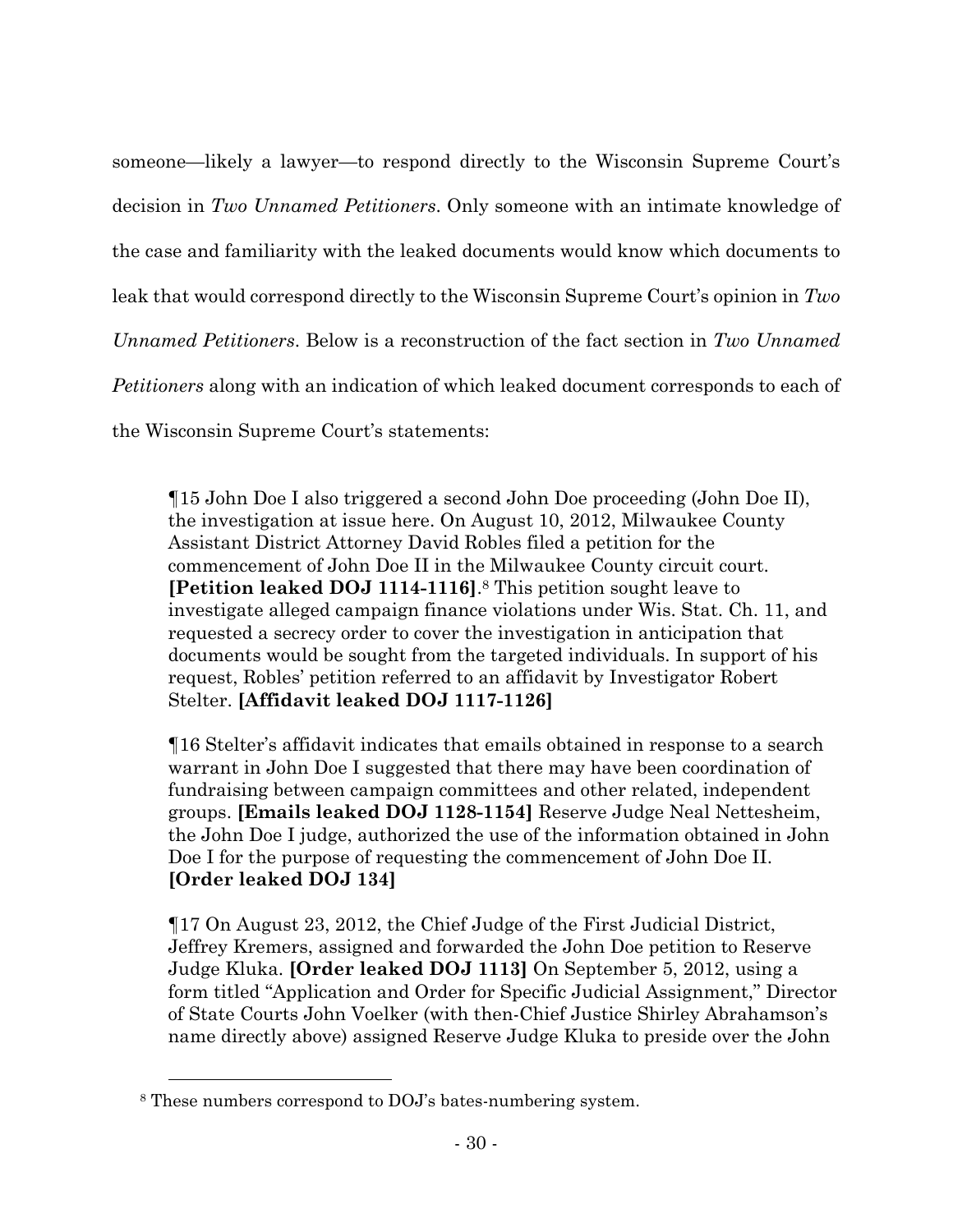Doe proceeding in Milwaukee County. **[Assignment Leaked DOJ 1124]** That same day, Reserve Judge Kluka authorized the commencement of the John Doe proceeding and also granted the requested secrecy order. **[Order leaked DOJ 1253]** 

\*\*\*\*

¶19 On December 13, 2012, Investigator Stelter filed another affidavit in support of a request for further search warrants and subpoenas. **[Affidavit leaked DOJ 1166-1211]** This affidavit provided additional details about the parties and how they operated in coordination with each other. The theory of the case, as put forward by the special prosecutor, is two-fold: (1) that the independent groups and the candidate committee worked "hand in glove" such that the independent groups became mere subcommittees of the candidate's committee, thus triggering reporting and disclosure requirements under Wis. Stat. §§ 11.10(4); and (2) that the coordinated issue advocacy amounted to an unlawful in-kind contribution to the candidate committee under Wis. Admin. Code § GAB 1.20. **[Exhibits upon which affidavit is based leaked DOJ 1-378]** 

¶20 On January 18, 2013, Milwaukee County District Attorney John Chisholm met with then-Attorney General J.B. Van Hollen to discuss the ongoing investigation. District Attorney Chisholm sought to determine whether, given the statewide nature and gravity of the investigation, the Department of Justice ("DOJ") wished to become involved. On May 31, 2013, Attorney General Van Hollen sent District Attorney Chisholm a letter declining DOJ involvement in the investigation. Attorney General Van Hollen cited, among other things, potential conflicts of interest and the appearance of impropriety. **[Letter leaked DOJ 1067-1069]** 

¶21 In July 2013, three more petitions to commence John Doe proceedings were filed: District Attorney Jane Kohlwey filed a petition in Columbia County circuit court on July 22, 2013; **[Petition leaked DOJ 1155-1157; 1212-1213]** District Attorney Larry Nelson filed a petition in Iowa County circuit court on July 25, 2013; **[Petition Leaked DOJ 1163-1165, 1218- 1219]** and District Attorney Kurt Klomberg filed a petition in Dodge County circuit court on July 26, 2013. **[Petition leaked DOJ 1160-1162]** 

¶22 On August 7, 2013, using a form titled "Application and Order for Specific Judicial Assignment," Director Voelker (with then-Chief Justice Shirley Abrahamson's name directly above) assigned Reserve Judge Kluka to preside over the Iowa County John Doe proceeding. **[Assignment leaked DOJ 1223]** On August 21, 2013, Reserve Judge Kluka entered an order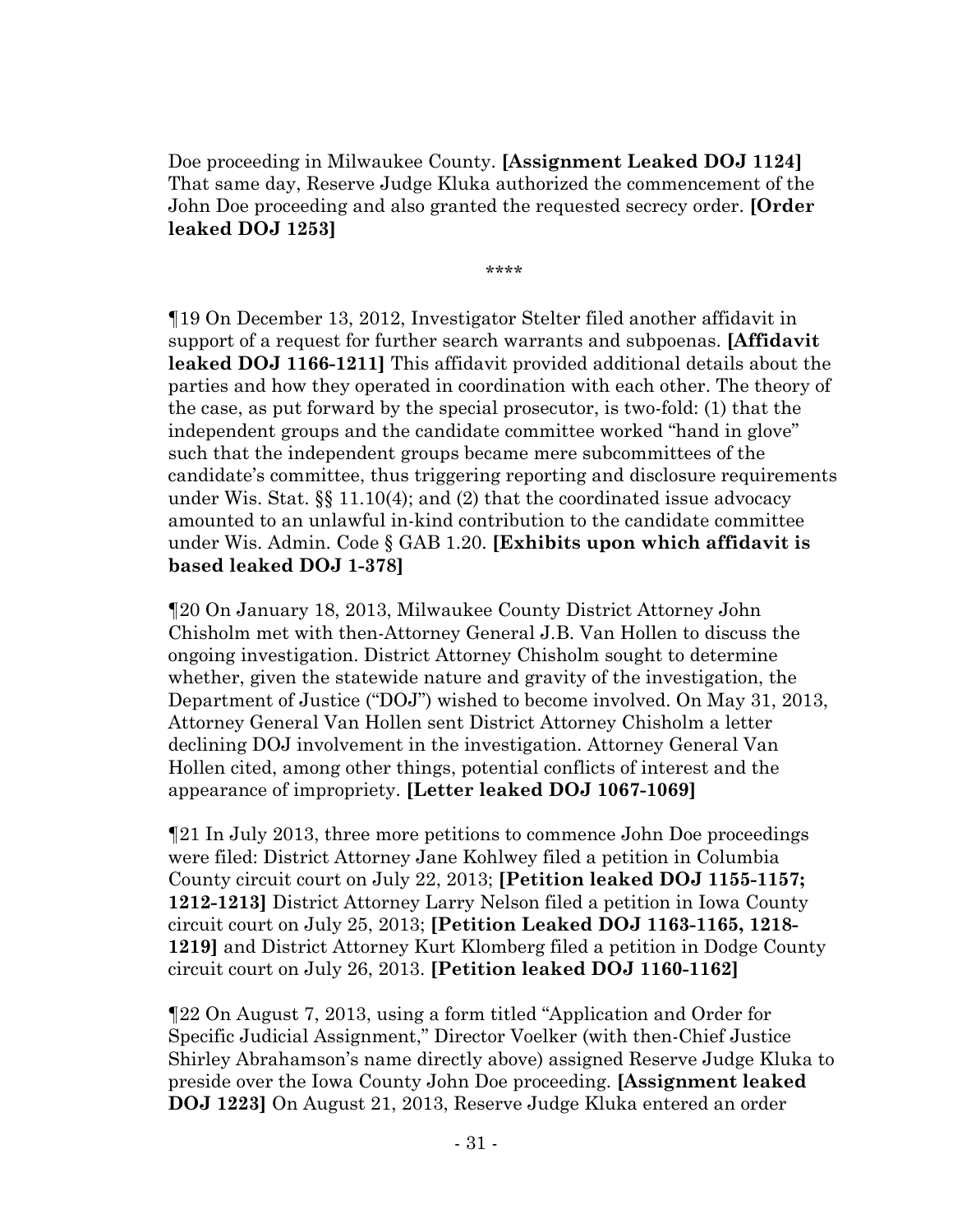commencing the John Doe proceeding in Iowa County and also entered a secrecy order. **[Order leaked DOJ 1252]** 

¶23 Also on August 7, 2013, using a form titled "Application and Order for Specific Judicial Assignment," Director Voelker (with then-Chief Justice Shirley Abrahamson's name directly above) assigned Reserve Judge Kluka to preside over the Dodge County John Doe proceeding**. [Assignment leaked DOJ 1222]** On August 21, 2013, Reserve Judge Kluka entered an order commencing the Dodge County John Doe proceeding and also entered a secrecy order. **[Order leaked DOJ 1251; 1216-1217]** 

¶24 On August 14, 2013, using a form titled "Application and Order for Specific Judicial Assignment," Director Voelker (with then-Chief Justice Shirley Abrahamson's name directly above) assigned Reserve Judge Kluka to preside over the Columbia County John Doe proceeding. **[Assignment Leaked DOJ 1220]** On August 21, 2013, Reserve Judge Kluka entered an order commencing the John Doe proceeding and also entered a secrecy order. **[Order leaked 1249]** 

¶25 On August 21, 2013, Dane County District Attorney Ismael Ozanne filed a petition in Dane County circuit court to commence a John Doe proceeding. **[Petition Leaked DOJ 1158-1159; 1214-1215]** On August 21, 2013, using a form titled "Application and Order for Specific Judicial Assignment," Director Voelker (with then-Chief Justice Shirley Abrahamson's name directly above) assigned Reserve Judge Kluka to preside over the Dane County John Doe proceeding**. [Assignment leaked DOJ 1221]** On August 21, 2013, Reserve Judge Kluka entered an order commencing the Dane County John Doe proceeding and also entered a secrecy order. **[Order leaked DOJ 1250]** 

¶26 Also on August 21, 2013, the District Attorneys from all five counties sent a joint letter to Reserve Judge Kluka requesting the appointment of a special prosecutor to oversee the entire investigation. The District Attorneys encouraged Reserve Judge Kluka to appoint a special prosecutor on her own motion and in the exercise of her inherent authority. Their letter expressed concerns that it would be inefficient for five district attorneys to handle one investigation and that there may be a perception of bias given their partisan affiliations. The letter recommended Francis Schmitz for the position. **[Letter leaked DOJ 1225-1228]** 

¶27 On August 23, 2013, Reserve Judge Kluka entered separate, but identical, orders in all five John Doe proceedings appointing Francis Schmitz as special prosecutor with jurisdiction across the five counties. Mirroring the District Attorneys' position on the matter, Reserve Judge Kluka cited, as the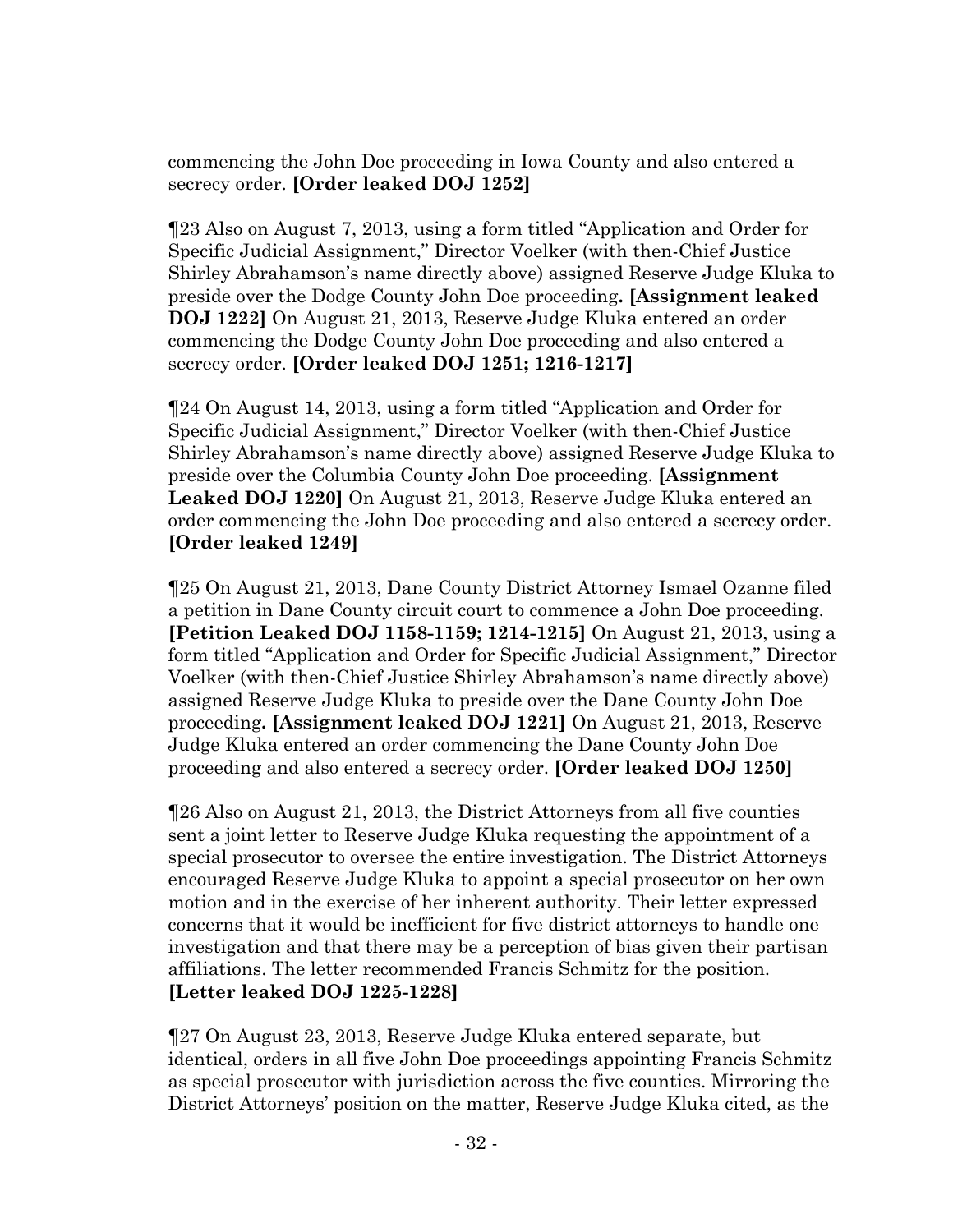basis of her appointment, concerns of efficiency and the appearance of impropriety. Reserve Judge Kluka made the appointment pursuant to her purported "authority" under State v. Carlson, 2002 WI App 44, 250 Wis. 2d 562, 641 N.W.2d 451, as well as her purported "inherent authority" under State v. Cummings, 199 Wis. 2d 721, 736, 546 N.W.2d 406 (1996). Each order fixed the special prosecutor's rate of pay at \$130 per hour and stated that a copy should be sent to the Department of Administration. **[Orders leaked DOJ 1233-1242]** 

¶28 On October 1, 2013, Reserve Judge Kluka authorized 29 subpoenas duces tecum to, among others, Unnamed Movants Nos. 1, 2, 3, 4, 5, and 8, based on an affidavit submitted to her by Investigator Stelter. **[Affidavit leaked DOJ 1071-1104]** These subpoenas compelled production of documents evidencing the conduct of coordination among the subpoenaed parties and a candidate committee, particularly the interaction between Unnamed Movants Nos. 1 and 2. . That same day Reserve Judge Kluka authorized search warrants for the homes and offices of Unnamed Movants Nos. 6 and 7**[Exhibits supporting the search warrant leaked DOJ 242-378]** The search warrants were executed at approximately 6:00 a.m. on October 3, 2013, in pre-dawn, armed, paramilitary-style raids in which bright floodlights were used to illuminate the targets' homes.

\*\*\*\*\*\*\*\*\*\*\*

¶30 Motions to quash the subpoenas were filed by Unnamed Movant No. 1 on October 17, 2013, and by Unnamed Movants Nos. 2 and 3 on October 25, 2013. **[Motions filed by Unnamed Movants leaked DOJ 592-599; 714- 729; 730-752; 754-778; 779-793; 794-814]** On October 29, 2013, before ruling on the motions, Reserve Judge Kluka recused herself from the Milwaukee County proceeding, citing only an unspecified "conflict." **[Recusal leaked DOJ 1248]** The Milwaukee County proceeding was reassigned by Chief Judge Kremers to Reserve Judge Gregory Peterson on October 29, 2013. [**Order leaked DOJ 1243]** 

¶31 The next day, on October 30, 2013, Reserve Judge Kluka disqualified herself from the remaining John Doe proceedings. On November 1, 2013, Chief Judge Potter of the Sixth Judicial District assigned Reserve Judge Peterson to preside over the John Doe proceedings in Columbia County and Dodge County. On November 1, 2013, Chief Judge Duvall of the Seventh Judicial District assigned Reserve Judge Peterson to preside over the John Doe proceeding in Iowa County. On November 4, 2013, Chief Judge Daley of the Fifth Judicial District assigned Reserve Judge Peterson to preside over the John Doe proceeding in Dane County. Thereafter, on November 4, 2013, Director Voelker (with then-Chief Justice Shirley Abrahamson's name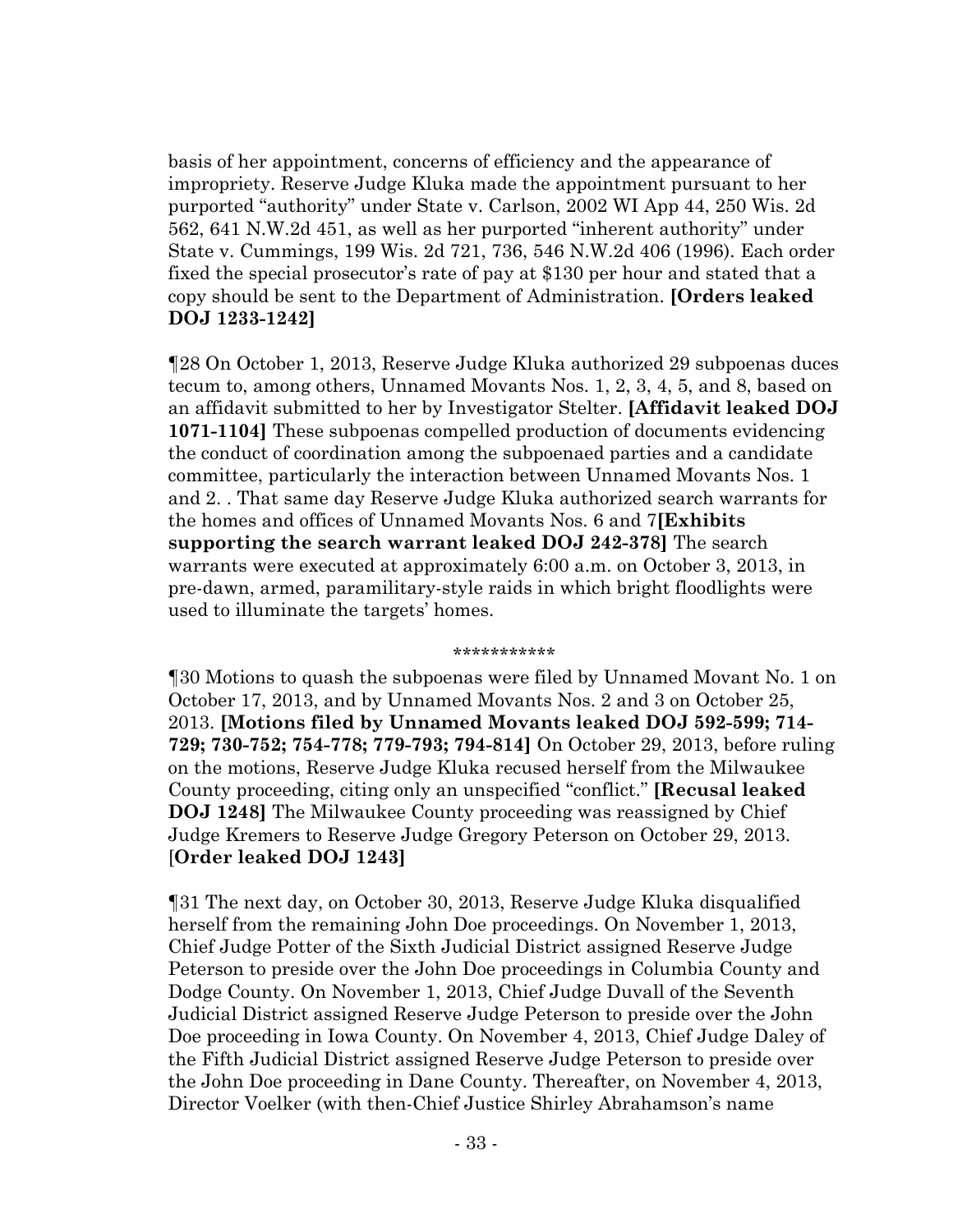directly above) assigned Reserve Judge Peterson to preside over the Milwaukee County John Doe proceeding. **[Order leaked DOJ 1248]** On November 11, 2013, Director Voelker (with then-Chief Justice Shirley Abrahamson's name directly above) assigned Reserve Judge Peterson to preside over the John Doe proceedings in Iowa County and Dane County. **[Order leaked DOJ 1245, 1247]**. On November 14, 2013, Director Volker (with then-Chief Justice Shirley Abrahamson's name directly above) assigned Reserve Judge Peterson to preside over the John Doe proceedings in Columbia County and Dodge County. **[Order leaked DOJ 1244, 1246]**.

\*\*\*\*

¶33 In an order dated November 22, 2013, the court of appeals summarily dismissed what it deemed the Unnamed Movants' "first and sixth claims," namely, that there is no statutory authority to appoint or assign a reserve judge to preside over a John Doe proceeding, and that the John Doe judge circumvented the statutory functions of the clerks of court in five counties by requiring certain documents be sent to a post office box. Three Unnamed Petitioners, Nos. 2013AP2504-W-2508-W, unpublished order 6-7 (Wis. Ct. App. Nov. 22, 2013). Regarding the first claim, the court of appeals reasoned that there is no statute that limits the ability of reserve judges to oversee John Doe investigations. Id. Moreover, the court of appeals noted that the statute authorizing the appointment of reserve judges explicitly states that reserve judges "shall perform the same duties as other judges." Id. (citing Wis. Stat. § 753.075). The court of appeals ordered the respondents to address the remaining claims concerning the legality of a multi-county John Doe proceeding, the legality of a special prosecutor handling a multi-county John Doe proceeding, and the legality of the special prosecutor's appointment under Wis. Stat. § 978.045. Id. **[Court ordered response of special prosecutor with attached affidavits of Milwaukee DA and Special Prosecutor leaked DOJ 1010-1056, 1057-1070; 1105-1253]** 

¶34 While that case was pending at the court of appeals, Unnamed Movant No. 6 also filed a petition in Dodge County circuit court on December 4, 2013, for the return of the property taken pursuant to the October 1 search warrant. On December 20, 2013, Unnamed Movant No. 7 filed a substantially similar petition in Dane County circuit court. After a response by the special prosecutor, Reserve Judge Peterson granted the motions to quash the subpoenas and the petitions to return property on January 10, 2014. **[Response by special prosecutor leaked 842-871]** 

\*\*\*\*\*\*\*\*\*\*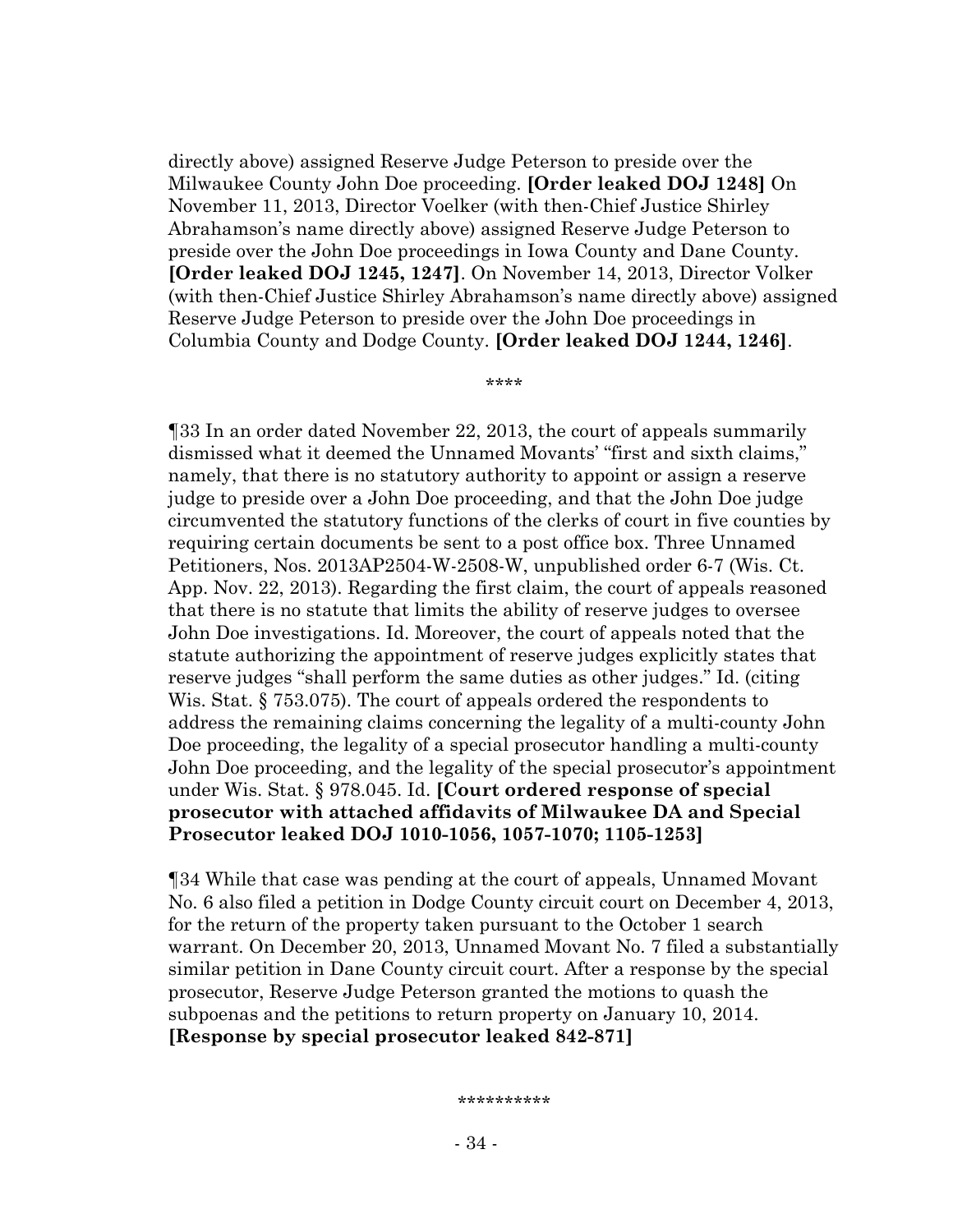¶38 Meanwhile, on February 7, 2014, Unnamed Movants Nos. 6 and 7 filed a petition for leave to commence an original action in the Wisconsin Supreme Court under Article VII, Section 3(2) of the Wisconsin Constitution (Two Unnamed Petitioners). The original action sought a declaration confirming the ruling of Reserve Judge Peterson in his January 10, 2014, order. The special prosecutor filed a response to this petition on February 25, 2014. **[Affidavit of the special prosecutor leaked DOJ 905-1009]** We granted the original action on December 16, 2014.

¶39 On February 21, 2014, the special prosecutor filed a petition for a supervisory writ and a writ of mandamus in the court of appeals (Schmitz v. Peterson**). [Petition Leaked DOJ 916-937][Memorandum leaked DOJ 872-904]** The special prosecutor sought the supervisory writ in order to vacate Reserve Judge Peterson's January 10, 2014, order and to direct Reserve Judge Peterson to enforce the subpoenas and search warrants. Unnamed Movants Nos. 1, 2, 3, 4, 5, 6, 7, and 8 filed responses to the petition on March 31, 2014. Shortly thereafter, the Unnamed Movants brought a petition to bypass the court of appeals. We granted bypass on December 16, 2014.

In sum, the leaked court filings show a specific intent to try to influence the United States Supreme Court as it was considering the pending petition for writ of certiorari in September 2016 by responding to particular parts of the opinion of the Wisconsin Supreme Court in *Two Unnamed Petitioners.* These leaked documents also indicate that the leaker has a sophisticated legal knowledge of the case and was motivated to try to influence the United States Supreme Court.

# **2. Drafts of court filings and exhibits**

Several of the leaked documents were drafts and unsigned motions, briefs, or affidavits that could only have come from the files of the core prosecution team. These draft documents were incomplete works-in-progress and were circulated by Gmail for comment and revision among the attorneys in the core prosecution team. These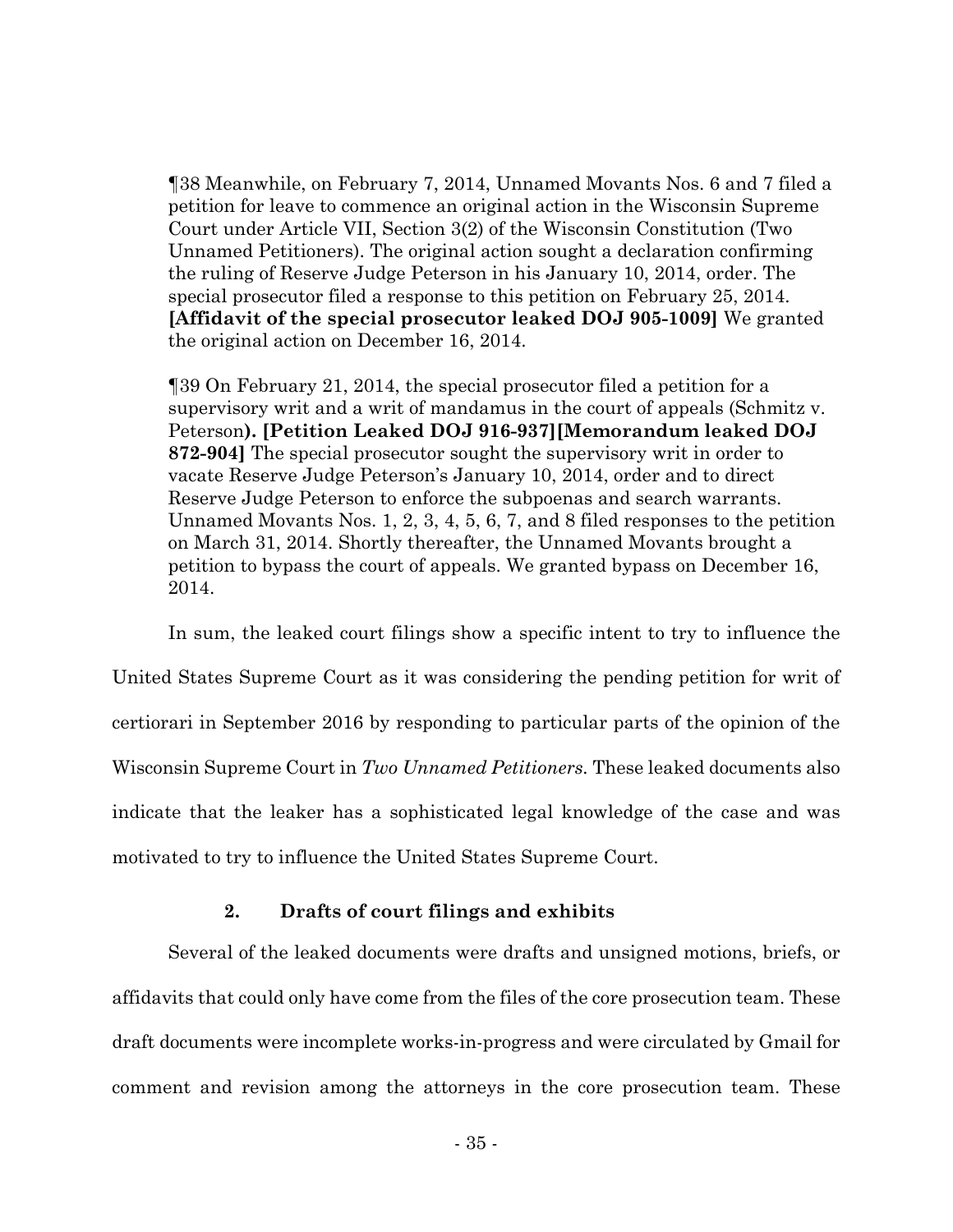incomplete documents were not filed with the court or shared with opposing counsel. For example, the leaked document entitled "2013-Motion-Response" is undated and unsigned. DOJ's review of the Gmail accounts of the core prosecution team reveals that this draft document was circulated among the special prosecutor, GAB staff, and Milwaukee ADAs Robles and Landgraf, and that revisions were made to it before a signed and dated final version was filed with the court on December 9, 2013. The same can be said for the leaked draft document entitled "2013-08-29-schmitzaffidavit," which is undated and unsigned. The leaked document entitled "2013-09- 16 Exhibits-41" is a draft collection of exhibits that were intended to be attached to a subpoena for documents. Emails reveal that prior to filing these exhibits with the court, the prosecution team revised them and removed the handwritten notations from them. As part of its investigation, DOJ reviewed the physical court files and confirmed that these leaked draft documents were never filed.

#### **3. Selected pieces of evidence compiled by GAB staff**

The key remaining leaked documents were collections of emails that were copied from the Relativity database by GAB staff. The documents are entitled "Ad-Coordination," "Calendars," "Fundraising-Coordination," "Prosser," and "Strategy-Coordination." As will be discussed below, these documents were selected and compiled by the staff of the former GAB who had sole possession of them and were not shared with the Milwaukee DA staff or with the special prosecutor.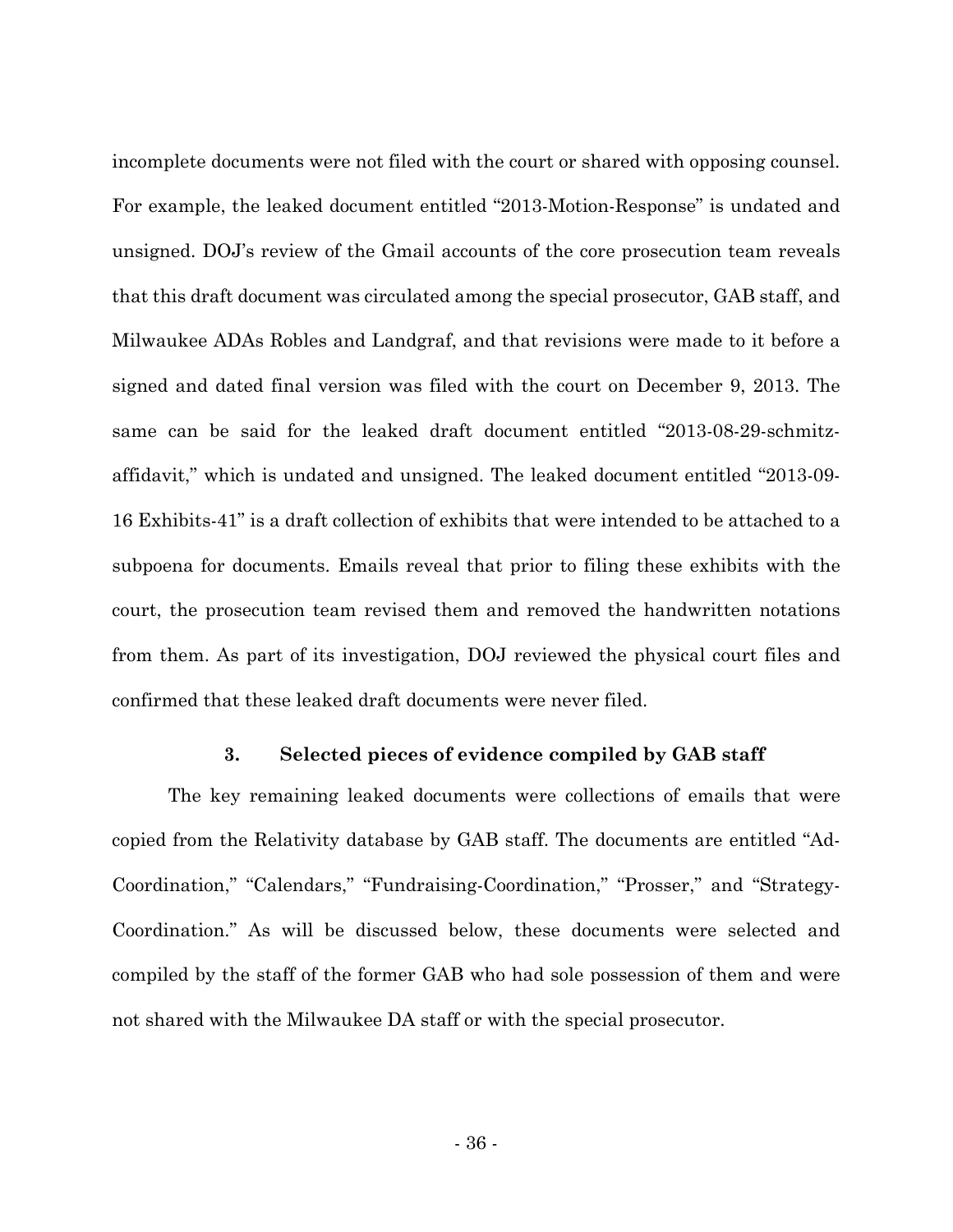#### **C. Review Of Supreme Court Files**

In addition to reviewing the nature of these leaked documents, DOJ also sought access to all secret or sealed files held by the Wisconsin Supreme Court. DOJ took this critical step because the Wisconsin Supreme Court had been custodian of all the John Doe II circuit court files since 2014, the sealed appellate files since 2015, and had become custodian of all John Doe II evidence in November 2016. Based on its initial review of the leaked documents, DOJ believed that the court files—the John Doe circuit court record, the appellate record, and the evidence files—should be reviewed to determine whether the court could be the source of the leak.

On January 23, 2017, DOJ presented the John Doe Judge's order to Diane Fremgen, Clerk of the Wisconsin Supreme Court, and requested access to all John Doe II materials, including the court files and evidence filed under seal.

Despite this lawful court order, the Clerk submitted the request to an unidentified Court Commissioner, who immediately rejected DOJ's request to review documents. In response, DOJ asked the Clerk if the Court Commissioner's position was that DOJ needed to obtain a search warrant, and that if this was the case, then DOJ would return with a search warrant and seize any evidence of a potential crime, including the court files and John Doe evidence.

On February 6, 2017, the Clerk called DOJ and stated as follows: "I have been advised by a majority of the Court that we may proceed under Judge Wambach's order." The Clerk did not produce any written order or explain how the Court made this decision. DOJ simply took this to mean that a "majority" of Justices agreed to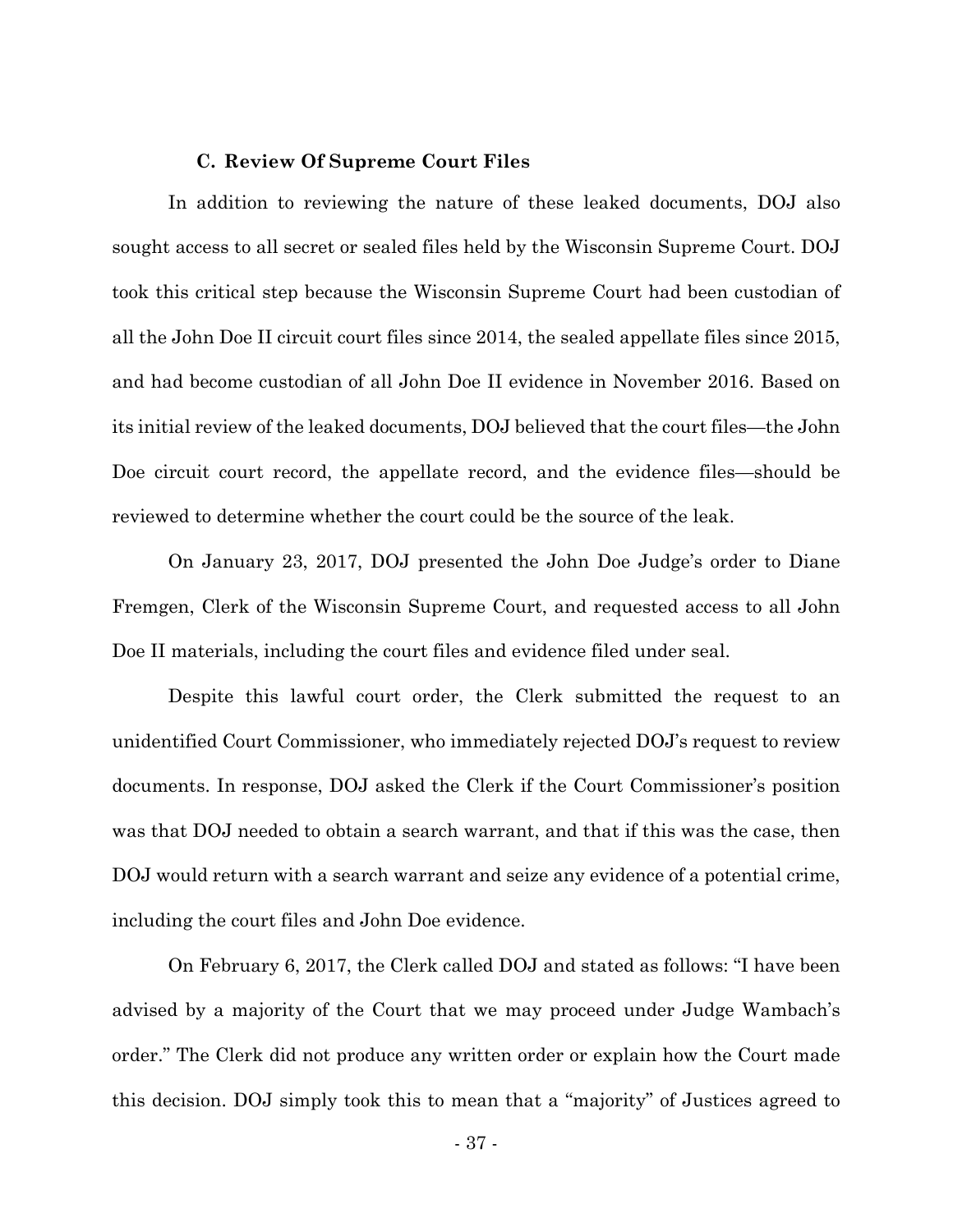follow John Doe Judge Wambach's order granting DOJ access to secret and sealed files and ordering clerks to facilitate DOJ access. *See* Order, *Three Unnamed Petitioners v. Peterson,* Nos. 2013AP2504–2508-W, p. 2 (Nov. 21, 2016) (ordering that all John Doe II matters shall be addressed by the John Doe Judge "in the first instance"). The Clerk did not identify which Justices dissented from this decision or why.

Based on the Court's decision, that same week, DOJ visited the Clerk to examine the location of the court files and evidence. During this visit, DOJ learned that Special Prosecutor Francis Schmitz had indeed delivered a portion of the John Doe II evidence as required by the Supreme Court order during the first week of November 2016. DOJ learned that from November 2, 2016, until early February 2017, the Clerk stored the John Doe II evidence in an unrestricted alcove outside of her office. In early February 2017, the Department of Administration completed a construction project to add a locked door to the alcove, where the files and evidence are currently held.9

DOJ also learned during this visit that the Clerk only held the John Doe II evidence and the appellate record. The Clerk did not maintain the original John Doe

 <sup>9</sup> During this visit, the Clerk also notified DOJ that just before their visit, Justice Shirley Abrahamson inspected the John Doe II evidence. DOJ did not interview Justice Abrahamson with respect to this report as to why she needed to review any evidence being maintained by the Clerk long after the John Doe investigation had concluded and the Supreme Court issued its decision in *Three Unnamed Petitioners*. As a result of the lack of security and to ensure chain-of-custody going forward, DOJ requested that the Clerk maintain a log of all those permitted access to the John Doe II files and evidence.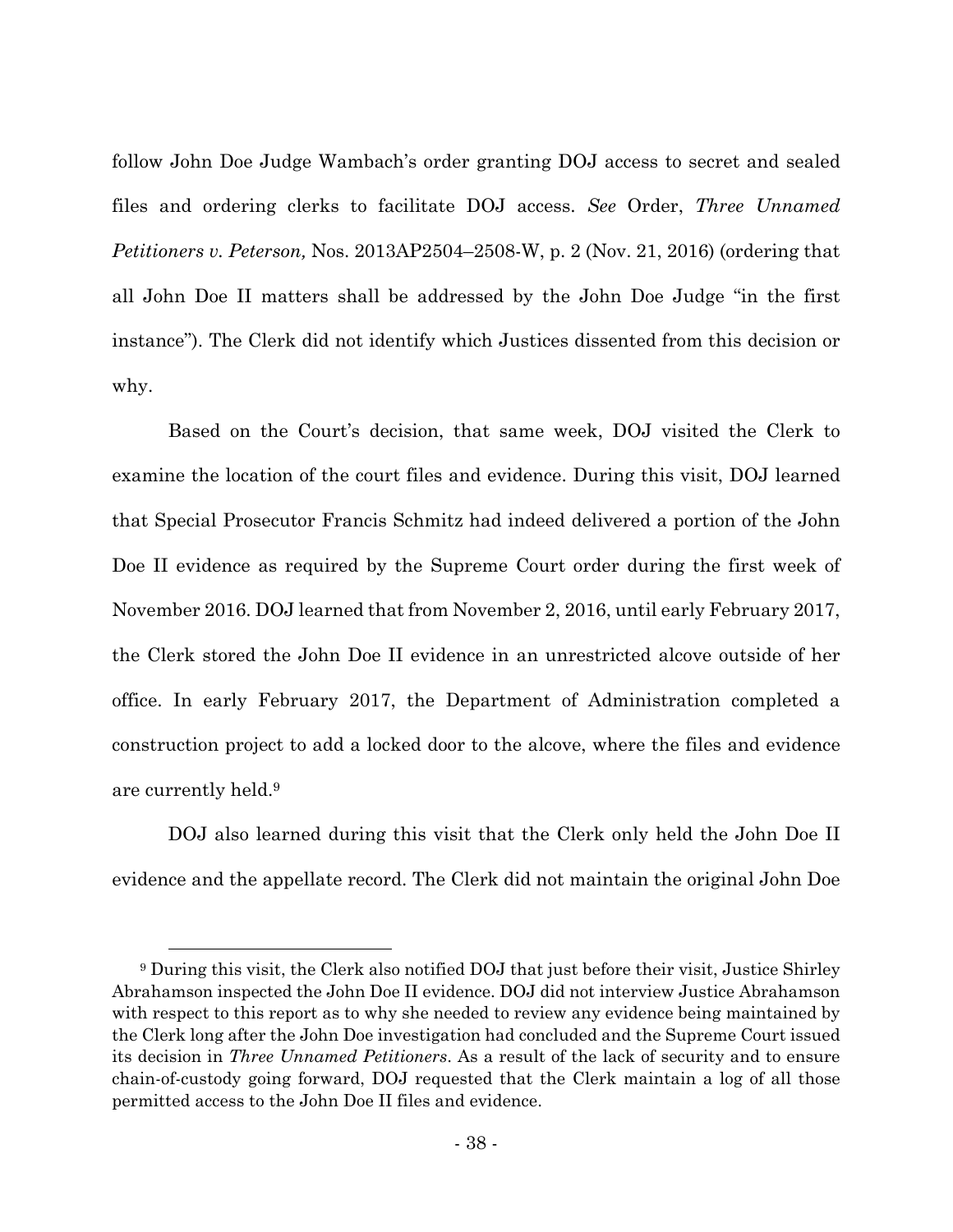II circuit court files, which had been transferred from the John Doe II clerk to the Clerk of the Wisconsin Supreme Court in 2014. The Clerk notified DOJ that those trial-court-level files—all covered by the secrecy order and containing secret filings, evidence, and at least some of the leaked documents—had been sitting unsecured on the floor of a Court Commissioner's office. The Clerk did not identify the Commissioner or explain whether this was the same Commissioner who originally refused DOJ access to the court files. DOJ requested that these files be moved to the restricted area, and the Clerk complied. However, no one was able to account for who had access to or reviewed the files while they were unsecured in a Court Commissioner's office for nearly two years.

On February 16, 2017, DOJ special agents and a forensic analyst visited the Clerk's office to inspect the documents, ensure their integrity, and take measures to secure them.10 DOJ inspected the John Doe II evidence and copied electronic data for inspection later. On February 22, 2017, special agents and analysts visited the Clerk's office again to inspect documents and make copies of hard drives.

## **D. Witness Interviews And Search Warrant**

While endeavoring to secure the unsecured files at the Wisconsin Supreme Court and review their contents, DOJ interviewed members of the core prosecution

 <sup>10</sup> Although DOJ did not announce its visit to the Supreme Court, and was otherwise inconspicuous, the visit was reported by Journal-Sentinel Reporter Daniel Bice, whose wife works in the same office space. DOJ has undertaken no action to determine why a member of the court staff would have reported this visit.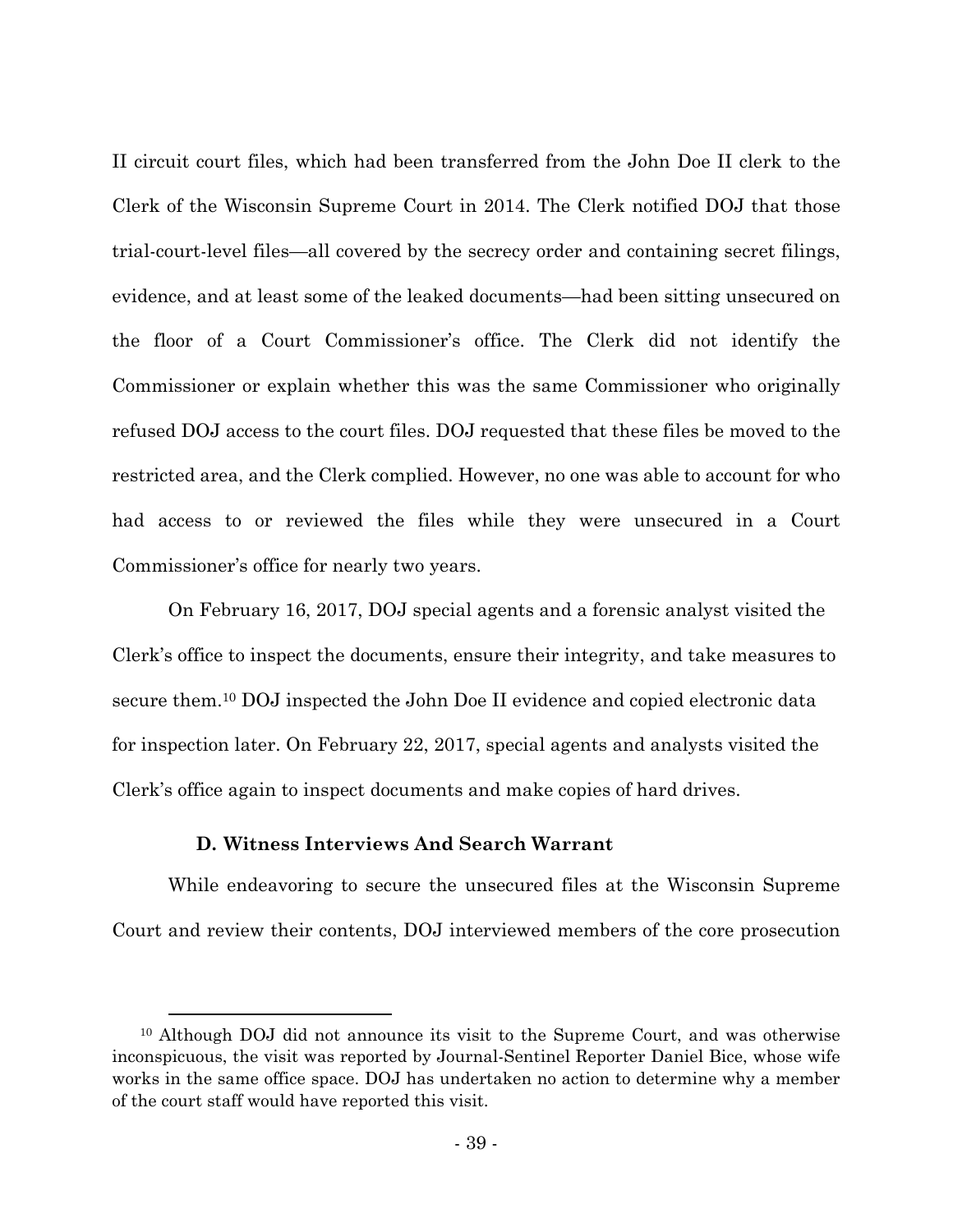team to determine the origin of the leaked documents and the identity of those who had access to the full set of leaked documents. These in-person interviews started in January 2017. DOJ also interviewed other individuals who had handled John Doe documents and who were determined to have relevant information. These interviews included, for example, Milwaukee DA John Chisholm, Dodge County DA Kurt Klomberg, Dane County DA Ismael Ozanne, Columbia County DA Jane Kohlwey, and Iowa County DA Larry Nelson, all relevant staff and investigators employed by their offices, all investigators employed by GAB to work on the John Doe investigation, and Matthew Stippich of Digital Intelligence.

DOJ also interviewed the parties who had custody of GAB John Doe II documents at the time the leak occurred, namely Ethics Administrator Brian Bell and Ethics Staff Counsel David Buerger. DOJ also examined the computers at the Milwaukee County DA's office to confirm that no John Doe evidence remained. DOJ was also granted access to and reviewed discovery relating to *O'Keefe v. G.A.B. & Kevin Kennedy,* No. 14cv1139 (Waukesha County). DOJ also executed several search warrants on the accounts used by the prosecution team at Gmail, Dropbox, and Microsoft. Due to lack of cooperation by certain employees at the former GAB, as explained below, DOJ needed to execute a search warrant at the former GAB offices on July 21, 2017.

Finally, DOJ interviewed attorneys and court clerks who were in possession of at least some of the leaked documents due to the civil lawsuits filed against the prosecution team. These interviews included, for example, attorneys from Stafford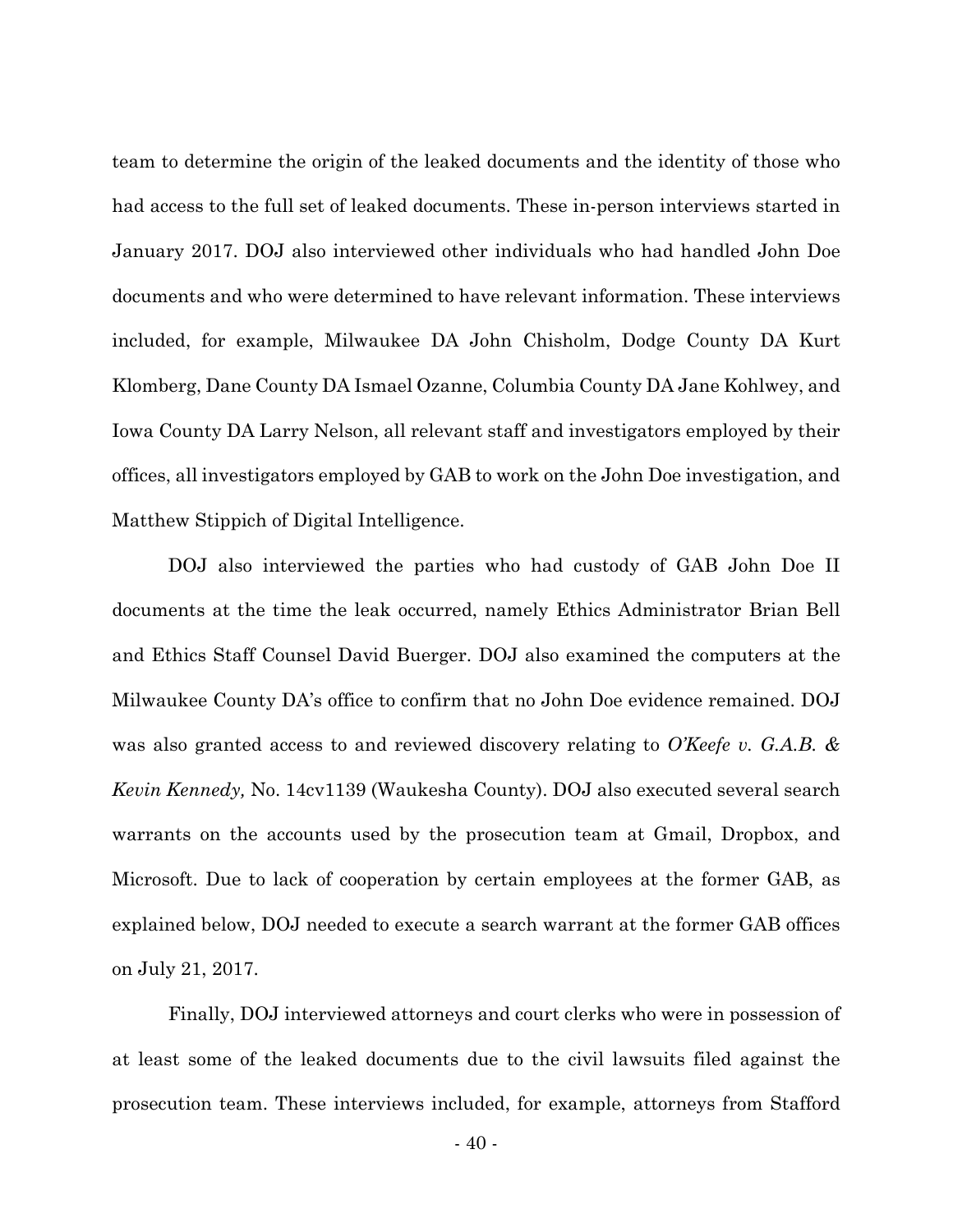Rosenbaum LLP who represented the former GAB employees in the Waukesha litigation and the clerks from the Eastern and Western District of Wisconsin who still maintain copies of John Doe II evidence pursuant to federal court orders. DOJ is satisfied that these parties did not have access to the entire range of the leaked documents, appropriately handled John Doe materials, or otherwise could not have been the source of the leak.<sup>11</sup>

## **E. Relativity Emails And The Missing Hard Drive**

Based on DOJ's review of the leaked documents and witness interviews, DOJ focused its investigation on the Relativity emails as the key to this leak investigation. These were the leaked email packets labeled in the *Guardian* leak as follows:

|    | Name                         | Description                      | Date    | Pages |
|----|------------------------------|----------------------------------|---------|-------|
| 1. | Ad-Coordination              | <b>Selected Relativity Files</b> | 3/20/14 | 59    |
| 2. | Fundraising-<br>Coordination | <b>Selected Relativity Files</b> | 3/20/14 | 35    |
| 3. | Prosser                      | <b>Selected Relativity Files</b> | 3/20/14 | 18    |
| 4. | Strategy-<br>Coordination    | <b>Selected Relativity Files</b> | 3/20/14 | 62    |
| 5. | Calendars                    | <b>Selected Relativity Files</b> | 3/20/14 | 66    |

<sup>&</sup>lt;sup>11</sup> DOJ determined during the interviews with Stafford that they possessed thumb drives with leaked documents, but DOJ examined the thumb drive and determined that they had not been accessed since December 2014 and were not otherwise the source of the leak. Stafford turned over the thumb drive to the Clerk of the Wisconsin Supreme Court to file under seal with the rest of the John Doe evidence.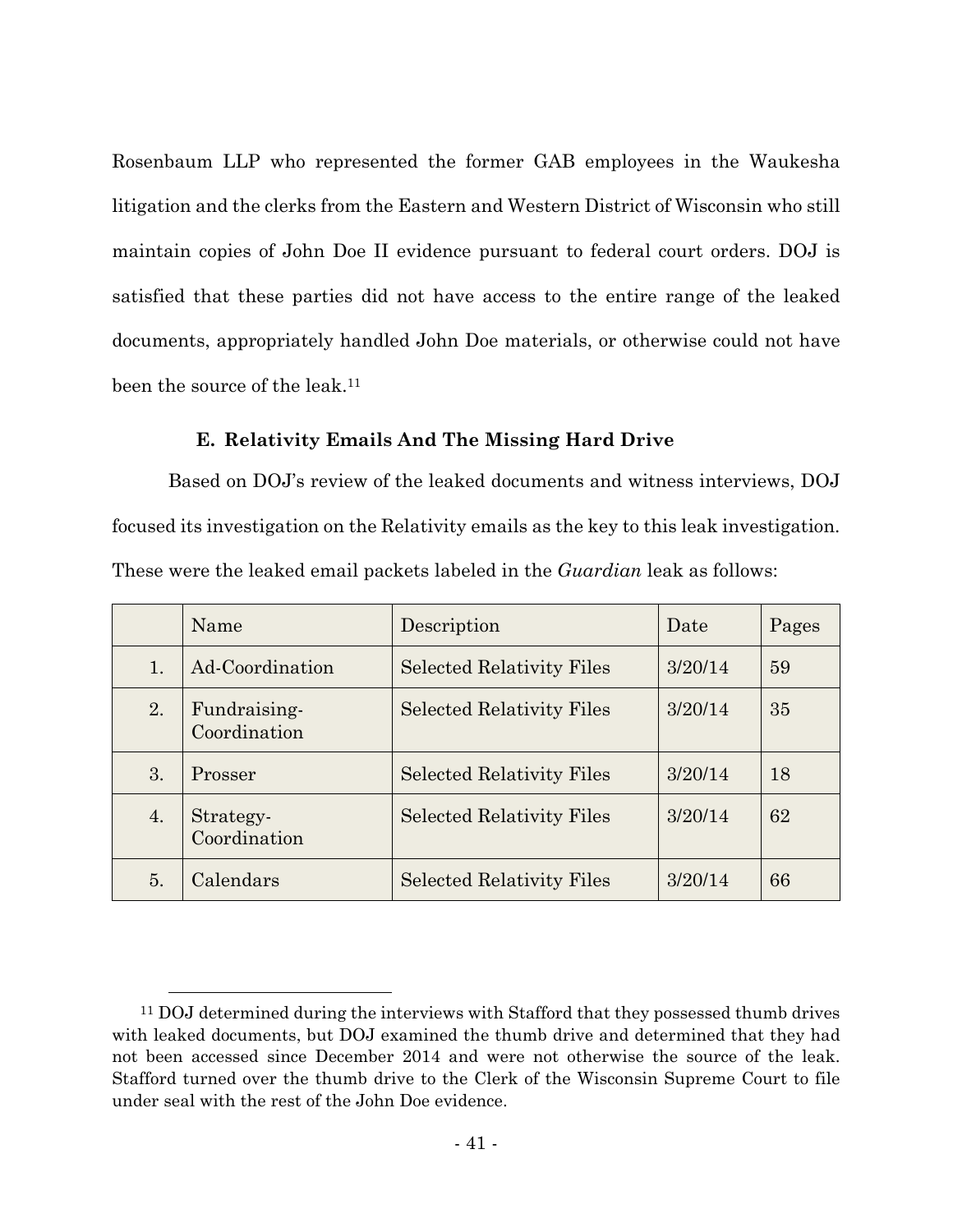During the interviews, DOJ learned that although all of the core prosecution team attorneys had access to the court filings, only former members of GAB had access to these leaked Relativity emails. These former GAB employees include GAB Administrator Kevin Kennedy, GAB Attorneys Jonathan Becker, Shane Falk, and Nathan Judnic, and GAB Staff Ethics and Lobbying Specialist Molly Nagappala.

Nagappala's hard drive contained these leaked Relativity emails, but did not contain the leaked court pleadings. On the other hand, based on the evidence collected, DOJ assesses with reasonable certainty that the hard drive of Shane Falk is the only place where *all* of the leaked documents—court filings as well as Relativity emails—were located. Yet despite executing a search warrant at the offices of the former GAB and conducting numerous witness interviews, no one could account for Falk's missing hard drive, which remains missing and unaccounted for to this day.

Further investigation revealed the origin of these key Relativity emails and their final disposition. On January 10, 2014, Judge Peterson granted the motions to quash the subpoenas. Two weeks later, on January 27, 2014, at 9:55 a.m., Judge Peterson issued an order stating, "Property seized pursuant to search warrants shall not be examined by the State."

At 1:20 p.m. that same day, Shane Falk ordered Molly Nagappala to prepare a "data compilation" of donations to and from Wisconsin Club For Growth. Nagappala completed this task by reviewing "bank statements" seized as evidence in the John Doe II. **This was in direct violation of the court order received by Falk just hours earlier.**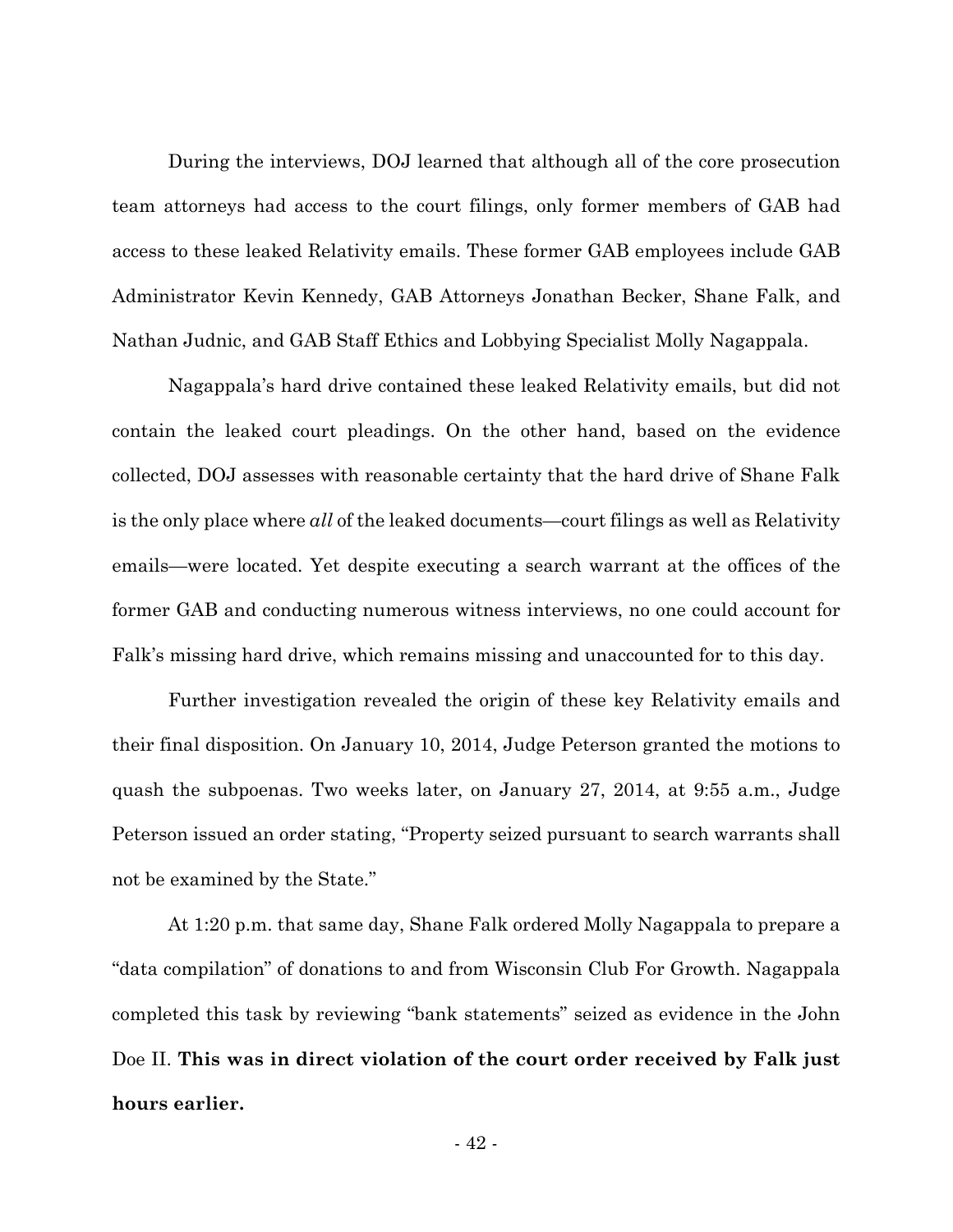Again, on February 6, Falk directed Naggappala to go into Relativity and print off emails seized from search warrants: "Periodically, you sent us some emails. Can you print out everything that you pulled out of Relativity and previously sent us? Then give a copy to Nate and one to me. Pretty please?" **Again, this was in direct violation of Judge Peterson's order.** 

On February 12, 2014, Falk wrote to Schmitz that "it is imperative that we get Relativity up again so that Molly can pull documents she, Nate and I found regarding very helpful and important coordination activities other than fundraising. While Kevin did not participate in our teleconference as he said he would, he did tell me that he was going to tell you that we can put it up again. He is out of the office through the rest of this week I believe. Can you get DI to turn it back on, put the stuff back on the cloud and then Molly can pull the stuff we need?"

Schmitz did not order Falk to stand down in light of Judge Peterson's order. Instead, Schmitz responded that same day, stating, "I called Matt and he told me that Relativity is still up until the end of the month for now. So we should be able to access the information contained therein." Relativity contained emails seized pursuant to search warrants, exactly the type of evidence that Judge Peterson ordered the prosecution team **not** to review.

In response to Schmitz's permission, and despite the January 27 order, on February 13, 2014, Shane Falk directed Molly Nagappala to log into Relativity and download emails seized pursuant to search warrants: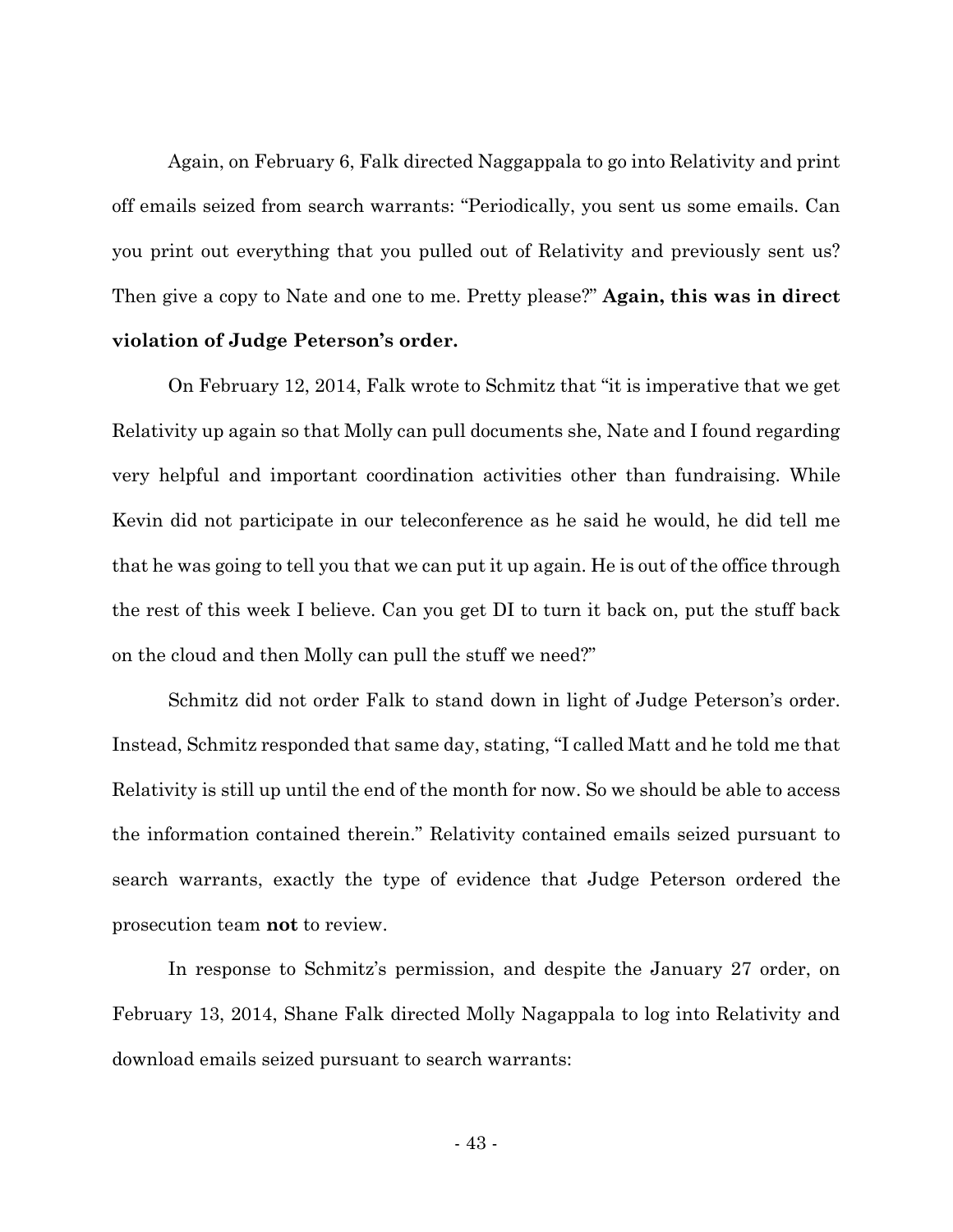[p]ull all the stuff we need. Print and we can scan later after we group the stuff appropriately. See Nate and me for specifics on what we need to pull. Essentially anything marked "gold" that Nate did, obviously all your good stuff, and particularly evidence of the coordination of absentee ballot initiative (I think I marked that), CERS/Senate, specific ad language or placement, and other activities besides fundraising.

These very emails turned out to be the Relativity emails that were leaked to *The Guardian* newspaper. **And again, these actions were in direct violation of Judge Peterson's order.**

 On February 18, 2014, Molly Nagappala responded, "It would also be helpful to know how you would like this all sorted- i.e. chronologically, or by group…, or some other way." Falk responded, "I would suggest by 501(c)(4) or (6) that is involved and then in that packet by date."

 On February 24, 2014, Judge Peterson issued a second order regarding the review of Relativity documents. This order read, "For relief, I am amending the January 27 stay order to provide that while the stay is in effect, the State shall not examine any material secured from any source by legal process such as subpoena or search warrant."

 Finally taking action to stop these blatant violations of Judge Peterson's orders, Special Prosecutor Schmitz sent two emails to GAB staff on February 24, 2014, cautioning them not to look at these materials anymore. (1:48 p.m. "we are not to look at any materials"; 1:58 p.m. "no review of anything outside of what is in the record") Within an hour of receiving this email, Shane Falk complained about this order, emailing Schmitz: "[Judge Peterson] is really digging deeper and deeper here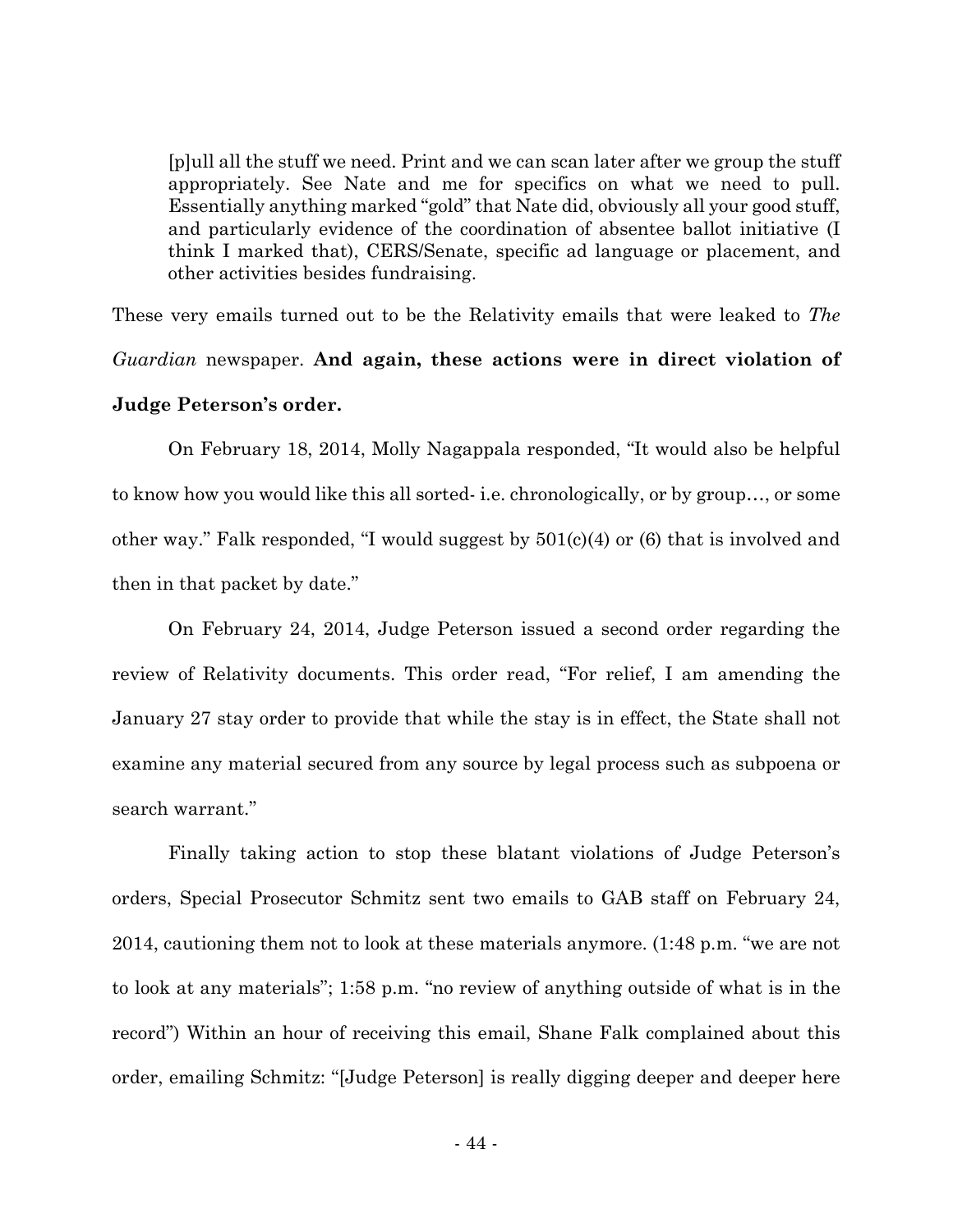with his orders and perhaps out of professional courtesy you may want to point out to him that even under his statements of law he is really going off base here."

On February 25, 2014, again in violation of the court's order, Nagappala advised the prosecution team at 11:53 a.m. that she had "assembled the best Relativity material that has already been found into little packets divided by subject matter."

She further stated, "I have: Ads- 59 pages Calendars- 66 pages Fundraising-27 pages Strategy/Advising 27 pages." In addition she reported that she had assembled a file entitled "Prosser." She asked all members of the core prosecution team whether or not they wanted her to print copies of these categorized email packets. These emails were the precise Relativity packets leaked to *The Guardian* that DOJ believes are key to this case.

Shane Falk responded on February 25, 2014, at 11:59 a.m. "Perhaps for the Response to the Petition for Supreme Court Original Action that will be filed today, what is in the Prosser stuff? Is there any contact between [name redacted] and [name redacted]? I know I saw emails between [name redacted] and [name redacted] during the recount but anything prior to the election?"

At 12:04 p.m. Nagappala stated, "See attached (sorry for the lousy formatting, I haven't polished this one) There is one pretty good email from prior to the election; the rest deals with the recount."

Special Prosecutor Schmitz responded to Nagappala at 12:42 p.m via email that "the ruling precludes us from looking at anything unless it is part of or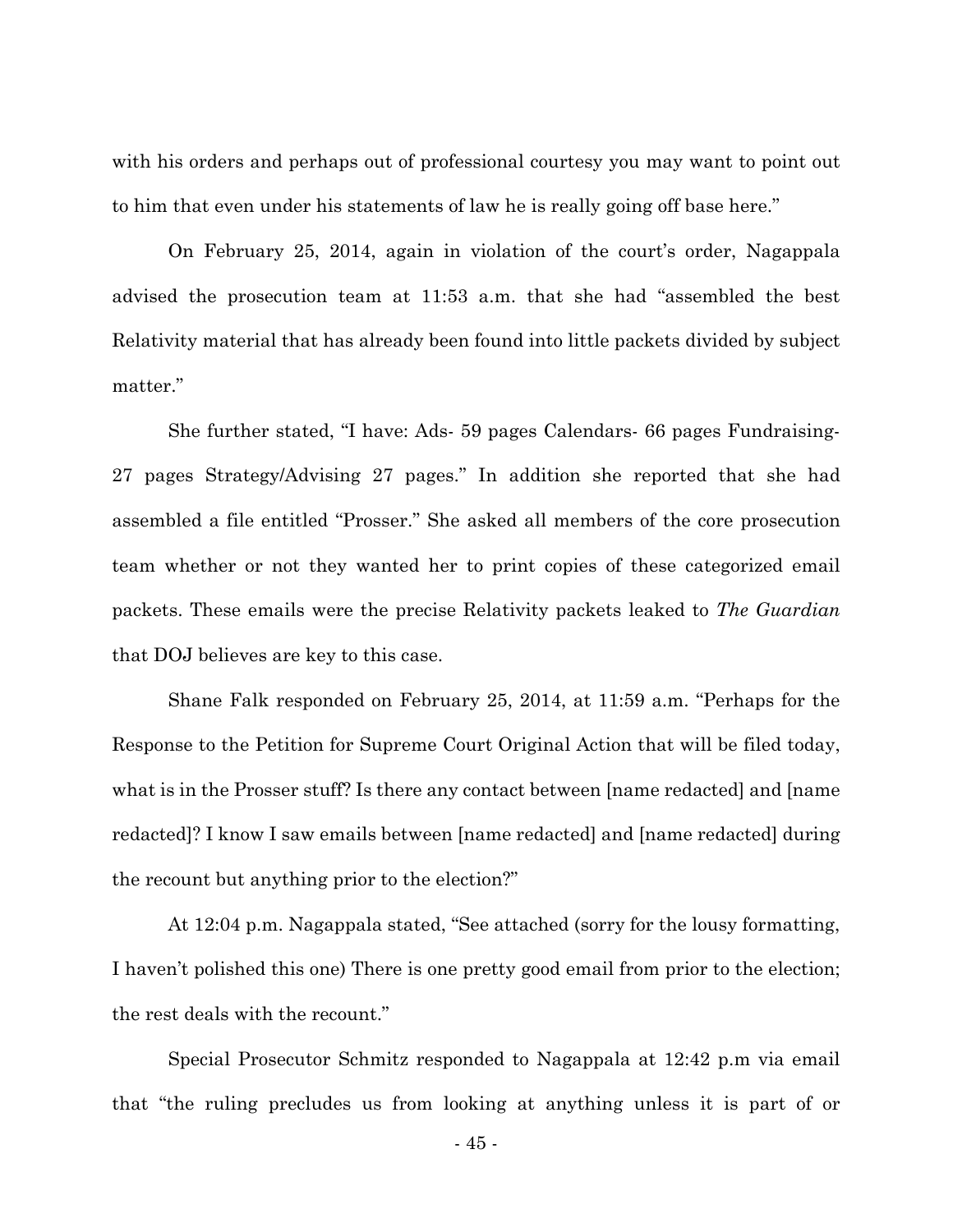incorporated specifically in our affidavits. That includes what has been pulled from relativity recently." Molly Nagappala responded to this email from Schmitz by stating "I will stop looking at anything until told otherwise."

Despite this apparent agreement on February 26, it was not until February 28 that Schmitz directed Digital Intelligence to "shut down" Relativity and allow "no further work and specifically no further review or processing of any evidence due to Judge Peterson's 2/24/14 Order."

The next email reference to the five leaked Relativity packets ("Ads," "Calendars," "Fundraising," "Prosser," and "Strategy/Advising") was on March 20, 2014, at 11:57 a.m. Even though a court order was in effect prohibiting GAB staff and attorneys from accessing the Relativity documents, Molly Nagappala emailed the five leaked relativity documents to Shane Falk's Gmail account. As noted below, Nagappala believes that she sent these documents to Shane Falk at his request.12

DOJ examined available records to determine where the five leaked Relativity documents were stored after being sent to Shane Falk's Gmail account. At a deposition taken on July 8, 2015, in the civil lawsuit filed in Waukesha County, Shane

 $12$  Nagappala also sent other emails describing evidence obtained during the John Doe II investigation, including an email on May 12, 2014, detailing wire transfers from bank accounts belonging to Wisconsin Manufacturers and Commerce ("WMC"), bank statements from the Wisconsin Transportation Builders Association, and corporate deposits into the Wisconsin Insurance Alliance. She also sent a summary of WMC's bank accounts on April 23, 2014. In response, Falk wrote, "We may need to sit down and think this through a bit more. We don't have much financial activity for 2012 with just WiCFG." Emails like this suggest that Falk and Nagappala continued to review seized evidence well into April 2014. Judnic and Becker were also copied on these emails and did not object to this review.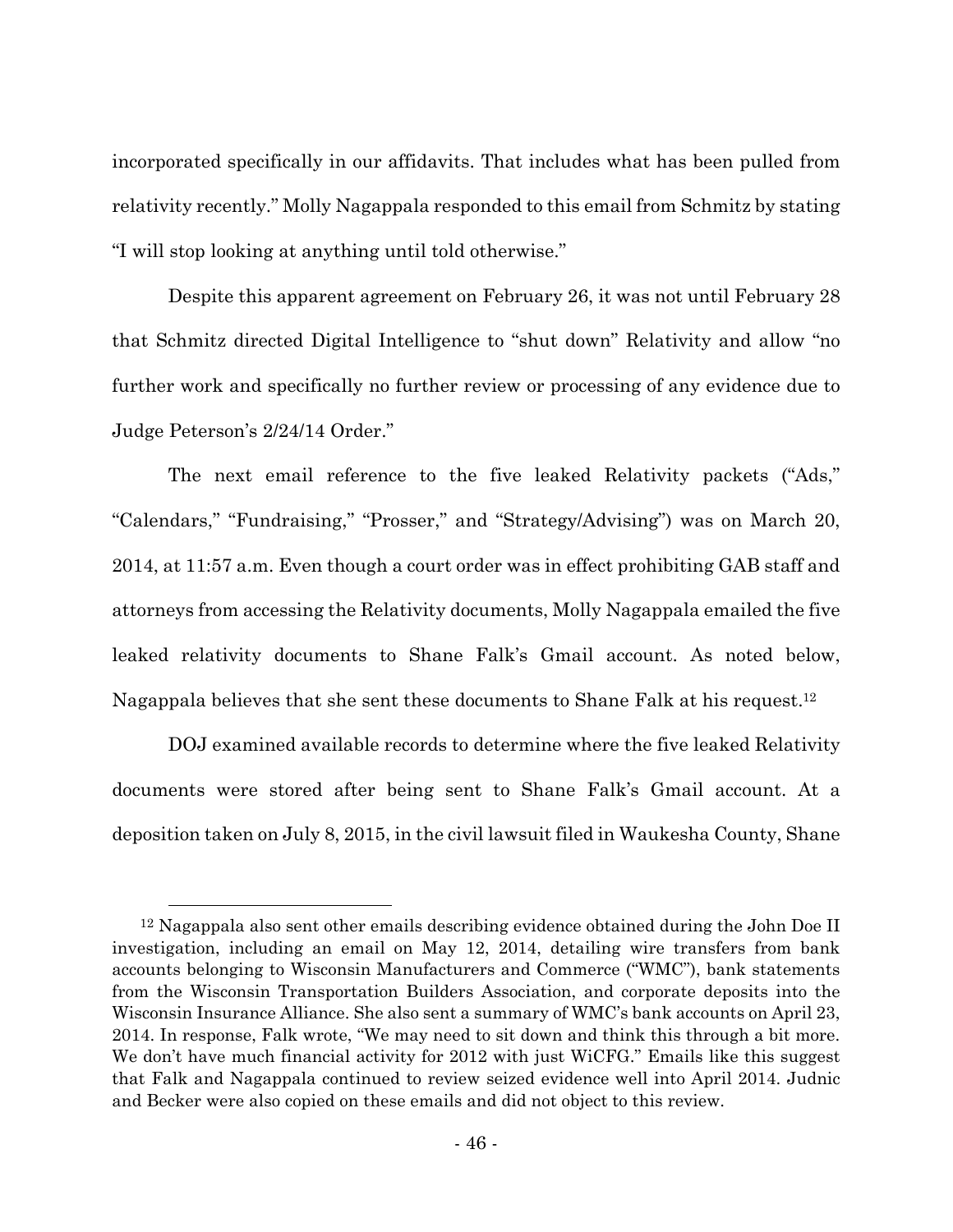Falk stated that in April 2014, his Gmail account was full so he converted his Gmail account to a PST file, saved it to his external hard drive, and then deleted all contents in his Gmail account as of that date. Falk stated that "The hard drive was on my desk. The week I left that was turned over to Nate [Judnic]."

As confirmed by the interviews conducted during the investigation, DOJ believes that the Relativity emails that Nagappala downloaded in February 2014 (labeled "Ads," "Calendars," "Fundraising," "Strategy/Advising, and "Prosser") and transferred to Shane Falk were leaked in their entirety to *The Guardian*. (Any discrepancy in page numbers was the result of duplicate pages or other leaked documents appended to the Relativity emails.)

The interviews further detailed the chain of custody of the leaked Relativity packets and the hard drive that likely contained all of the leaked documents. The Relativity email packets were selected by Nagappala, Falk, and Judnic from the Relativity database, copied by Nagappala to her hard drive, forwarded to Shane Falk's email, and then downloaded to Falk's hard drive. In his interview, Falk said that when he left his employment at GAB he turned the hard drive over to Judnic. Judnic admitted receiving the hard drive from Falk and stated he turned the hard drive over to the Staff Attorney for the Ethics Commission David Buerger. No one from the former GAB staff including Kennedy, Judnic, Falk, Becker, or Nagappala, and no one from the current Ethics commission including Staff Attorney Buerger and Administrator Bell has an explanation for what actually happened to this hard drive.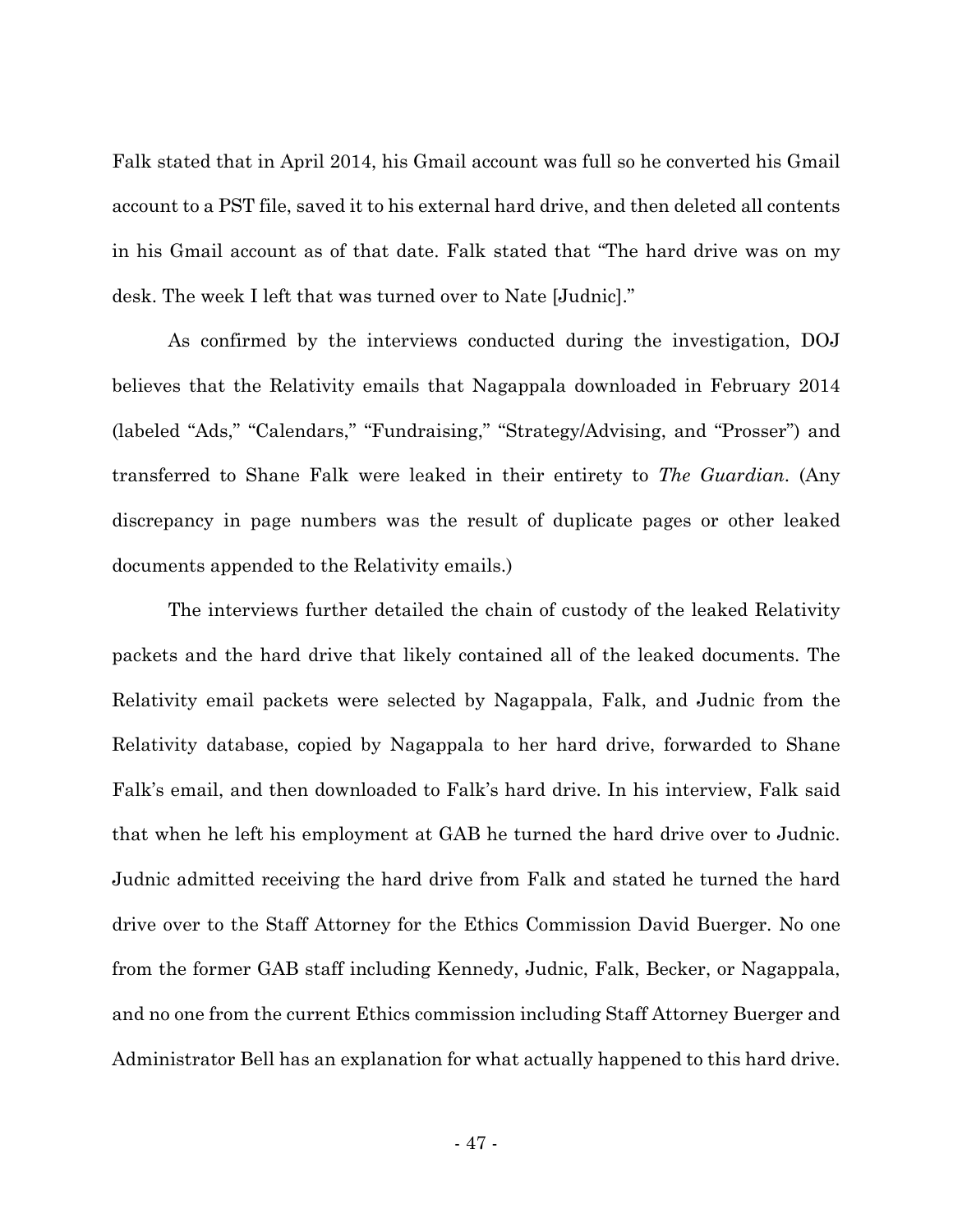The following interviews confirm DOJ's conclusion that the leaked Relativity emails, along with the other leaked documents, were located solely on Falk's hard drive, which remains missing.

#### **1. Molly Nagappala**

At her interview, Nagappala stated that she was trained on the use of the Relativity database and she used it to examine emails related to the investigation. According to Nagappala, Falk and Judnic also used Relativity but she did not think that Becker or Kennedy ever did. This small group used the word "gold" to mark any email in Relativity that was significant. Nagappala further explained that after Falk asked her to gather the Relativity packets in February 2014, she took whatever she had already marked as "gold" and put it together. Because it was not easy to download from Relativity, Nagappala cut and pasted the documents into a Word document for easy access.

When asked what she did with the email packets downloaded from Relativity, Nagappala said she did not remember printing or transferring them. She stated that they probably just remained on her hard drive. Because of the short time span between the time she asked whether the parties wanted her to print the documents (2/25/14 11:53 a.m.), and the warning from the special prosecutor to stop looking at the Relativity material (2/25/14 12:52 p.m.), Nagappala said that she probably did not print the packets. In fact, she had no recollection of printing them. DOJ investigators did not find any printed Relativity email packets in any of the material located at GAB or turned over to the court.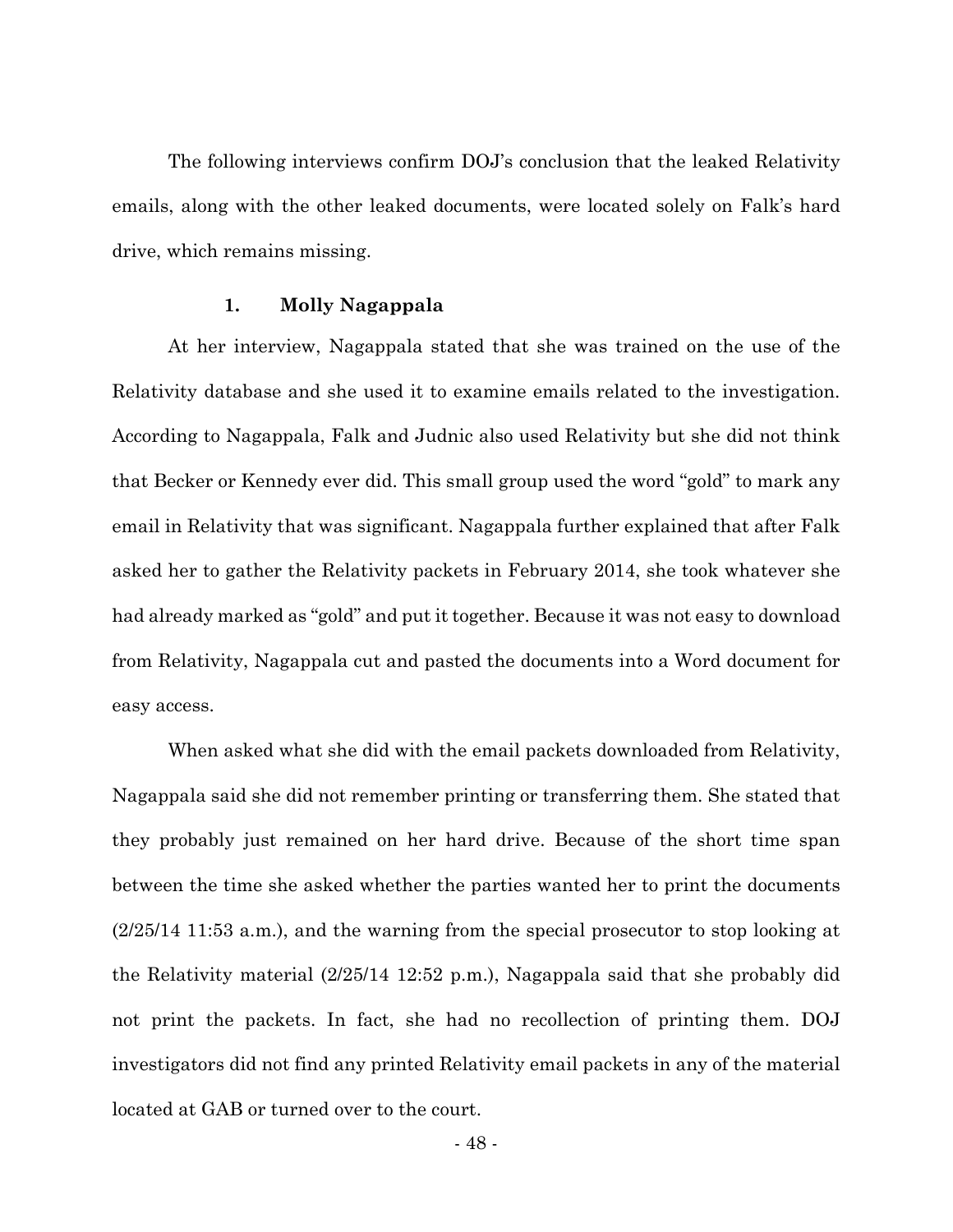DOJ investigators showed Nagappala two emails dated March 20, 2014, wherein the Relativity packets had been emailed from her Gmail address to Shane Falk's Gmail address. There is no content to the email—only five attachments entitled "Ads," "Calendars," "Fundraising," "Prosser," and "Strategy/Advising." Nagappala said that she must have sent these attachments to Shane Falk because Falk asked for them. DOJ investigators did not find these attachments on any other emails of any other party.

#### **2. Shane Falk**

Falk said he stored all of his John Doe materials on an external hard drive in an effort to keep them off DOA servers. The external hard drive was small and black, always on his desk and always plugged into his computer, not regularly locked up at night, and not password protected. This hard drive did not have Falk's name on it and did not have any unique identifying marks.

Falk did not use his Gmail account for anything other than the John Doe investigation. When he left GAB, Falk gave his Gmail password to Judnic, who changed the password to prevent Falk from accessing the account in the future.

Falk claimed that his Gmail account became "too big" in March 2014, requiring him to download all of his Gmail messages to a PST file. Falk then transferred this PST file to his black external hard drive. He then deleted everything from his Gmail account, wiping it clean of messages before March 2014. In addition to the PST file, Falk said his external hard drive contained all documents he drafted and some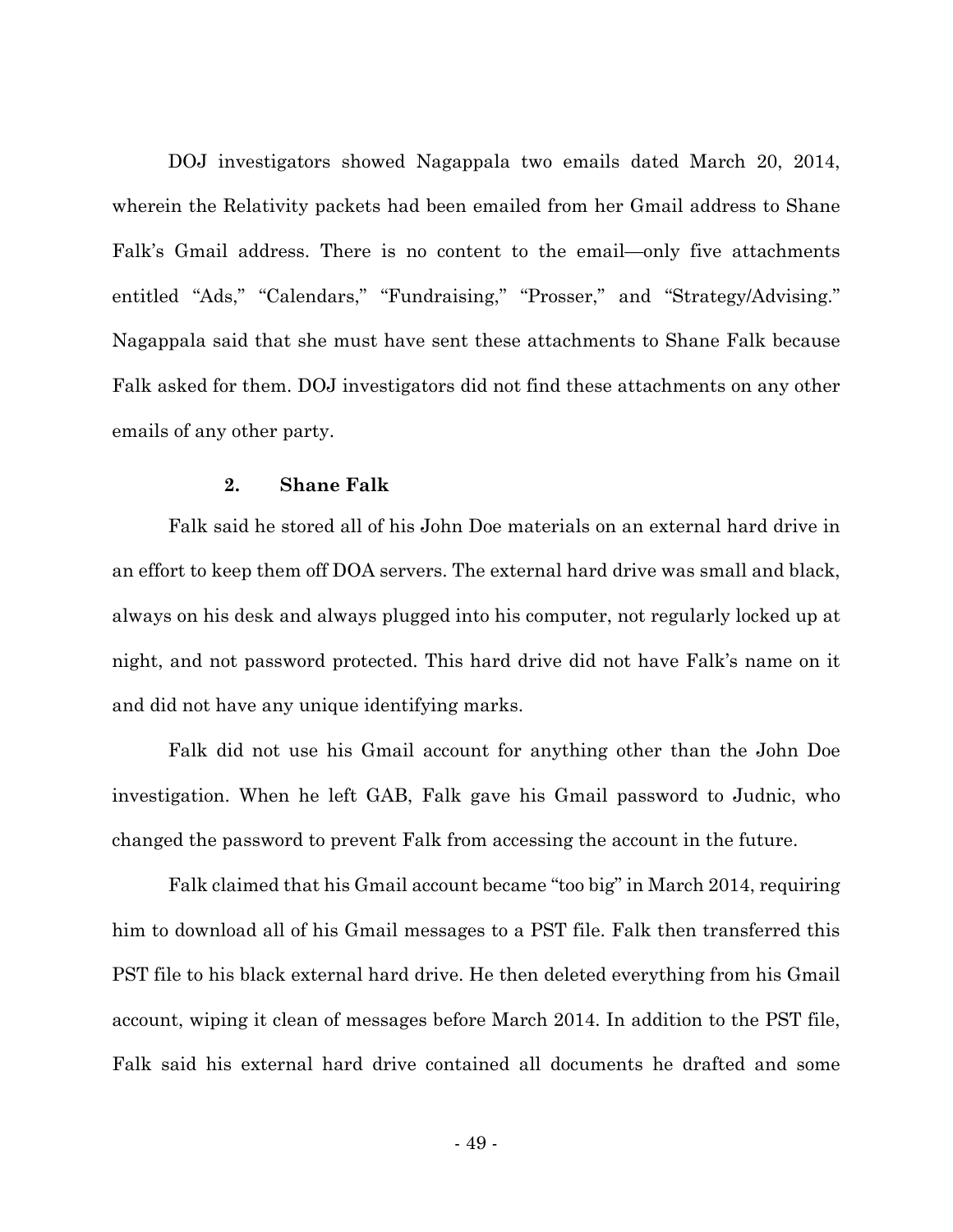evidence related to John Doe II. Falk specifically remembered giving this hard drive to Judnic when he left GAB.

DOJ learned from Falk that there was no GAB policy about how to handle documents related to the John Doe investigation. He said GAB tried to organize everything a couple of times but the documents were not Bates stamped or otherwise marked. Falk stated that some of the John Doe documents were viewed by GAB staff, investigators, administrators, and board members. He said it was not managed as tightly as he would have liked it to have been although he personally never did anything to raise this issue among GAB management.

Falk stated that there was no centralized location for the records. Falk, Judnic, Kennedy, and Becker all had John Doe II documents in their offices, and Nagappala kept documents stored in her cubicle. GAB was staffed beginning at 7:45 a.m., but there was no security and anyone could walk around the office.

With regard to the Relativity packets, Falk said that he and Judnic examined the emails in Relativity and marked items that were significant with the word "gold." While examining emails, Falk made notations and tried to put items into categories but everyone else examining the emails was doing things differently. In February, 2014, Falk asked Nagappala to put together the Relativity "packets" for him to use in the appeal of Judge Peterson's order. He stated that they never got to use them because Special Prosecutor Schmitz told them to stop using them.

Falk did not specifically remember seeing the Relativity documents marked "Ad-Coordination," "Calendars," "Fundraising-Coordination," "Prosser," or "Strategy-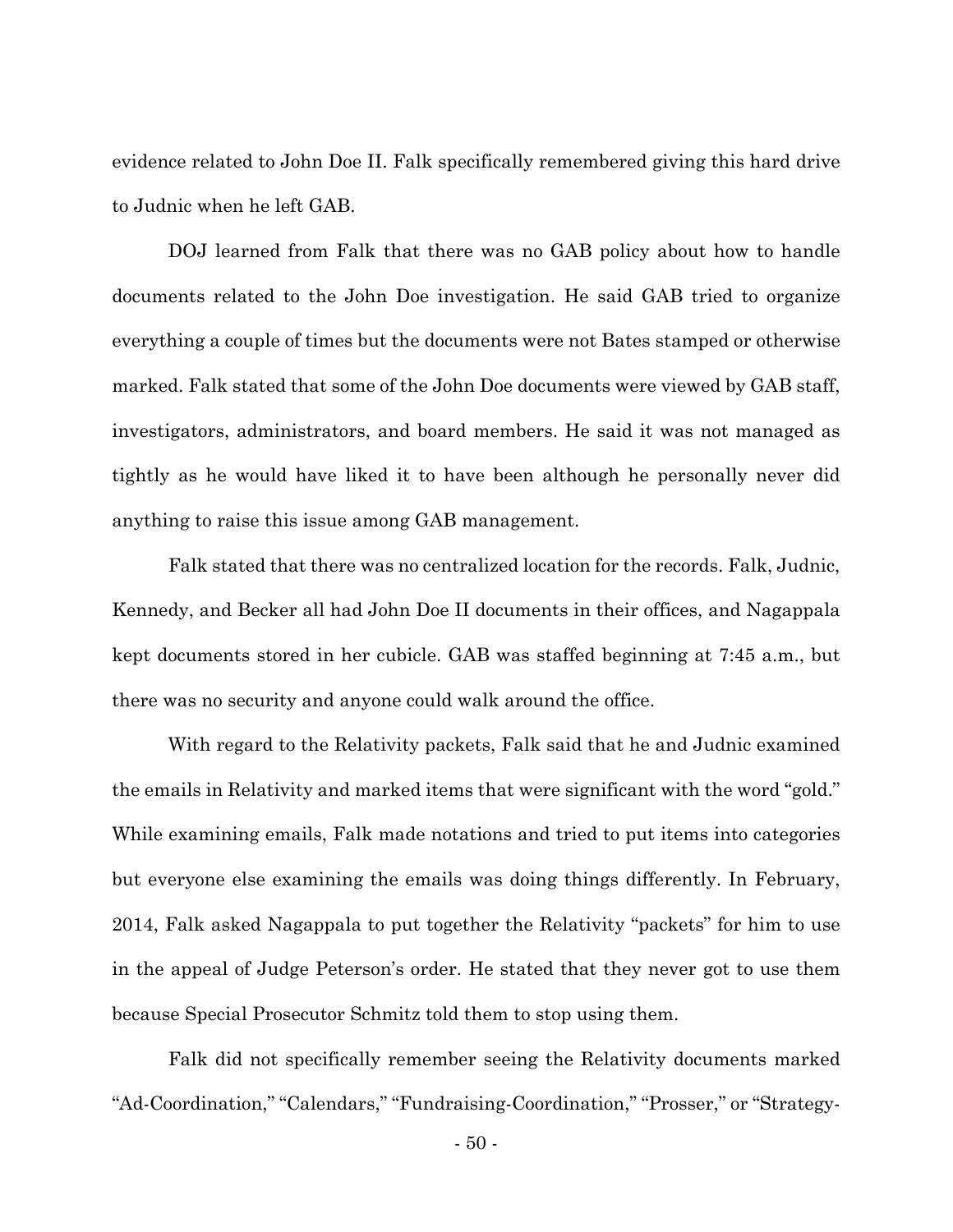Coordination." He did not remember getting a paper copy or an electronic copy and had no recollection of these items being emailed to him by Nagappala.

After investigators informed Falk that his hard drive containing the leaked documents was missing from the records of the former GAB, Falk insisted that he did not leak documents to *The Guardian* and did not conspire with anyone else to release documents. He stated that he has not seen his external hard drive since he turned it over to Nathan Judnic. He asserted that he took the confidentiality of the John Doe seriously.<sup>13</sup>

## **3. Nathan Judnic**

Nathan Judnic was a staff attorney at GAB and a member of the core prosecution team. During his interview with DOJ, Judnic said that he worked on court filings and with the emails in the Relativity database. Judnic first became aware of the *Guardian* leak after he received an email from a co-worker. Judnic clicked on the link because he was curious to see what information had been leaked. He recognized that the article contained confidential documents. Judnic did not do any follow-up to see where the leak came from, did not report the leak to law

<sup>&</sup>lt;sup>13</sup> After the interview, DOJ investigators sought to establish independent evidence that Falk's hard drive had been turned over to Judnic when Falk left GAB in 2014. This fact was confirmed as follows: In 2015, Kevin Kennedy and GAB were sued in Waukesha County by one of the targets of the John Doe investigation. Nathan Judnic was assigned to respond to discovery requests. Judnic reviewed the John Doe materials then in the possession of GAB and turned over several emails from Shane Falk's Gmail account. These emails were dated prior to April 2014. Those emails were only available on Falk's hard drive. Thus, in early 2015, Judnic must have had the hard drive in order to respond to discovery requests. Because of this, it appears that in early 2015 Falk's hard drive was accessed by Nathan Judnic.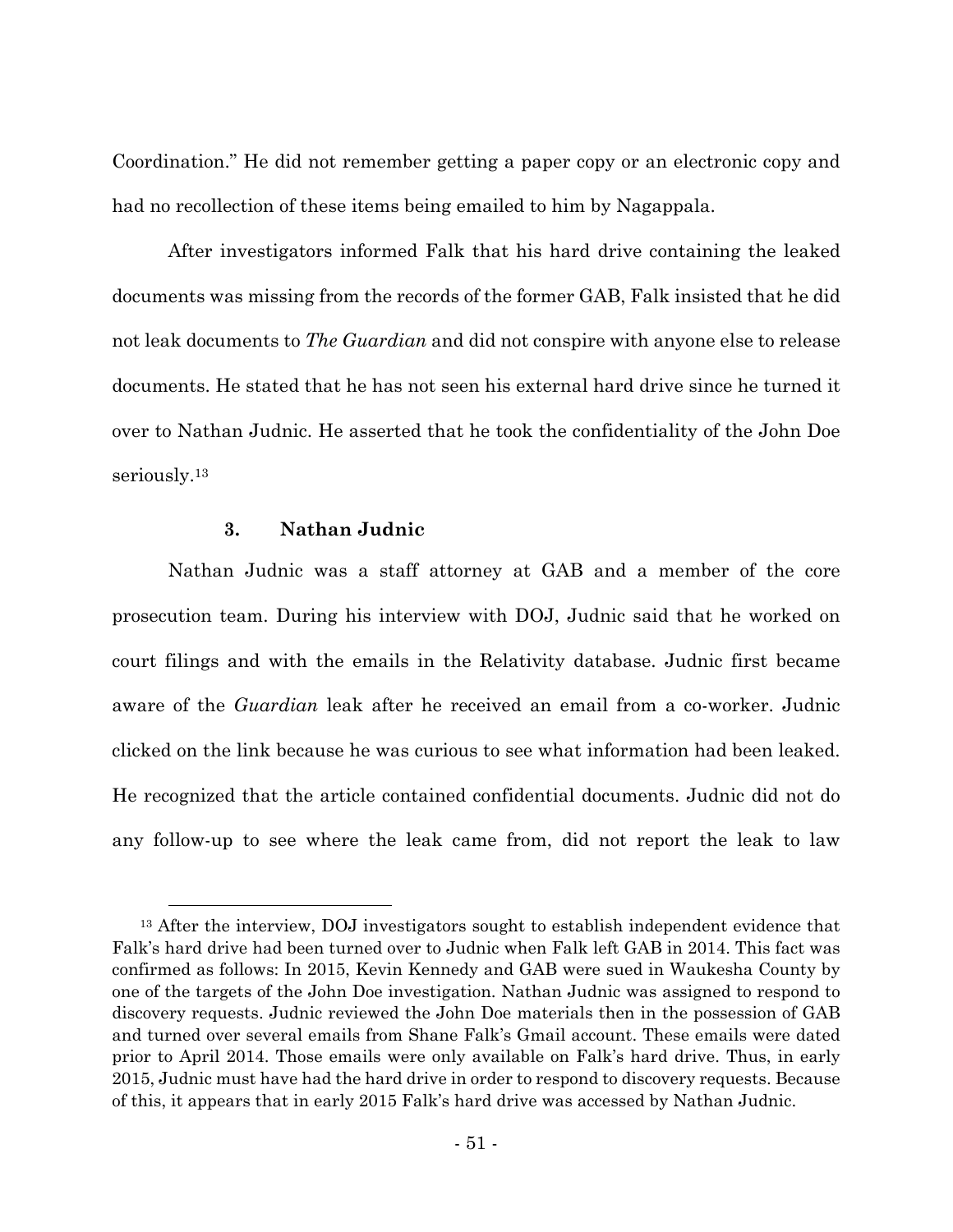enforcement authorities, and never had any in-depth discussions with anyone about the leak.

Judnic said that there was no formal process for keeping or recording the receipt of records by GAB nor was there any official custodian of records. Because no one kept track of the receipt of records, GAB would not be able to provide an inventory of what records it had in its possession, according to Judnic. He stated there was no centralized location where the records were kept for this investigation.

According to Judnic, the Relativity documents were kept in a digital format and not printed. When GAB staff searched through Relativity and found an email that seemed significant, they would flag the email under a certain pre-established category such as "coordinated fundraising," "strategy," or "ads."

Judnic knew that Falk had created a separate PST file that contained all of Falk's Gmails and attachments relating to the John Doe II investigation. Judnic initially stated that he did not know what happened to Falk's records when Falk left GAB. He stated that he did not think he had Falk's records and did not know if the records were turned over.

Judnic later admitted that when Falk left GAB, Falk transferred his records and staff counsel duties to Judnic. This included John Doe II work along with other work that was not related to John Doe II. Judnic stated that he obtained the password to Falk's Gmail and changed it so that Falk no longer had access.

Judnic confirmed that he was responsible for responding to discovery requests in the Waukesha County civil litigation against GAB. After initially stating that he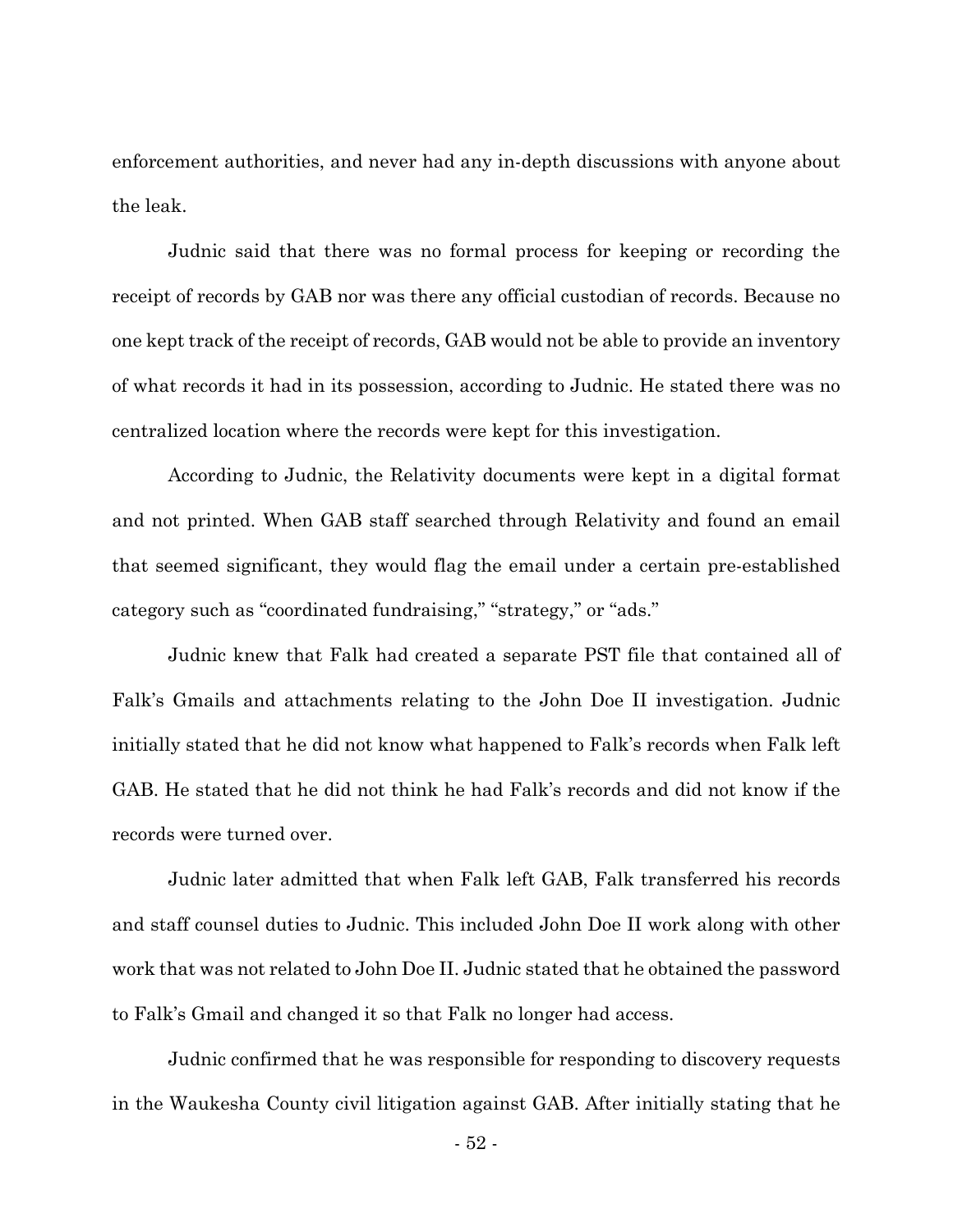did not know what happened to Falk's records, Judnic stated that he believed Falk's portable drive was in one of the six to eight accordion files that he previously had in his possession. Judnic recalled seeing a black hard drive with a sticky note containing Shane Falk's name. He stated that he believed that Falk's portable hard drive was put into an accordion folder. He stated that he gave the John Doe II records that he collected to David Buerger. Buerger collected the records and locked them in a cabinet in a hallway.

In a subsequent interview, Judnic further refined his answers, explaining that he downloaded all GAB Gmail accounts and combined them into one or more PST files, and then turned them over to counsel for discovery purposes in the Waukesha litigation. DOJ later obtained these PST files and determined that they included emails from both before and after Falk claimed to have emptied out his Gmail account. This means that, in 2015 at least, Judnic had possession of both Falk's online Gmail account (post-March 19, 2014) and the PST he created of his pre-March 19, 2014, Gmail account.

#### **4. Milwaukee ADAs**

DOJ investigators showed the Relativity packets to Bruce Landgraf and David Robles, who both stated that they had never seen the documents. Judnic and Nagappala confirmed that these documents were never transferred or shown to Robles or Landgraf. DOJ investigators checked the records turned over by the Milwaukee DA's office and were not able locate any records from the Relativity database.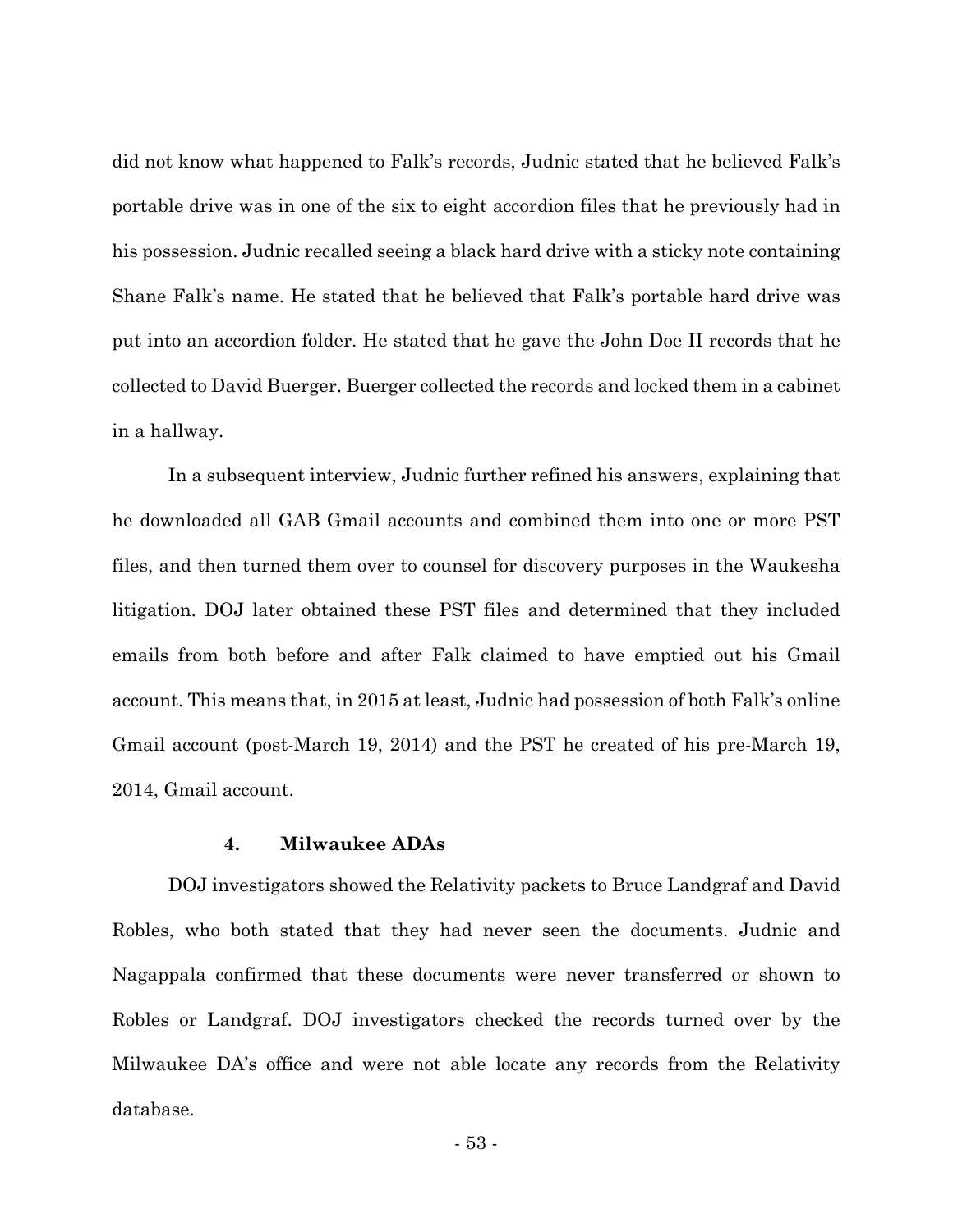#### **5. Kevin Kennedy**

Kevin Kennedy, the former director of GAB, stated that he was admitted to the John Doe investigation but claimed that he was not involved in day-to-day operations. He stated that he had a Gmail account, but when he retired in June 2016 he gave the Gmail password to Nathan Judnic. He stated that Nagappala, Judnic, and Falk were the ones who mainly worked with Relativity and that he never logged into Relativity. Kennedy was shown the leaked emails from the Relativity database and he stated that he did not remember having seen them.

#### **6. Jonathan Becker**

Jonathan Becker, the Administrator for the Ethics Division of GAB, stated that while he supervised the staff conducting the John Doe II investigation, his involvement was limited to reviewing pleadings and discussing strategy. He stated that he could not remember ever seeing any of the leaked Relativity packets. He stated that toward the end of the John Doe II investigation, all of the records were given to Judnic. During the course of the John Doe II investigation, members of the investigative team kept their own records.

### **9. Francis Schmitz**

Francis Schmitz voluntarily turned over a CD containing his Gmail account to DOJ. He stated that he believed that the leak to *The Guardian* was a crime and spent three hours with the investigators discussing the leaked documents. He stated that he had not previously seen the "ad-coordination", "fundraising-coordination," "strategy-coordination," "Prosser," or "calendar" files. He stated that these documents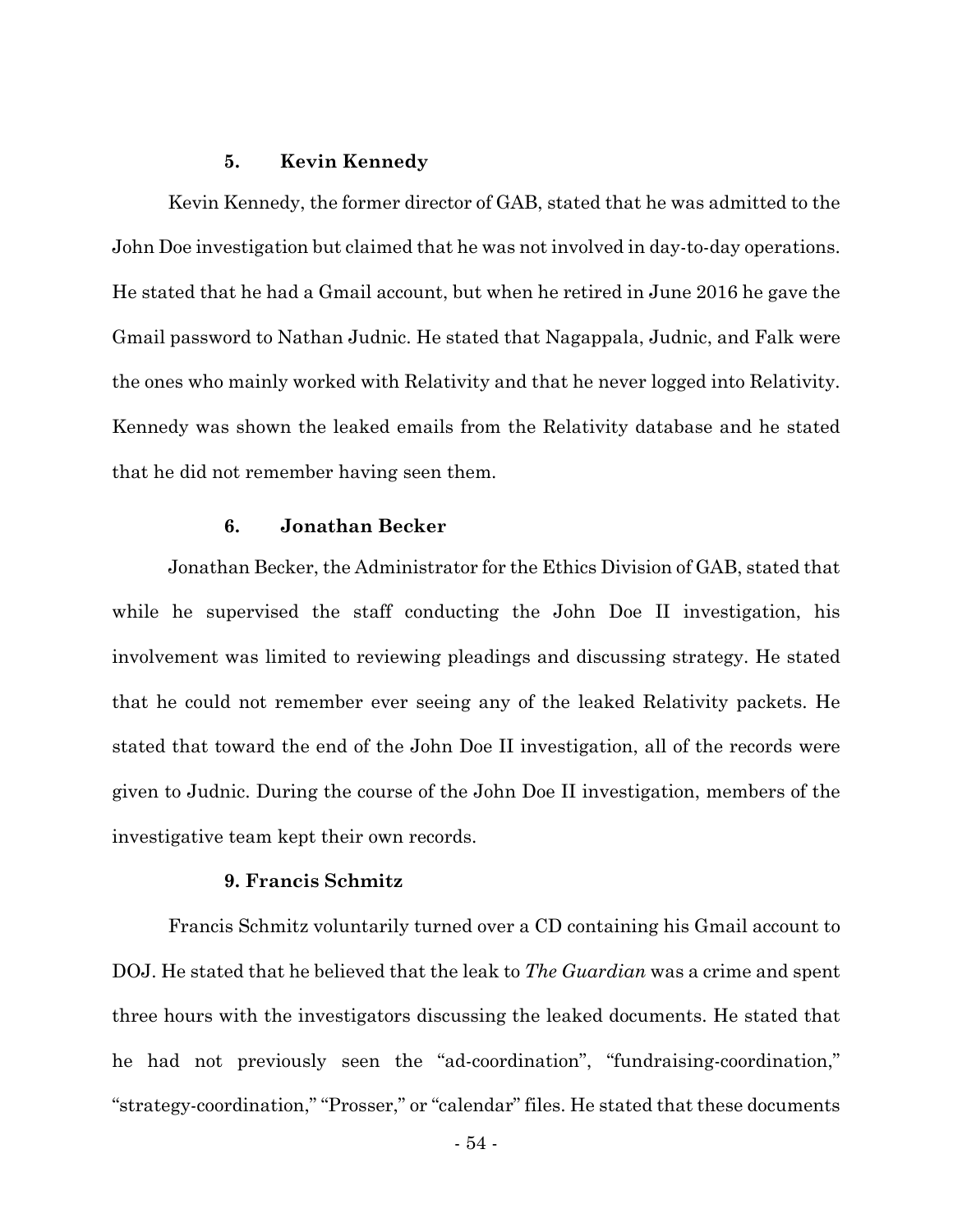most likely came from Relativity and that Nathan Judnic, Shane Falk, and Molly Nagappala did the most work in the Relativity database.

In an effort to comply with the Wisconsin Supreme Court's order, Schmitz collected 17 boxes and three hard drives and turned them over. He stated that he was shown a file cabinet at the former GAB offices that contained John Doe records. He stated that the file cabinet contained 3 or 4 drawers of documents. He collected the relevant documents and the electronic files and submitted them to the Supreme Court. When he left the GAB office, one box of documents was left in the file cabinet. He did not believe that the documents in this box were covered by the court order. Schmitz did not discuss any efforts to locate John Doe materials in the basement or on the former GAB servers.

#### **F. Investigation At Ethics And Discovery Of "John Doe III"**

Because DOJ suspected that the leaked documents originated from the former GAB offices, and that Falk's GAB hard drive containing the leaked documents was not turned over to the Wisconsin Supreme Court, DOJ contacted representatives of the Ethics Commission to locate any potential evidence of the leak, including the missing hard drive. DOJ also wanted to ensure that the John Doe II prosecution team relinquished all John Doe evidence.

#### **1. Security at GAB/Ethics**

The former GAB office that housed the secret John Doe records is located at 212 East Washington Ave., in Madison. According to Molly Nagappala, the doors to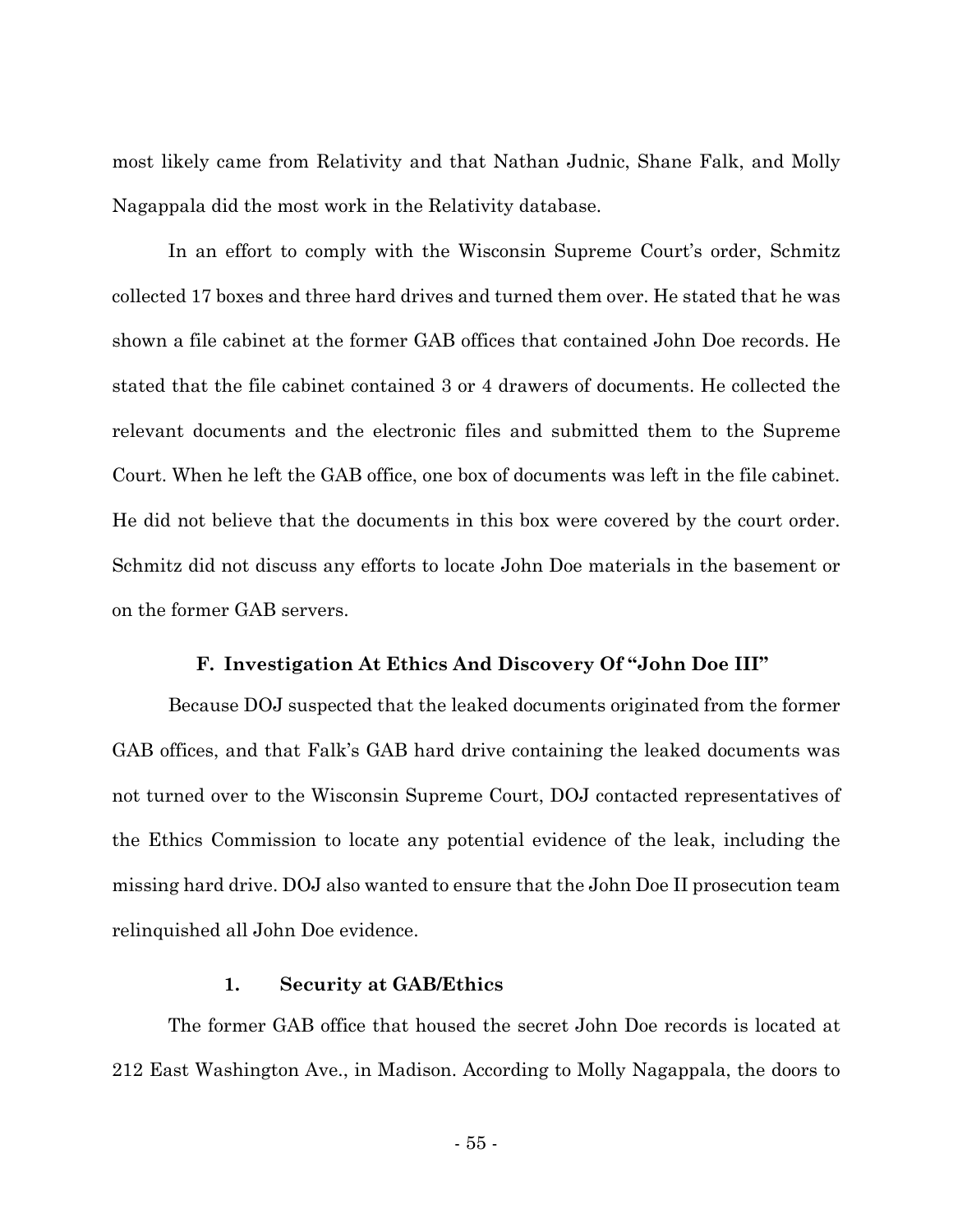the office building were unlocked from 7 a.m. to 6 p.m. No key card was required to access the first floor outside access door to the office building during that time frame. The GAB offices were located on the third floor. No key was required to access the office. A person could enter the front door between 7 a.m. and 6 p.m., take the elevator to the third floor, and enter the GAB offices without being required to use a key. There was no security in the building. Kevin Kennedy stated that GAB office doors were open from 7:30 a.m. to either 4:30 or 5:00 p.m. Judnic recalled that the elevators and stairwells at GAB were secured after 4:30 or 5:00. During business hours, the elevators/doors were not locked and could be accessed by anyone.

GAB's storage room was in the basement of the building. The key to the storage room was kept in an unlocked drawer at the front desk. Despite the importance and sensitivity of the evidence that GAB kept in its possession, there was no log kept identifying who went in the storage room or when the storage room was entered. Further, the storage room contained multiple unlocked file cabinets and boxes of various records.

GAB did not install security cameras in its office space or the storage area. The only security cameras on the premises were located in the parking area and on the first floor.

#### **2. Initial Interactions with Ethics**

After GAB was disbanded by the Legislature on June 30, 2016, the agency's former space, files, and employees were divided up between Ethics and Elections. Ethics retained the John Doe II investigation materials and worked with Special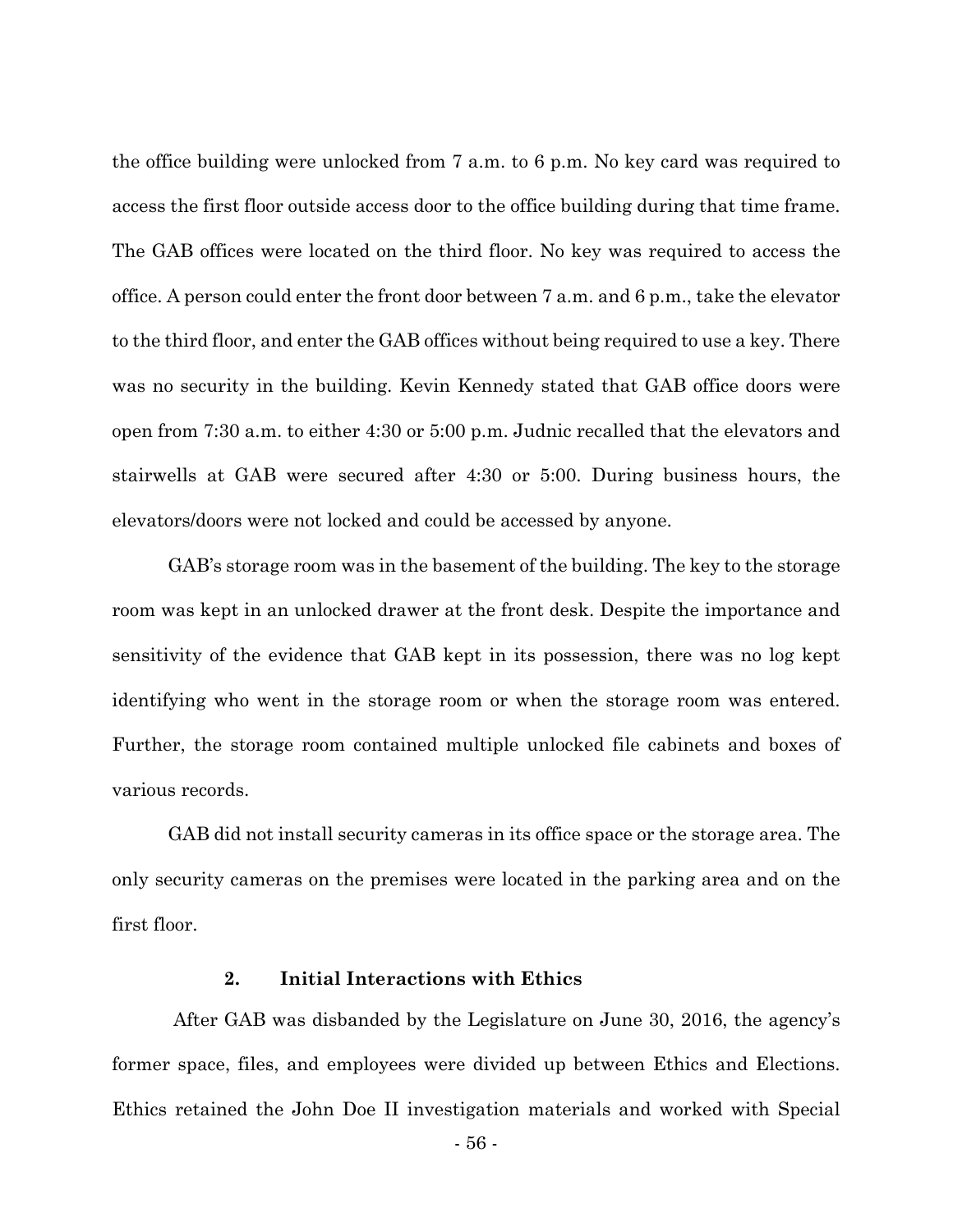Prosecutor Francis Schmitz to collect and divest such materials in October 2016. During this time period, Ethics was run by Ethics Administrator Brian Bell, General Counsel David Buerger, and a Commission with six members chaired by former Attorney General Peg Lautenschlager (who resigned on April 7, 2017).

On January 30, 2017, DOJ contacted Ethics, which presently occupies the former GAB office space and remains custodian of certain GAB files. David Buerger, the staff counsel for the Ethics Commission, stated that he became staff counsel at GAB in early 2016. He said that he did not get involved in the John Doe II matter until he began working with the Special Prosecutor to turn over documents to the Supreme Court. He stated that, in September 2016, Schmitz sent him a letter instructing him not to destroy any John Doe II documents. Upon receipt of this letter, he and Ethics' administrator Brian Bell began to locate and collect the John Doe II documents. He stated that he spoke with Nathan Judnic and found out that the John Doe documents were in a filing cabinet in Judnic's office. Buerger removed these documents from Judnic's office and placed them in a locked filing cabinet in the general office space at Ethics. Buerger was the only person who had the key. Buerger stated that he did not look at or catalog documents that he took from Judnic's office. Judnic turned over approximately two filing cabinet drawers full of mainly paper documents. Buerger stated that he recalled collecting one hard drive and some DVDs/CDs and no other hardware.

Brian Bell also confirmed that shortly after he became the administrator of Ethics in July 2016, he and Buerger began to discuss how to manage the commission's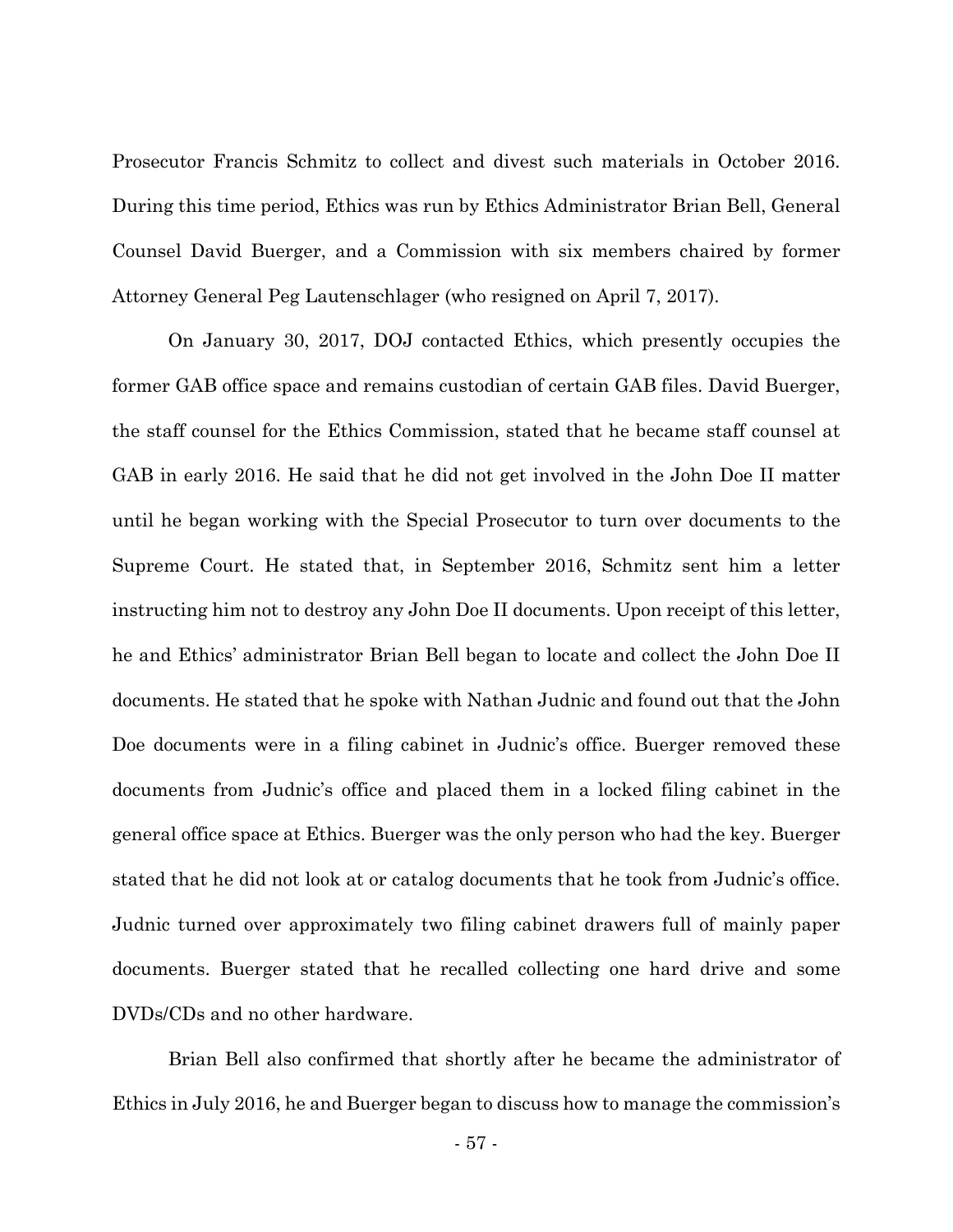records. At that time, Judnic had possession of the John Doe II records and Buerger made arrangements with Judnic to transfer all of the records from Judnic's possession into a locked filing cabinet. Bell said that in September or October 2016, Francis Schmitz reviewed the documents and took those he felt were responsive to the Supreme Court order. The remaining documents were left in the locked file cabinet.

 During this initial meeting with DOJ, Buerger explained that Ethics only remained in possession of one file-cabinet drawer of John Doe II records. Bell and Buerger said that these few remaining files were likely mostly court pleadings, and they were intentionally left behind by Schmitz. As described in detail below, however, DOJ learned that these were not the only John Doe-related documents remaining at the former GAB offices, and that Ethics actually possessed vast amounts of highly sensitive evidence unsecured in their office space.

Before agreeing to turn over evidence to DOJ, however, Bell and Buerger were particularly concerned with Wis. Stat. § 19.50, which provides, in part, that "no investigator, prosecutor, or employee of an investigator or prosecutor, or member or employee of the commission may disclose information related to an investigation or prosecution under ch. 11." Bell and Buerger agreed to provide access to the remaining John Doe II records, on behalf of Ethics, only if DOJ obtained an order from the John Doe court that explicitly addressed this issue.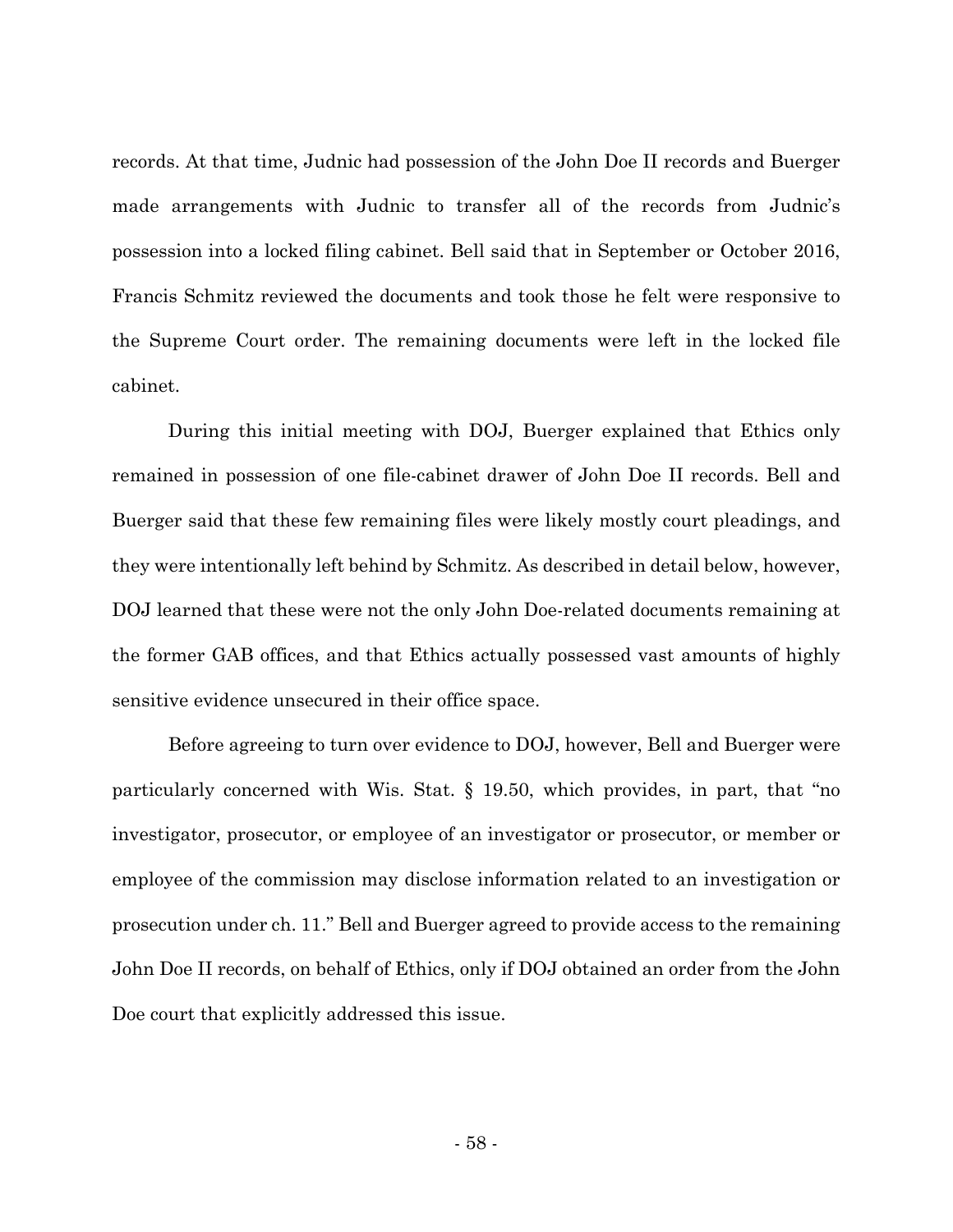DOJ also asked if it was possible that John Doe II documents remained on servers at Ethics. In response, Bell and Buerger agreed to search Ethics' electronic systems to determine if John Doe II documents remained on the system.

That same day, January 30, 2017, the John Doe Judge issued an order directing Ethics to cooperate with the DOJ investigation into the leaked documents. The order also provided that "any communication" with DOJ regarding the leak was exempt under Wis. Stat. § 19.50(2)(b).

# **3. Evidence Turned Over February 1, 2017: Four Boxes of Records, Four Gmail Accounts, and 1.3GB of Electronic Data Containing John Doe I and II Evidence**

On February 1, 2017, Bell and Buerger permitted DOJ agents to take custody of John Doe II-related material from a file cabinet in the third floor office of Ethics. These materials consisted of four boxes of former GAB files related to the John Doe II investigation. These files consisted mostly of pleadings, but also included "documents and data that were the product of an investigation based on an invalid theory under Wisconsin's campaign finance laws," and should have been turned over to the Supreme Court based on its December 12, 2015, order. *Three Unnamed Petitioners*, 365 Wis. 2d 351, ¶ 28.

At this same time, Buerger also turned over to DOJ a list of passwords for four Gmail accounts that had been used by the John Doe II prosecution team members: Nate Judnic, Shane Falk, Molly Nagappala, and Kevin Kennedy. Later that day, DCI agents changed the passwords but otherwise did not view the contents of the Gmail accounts. DOJ obtained a search warrant to review these accounts and determined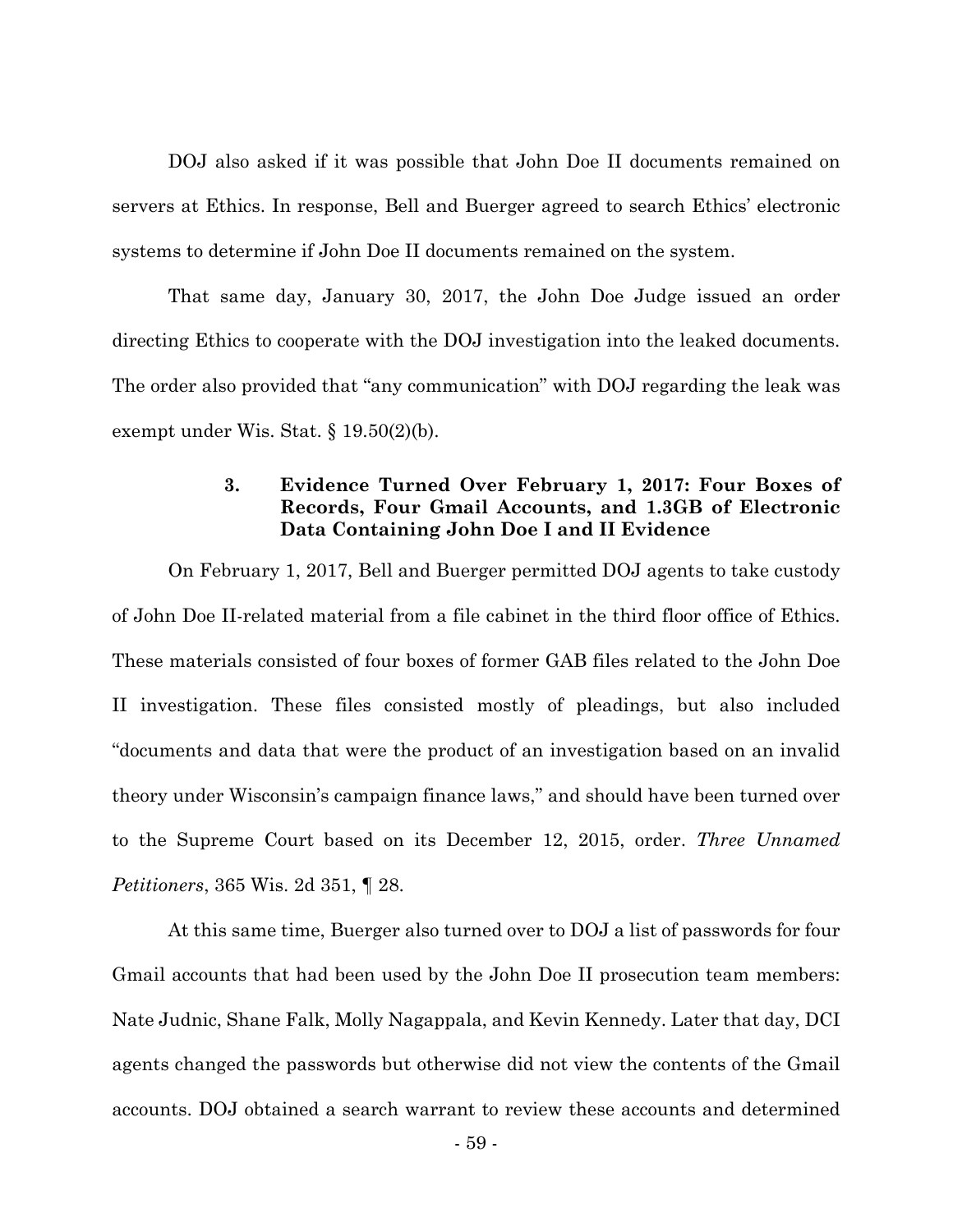that they contained information, evidence, documents, and data derived from the John Doe II investigation, which remained in Ethics' possession despite the December 12, 2015, order of the Supreme Court. No explanation has been provided to DOJ as to why this information, evidence, documents, and data was not collected by the Special Prosecutor.

Buerger also notified DOJ of a file on their system entitled "Badger Doe." DCI agents copied this drive, which comprised 1.318 GB of data, including 637 separate files in 31 folders. The Badger Doe drive, like the boxes of physical files and Gmail accounts, similarly included information, evidence, documents, and data derived from the John Doe II investigation, and remained in Ethics' possession despite the December 12, 2015, order of the Supreme Court. Again, no explanation was provided by any member of the former GAB or any attorney involved in this investigation as to how or why this evidence remained in the custody of anyone other than the Supreme Court following its December 12, 2015, order.

# **4. Evidence Turned Over March 15, 2017: Two Sets of Documents from Nagappala**

Approximately six weeks after turning over John Doe II records to DOJ, Buerger and Bell notified DOJ that they discovered two more sets of documents. These documents had been in the possession of Molly Nagappala, the former GAB staff assistant who directly assisted GAB investigators and attorneys in the course of the John Doe II investigation. The documents were found by her while cleaning out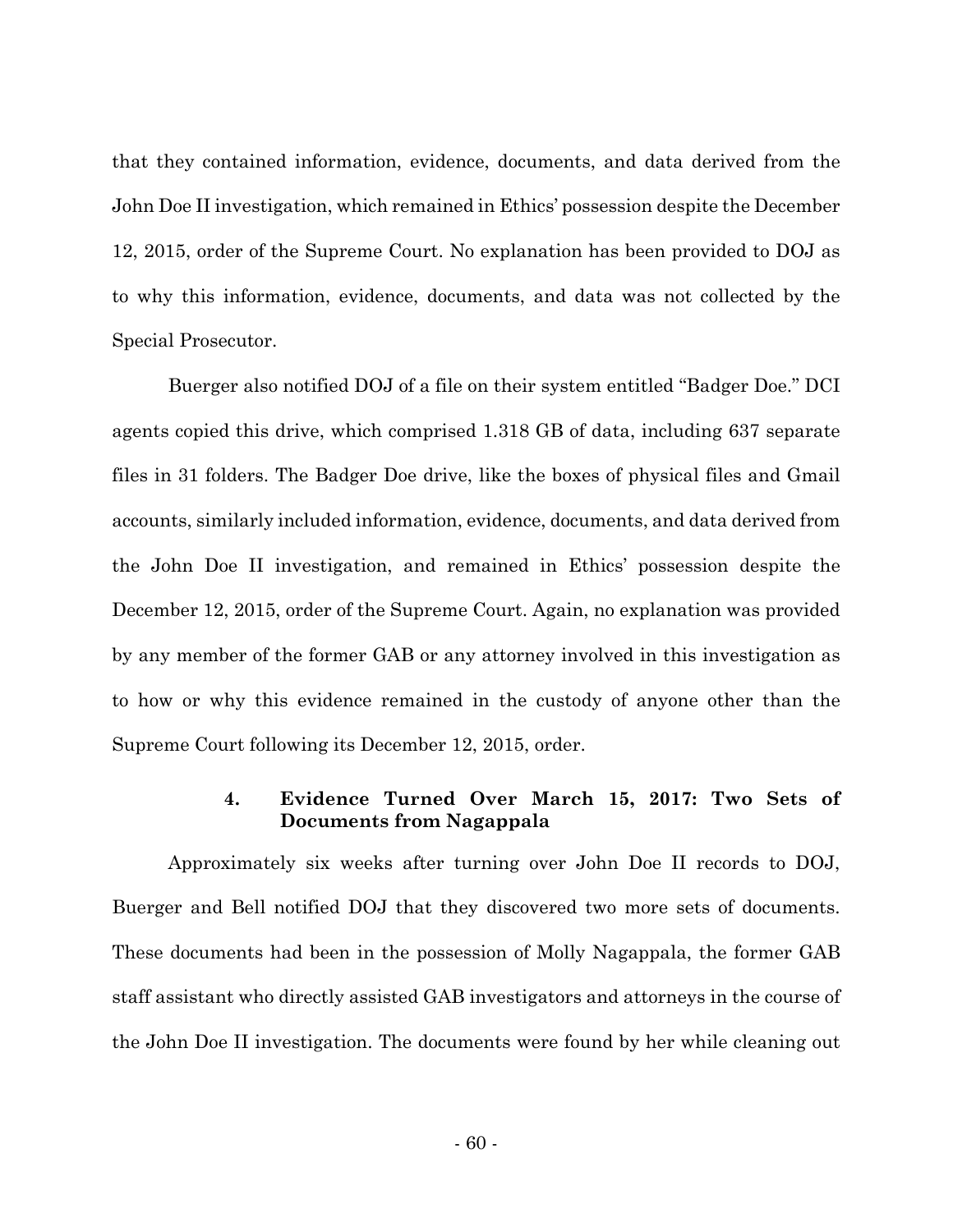her desk. She turned them over to Bell. These documents related directly to John Doe II targets, and the maintenance of evidence by attorneys and investigators.

On March 21, 2017, DOJ again met with Buerger and Bell and informed them, based on DOJ's review of the evidence, that DOJ believed additional documents related to the John Doe II investigation still existed at Ethics. They agreed to voluntarily conduct a second search, but did not consent to DOJ agents searching Ethics files.

# **5. Evidence Turned Over on May 2, 2017: Twelve Electronic Files Related to John Doe II**

On May 2, 2017, Buerger and Bell turned over 12 more electronic files related to John Doe II. As with the previous disclosures, GAB did not completely divest itself of these files as required by the December 12, 2015, order of the Supreme Court.

# **6. The Discovery of John Doe III: Evidence Turned Over on May 23, 2017, Including Three Hard Drives and Ten Optical Disks**

DOJ scheduled an interview with former GAB Staff Attorney Nathan Judnic, discussed in more detail above, set for May 24, 2017. The day before Judnic's scheduled interview, Buerger advised DOJ that Ethics had "found a box" of John Doe documents in the basement of Ethics.

 Buerger gave DOJ the following explanation: Ethics Administrator Brian Bell was going through "old records" in the basement storage area when he located a large file cabinet with post-it notes on the drawer bearing the name "Shane Falk." Inside the file cabinet were two boxes. The boxes were labeled "GAB investigation files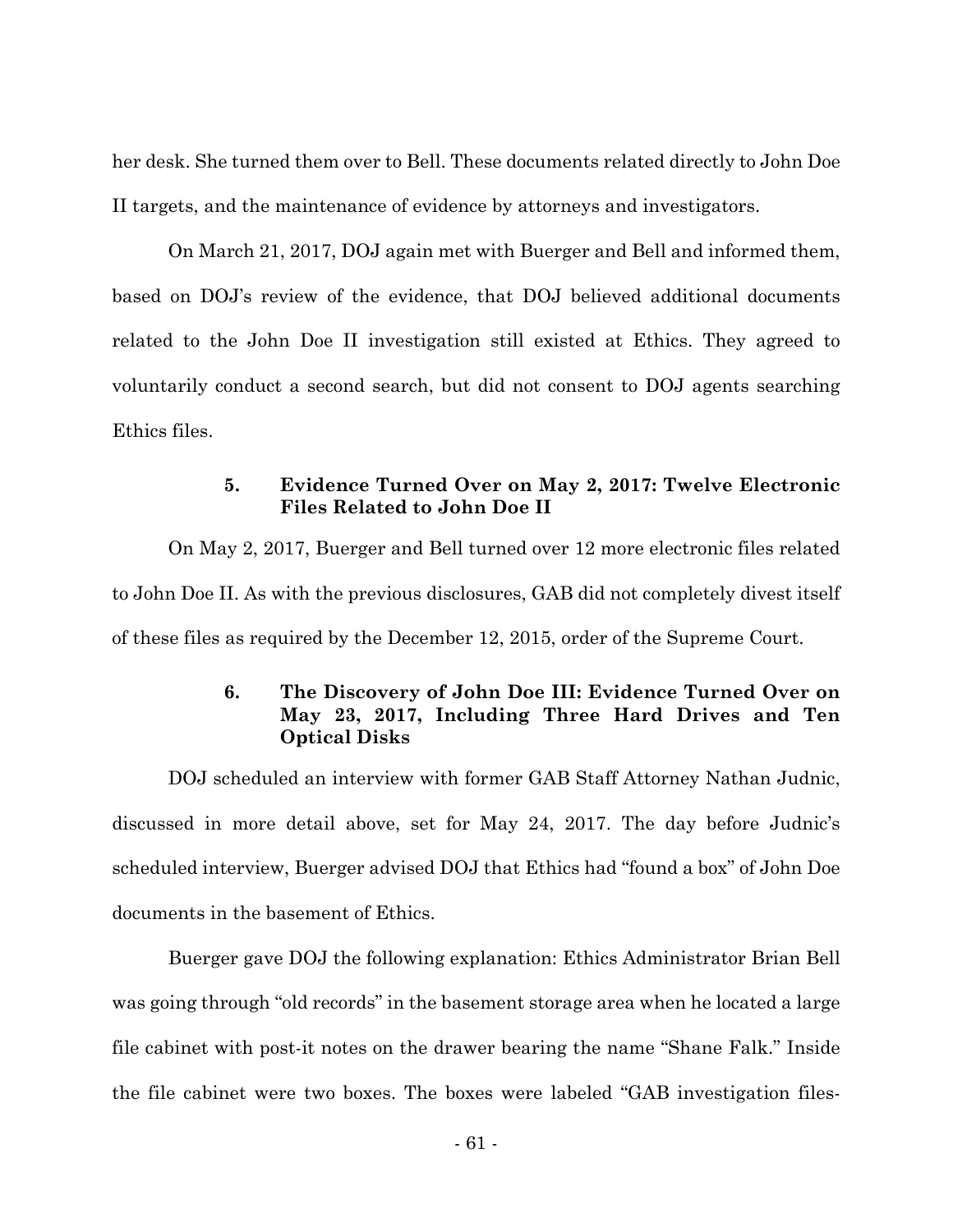closed, 2012-01 State time campaigning" and "GAB investigation, 2013-02 Confidential." Located inside the first box, along with hard copy documents were 3 hard drives and 10 optical disks. Located inside the second box were, hard copy documents and a red flash drive.

 DOJ took custody of the Falk boxes that same day, May 23, 2017, which was nearly **four months** after DOJ asked Ethics for all its remaining John Doe materials, and approximately **six months** after all of the John Doe evidence was supposed to be filed with the clerk of the Wisconsin Supreme Court.

 Upon reviewing this evidence, DOJ investigators understood these boxes to include evidence directly related to the John Doe I and II investigation. In addition, DOJ also discovered that comingled with this evidence was evidence related to a previously unknown GAB investigation into members of the Republican Party of Wisconsin (hereinafter "Wisconsin Republicans"). For ease of reference, this report will identify this previously unknown investigation as "John Doe III."

 In a subsequent interview, Judnic explained that John Doe III started because of an allegation that state employees were campaigning on state time. Judnic said that the Milwaukee County DA had collected evidence "between John Doe I and John Doe II" and then shared it with GAB sometime before November 2013—GAB then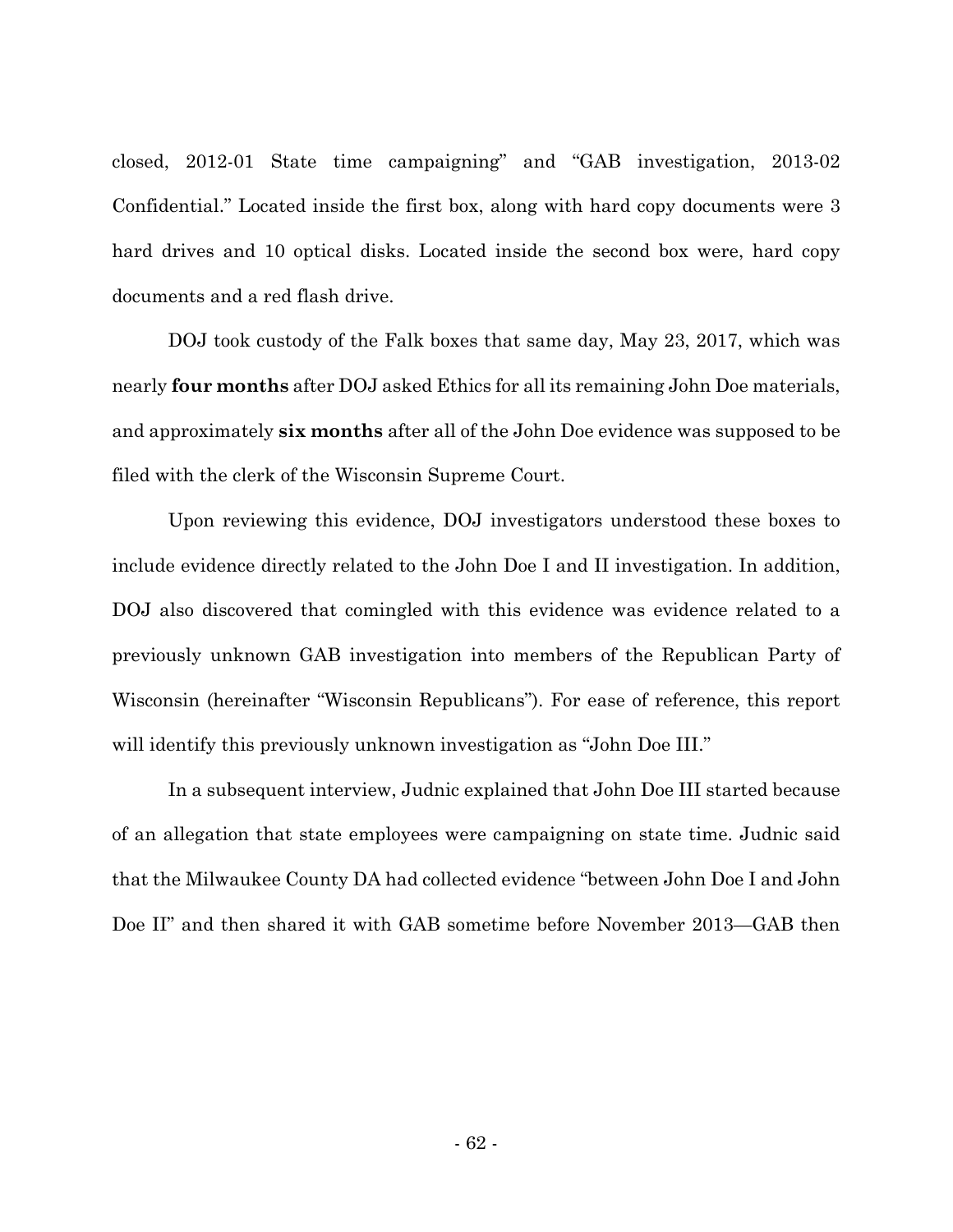opened investigations labeled as "2012-01" and "2012-02."14 These files were in the Falk boxes, along with other evidence from John Doe I and II.

 Due to the nature of evidence collected, DOJ believes that John Doe III expanded and ultimately became intertwined with the other investigations into Wisconsin Republicans since much of the evidence of John Doe III was comingled with evidence from John Doe II and John Doe I. In fact, a database obtained from the Milwaukee County DA's office describing over 200 search warrants and subpoenas issued between 2010 and 2013 did not make any distinction between evidence from John Doe I, John Doe II, or John Doe III. It appears that prosecutors believed that Wisconsin Republicans were "coordinating" expenditures or campaigning on state time during the 2010 election and the subsequent 2012 recall election, and so prosecutors and the former GAB staff simply shared whatever evidence they could obtain related to Republican campaigning and fundraising. DOJ was not able to discern any limit into this investigation.

 Of course, no charges were ever filed resulting from John Doe III, but the nature and scope of this investigation was exceedingly broad and, until now, unknown to the public.

 <sup>14</sup> GAB's investigation files labeled "2012-01" also included dozens of investigation files from different, ostensibly unrelated cases, from 1990–2007. These files, labeled as "SRR\_Ethics Migration," included what DOJ believes to be many of the ethics investigations pursued by GAB or its predecessor from this time period. DOJ has been unable to determine why GAB maintained these old files within its "2012-01" investigation file. DOJ believes that many, although not all, of the investigations targeted Republican or conservative state officials or special interest groups typically associated with conservative politics.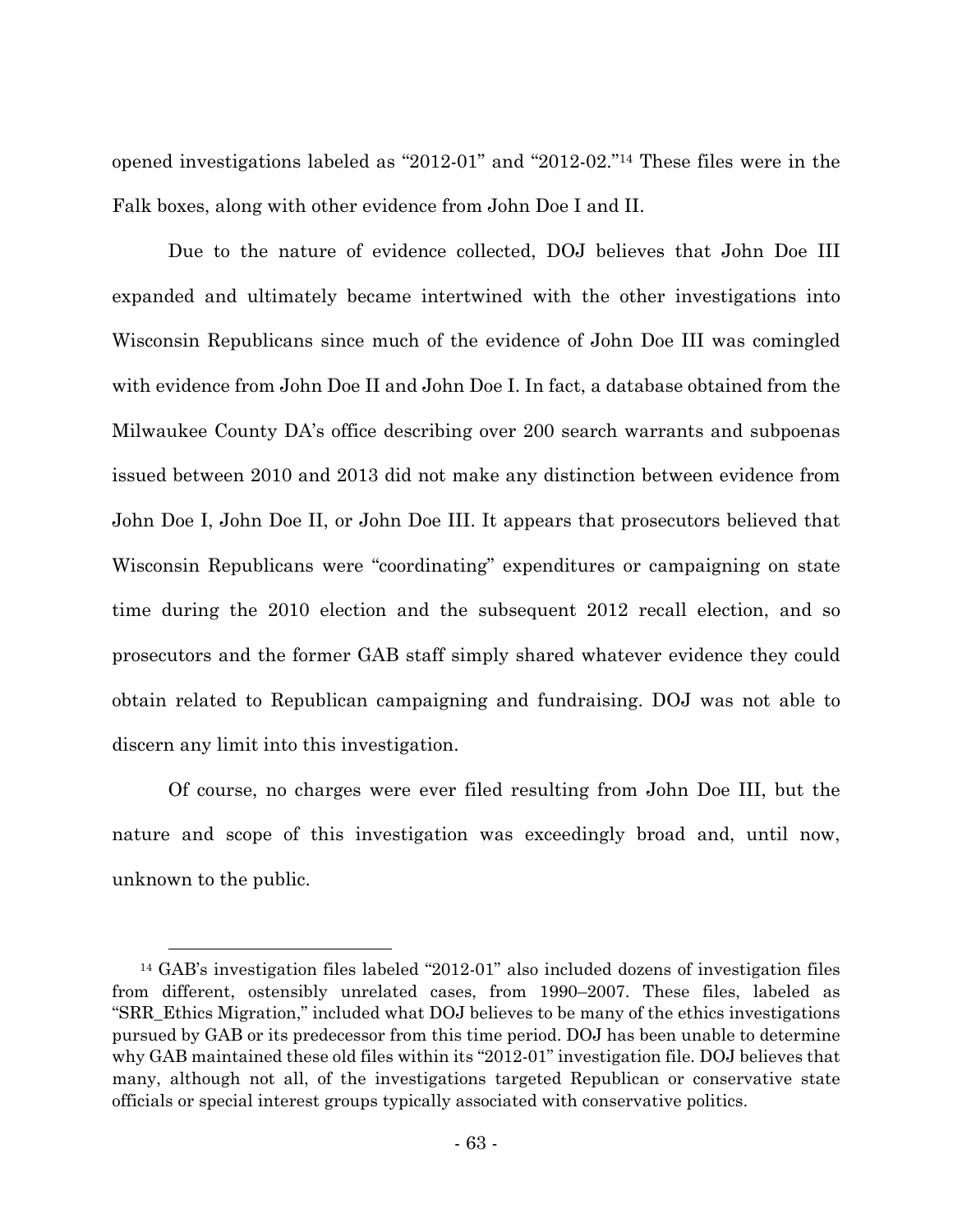The investigation included subpoenas to state officials (such as the Assembly Chief Clerk, Legislative Technology Services Bureau, and the Department of Financial Institutions) and several search warrants executed on the private email accounts of state employees, state officials, and campaign workers and fundraisers associated with Wisconsin Republicans and Governor Walker. In the "Falk boxes," three hard drives in particular contained nearly 500,000 unique emails (from Yahoo and Gmail accounts, for example) and other documents (email attachments, for example) totaling millions of pages. The hard drives included transcripts of Google Chat logs between several individuals, most of which were purely personal (and sometimes very private) conversations. GAB placed a large portion of these emails into several folders entitled, "Opposition Research" or "Senate Opposition Research." DOJ has been unable to determine who labeled these emails as "Opposition Research," what the purpose of this label was, or how these emails were to be used in the future. However, DOJ is deeply concerned by what appears to have been the weaponizing of GAB by partisans in furtherance of political goals. Indeed, it is difficult to conceive why GAB needed any information from GoDaddy.com related to former Republican Senate Leadership Association Chairman Ed Gillespie or why staff attorneys wanted information held by Google for Leonard Leo, Executive Director of the Federalist Society.

As far as DOJ has been able to determine from reviewing the hard drives in the "Falk boxes," John Doe III investigators obtained the complete personal email accounts (in some cases multiple accounts per person), chat and messenger logs,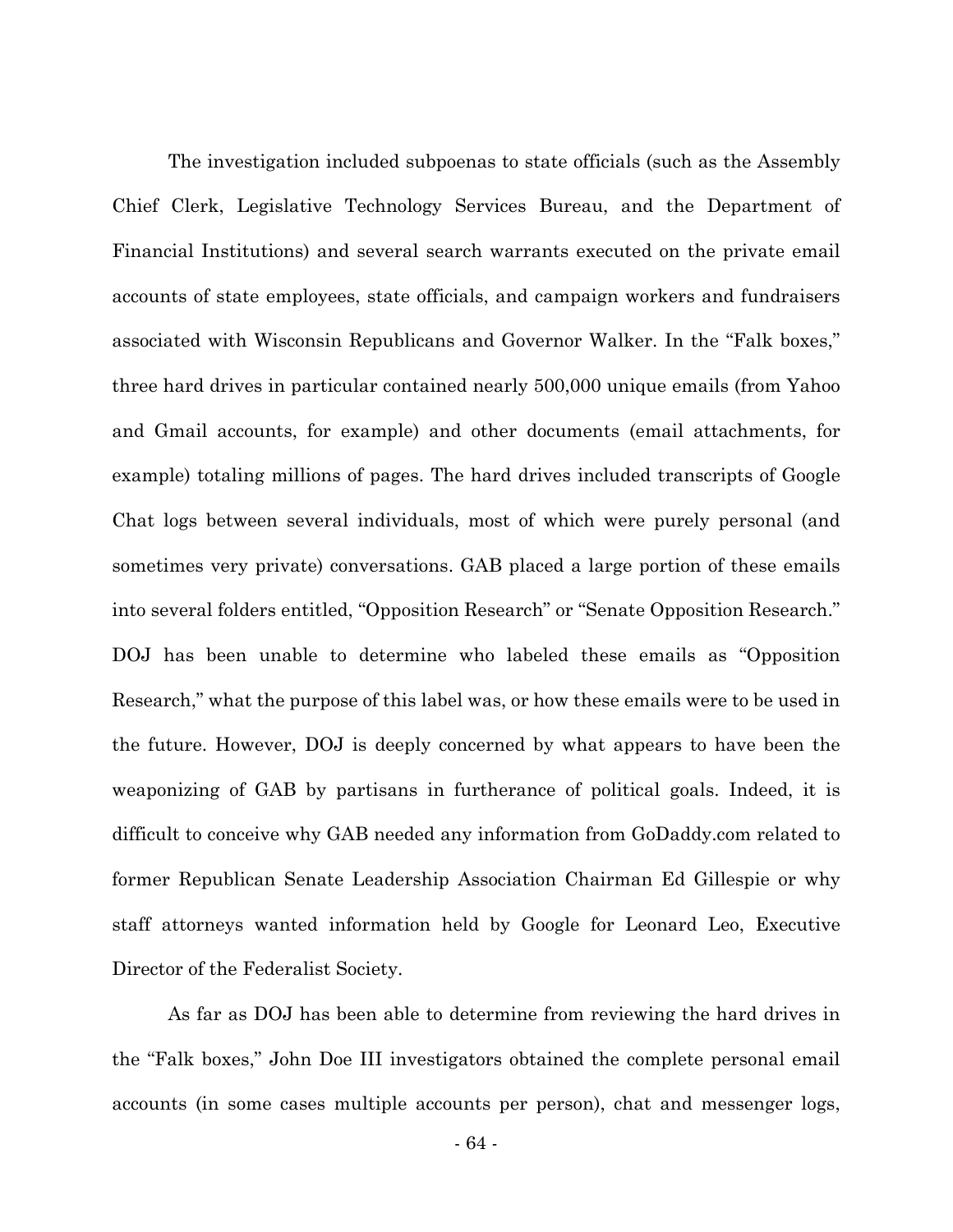contact lists, IP login information, and similar information from other cloud-based accounts (such as Box.net) of the following individuals:

- 1. Jennifer Acker
- 2. Luke Bacher
- 3. Dean Cady
- 4. Nathan Duerkop
- 5. Tyler Foti
- 6. Greg Gasper
- 7. John Hogan
- 8. Rebecca Hogan
- 9. Josh Hoisington
- 10. Ashley Jacobs
- 11. R.J. Johnson
- 12. Deb Jordahl
- 13. Brian Kind
- 14. Jonathan Klein
- 15. Kimberly Liedl
- 16. Emily Loe
- 17. Lucas Moench
- 18. Dana Mundell
- 19. Ryan Murray
- 20. John Murray
- 21. Elise Nelson
- 22. Kyle O'Brien
- 23. Brian Pierick
- 24. Nick Perrine
- 25. Anthony Rallo
- 26. Dan Romportl
- 27. Kristin Ruesch
- 28. Tim Russell
- 29. Chris Reader
- 30. Matt Seaholm
- 31. Cameron Sholty
- 32. Stephan Thompson
- 33. Leah Vukmir
- 34. Andrew Welhouse
- 35. Jeff Weigand

 Because of the very broad nature of the search warrants, the John Doe III investigators obtained emails and chat logs from hundreds and perhaps thousands of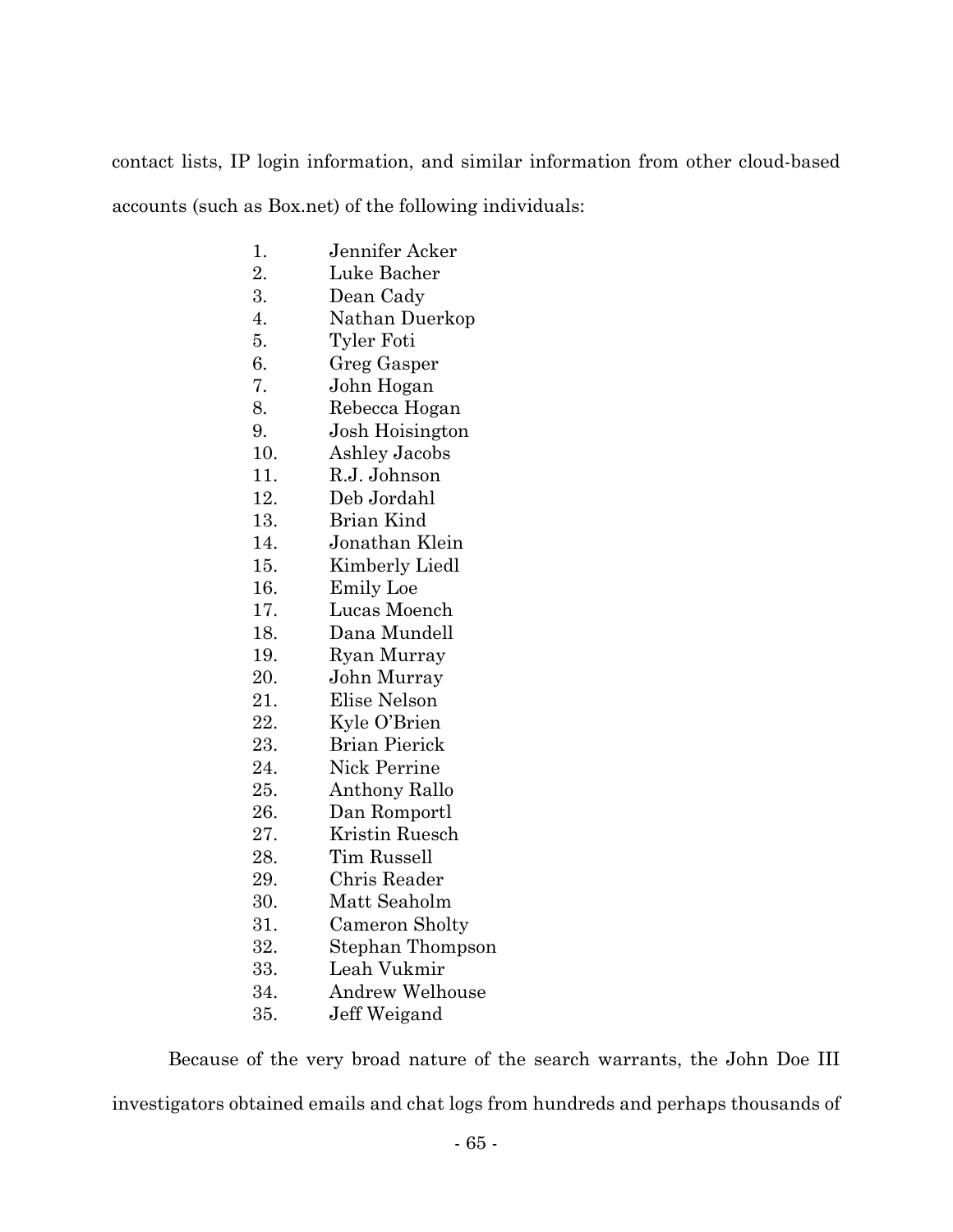other individuals who corresponded with the individuals listed above. For example, investigators obtained chat logs and/or emails from the following individuals, merely because they corresponded with one or more individuals in the list above: Governor Scott Walker, Speaker Robin Vos, U.S. Senator Ron Johnson, former U.S. Senate candidate Terrence Wall, former RNC Chair Reince Priebus, Congressman Sean Duffy, State Senators Van Wanggard and Howard Marklein, State Treasurer Matt Adamczyk, former Republican Party of Wisconsin Executive Director Joe Fadness, and legislative staffers Tad Ottman, Jenny Toftness, and Adam Foltz.

Many emails obtained did, in fact, include campaign-related conversations and plans. But in addition to campaign-related emails (which were apparently the target of the investigators), a very large portion of emails were personal and completely unrelated to campaigns. As would be expected in most personal email accounts, many of the conversations were private and personal. DOJ investigators were unable to determine why GAB investigators obtained, reviewed, categorized, labeled, and organized private emails of Republican political operatives, state employees, and other related individuals.

 The breadth of information and communications contained in the "Falk boxes," apparently as the result of the John Doe III investigation into Wisconsin Republicans, was breathtaking. Just to illustrate this point, the investigators obtained, categorized, and maintained over 150 personal emails between Senator Leah Vukmir and her daughter, including emails containing private medical information and other highly personal information. DOJ was unable to determine why investigators ever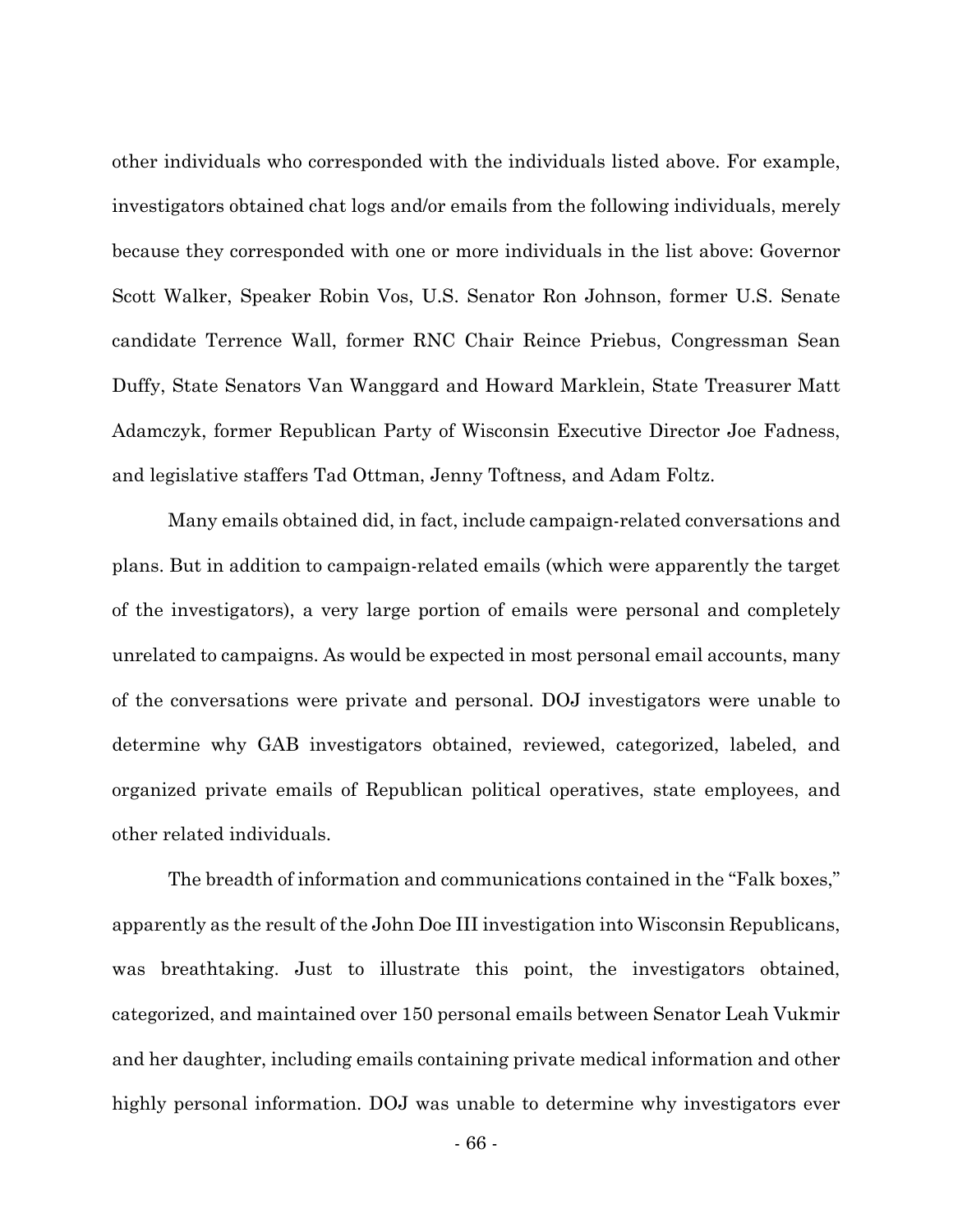obtained, let alone saved and labeled, over 150 very private and very personal emails between a Senator and her child, or why investigators placed those emails in a folder named "Opposition Research."

The Senator's emails are just one example of tens or perhaps hundreds of thousands of very personal emails located in the "Falk boxes." Listed below are representative samples of emails or email groups collected by GAB, saved, labeled, reviewed, and maintained by GAB, and then placed in the "Falk boxes" for storage:

- Over 1,000 emails between a private bible study group called a "Life Group" at Blackhawk Church in Middleton, Wisconsin. The emails covered such subjects as "LG- He is risen," "LG- helping out Mom," "LG-Game Night," "LG- Spiritual Formation," "LG-The Spirit and Scripture," "LG-New Sermon Series=Rainbows and Sugarplums," and "[Redacted] Requests Prayer."
- Pictures of a woman who was purchasing a new dress, asking the email recipient how the dress looked on her.
- Pictures of a different woman who was considering purchasing some new shoes, asking the email recipient how the shoes looked on her.
- One email was entitled, "Invites for bachelorette party [redacted]."
- A string of 20 emails referencing a "Kenmore Mini Fridge" negotiation over Craigslist.
- An application for an Anchor Bank mortgage, including references to tax forms and information.
- An email thanking the recipient for advice concerning the purchase of a Benelli over/under shotgun at Dick's.
- An email between parents discussing a daughter's need for an OB-GYN.
- An email regarding prescription medications needed.
- A series of Google Chat logs between friends covering a variety of private topics, including whether the writer needs "to lose 20 lbs asap."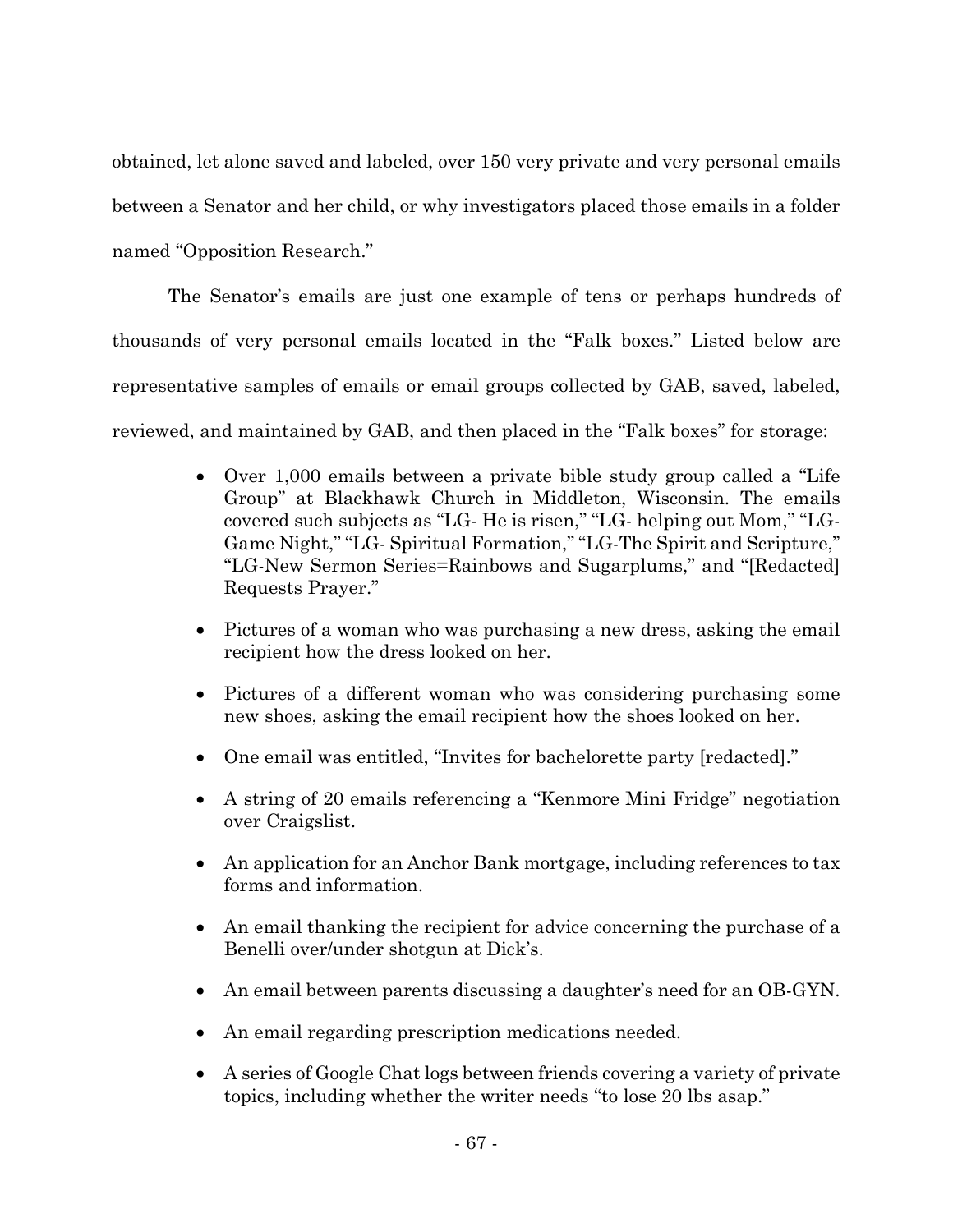- 31 separate emails discussing a Milwaukee Journal-Sentinel reporter.
- Several emails between family members circulating drafts and corrections to a Christmas letter.
- Hundreds of emails about fantasy sports leagues.
- Reviewing just the emails starting with the letter "L," GAB held and reviewed emails concerning a "labor day booze cruise," a "landlord's furniture" issue," a "lawn care issue," an invitation to "let's get together for a drink," a "ladies golf league at Muskego Lake," and a "Ladies Night!"
- Dozens of emails sent to, received from, or regarding radio talk show hosts Mark Belling, Vicki McKenna, and Charlie Sykes.
- Multiple emails containing passwords apparently saved in the senders' inboxes as a way to remember passwords.

Examples like this are legion among the more than 500,000 emails on these GAB hard drives, which were sitting unsecured at Ethics months after the Wisconsin Supreme Court ordered the former GAB to be completely divested of all evidence. Critically, none of the individuals subject to this scrutiny, as reflected on these hard drives, were ever considered targets of the John Doe I or II investigations. The three hard drives were not password protected and could have been accessed by anyone with access to the Ethics basement and even the most rudimentary computer skills. All of the hard drives were seized by DOJ.

Finally, many emails from the "Falk boxes" clearly indicate that Republican staffers, campaign workers, and fundraisers were diligent in separating their state work from their campaign work. Just to illustrate this point, one of the very first emails obtained by the John Doe III investigators, dated November 5, 2009, states as follows: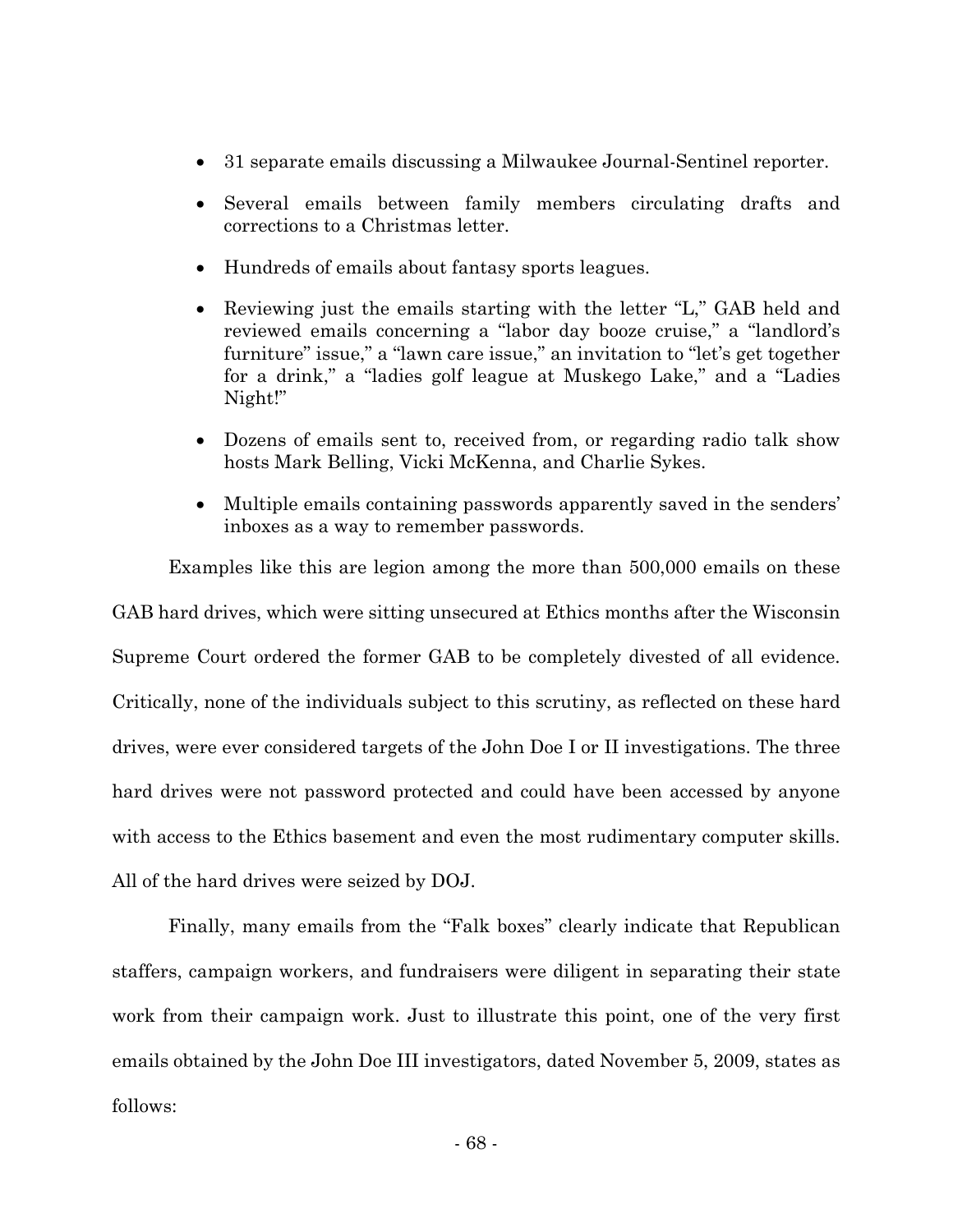Hey Dad,

I'm e-mailing from another account b/c I check the [\*\*redacted\*\*] one frequently at work and cannot have campaign related material on there . . . it's illegal. I don't need to be engaging in those activities. :)

[…]

Love you

[\*\*redacted\*\*]

This email is representative of other emails where state workers clearly understood the lessons of the 2002 Caucus Scandal and took many precautions to separate state time from campaign time. As mentioned above, the Milwaukee DA and the former GAB did not bring charges against anyone, despite collecting hundreds and thousands of emails from dozens of state workers over a period of more than four years. DOJ's review of these emails did not indicate any unethical or illegal behavior by any state official, employee, or other Wisconsin Republican apparently targeted in John Doe III.

## **7. Bell and Buerger's Invocation of Fifth Amendment**

On June 7, 2017, DOJ requested another interview with Bell and Buerger regarding the initial recovery of John Doe documents in February and the subsequent disclosures in March and May. On June 8, 2017, Bell and Buerger refused to speak with law enforcement about former GAB documents or the leak and then invoked their Fifth Amendment right to counsel.

On August 31, 2017, Bell was interviewed in the presence of his attorney. He stated that in May 2017, he was trying to review and organize all of the records in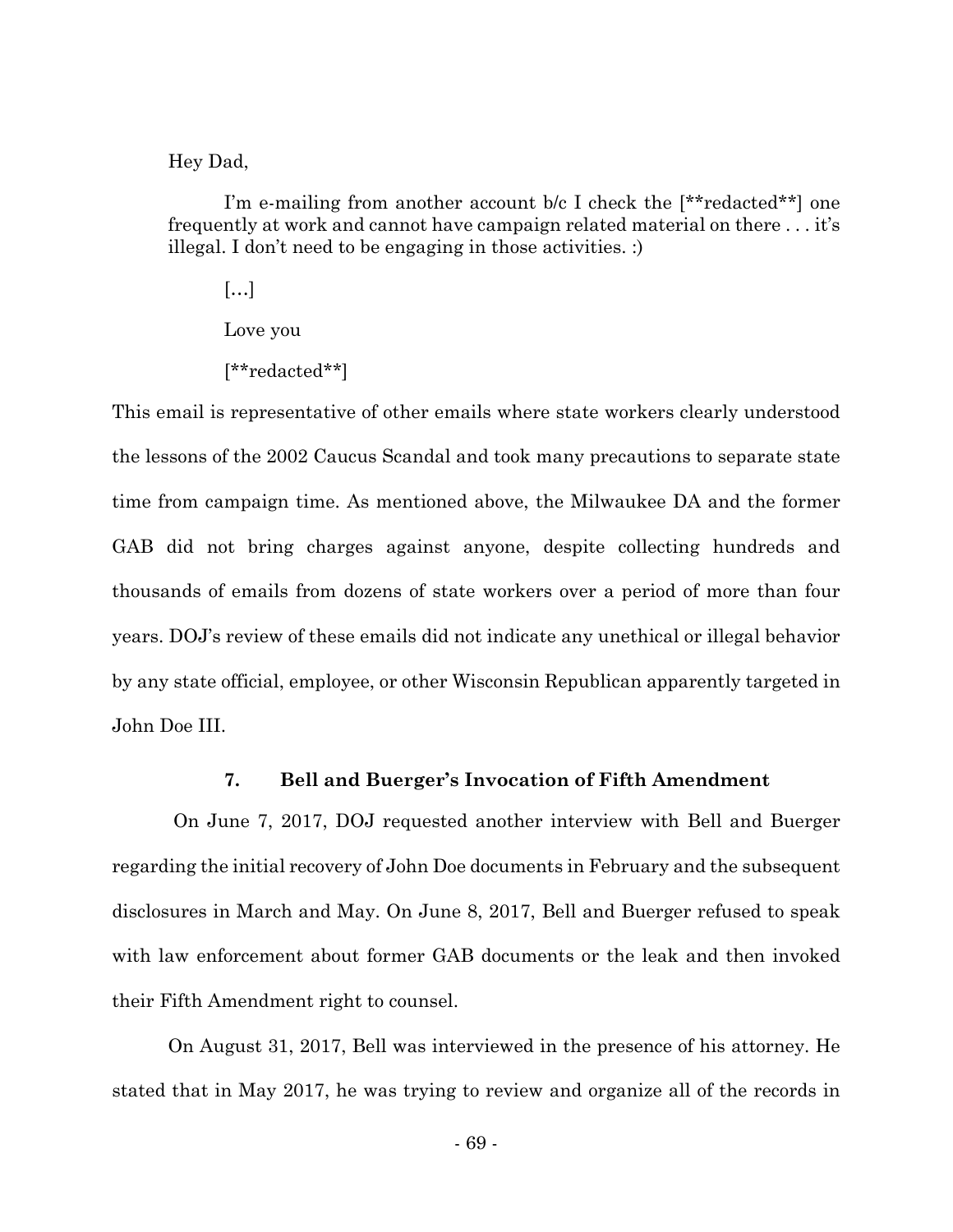the basement storage space. He stated that while there he discovered boxes which belonged to Shane Falk. He stated that he and Buerger retrieved the boxes, locked them in a file cabinet and later turned the records over to DOJ.

On August 31, 2017, Buerger was also interviewed in the presence of his attorney. He confirmed the statement of Bell with respect to the "Falk boxes."

### **8. DOJ's Search Warrant at Ethics**

Because the missing hard drive's last known location was at the offices of the former GAB, likely in the custody of Judnic or Buerger, and because of the problems described above in gaining access to the John Doe material, DCI special agents executed a search warrant on July 21, 2017, at the offices and storage rooms formerly occupied by GAB. The premises searched were leased by the State of Wisconsin. No persons were arrested or detained. This search was authorized by the John Doe Judge. DCI agents did not locate the hard drive or any other remaining records related to the John Doe II investigation during this search.

## **9. November 6, 2017, Review at Milwaukee District Attorney's Office**

On November 6, 2017, DCI visited the Milwaukee County District Attorney's Office to confirm prosecutors' earlier statements that they had been completely divested of evidence as required by the Supreme Court. They had. The only information remaining at the Office was work product related to the John Doe investigations.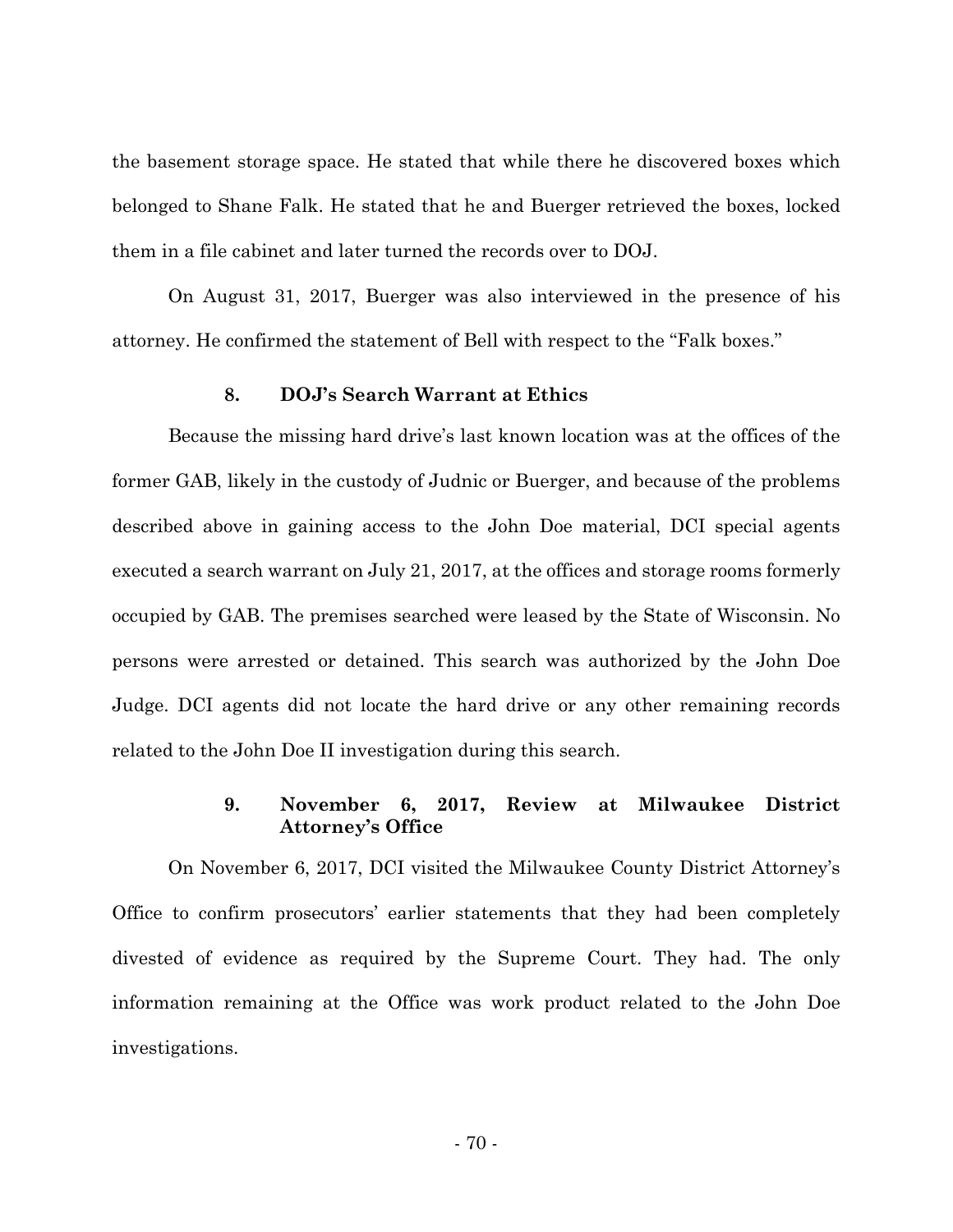Furthermore, DOJ was also able to confirm that the prosecutors collected evidence from over 218 search warrants and subpoenas, and that the prosecutors drew little formal distinction between John Doe I, John Doe II, and the previously unknown investigation that this report refers to as John Doe III. These records also revealed that the investigation was far broader and included far more subjects and witnesses than previously known to the public. Below is a partial list of these subpoenas and search warrants:

- 1. 2012-06-25 Warrant for Email Gmail accounts Gilkes, Keith
- 2. 2012-06-25 Warrant for Email Gmail accounts Murray, Ryan
- 3. 2012-06-25 Warrant for Email Gmail accounts Werwie, Cullen
- 4. 2012-06-25 Warrant for Email Gmail accounts Schrimpf, Chris
- 5. 2012-06-25 Warrant for Email Gmail accounts Nardelli, Tom
- 6. 2012-06-25 Warrant for Email Gmail accounts Archer, Cynthia
- 7. 2012-06-25 Warrant for Email Gmail accounts Walker, Scott
- 8. 2012-06-25 Warrant for Email Huebsch and Schutt Huebsch, Michael
- 9. 2012-06-25 Warrant for Email Huebsch and Schutt Schutt, Eric
- 10. 2012-06-25 Warrant for Email Jensen and Odonnell Jensen, Jodi
- 11. 2012-06-25 Warrant for Email Jensen and Odonnell O'Donnell, Jessica
- 12. 2012-06-25 Warrant for Email Ruth Gracz Gracz, Greg
- 13. 2012-07-10 Warrant for Email Matejov, Scott
- 14. 2012-08-06 Warrant Matejov, Scott
- 15. 2013-09-30 16 Subpoena Republican State Leadership Committee
- 16. 2013-09-30 18 Subpoena Right Direction Wisconsin
- 17. 2013-09-30 15 Subpoena Metropolitan Milwaukee Association of Commerce, Inc.
- 18. 2013-09-30 32 Warrant RJ & Valerie Johnson residence Johnson, RJ
- 19. 2013-09-30 33 Warrant RJ Johnson & Coalition Partners LLC office
- 20. 2013-09-30 34 Warrant Deborah Jordahl residence Jordahl, Deborah
- 21. 2013-09-30 35 Warrant office of Deborah Jordahl & Coalition Partners LLC, Jordahl, Deborah
- 22. 2013-09-30 36 Warrant Keith Gilkes & Champion Group L.L.C. office Gilkes, Keith
- 23. 2013-09-30 37 Warrant Kelly Rindfleisch residence Rindfleisch, Kelly
- 24. 2013-10-08 1 and 1 Warrant O'Keefe, Eric
- 25. 2013-10-03 Subpoena Delta Airlines RJ Johnson
- 26. 2013-10-08 AOL Warrant Johnson, Valerie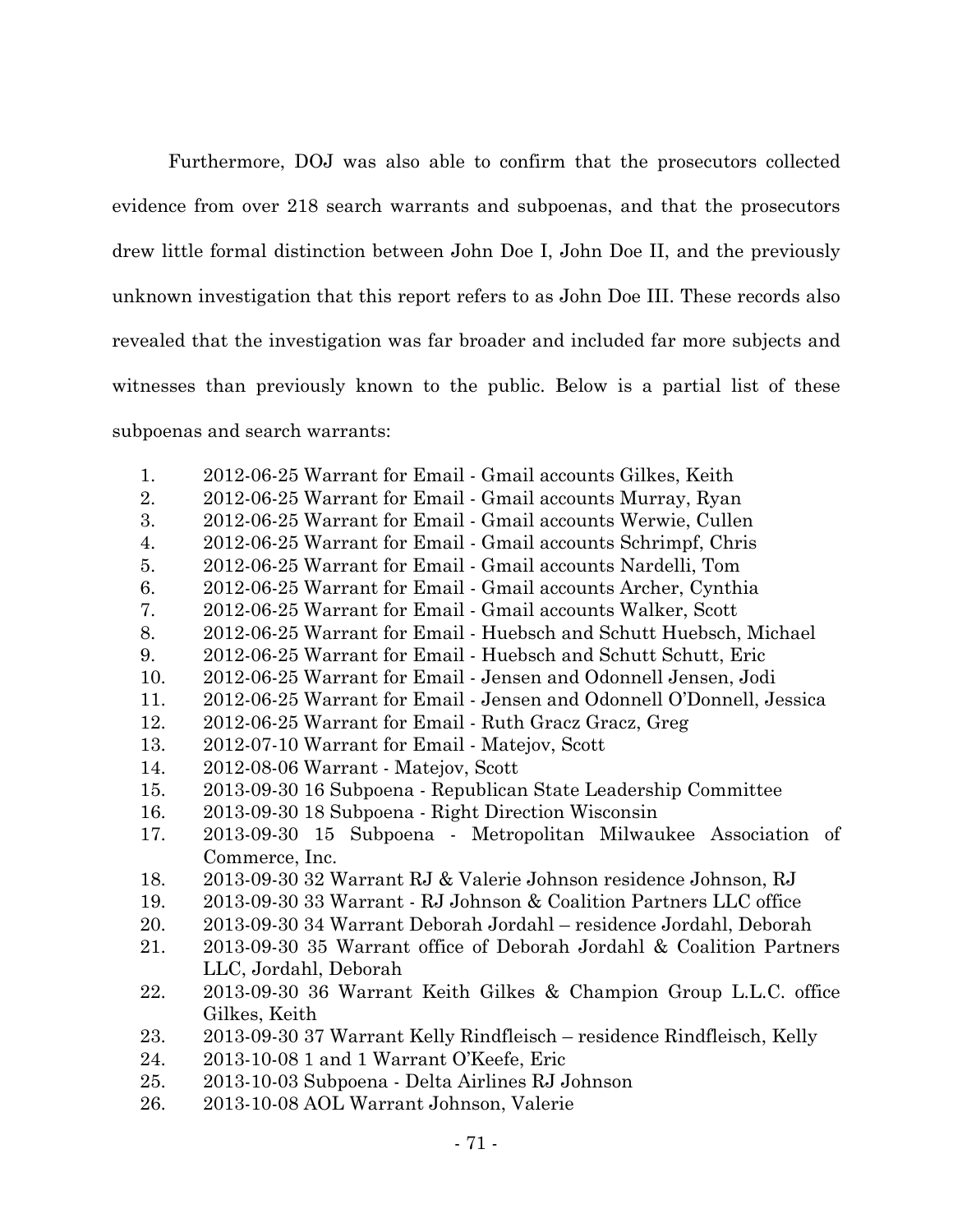| 27. | 2013-10-08 GoDaddy Warrant Johnson                                    |
|-----|-----------------------------------------------------------------------|
| 28. | 2013-10-08 GoDaddy Warrant Jordahl                                    |
| 29. | 2013-10-08 GoDaddy Warrant Ayers, Nick                                |
| 30. | 2013-10-08 GoDaddy Warrant (RSLA) Gillespie, Ed                       |
| 31. | 2013-10-08 GoDaddy Warrant (RSLA) Jankowski, Chris                    |
| 32. | 2013-10-08 Media Systems Affiliates Warrant Rindfleisch, Kelly        |
| 33. | 2013-10-08 Premier Conferencing Warrant Unspecified                   |
| 34. | 2013-10-11 c Remedial 1 Warrant Digital Evidence - Johnson Residence  |
| 35. | 2013-10-11 c Remedial 2 Warrant Digital Evidence - Johnson Residence  |
| 36. | 2013-10-11 c Remedial Warrant Digital Evidence - Gilkes               |
| 37. | 2013-10-11 c Remedial Warrant Digital Evidence - Jordahl Residence    |
| 38. | 2013-10-11 c Remedial Warrant Digital Evidnce - Rindfleisch Residence |
| 39. | 2013-10-19 Google Language' Warrant Johnson, RJ                       |
| 40. | 2013-10-19 Google 'Language' Warrant Eisner, William                  |
| 41. | 2013-10-19 Google 'Language' Warrant Limon, Donna                     |
| 42. | 2013-10-19 Google 'Language' Warrant Rozmalski, Mike                  |
| 43. | 2013-10-19 Google 'Language' Warrant Balden, Jason                    |
| 44. | 2013-10-19 Google Language' Warrant McKinley, Carmen                  |
| 45. | 2013-10-19 Google Language' Warrant Stessl, Viquie                    |
| 46. | 2013-10-19 Google Language' Warrant Preate, Alexandra                 |
| 47. | 2013-10-19 Google Language' Warrant Leo, Leonard                      |
| 48. | 2013-10-19 Google Language' Warrant Blum, Dan                         |
| 49. | 2013-10-19 Google 'Language' Warrant Conrad, Nathan                   |
| 50. | 2013-10-19 Google Language' Warrant Boom, Andrea                      |
| 51. | 2013-10-19 Google 'Language' Warrant Himebauch, Casey                 |
| 52. | 2013-10-19 Google 'Language' Warrant Gilkes, Keith                    |
| 53. | 2013-10-19 Google 'Language' Warrant Matthews, Ciara                  |
| 54. | 2013-10-19 Google Language' Warrant Ayers, Nick                       |
| 55. | 2013-10-19 Google Language' Warrant Rindfleisch, Kelly                |
| 56. | 2013-10-19 Google Language' Warrant Fraley, Brian                     |
| 57. | 2013-10-19 Subpoena - Anchor Bank Johnson, RJ                         |
| 58. | 2013-10-19 Subpoena - Anchor Bank Johnson, Valerie                    |
| 59. | 2013-10-19 Subpoena - Anchor Bank Jordahl, Deborah                    |
| 60. | 2013-10-19 Subpoena BMO Harris Citizens for a Strong America          |
| 61. | 2013-10-19 Subpoena BMO Harris Wisconsin Club for Growth              |
| 62. | 2013-10-19 Subpoena BMO Harris WMC                                    |
| 63. | 2013-10-19 Subpoena BMO Harris WMC-IMC                                |
| 64. | 2012-06-25 Warrant for Email - Gmail accounts Hiller, John            |
| 65. | 2012-06-25 Warrant for Email - Kitty Rhoades Rhoades, Kitty           |
| 66. | 2012-09-05 Warrant - Free Conference Call Unspecified                 |
| 67. | 2012-09-05 Warrant Charter - Jordahl, Deborah                         |
| 68. | 2012-09-05 Warrant Time Warner - Stitt, Mary                          |
| 69. | 2013-09-30 27 Subpoena - Mary Stitt and Associates Stitt, Mary        |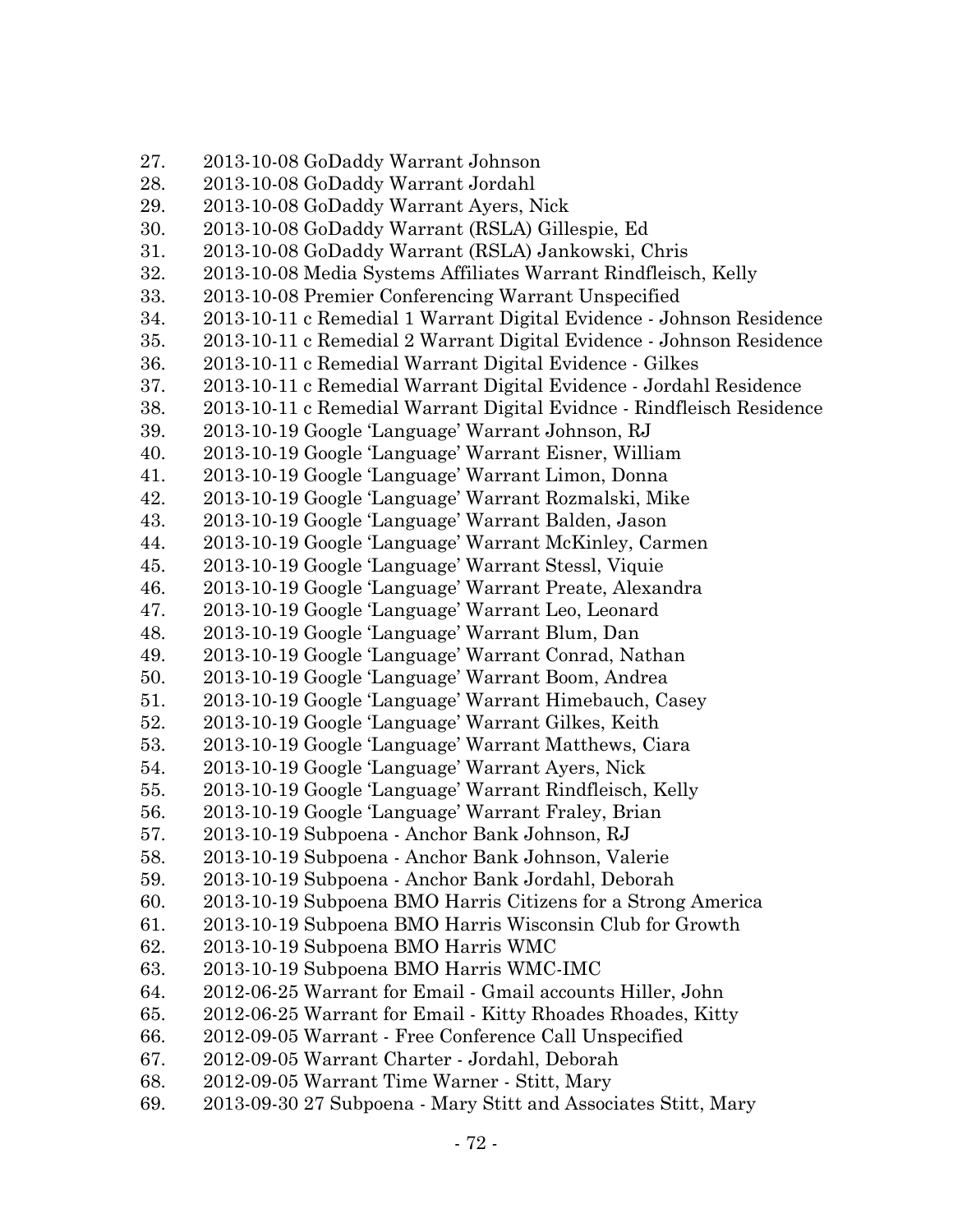| 70.  | 2013-09-30 28 Subpoena - Jed Sanborn, CPA LLC Sanborn, Jed            |
|------|-----------------------------------------------------------------------|
| 71.  | 2013-09-30 29 Subpoena - Carol A. Valley, CPA SC Valley, Carol        |
| 72.  | 2013-09-30 30 Subpoena - Americans for Prosperity - Wisconsin         |
| 73.  | 2013-09-30 26 Subpoena - Doner Fundraising, Inc.                      |
| 74.  | 2013-09-30 02 Subpoena - Club for Growth                              |
| 75.  | 2013-09-30 03 Subpoena - Wisconsin Club for Growth, Inc.              |
| 76.  | 2013-09-30 20 Subpoena - Wisconsin Right to Life, Inc.                |
| 77.  | 2013-09-30 04 Subpoena - Eric O'Keefe (WiCFG)                         |
| 78.  | 2013-09-30 05 Subpoena - Eleanore C. Hawley (WiCFG)                   |
| 79.  | 2013-09-30 06 Subpoena - Charles Talbot (WiCFG)                       |
| 80.  | 2013-09-30 07 Subpoena - Citizens for a Strong America                |
| 81.  | 2013-09-30 08 Subpoena - John Connors (CFSA)                          |
| 82.  | 2013-09-30 09 Subpoena - Valerie Johnson (CFSA)                       |
| 83.  | 2013-09-30 10 Subpoena - Jessika Stauffacher (CFSA)                   |
| 84.  | 2013-09-30 11 Subpoena - Virginia Marschmann (CFSA)                   |
| 85.  | 2013-09-30 02 Subpoena - Club for Growth                              |
| 86.  | 2013-09-30 12 Subpoena - Wisconsin Manufacturers and Commerce, Inc.   |
| 87.  | 2013-09-30 13 Subpoena - WMC – Issues Mobilization Council, Inc.      |
| 88.  | 2013-09-30 14 Subpoena - James Buchen (WMC & IMC)                     |
| 89.  | 2013-09-30 17 Subpoena - Republican Governor's Association            |
| 90.  | 2013-09-30 19 Subpoena - United Sportsmen of Wisconsin Inc.           |
| 91.  | 2013-09-30 21 Subpoena - Wisconsin Family Action, Inc.                |
| 92.  | 2013-09-30 22 Subpoena - Friends of Scott Walker                      |
| 93.  | 2013-09-30 23 Subpoena - Republican Party of Wisconsin                |
| 94.  | 2013-09-30 24 Subpoena - Committee to Elect a Republican Senate       |
| 95.  | 2013-09-30 25 Subpoena - William Eisner and Associates, Inc.          |
| 96.  | 2012-09-05 Warrant Gmail - 10 addresses Thompson, Stephan             |
| 97.  | 2012-09-05 Warrant Gmail - 10 addresses Gilkes, Keith                 |
| 98.  | 2012-09-05 Warrant Gmail - 10 addresses Walker, Scott                 |
| 99.  | 2012-09-05 Warrant Gmail - 10 addresses Hogan, Pat                    |
| 100. | 2012-09-05 Warrant Gmail - 10 addresses Evenson, Tom                  |
| 101. | 2012-09-05 Warrant Gmail - 10 addresses Boom, Andrea                  |
| 102. | 2012-09-05 Warrant Gmail - 10 addresses Rindfleisch, Kelly            |
| 103. | 2012-09-05 Warrant Gmail - 10 addresses Blum, Dan                     |
| 104. | 2012-09-05 Warrant Gmail - 10 addresses Ayers, Nick                   |
| 105. | 2012-09-05 Warrant Gmail - 10 addresses Evenson, Tom                  |
| 106. | 2012-09-05 Warrant Yahoo - Thompson and Johnson Thompson, Stephan     |
| 107. | 2012-09-05 Warrant Yahoo - Thompson and Johnson Johnson, RJ           |
| 108. | 2013-10-08 GoDaddy Warrant (Johnson Jordahl Nick Ayers)               |
| 109. | 2013-10-19 Subpoena - Anchor Bank (Richard Valerie Johnson Coalition) |
| 110. | 2012-09-05 Subpoena - Kammer Anchor Bank Coalition Partners           |
| 111. | 2012-09-05 Subpoena - Kammer Anchor Bank Johnson, RJ                  |
| 112. | 2012-09-05 Subpoena - Kammer Anchor Bank RJ Johnson and Ass.          |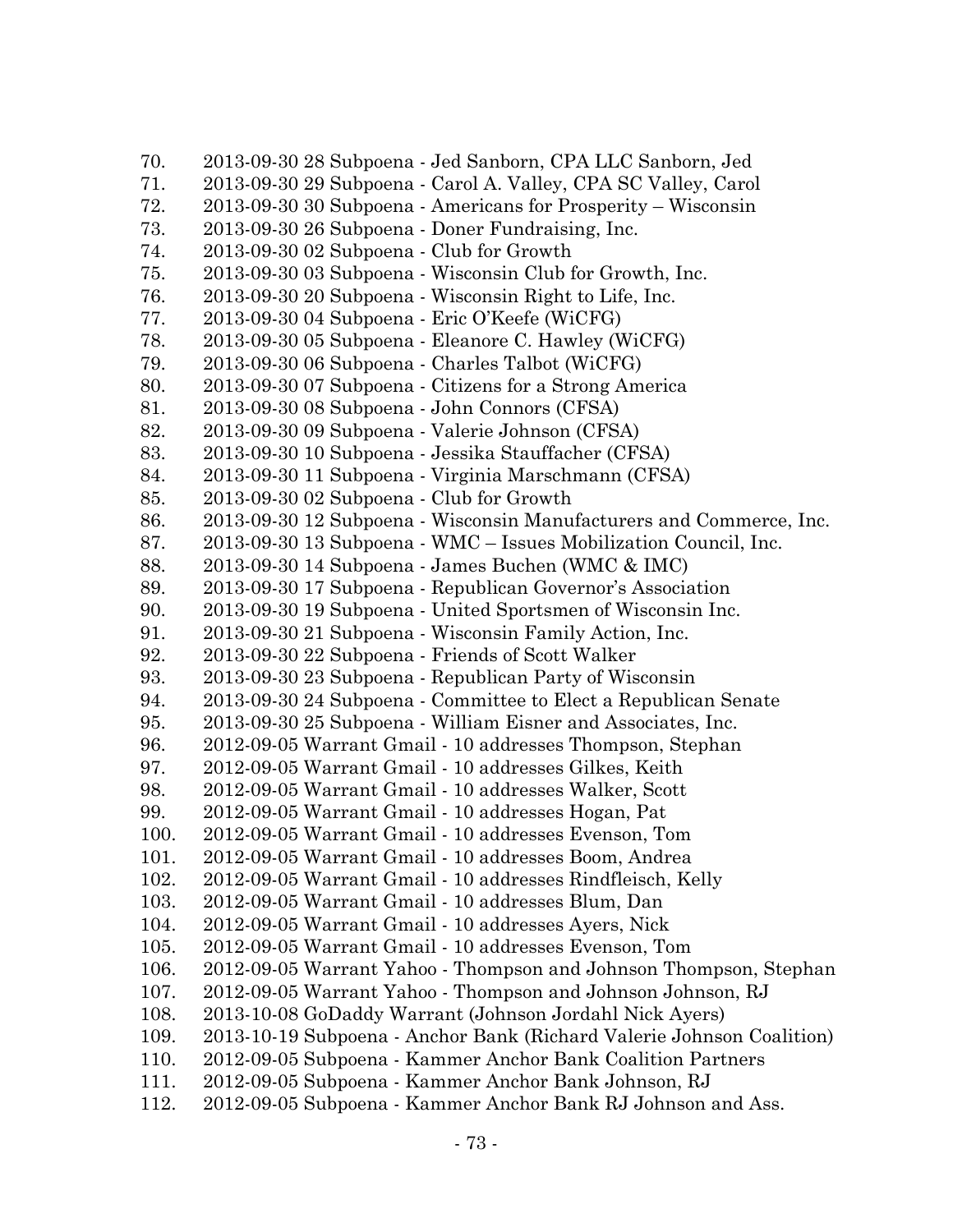113. 2012-09-12 Subpoena - BMO Harris one account CFSA 114. 2012-09-12 Subpoena - BMO Harris two accounts CFSA 115. 2012-09-12 Subpoena - BMO Harris two accounts WiCFG 116. 2012-10-18 Warrant - Free Conference Call Unspecified 117. 2012-10-18 Subpoena - Erickson - Free Conference Call Unspecified 118. 2012-10-18 Subpoena - ATT 6 numbers Unknown 119. 2012-10-18 Subpoena - ATT 6 numbers Garvin, Robert 120. 2012-10-18 Subpoena - ATT 6 numbers Sheehy, Timothy 121. 2012-10-18 Subpoena - ATT 6 numbers Wornson, Bryon 122. 2012-10-18 Subpoena - Cellco 3 numbers zSee Special Issues 123. 2012-10-18 Subpoena - Cellco 3 numbers Schimming, Brian 124. 2012-10-18 Subpoena - Cellco 3 numbers Langenohl, Anthony 125. 2012-10-18 Subpoena - Sprint zSee Special Issues 126. 2012-10-18 Subpoena - US Cellular Unknown 127. 2012-10-18 Subpoena - Charter 4 numbers Rindfleisch, Kelly 128. 2012-10-18 Subpoena - Charter 4 numbers Schutt, Eric 129. 2012-10-18 Subpoena - Charter 4 numbers MGE Energy, Inc. 130. 2012-10-18 Subpoena - Charter 4 numbers Charnitz, Mary 131. 2012-10-18 Subpoena - Mid Plains Telephone Buchen, James 132. 2012-10-18 Subpoena - TDS Hamilton Consulting Group 133. 2012-10-18 Subpoena - US Cellular Unknown 134. 2012-12-17 Subpoena - Charter Communications Schutt, Eric 135. 2012-12-17 Subpoena - U.S. Cellular 2 Numbers Hogan, John 136. 2012-12-17 Subpoena - ATT 5 numbers Murray, Ryan 137. 2012-12-17 Subpoena - ATT 5 numbers Johnson Jordahl, 138. 2012-12-17 Subpoena - ATT 5 numbers Johnson, RJ 139. 2012-12-17 Subpoena - ATT 5 numbers Villa, James 140. 2012-12-17 Subpoena - ATT 5 numbers Doner, Kate 141. 2012-12-17 Subpoena - ATT Midwest Rindfleisch, Kelly 142. 2012-12-17 Subpoena - BMO Harris WMC 143. 2012-12-17 Subpoena - BMO Harris WMC-IMC, 144. 2012-12-17 Subpoena - Century Link Johnson, RJ 145. 2012-12-17 Subpoena - Free Conference Call Unspecified 146. 2012-12-17 Subpoena - Line 1 Communications Unspecified 147. 2012-12-17 Subpoena - Mid Plains Buchen, James 148. 2012-12-17 Subpoena - Mid Plains Gilkes, Keith 149. 2012-12-17 Subpoena - Sprint Huebsch, Michael 150. 2012-12-17 Subpoena - Verizon Walker, Scott 151. 2012-12-17 Subpoena - Verizon Gilkes, Keith 152. 2012-12-18 AOL Warrant - Huebsch, Michael 153. 2012-12-18 Free Conference Call Warrant - Unspecified 154. 2012-12-18 Gmail Warrant - Baker, Brian 155. 2012-12-18 Hotmail Warrant - Seaholm, Matt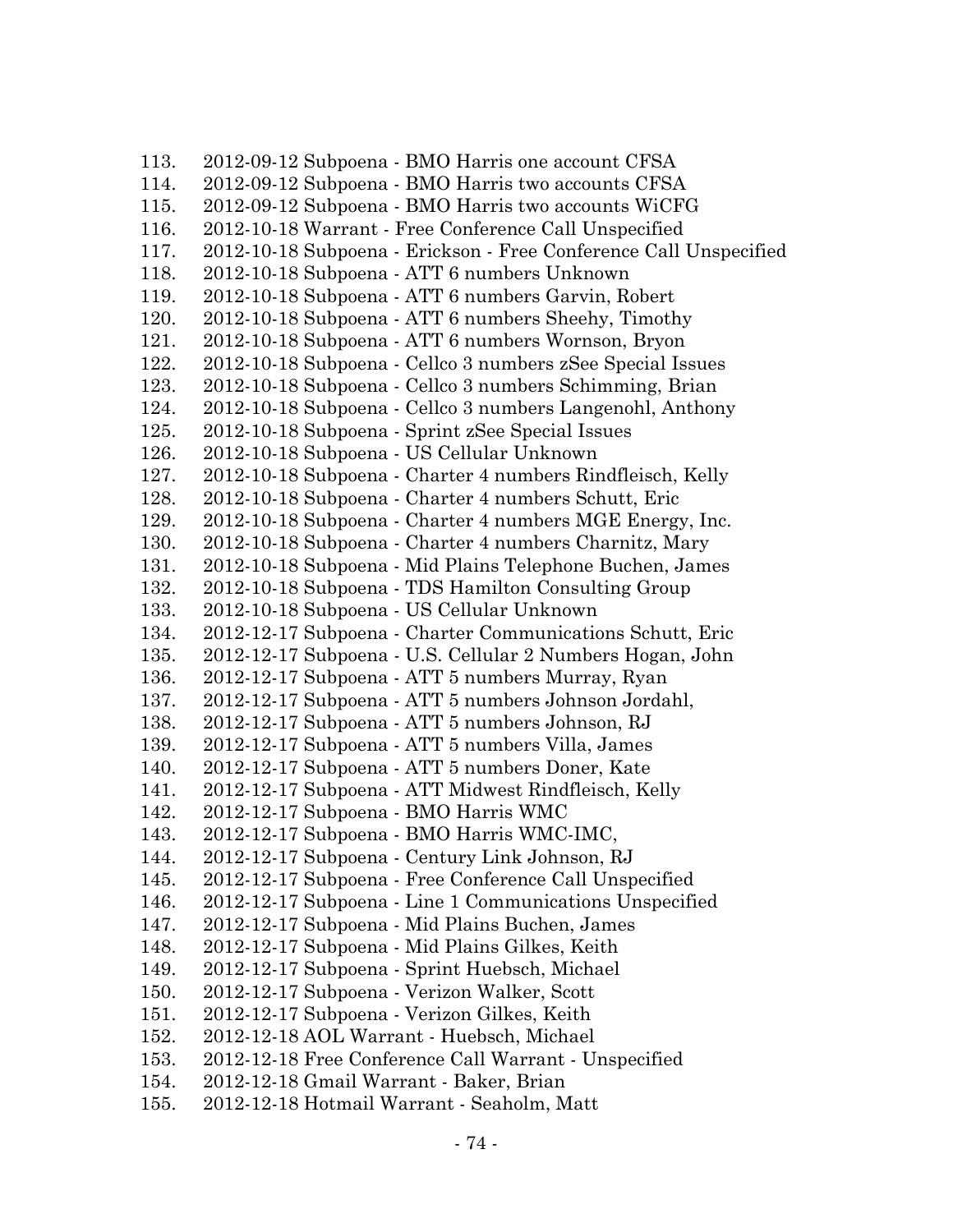| 156. | 2012-12-18 Line 1 Communications Warrant - Unspecified                 |
|------|------------------------------------------------------------------------|
| 157. | 2012-12-18 Yahoo Warrant - Grebe, Michael                              |
| 158. | 2013-01-24 Warrant - Arkadin with attach Unspecified                   |
| 159. | 2013-01-24 Subpoena - Arkadin with attach Unspecified                  |
| 160. | 2013-02-15 Warrant Arkadin 2 re RGA Unspecified                        |
| 161. | 2013-02-15 Subpoena Arkadin 2 re RGA Unspecified                       |
| 162. | 2010-06-29 Warrant (Wild West Domains) Morse, Dan                      |
| 163. | 2010-08-12 Warrant - Gmail - Fadness, Joe                              |
| 164. | 2010-10-19 Warrant - Rindfleisch, Kelly                                |
| 165. | 2010-11-09 Wild West Domains - Warrant Morse, Dan                      |
| 166. | 2011-01-24 Warrant - Yahoo Werwie, Cullen                              |
| 167. | 2011-01-24 Warrant - Gmail Werwie, Cullen                              |
| 168. | 2011-01-24 Warrant - Gmail Loe, Emily                                  |
| 169. | 2011-01-24 Warrant - 2 Wild West Domains Gilkes, Keith                 |
| 170. | 2011-01-24 Warrant - Gmail Rindfleisch, Kelly                          |
| 171. | 2011-01-24 Warrant - GoDaddy Walker, Scott                             |
| 172. | 2011-01-24 Warrant - GoDaddy Gilkes, Keith                             |
| 173. | 2011-01-24 Warrant - Yahoo Nardelli, Tom                               |
| 174. | 2011-01-24 Warrant - Time Warner Nardelli, Tom                         |
| 175. | 2011-02-17 Return of Warrant - Paratech Premises Warrant Nardelli, Tom |
| 176. | 2011-04-11 Warrant - Gmail - Fadness, Joe                              |
| 177. | 2011-04-28 Warrant re Gmail Thompson e-mail Thompson, Stephan          |
| 178. | 2011-04-28 Warrant re Midnet Media e-mail Thompson, Stephan            |
| 179. | 2011-06-15 Warrant Gmail in re BoxNet for Hogan, John                  |
| 180. | 2011-06-15 Warrant Gmail in re BoxNet for Jacobs, Ashley               |
| 181. | 2011-06-15 Warrant Gmail in re BoxNet for Ruesch, Kristin              |
| 182. | 2011-06-15 Warrant Gmail in re BoxNet for Romportl, Daniel             |
| 183. | 2011-06-15 Warrant Gmail in re BoxNet for Murray, Ryan                 |
| 184. | 2011-06-15 Warrant Gmail in re BoxNet for Loe, Emily                   |
| 185. | 2011-06-15 Warrant Maelstrom Leah Vukmir Hoisington, Josh              |
| 186. | 2011-06-15 Warrant Yahoo re BoxNet for Hoisington, Josh                |
| 187. | 2011-06-15 Warrant Yahoo re BoxNet for Thompson, Stephan               |
| 188. | 2011-06-15 Warrant Yahoo re BoxNet for Duerkop, Nathan                 |
| 189. | 2011-06-15 Warrant Yahoo re BoxNet for Seaholm, Matt                   |
| 190. | 2011-06-15 Warrant Yahoo re BoxNet for Johnson, RJ                     |
| 191. | 2011-07-11 Warrant Google Gmail Ruesch, Kristin                        |
| 192. | 2011-07-11 Warrant Time Warner Archer, Cynthia                         |
| 193. | 2011-07-26 Warrant yahoo email Hoisington, Josh                        |
| 194. | 2011-09-13 Warrant Archer Gmail and Hiller Gmail Archer, Cynthia       |
| 195. | 2011-09-13 Warrant Archer Gmail and Hiller Gmail Hiller, John          |
| 196. | 2011-10-10 Subpoena Anchor Bank (RJ Johnson statements and deposits)   |
| 197. | 2011-10-10 Subpoena Anchor Bank (RJ Johnson statements and deposits)   |
|      | RJ Johnson and Associates                                              |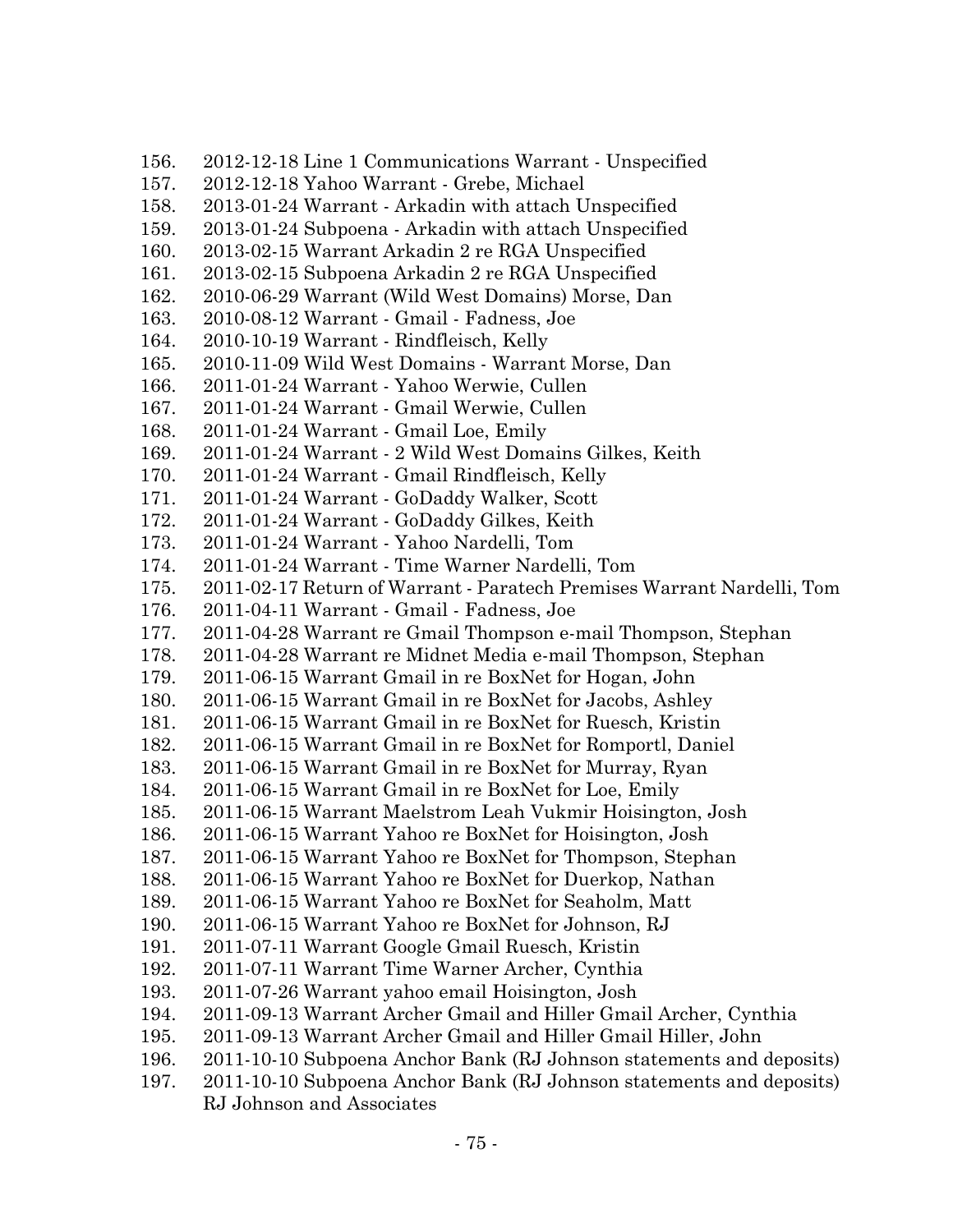| 198. | 2011-10-10 Subpoena Anchor Bank (RJ Johnson statements and deposits) |
|------|----------------------------------------------------------------------|
|      | <b>Coalition Partners</b>                                            |
| 199. | 2011-10-10 Subpoena Anchor Bank (RJ Johnson statements and deposits) |
| 200. | 2012-02-17 Warrant Gmail - 21 addresses Rallo, Anthony               |
| 201. | 2012-02-17 Warrant Gmail - 21 addresses Welhouse, Andrew             |
| 202. | 2012-02-17 Warrant Gmail - 21 addresses Reader, Chris                |
| 203. | 2012-02-17 Warrant Gmail - 21 addresses Liedl, Kimberly              |
| 204. | 2012-02-17 Warrant Gmail - 21 addresses Foti, Tyler                  |
| 205. | 2012-02-17 Warrant Gmail - 21 addresses Nelson, Elise                |
| 206. | 2012-02-17 Warrant Gmail - 21 addresses Duerkop, Nathan              |
| 207. | 2012-02-17 Warrant Gmail - 21 addresses Klein, Jonathan              |
| 208. | 2012-02-17 Warrant Gmail - 21 addresses Hogan, Rebecca               |
| 209. | 2012-02-17 Warrant Gmail - 21 addresses Moench, Lucas                |
| 210. | 2012-02-17 Warrant Gmail - 21 addresses Hogan, John                  |
| 211. | 2012-02-17 Warrant Gmail - 21 addresses Jacobs, Ashley               |
| 212. | 2012-02-17 Warrant Gmail - 21 addresses Murray, Ryan                 |
| 213. | 2012-02-17 Warrant Yahoo - Liedl, Kimberly                           |
| 214. | 2012-02-17 Warrant Yahoo - Welhouse, Andrew                          |
| 215. | 2012-02-17 Warrant Yahoo - Seaholm, Matt                             |
| 216. | 2012-02-17 Warrant Yahoo - Hoisington, Josh                          |
| 217. | 2012-02-17 Warrant Yahoo - Thompson, Stephan                         |
| 218. | 2012-02-17 Warrant Yahoo -Duerkop, Nathan                            |

Apart from these subpoenas and search warrants, DOJ was unable to determine whether other evidence was collected in the John Doe I, II, or III investigations.

# **10. November 10, 2017 Disclosures from Ethics**

In late October 2017, DOJ investigators learned that former GAB attorneys had used certain naming conventions to refer to the John Doe II-related investigations, including 2013-02, 2012-01, and 2012-02. DOJ immediately contacted Ethics. Buerger and Bell indicated that they still had custody of electronic files with these file names.

On November 10, 2017, Buerger and Bell turned over 4.8 GB of information, comprising approximately 2,500 electronic files and two more boxes of papers related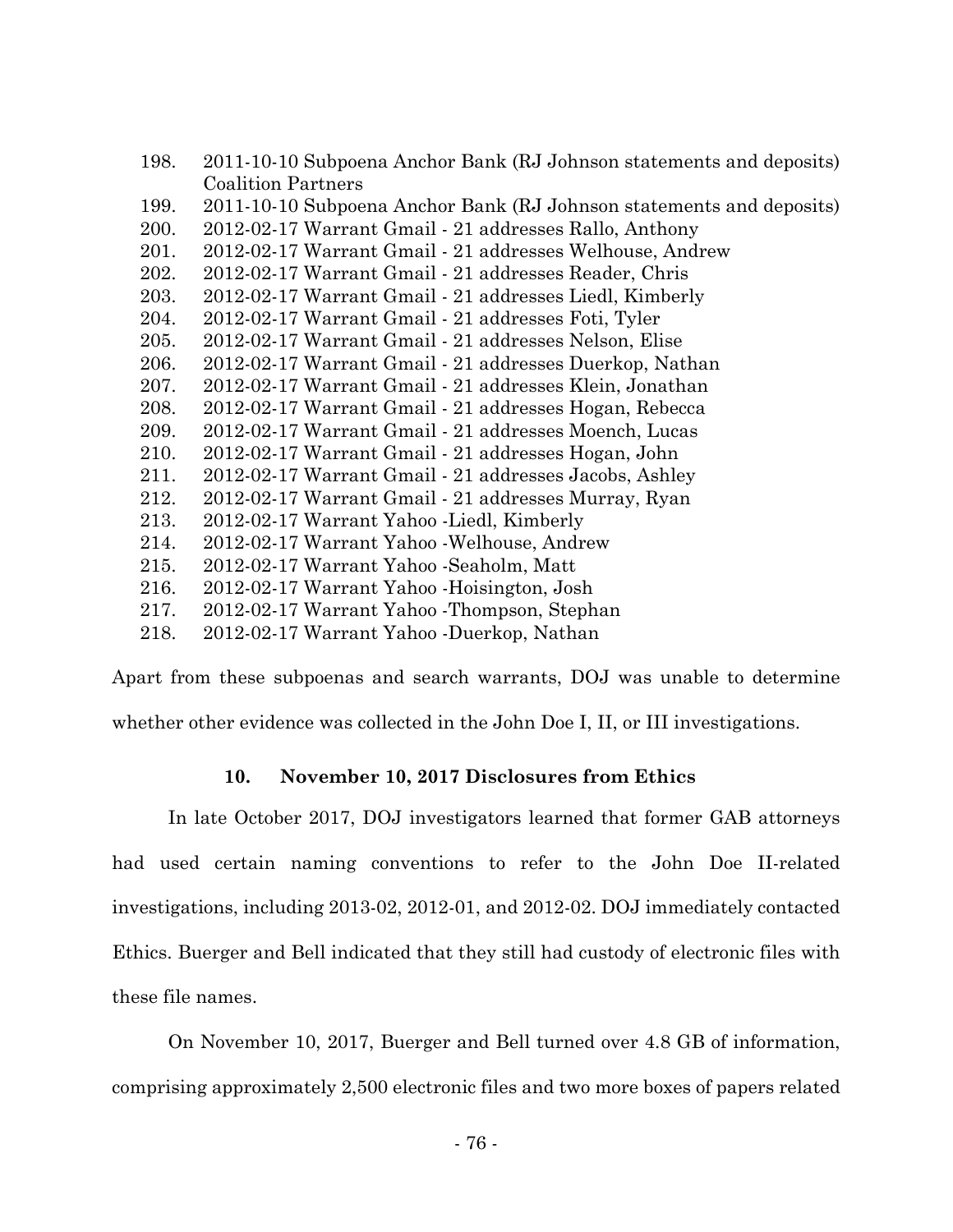to these file names. The electronic files included some secret John Doe II materials, including emails and evidence obtained during the John Doe I investigation. Although this November 2017 production of documents by Ethics did not contain a complete set of leaked documents, the documents did contain a substantial number of leaked documents in both electronic and hard-copy format. Just as with DOJ's preceding interactions with Ethics, many of the documents disclosed by Ethics should have been turned over to the Wisconsin Supreme Court, but never were.

### **IV. Conclusions**

### **A. The Leak Was A Crime**

DOJ has determined that the leak was, in fact, a crime. Based on the *Guardian* article itself and the nature of the documents, at least one person intentionally removed the documents from the former GAB offices and disclosed those documents to *The Guardian.* Although DOJ did not learn the precise details about how the crime was committed or by whom, there is probable cause to believe that one or more of the following statutes was violated: Misconduct in Public Office, Wis. Stat. § 946.12; Violation of a Secrecy Order, Wis. Stat. § 968.26(4)(d); Disclosure of Personal Information, Wis. Stat. § 19.80(3); Theft, Wis. Stat. § 943.20(1)(b); Receiving Stolen Property, Wis. Stat. § 943.34; Unauthorized Access of Data, Wis. Stat. § 943.70; Contempt of Court, Wis. Stat. § 785.03(1)(b); Unauthorized Release of Records or Information, Wis. Stat. §§ 19.50 and 19.58(4).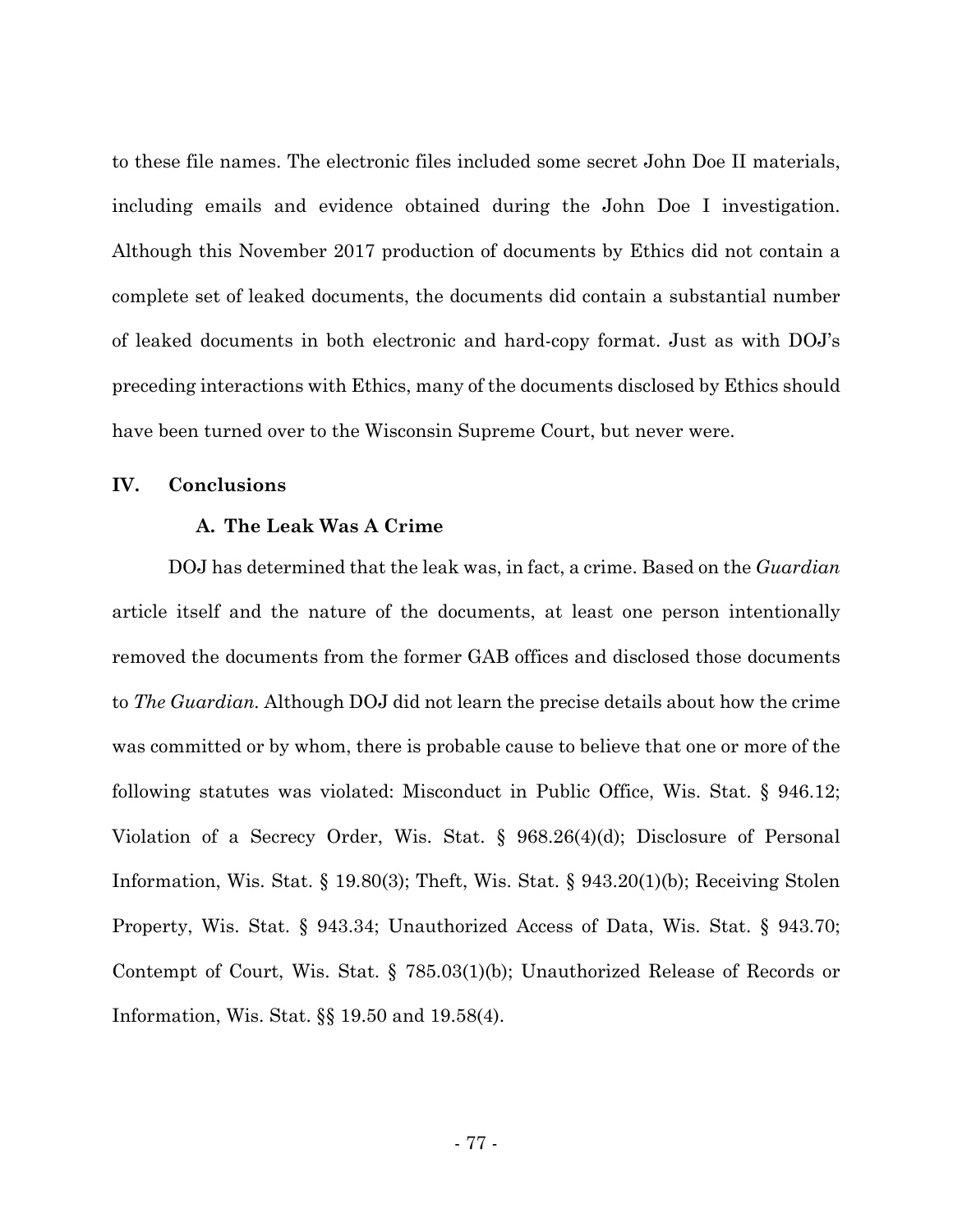## **B. The Motivation Of The Leaker Was To Influence The U.S. Supreme Court**

The leaked documents were published by *The Guardian* just 11 days before the U.S. Supreme Court was set to consider the prosecution team's petition for certiorari. *The Guardian* article states, "The nation's highest judicial panel is expected to announce within days whether or not it will take the case." Furthermore, metadata from the leaked documents indicate that it is probable (but not definitive) that some of the documents were actually leaked in May 2016. (The metadata also contains information regarding the machine that scanned the leaked documents. This information does not match the scanners at Ethics/Elections or any of the scanners Wisconsin Supreme Court and Wisconsin Supreme Court offices.) This fact further bolsters the case for the U.S. Supreme Court being the prime motivation for the leak because the Court originally was scheduled to decide the petition in May 2016. Perhaps most importantly, the nature of the leaked documents indicates an intent by someone—likely a lawyer—to respond directly to the Wisconsin Supreme Court's decision in *Two Unnamed Petitioners*. Only someone with an intimate knowledge of the case, a knowledge of campaign finance law, and familiarity with the leaked documents would know which documents to leak that would respond directly to *Two Unnamed Petitioners*.

### **C. The Leak Did Not Come From The Wisconsin Courts**

The leaked documents could not have come from the Wisconsin Supreme Court, Court of Appeals, circuit court system, or any employee of the court system.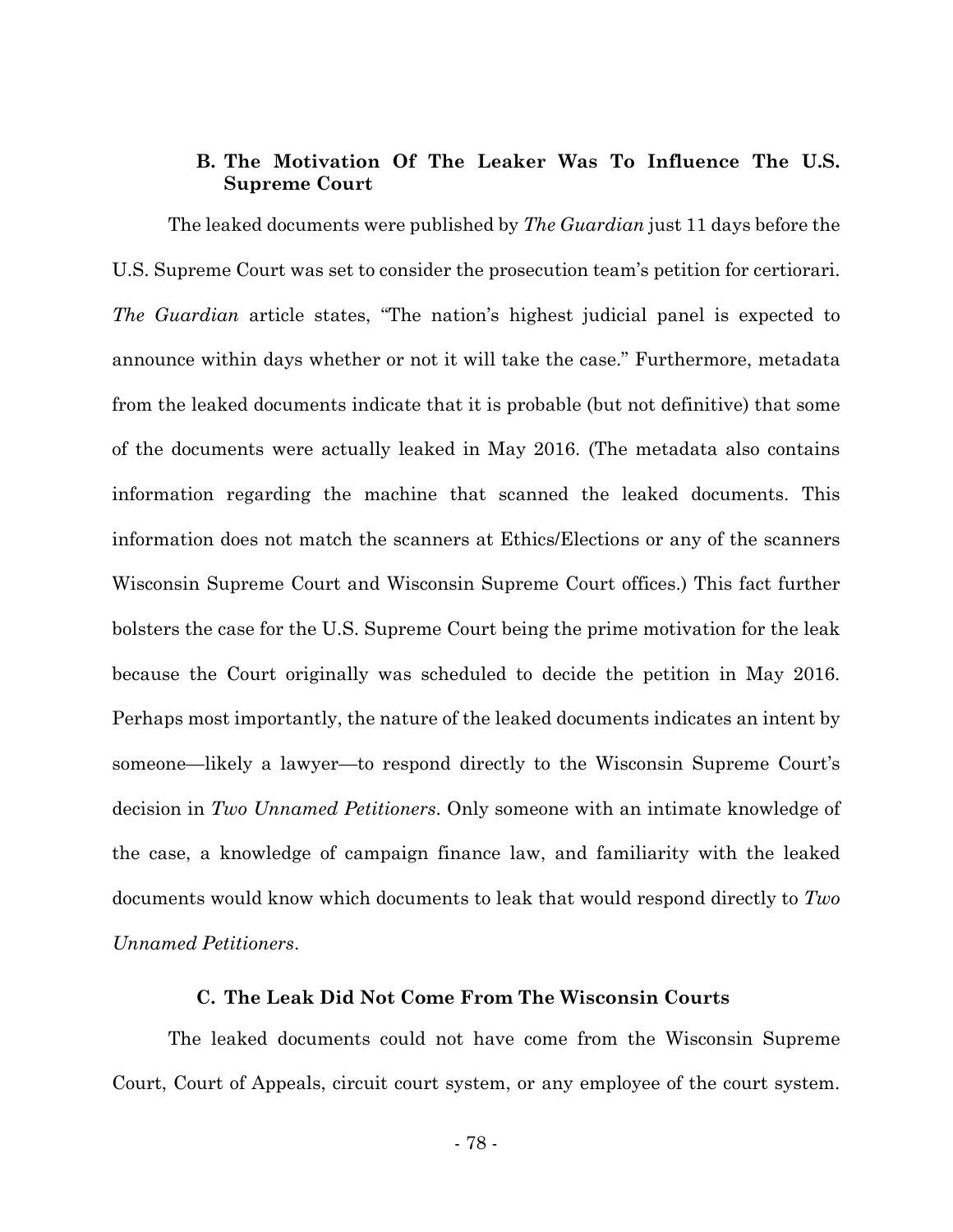The courts and clerks with access to the John Doe II court files and evidence did not have access to all—or even most—of the leaked documents.

First of all, the court system did not have access to the Relativity email packets before the leak. DOJ examined all documents filed with the court and did not locate any documents matching the Relativity packets.

Moreover, many of the leaked documents are drafts and unsigned motions, briefs, or affidavits. The court files were examined and it was determined that these leaked draft documents were never filed and do not bear the stamp of the court system.

Finally, some of the cover letters are addressed simply to Francis Schmitz and were copies of documents sent from the targets to Francis Schmitz, not the original letters sent to the courts.

# **D. The Leak Did Not Originate From Any District Attorney's Office Or Francis Schmitz**

 Although Francis Schmitz and the Milwaukee ADAs had access to all the court filings, including drafts, and all of the evidence, DOJ was able to rule out these individuals as suspects. The Relativity packets were not shared with any district attorney's office or the special prosecutor and these parties did not have access to the leaked Relativity documents.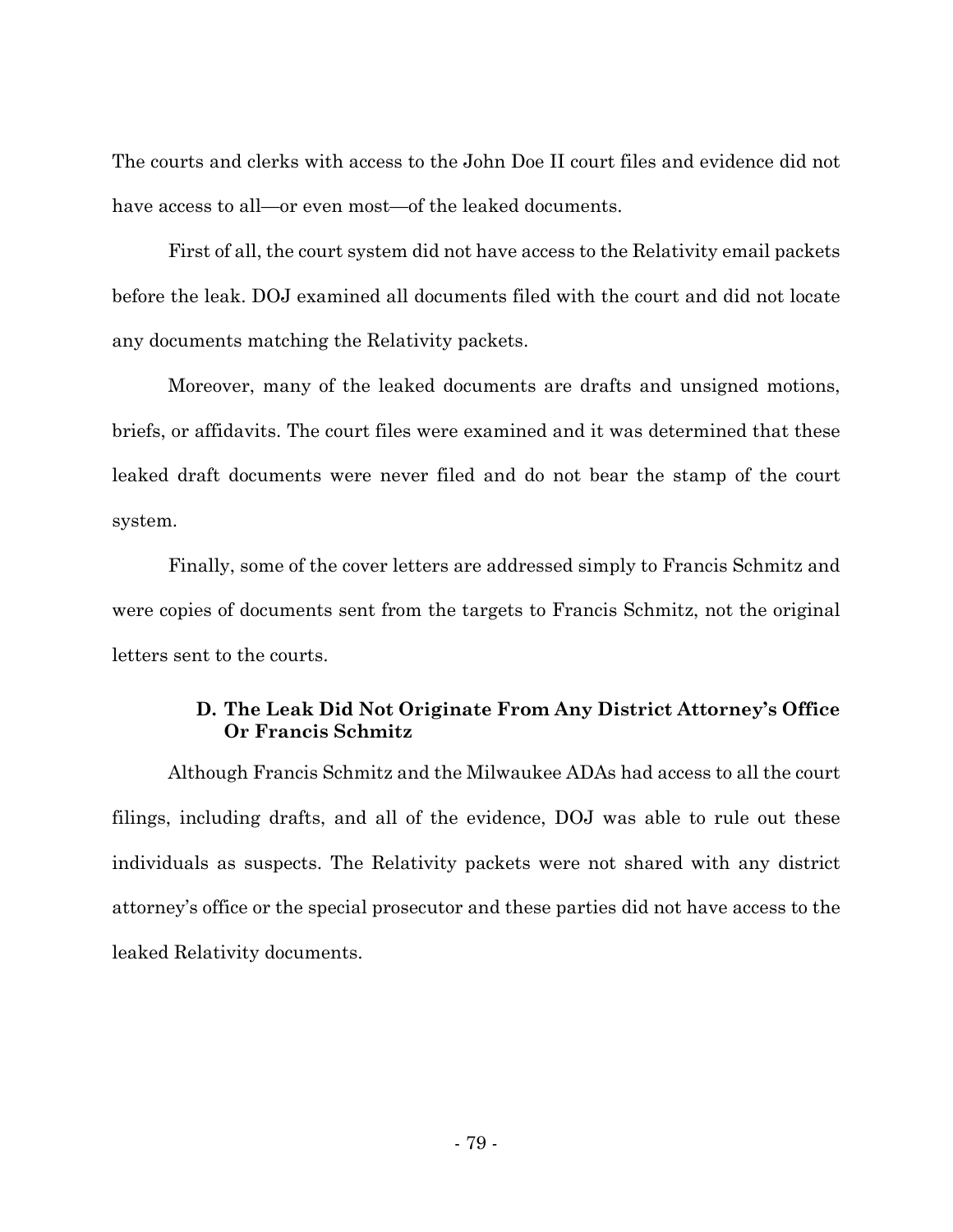### **E. The Leak Originated From The Former GAB**

 The key to this investigation remains that the five unique packets of Relativity documents were created by Molly Nagappala, sent to Shane Falk via Gmail, and placed on Shane Falk's hard drive along with all of the other leaked documents.

Falk told investigators that he gave this hard drive to Judnic, and Judnic confirmed this in a separate interview. Judnic said that all of the John Doe II materials were ultimately turned over to David Buerger, who took over custody of the John Doe II investigation materials after GAB was disbanded. Francis Schmitz made an effort in October 2016 to collect some of these materials from the former GAB offices and file them with the Court, but as seen above, his efforts were unsuccessful. The hard drive subsequently disappeared, and is now either physically with *The Guardian*, destroyed, or hidden by the perpetrator of the crime. Although probable cause certainly exists to believe that a crime was committed, DOJ does not currently possess proof beyond a reasonable doubt necessary to convict any particular person of a criminal offense at this time.

#### **F. The Partisan Atmosphere At GAB Contributed To The Leak**

 GAB attorneys represented themselves to the Milwaukee ADAs and to the special prosecutor as experts in the field of campaign finance law. The Milwaukee ADAs and the special prosecutor relied on the advice of GAB attorneys in proceeding with the investigation. After reviewing the emails exchanged between the attorneys at GAB, it is apparent that GAB attorneys had prejudged the guilt of Governor Walker, Wisconsin Republicans, and related organizations that they were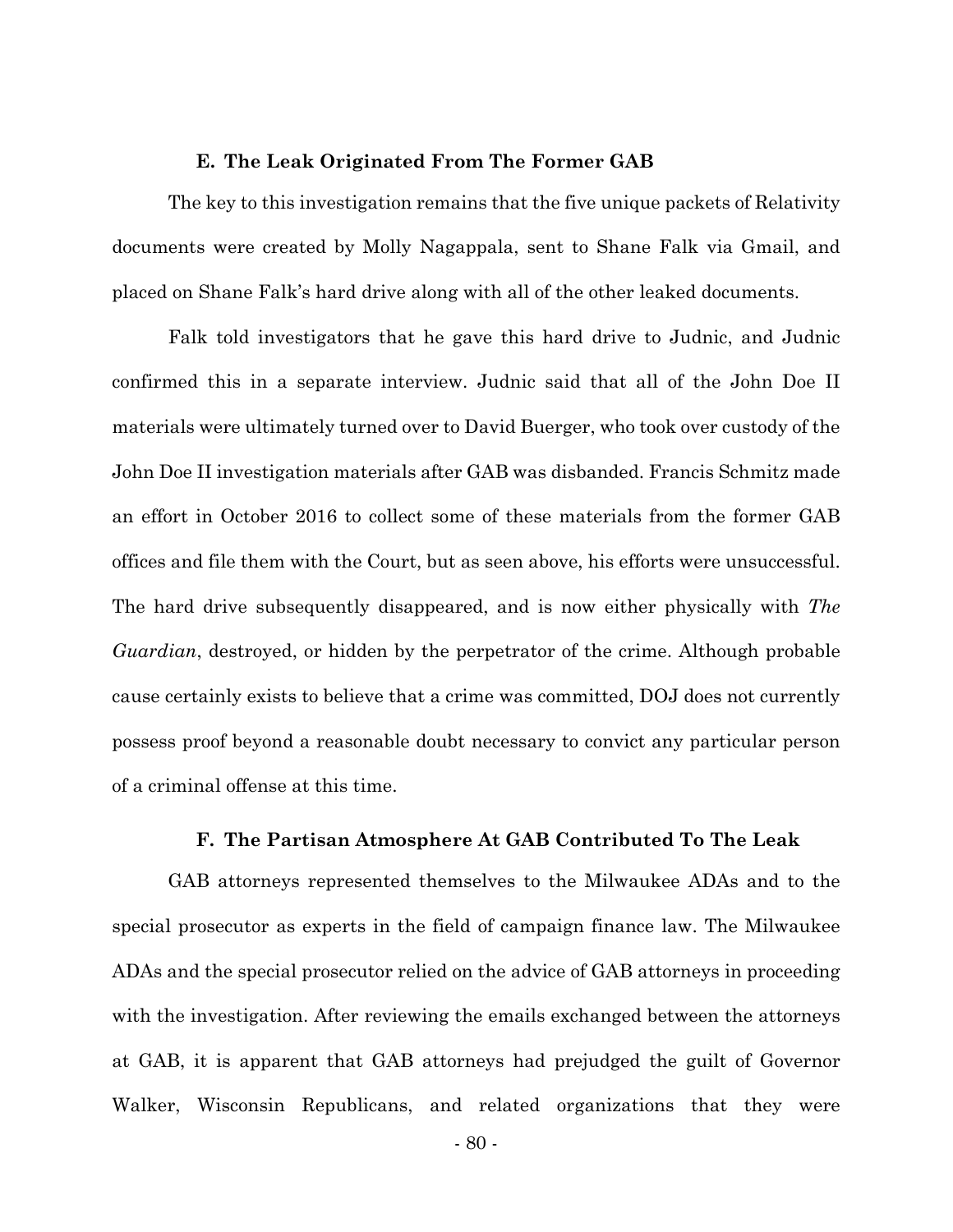investigating and this dramatically influenced their ability to give competent legal advice.

 GAB attorneys did not act in a detached and professional manner. The most reasonable inference is that they were on a mission to bring down the Walker campaign and the Governor himself.

In November 2013, Shane Falk wrote to the special prosecutor:

Please keep up the great work and stay strong. Remember, in brief, this was a bastardization of politics and our state is being run by corporations and billionaires. This isn't democracy to say the least, but due to how they do this dark money, the populace never gets to know. The cynic in me says the sheeple would still follow the propaganda even if they knew, but at least it would all be out there so that the influences on our politicians is clearly known.

Because the attorneys for GAB (none of whom were experienced criminal prosecutors) prejudged the evidence and what it meant, they had difficulty accepting that their interpretation of the law was wrong. After receiving the motions from the attorneys for the targets and actually reading the applicable case law and statutes, the Milwaukee ADAs and the special prosecutor began to doubt the validity of the case. The attorneys for GAB were incredulous that the prosecutors were doubting GAB legal advice. When ADA Robles questioned Falk on a point of campaign finance law, Falk told Robles, "I am not engaging in this anymore. We are the experts on campaign finance laws. It is clear that your office has some difficulties understanding and applying it correctly."

 When discussing the motion to quash filed by the attorneys for the targets, Falk stated, "These arguments are all baloney. The attorneys just don't know what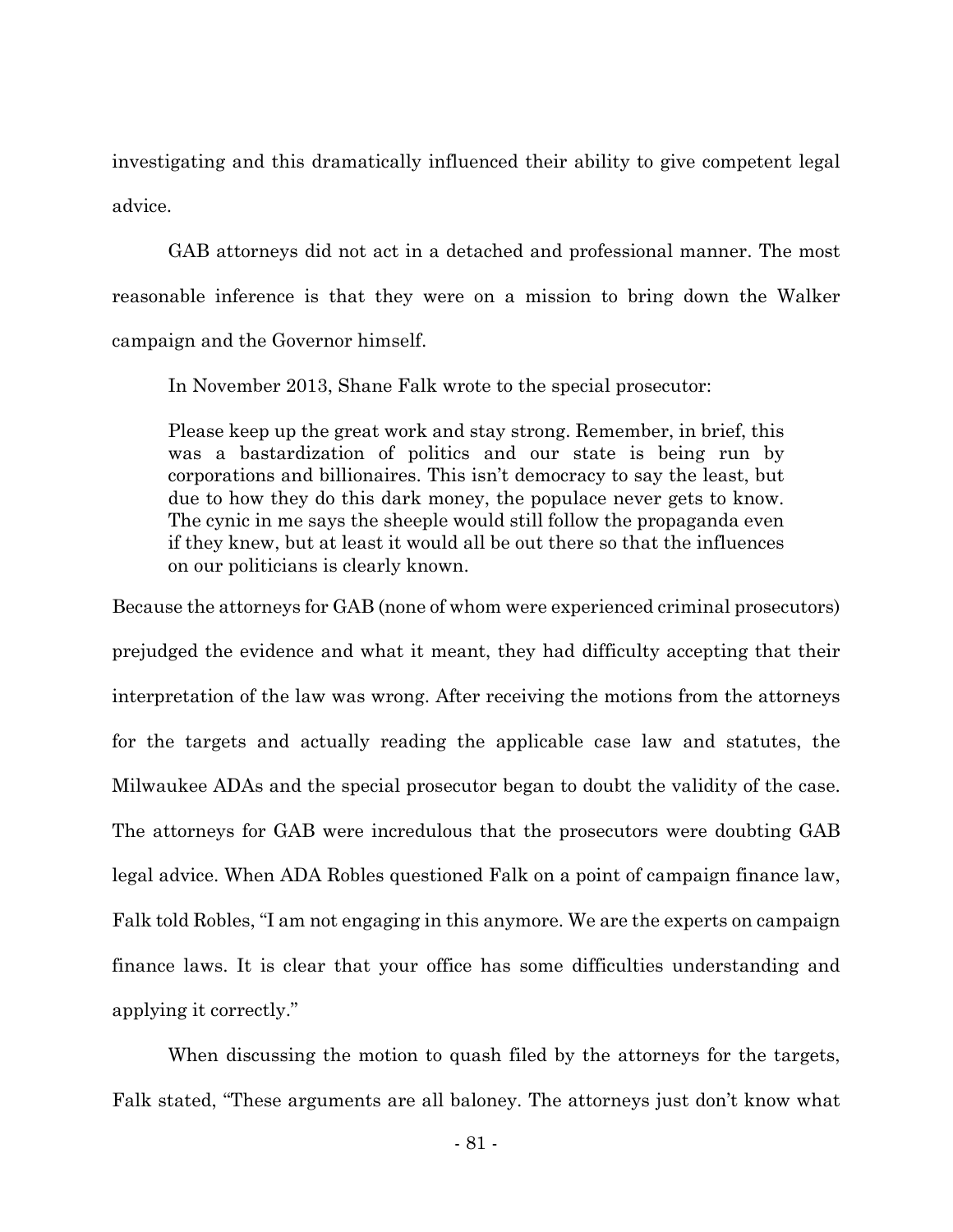their clients did. They likely don't have the full facts." Falk claimed that the attorneys for the targets ignored applicable case law and a GAB formal opinion. He claimed that the attorneys for the targets violated ethics rules by not being candid with the court and by not identifying contrary authority. He claimed that the attorneys did not understand the trouble their clients were in. He criticized Attorney Rick Esenberg who at that time taught election law at Marquette University Law School, stating "Esenberg doesn't know what he is talking about . . . . We are very familiar with Esenberg too and we should not be concerned about his understanding of campaign finance laws."

 After reviewing a motion from the attorney for the Friends of Scott Walker, Falk commented "Wow. He really doesn't understand campaign finance law." Falk ironically stated, "There is the reality of the law and what they (attorneys for the targets) think the law should be. They conflate the two and misrepresent the reality." Of course, it was Falk and others at GAB who did not understand the law as explained by the Supreme Court in *Three Unnamed Petitioners*. Moreover, no piece of John Doe II or III evidence reviewed by DOJ suggests illegal or unethical conduct.

 On January 10, 2014, when Judge Peterson quashed the John Doe subpoenas and warrants, GAB attorneys blamed the court rather than their own misinterpretation of the law. Falk stated, "I knew he [Judge Peterson] was bad news from the start, but even I didn't anticipate this." On January 10, 2014, Shane Falk sent an email to the core prosecution team regarding the court's order stating, "This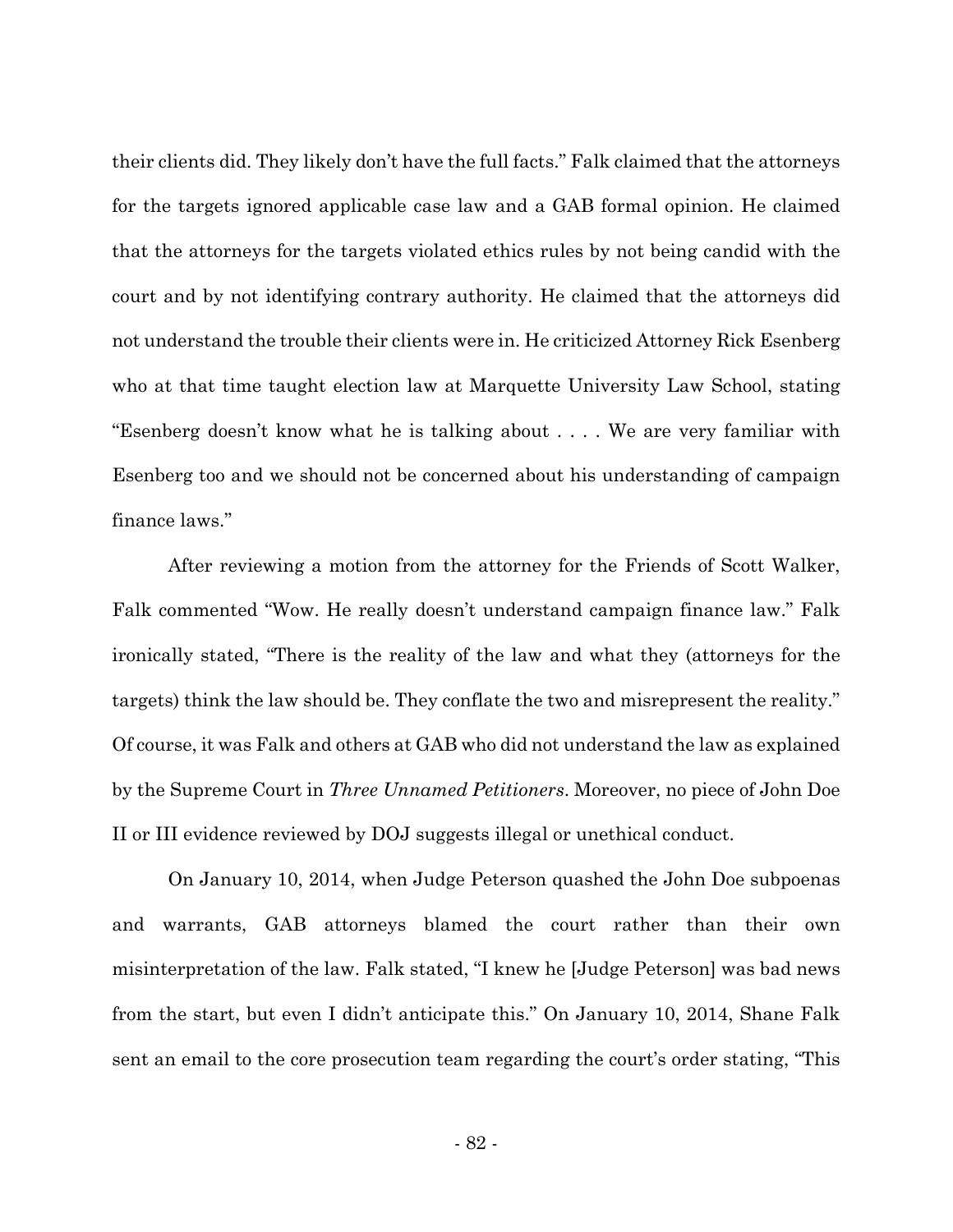is a bad joke, right? Are you serious? This is so pathetic, it is almost funny." On the same date, Attorney Nathan Judnic wrote,

I'm not a conspiracy theorist by nature, but something does not smell right here. He's just wrong, but the order and decision are so poorly written, it's hard to decipher where he went wrong. Dismissing controlling precedent because he doesn't think it would hold up anymore based on a convoluted argument as to why it's distinguishable made by WiCFG - with basically no explanation other than saying campaign finance law has developed over the past 15 years - well no shit.

This "poorly written" decision was affirmed by a majority of the Wisconsin Supreme Court.

 In June 2014, after discussing the case with attorneys for the targets, it is apparent that the special prosecutor also properly had doubts about the continued viability of the investigation. Upon the advice of his attorney, Schmitz released a statement indicating that Scott Walker was not the target of the investigation. This brought apoplectic rebukes from GAB attorneys. Shane Falk accused the special prosecutor of lying to the press and providing fodder for talking heads. Jonathan Becker, the attorney supervising Nathan Judnic and Shane Falk, told the special prosecutor, "I am thoroughly disgusted by your proposed press statement." He told Schmitz that he was "rewriting history" and that Schmitz should "man up." He stated, "This just sickens me." Kevin Kennedy replied to this email directing Becker to review Schmitz's invoice. The next day, Kevin Kennedy sent the special prosecutor a lengthy email disputing portions of his bill. These words and actions by individuals supposedly part of a "non-partisan" governmental body demonstrate to DOJ that some or all of these individuals did not maintain the kind of objectivity that is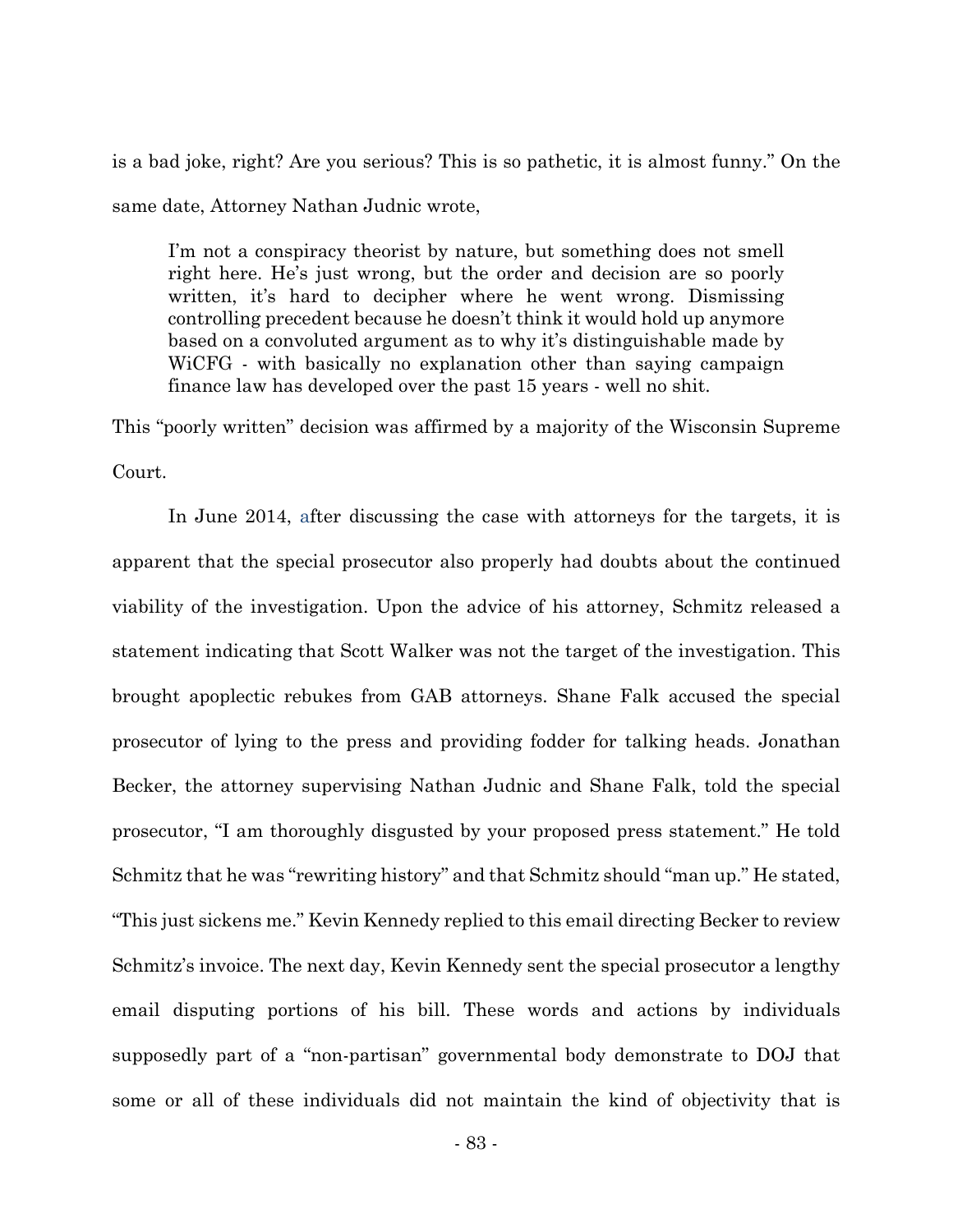expected of officials legitimately investigating potential civil campaign law violations. Indeed, it is to the Legislature's credit that it disbanded GAB following this sordid tale.

## **G. GAB's Mishandling Of Evidence Created The Opportunity For The Leak Of Records**

Had GAB taken simple precautions in securing the records, the leak of documents could have been avoided. GAB attorneys should have been aware that unsecured evidence was an easy target for theft or could be misplaced and lost. These are lessons that even the most junior prosecutors and investigators know and thus take very seriously.

The information that was given to GAB was not handled in a secure fashion. DOJ cannot even determine what documents GAB had in its possession at one point in time in order to account for them. There was no custodian assigned to account for this evidence. There was no log created that listed the confidential documents that were delivered to the office. The records relating to the John Doe investigation were not kept in a centralized location. The physical documents and the hard drives were left unsecured on desks. The digital evidence was spread among hard drives, network drives, Gmails, cloud-based databases, Dropbox, and flash drives. The hard drives that contained most of the confidential work product were not even password protected.

The dysfunctional record-keeping at GAB is illustrated by the collection of Shane Falk's John Doe materials. According to Judnic, he collected Falk's records and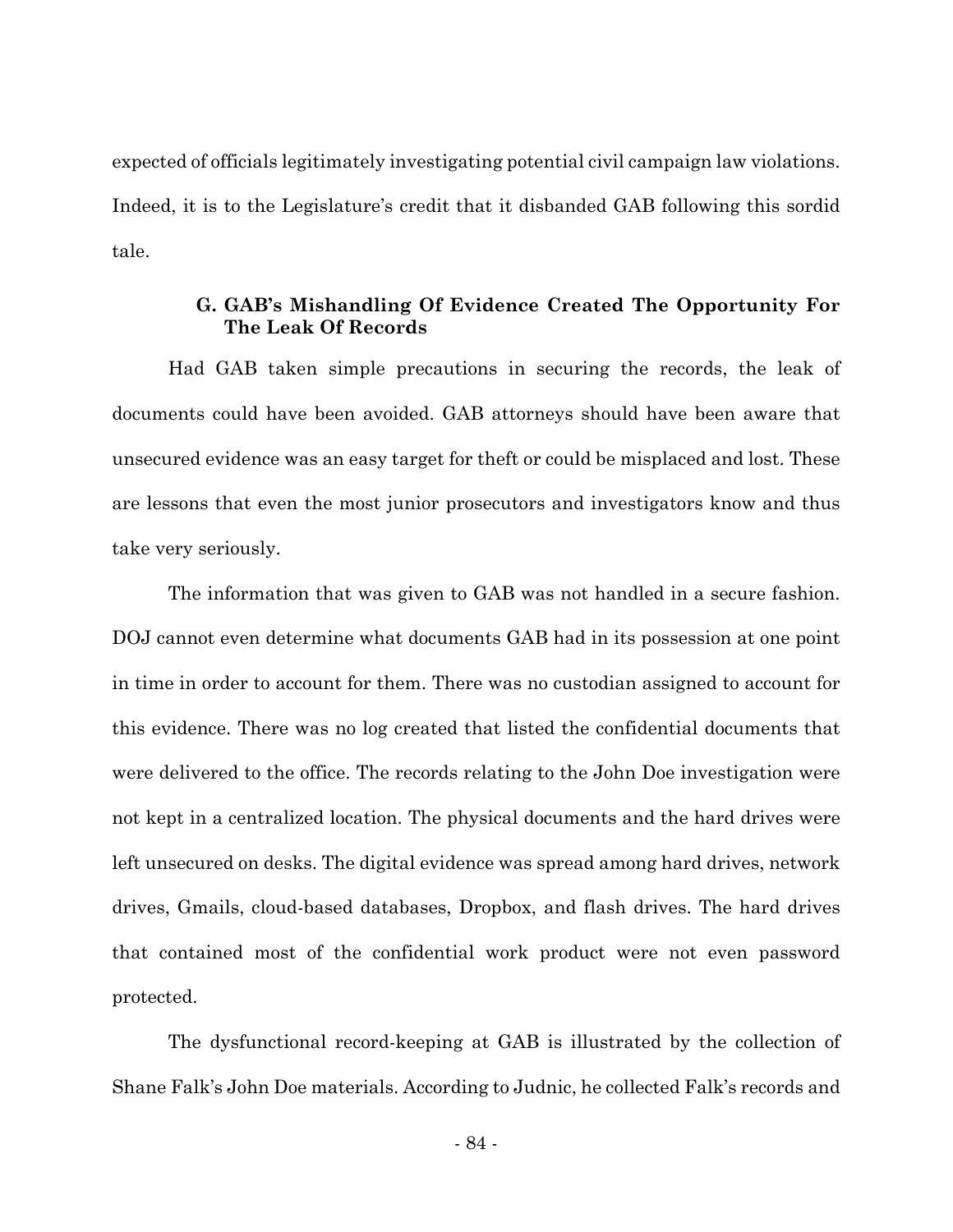placed them in six to eight accordion files. Judnic stated that he then turned the records over to David Buerger who claimed that he put them in a file cabinet. While DOJ has no specific information to contradict these statements, the fact that there was no contemporaneous log or one sole evidence custodian in control at GAB renders these memories almost meaningless.

The special prosecutor collected most of the records and submitted them to the Supreme Court. Because of mismanagement, however, hundreds of thousands of confidential documents were left in the basement in violation of a Supreme Court order. This is true even though staff made at least two prior searches of the premises. At this time, there is no way to know when those items were placed in the basement or by whom. The key was kept at the front desk of the agency. Although this basement storage area contains confidential records, there was no log kept of who accessed the storage area or when any person may have done so. In the end, instead of receiving full cooperation from the former GAB staff, a team of DOJ agents had to obtain a search warrant and execute it to make sure that no documents were still in the agency's possession.

Moreover, after the leak of documents to *The Guardian*, no action was taken by any member of the Ethics Commission or the Elections Commission to notify law enforcement. This is particularly egregious because at the time of the leak, only former members of GAB would have known that the leaked documents came from their office. Equally as troubling was the fact that no former member of GAB seemed remotely concerned or anxious about the leak.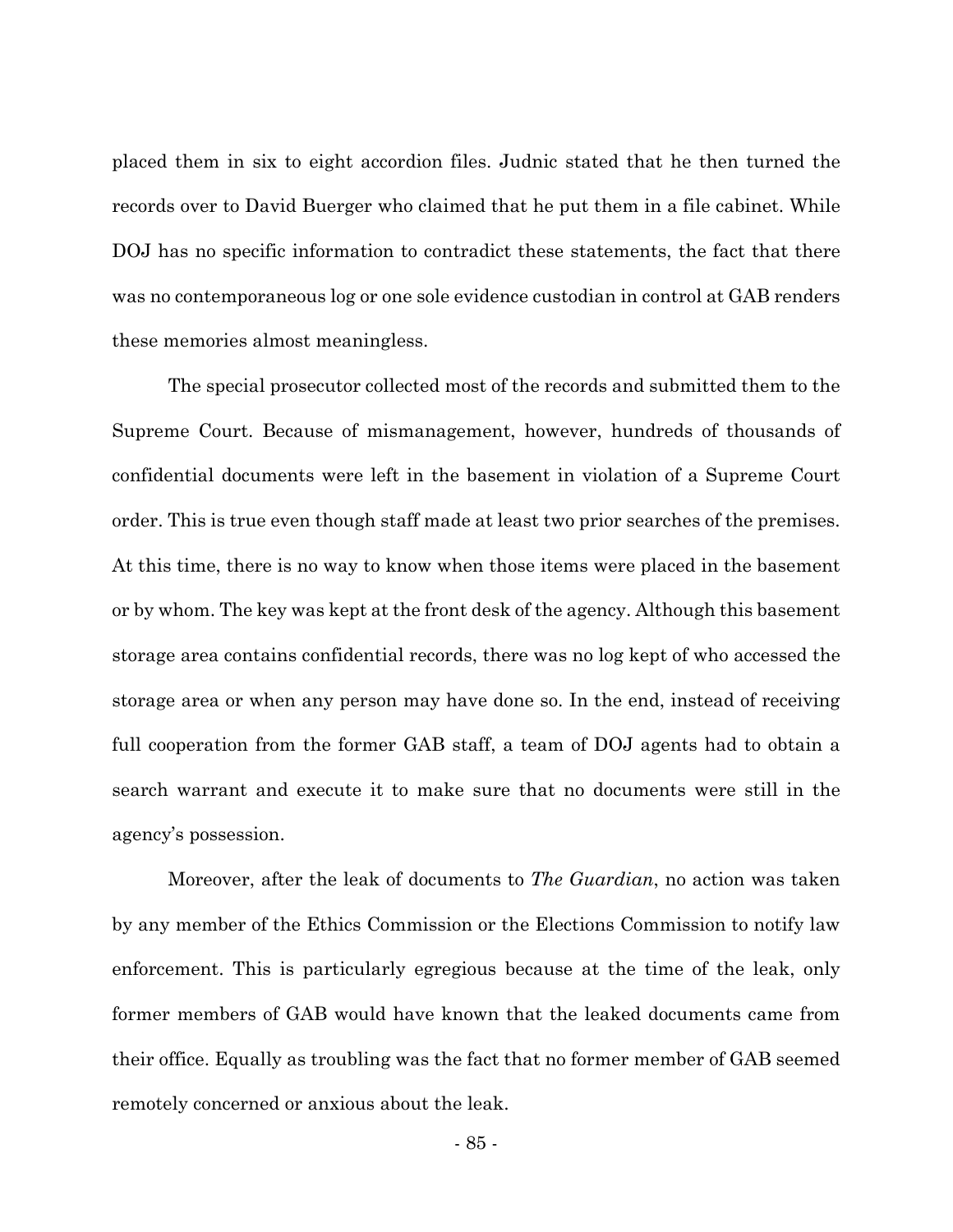Because the evidence was not kept in a secure manner, DOJ is not able to identify beyond a reasonable doubt who had access to the records, when the records were accessed, the location from where the records were taken, or who stole them. Accordingly, identifying the leaker or leakers is simply not possible at this time.

# **H. Members Of The Prosecution Team Still May Not Have Fully Divested Themselves Of All Records Relating The John Doe Investigation**

This report has documented efforts made by DOJ to verify that all members of the prosecution team have fully divested themselves of John Doe records.

DOJ has discovered that not all John Doe material has been turned over to the Supreme Court by the Special Prosecutor. In addition to all the materials collected by DOJ that were never turned over by the prosecution team, several accounts remain active and contain John Doe evidence that was ordered to be surrendered to the Supreme Court. DOJ will describe these accounts in a separate letter to the John Doe Judge.

## **V. Final Recommendations**

Given the importance of the issues presented by this report, the actions of the former GAB, and the failure of the Special Prosecutor (and the Ethics Commission) to first secure and then divest everyone of the John Doe documents, DOJ recommends that this report be unsealed and open to the public, consistent with its motion to unseal.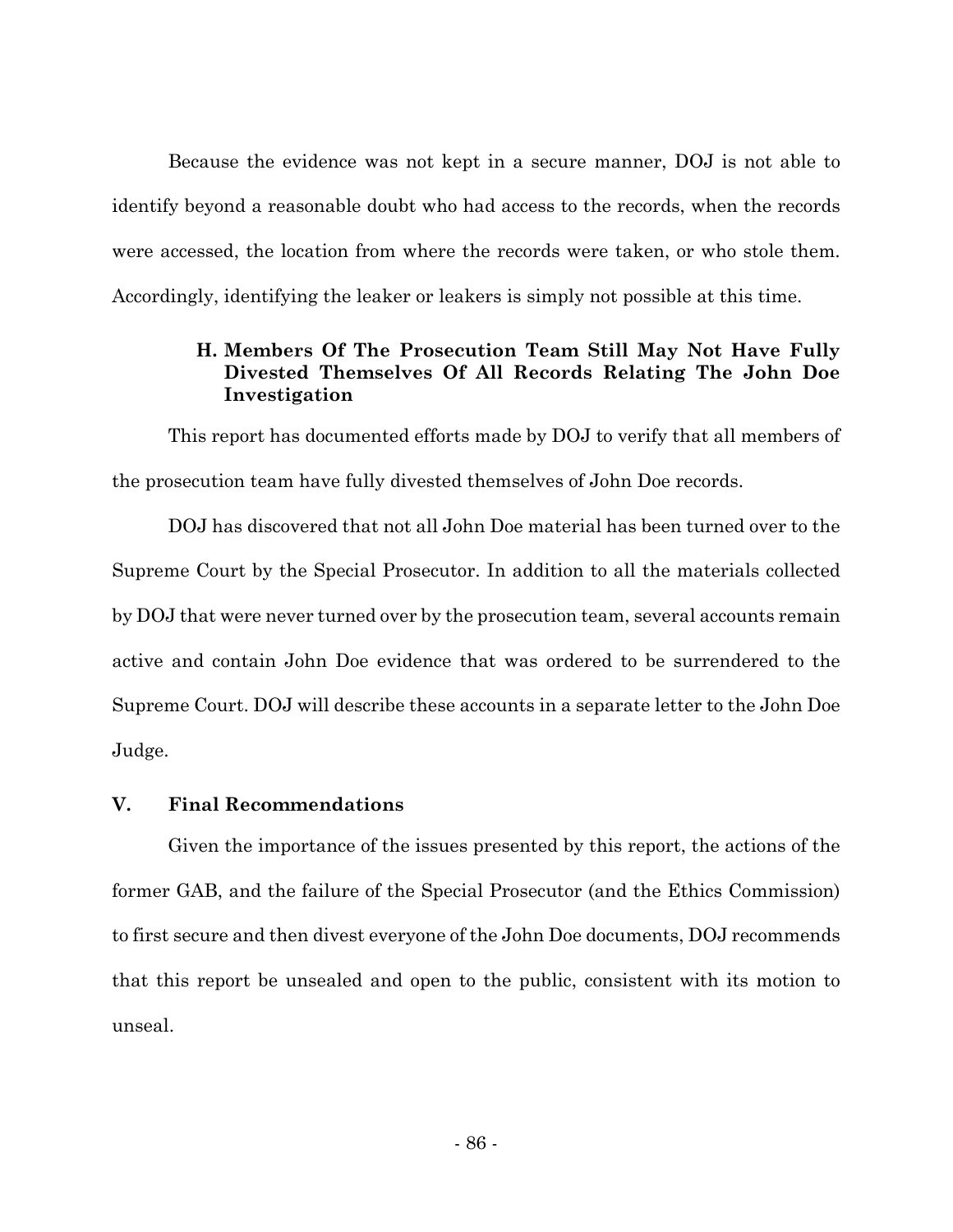Under separate cover, DOJ will provide the necessary evidence for the Court to take the following actions:

- Refer Attorney Shane Falk to the Office of Lawyer Regulation for knowing and repeated violation of Judge Peterson's January 27, 2014, order;
- Initiate contempt proceedings against the following individuals to remedy violations of orders of the John Doe Judge and orders of the Wisconsin Supreme Court, as more specifically outlined in a separate letter to the John Doe Judge:
	- o Former Special Prosecutor Francis Schmitz
	- o Former GAB employee Kevin Kennedy
	- o Former GAB employee Shane Falk
	- o Former GAB employee Molly Nagappala
	- o Former GAB employee Jonathan Becker
	- o Elections Commission Counsel Nathan Judnic
	- o Milwaukee ADA David Robles
	- o Milwaukee Administrator James Krueger
	- o Milwaukee DA Investigator Robert Stelter

DOJ will file this report with the Clerk of the Wisconsin Supreme Court if the John Doe Judge unseals it. In any event, DOJ will file all of the previously undisclosed evidence referenced in this report collected during the course of this investigation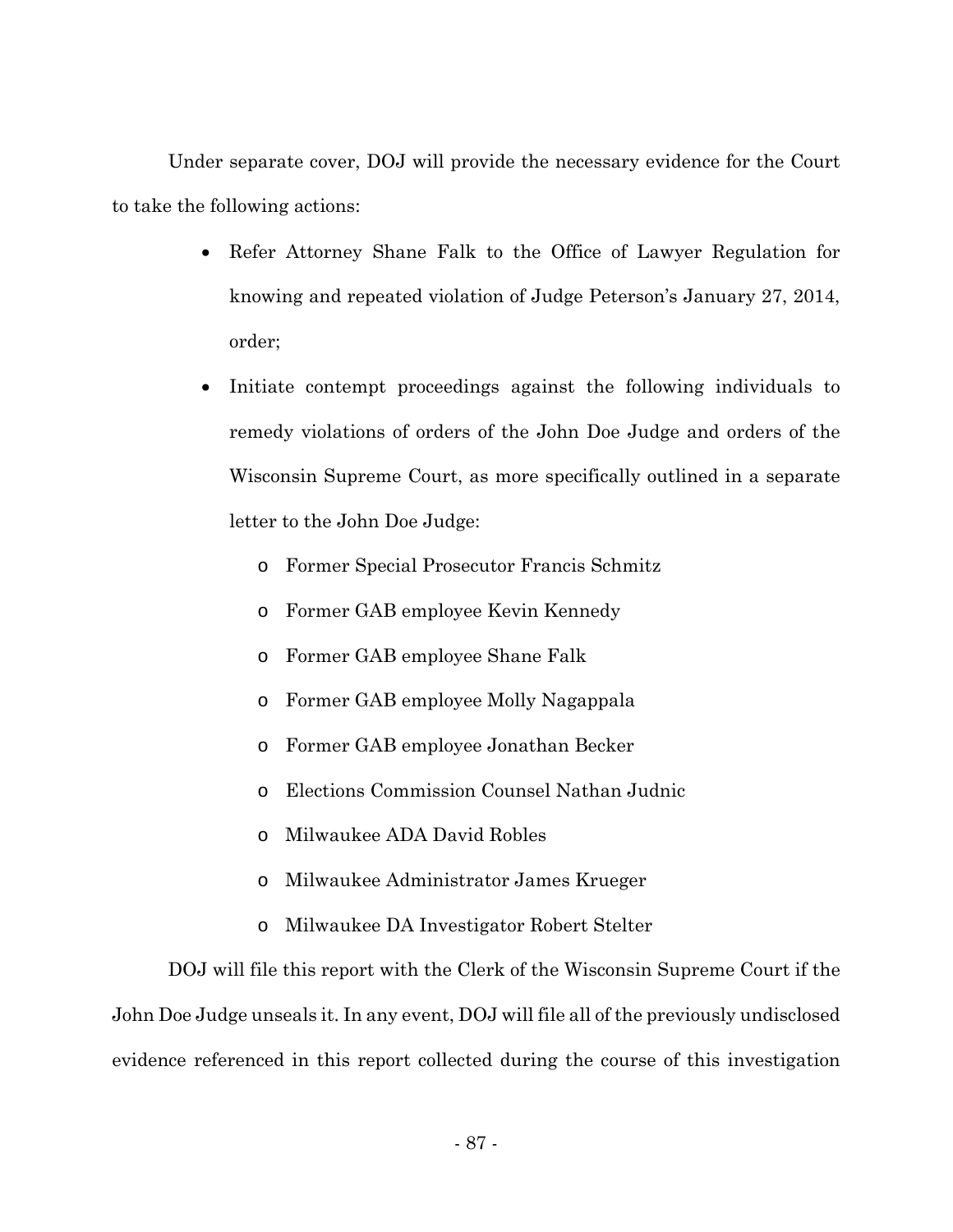with the Clerk of the Wisconsin Supreme Court under seal. Following this filing, DOJ will be completely divested of all evidence collected during this investigation.

WISCONSIN DEPARTMENT OF JUSTICE

Date: December 5, 2017

 $\tilde{\mathbf{y}}$ 

ATTORNEY GENERAL BRAD D. SCHIMEL Wisconsin Department of Justice 17 West Main Street Madison, WI 53707

 $\sim$   $\sim$ 

 $\sim$